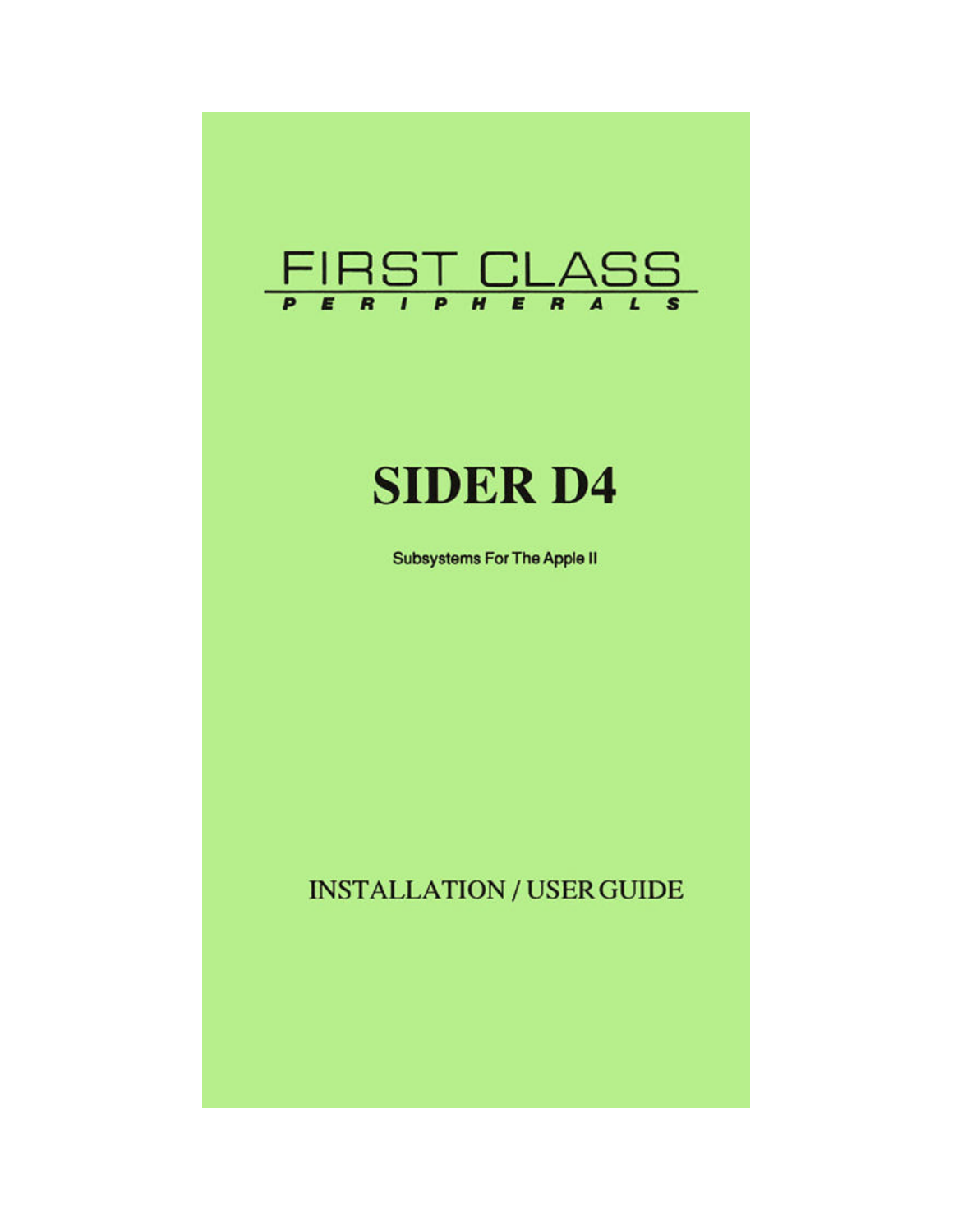# SIDER<sub>D4</sub>

**Subsystems for the Apple II Supporting** ProDOS, and GS/OS

Installation / Users Guide

Part Number 104061-04

REVISION C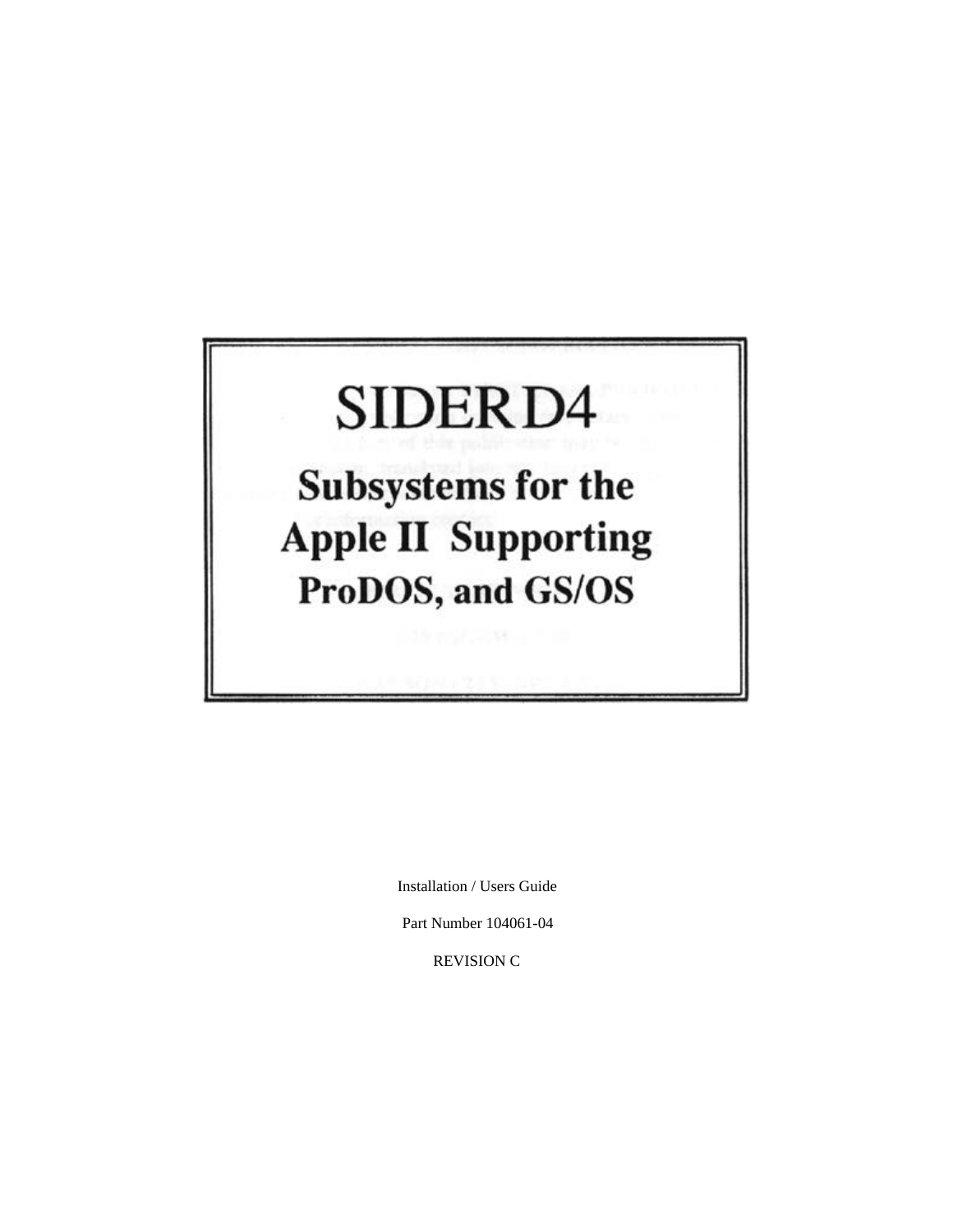## **PREFACE**

The following manual contains instructions for installing the FIRST CLASS PERIPHERALS SIDER Sider D4 bard drive subsystems on the APPLE lle and APPLE IIGS. The instructions in the manual assume you have a working knowledge of the APPLE system.

#### **COPYRIGHT INFORMATION**

#### **© Copyright 1988 By FIRST CLASS PERIPHERALS**

All rights reserved. This publication contains proprietary information that is proected by copyright. No pan of this publication may be reproduced, transcribed, stored in a retrieval system, translated into any language or computer language, or transmitted in any form whatsoever without prior written consent of FIRST CLASS PERIPHERALS. For information contact:

#### **FIRST CLASS PERIPHERALS**

# *3579* **HIGHWAY** *50* **EAST**

# **CARSON CITY, NEVADA 89701**

# **702-883-2500 702-883-8200**

24 hour bulletin board 702-883-9264 (set modem to  $8-n-I$  t bauds supported  $2400,1200,300$ )) COMPUSERVE APPLE VENDORS FORUM (When in COMPUSERVE enter 'GO APP VEND' and you will find us under sub-topic 6)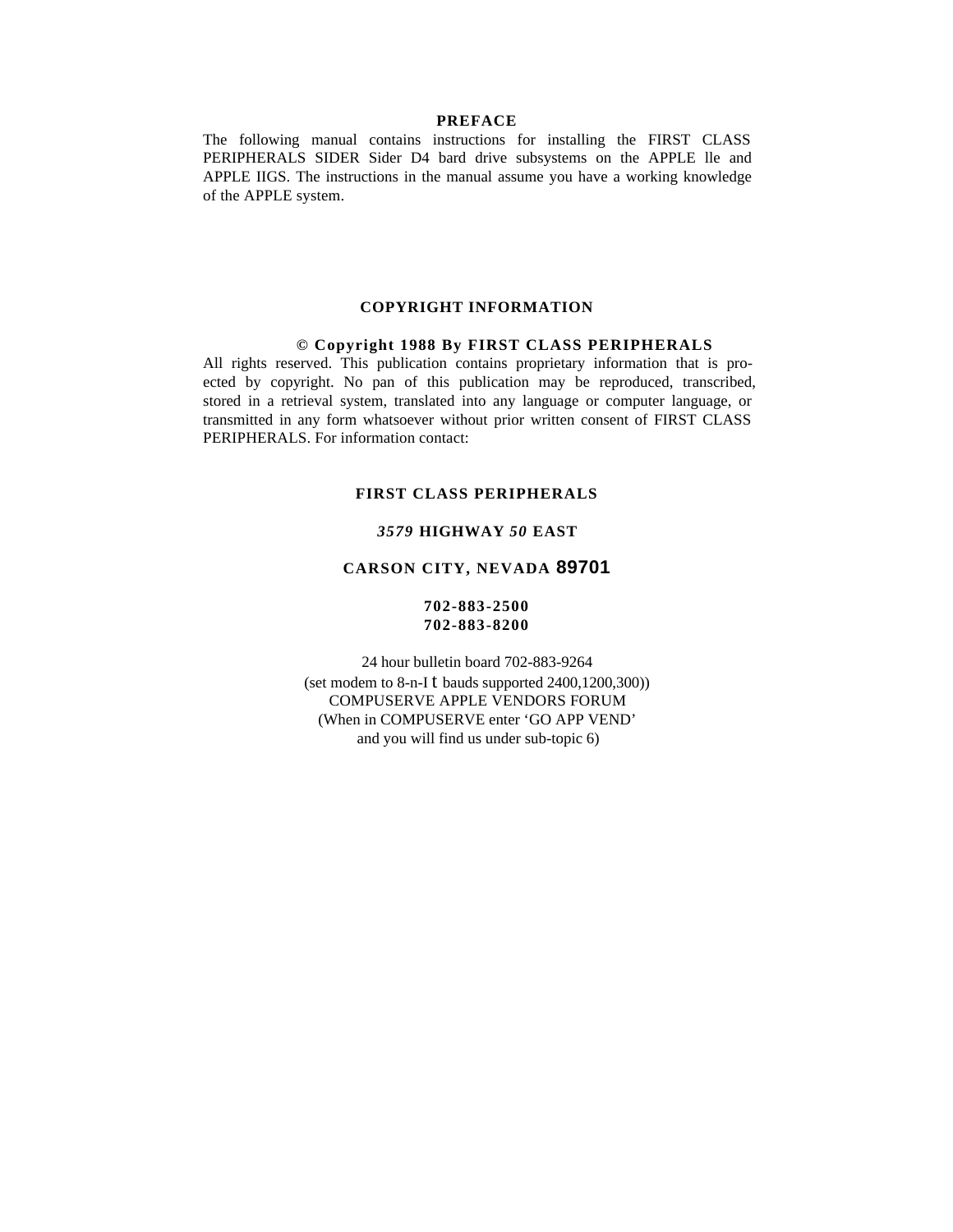# **TRADEMARK INFORMATION**

Sider, Sider D2, Sider D4, Sider D4A, Sider D4T, Sider C46, SiderFile, Siderware, SiderPartitioner, FastTape are Copyrights of FIRST CLASS PERIPHERALS, INC.

Apple, Apple lle, Apple IIGS, are all trademarks and Copyrights of Apple Computer

Inc.

ProSel, Copyright 1988 of Glen Bredon. 521 State Road, Princeton, NJ. 08540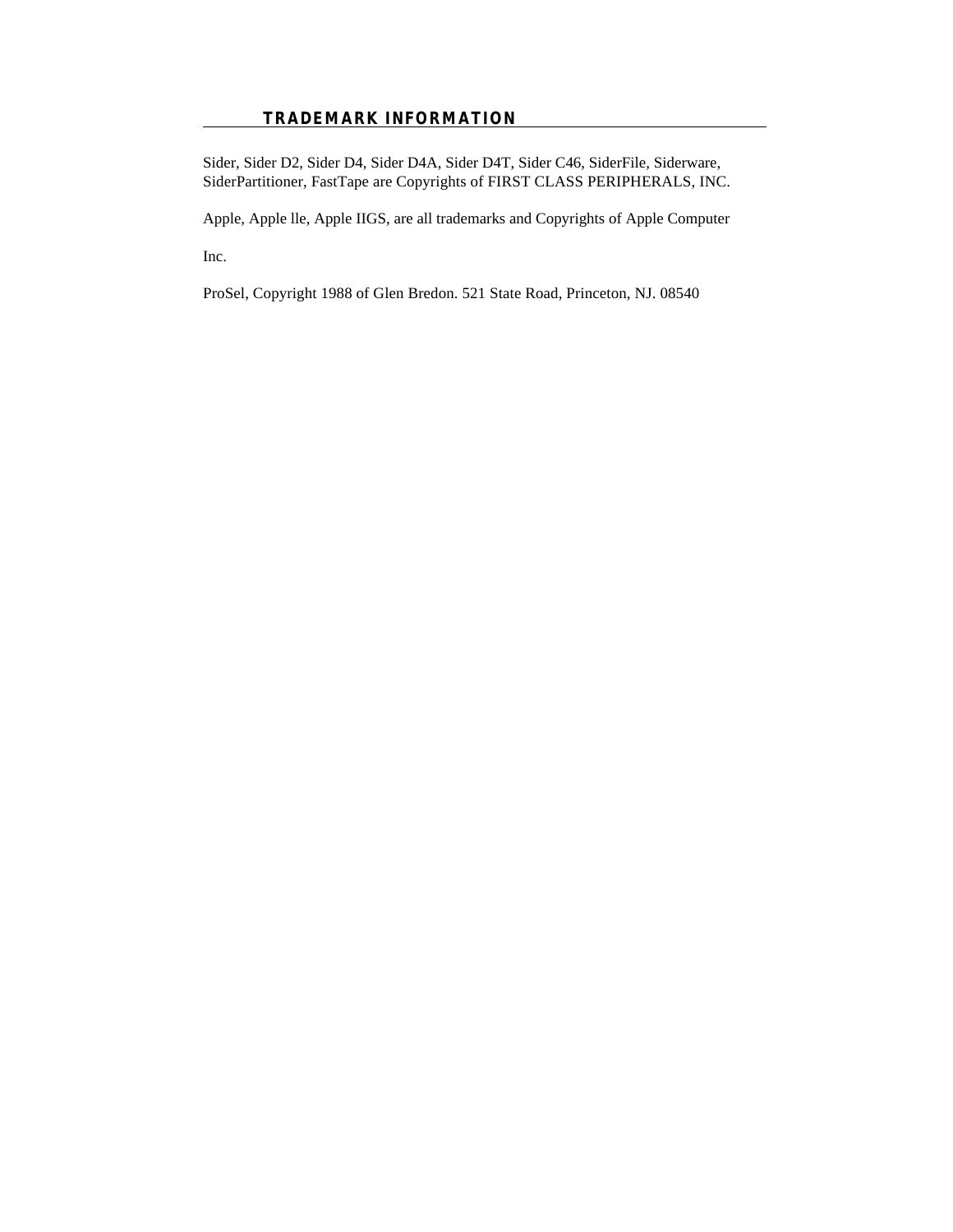# **Table of Contents**

| 2.2 RUNNING THE SIDER FOR THE FIRST TIME13 |
|--------------------------------------------|
|                                            |
|                                            |
| 2.5 INSTALLATION PROCEDURE17               |
| 2.6 SOFTWARE INSTALLATION SUMMARY24        |
|                                            |
|                                            |
|                                            |
|                                            |
|                                            |
|                                            |
|                                            |
|                                            |
|                                            |
|                                            |
|                                            |
|                                            |
|                                            |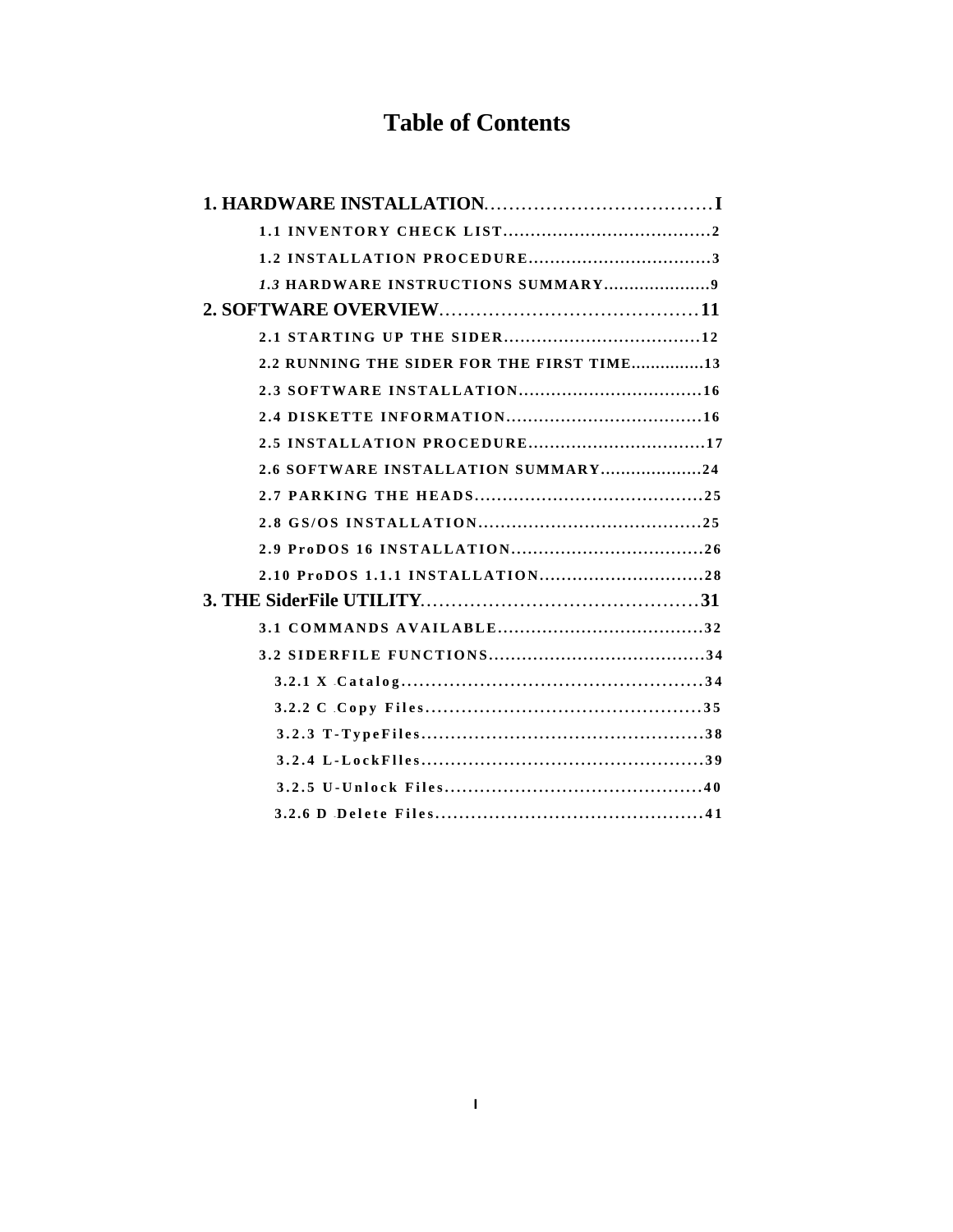|       | 3.2.7 R Rename A Fuel Volume42         |  |
|-------|----------------------------------------|--|
| 3.2.8 |                                        |  |
|       |                                        |  |
|       |                                        |  |
|       |                                        |  |
|       |                                        |  |
|       | 3.2.13 N Show Volume Names48           |  |
|       |                                        |  |
|       |                                        |  |
|       |                                        |  |
|       |                                        |  |
|       |                                        |  |
|       | 3.2.19 C Compare Directories51         |  |
|       | 3.2.20 D Disable Unused Devices51      |  |
|       | 4. AN OVERVIEW OF SiderFile's ProSel53 |  |
|       | 4.1 INSTALLING THE SiderFile PACKAGE54 |  |
|       | 4.2 USING SiderFile's MENU SYSTEM57    |  |
|       |                                        |  |
|       |                                        |  |
|       | 4.3.2 How To Use Each Function58       |  |
|       |                                        |  |
|       |                                        |  |
|       |                                        |  |
|       |                                        |  |
|       |                                        |  |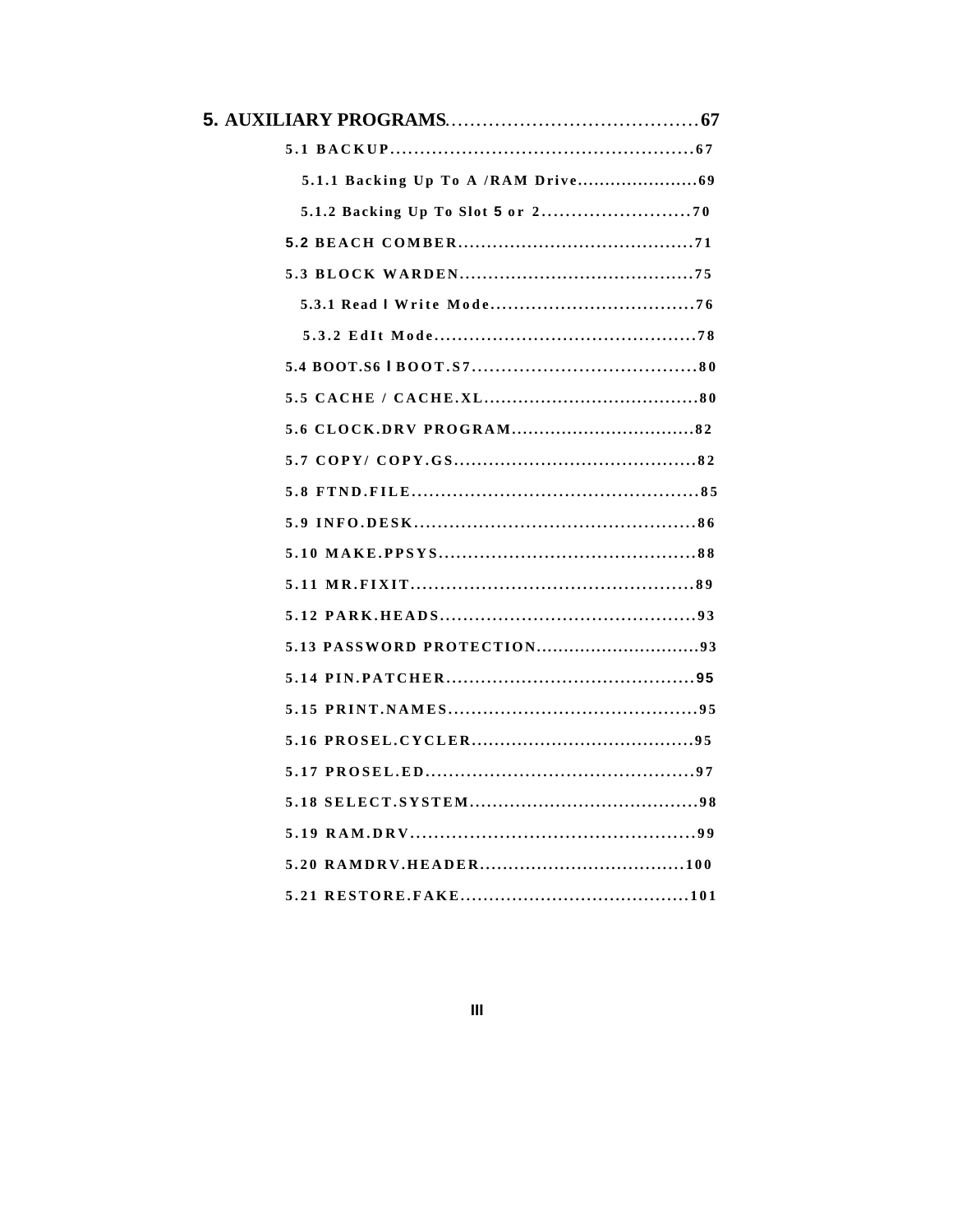# **6. SiderFile's ProSel APPENDIX 107 [6.1 RUNNING FROM A RAM VOLUME...................107](#page-114-0)**

| 6.2 AUTOMATIC BOOTING OF A RAM VOLUME110 |
|------------------------------------------|
| 6.3 AUTOMATIC BACKUP OF A RAM VOLUME111  |
|                                          |
| 6.5 HOW TO GET RID OF PROBLEM FILES113   |

| 7.1.1 Sider Specifications 115     |
|------------------------------------|
|                                    |
| 8.1 HOST ADAPTER CONFIGURATION 117 |
| 8.1.1 Important Information119     |
|                                    |

- **9.1 FCC COMPLIANCE.................................... 121 [9.2 LIMITED WARRANTY POLICY.......................](#page-129-0) 122**
- **[10. GLOSSARY OF TERMS......................................](#page-132-0) 125**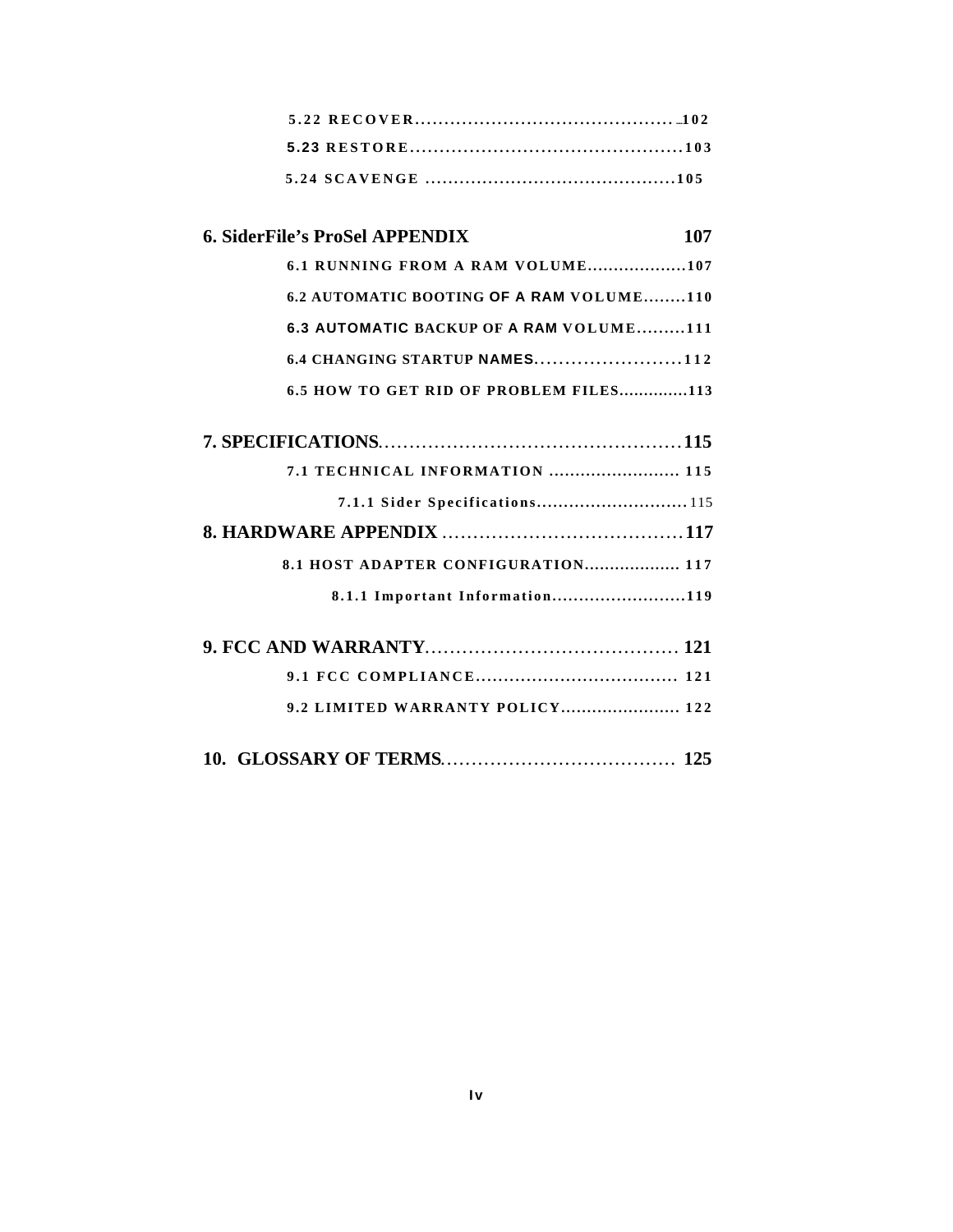# **1. HARDWARE INSTALLATION**

The hardware section of this manual is written to guide you through a successful first time installation of the Sider D4 subsystem on your Apple IIe or Apple IIGS. Most instructions are identical for both the IIe or IIGS. Where there are differences, there will be special sections detailing proper procedures.

To install your new subsystem, you'll find the following helpful:

A quarter-inch, HEX nut driver.

A pair of needle nose pliers.

<span id="page-8-0"></span>Your Apple Corporation, OWNER'S GUIDE manual.

# **HARDWARE INSTALLATION 1**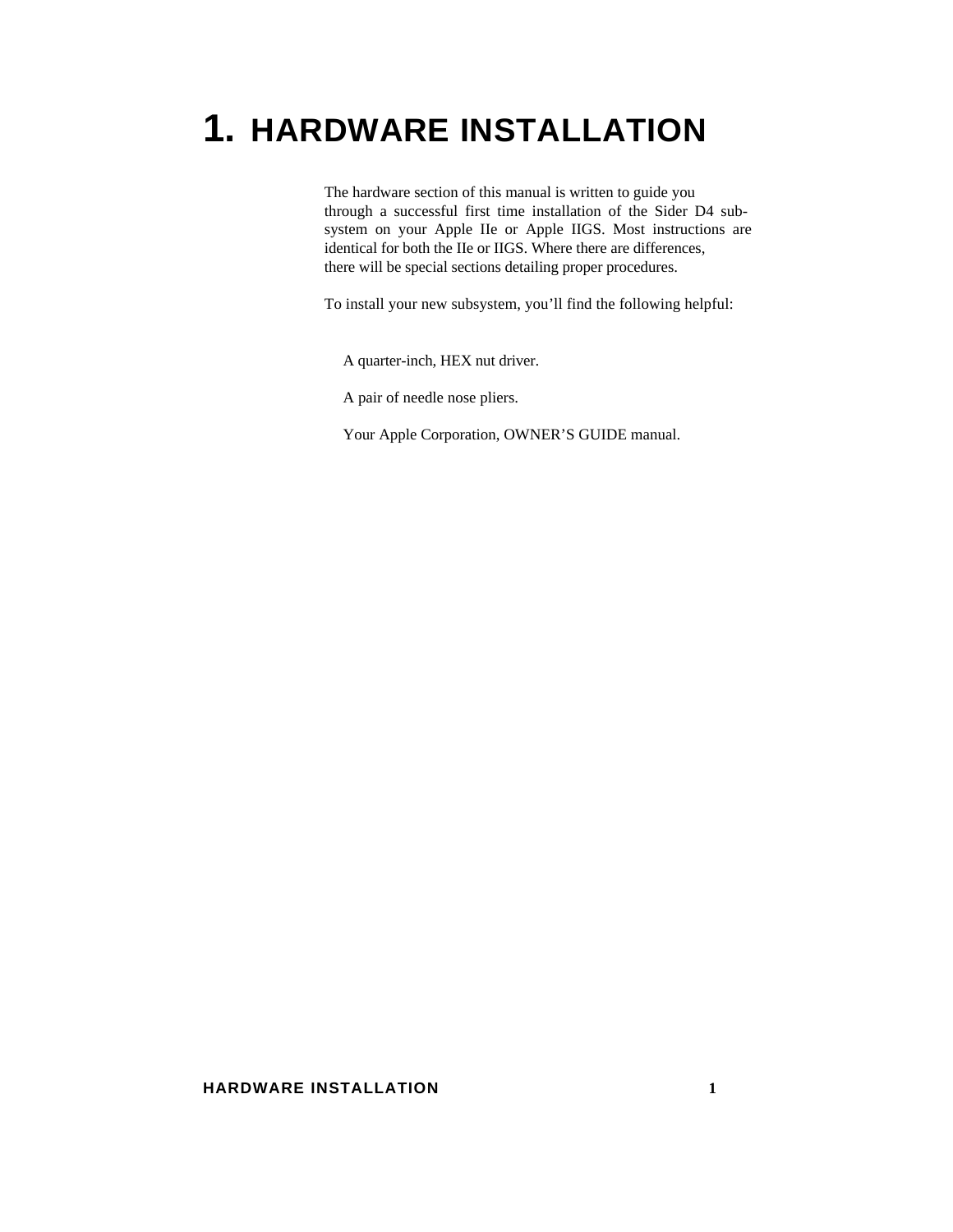# **1.1 INVENTORY CHECK LIST**

First Class Peripherals makes every effort to make the installation process as simple as possible. Having the complete package is a big part of that goal. Please inspect the materials in the Sider's shipping carton to assure you have received all the required items.

- 1- Sider D4 subsystem. 1- Power cord.
- 1- Host adapter interface card. 1-Owner's manuals
- 
- 1- Flat ribbon cable. 1- Terminator.
- 1- Dual 25 pin data cable. 2 Program diskettes.
- 2- Hex nut screws  $1 3-1/2$  inch
	- 1- 5-1/4 inch



**FIG. 1-1 INVENTORY LIST**

**2 INVENTORY CHECK LIST**

<span id="page-9-0"></span> $\overline{a}$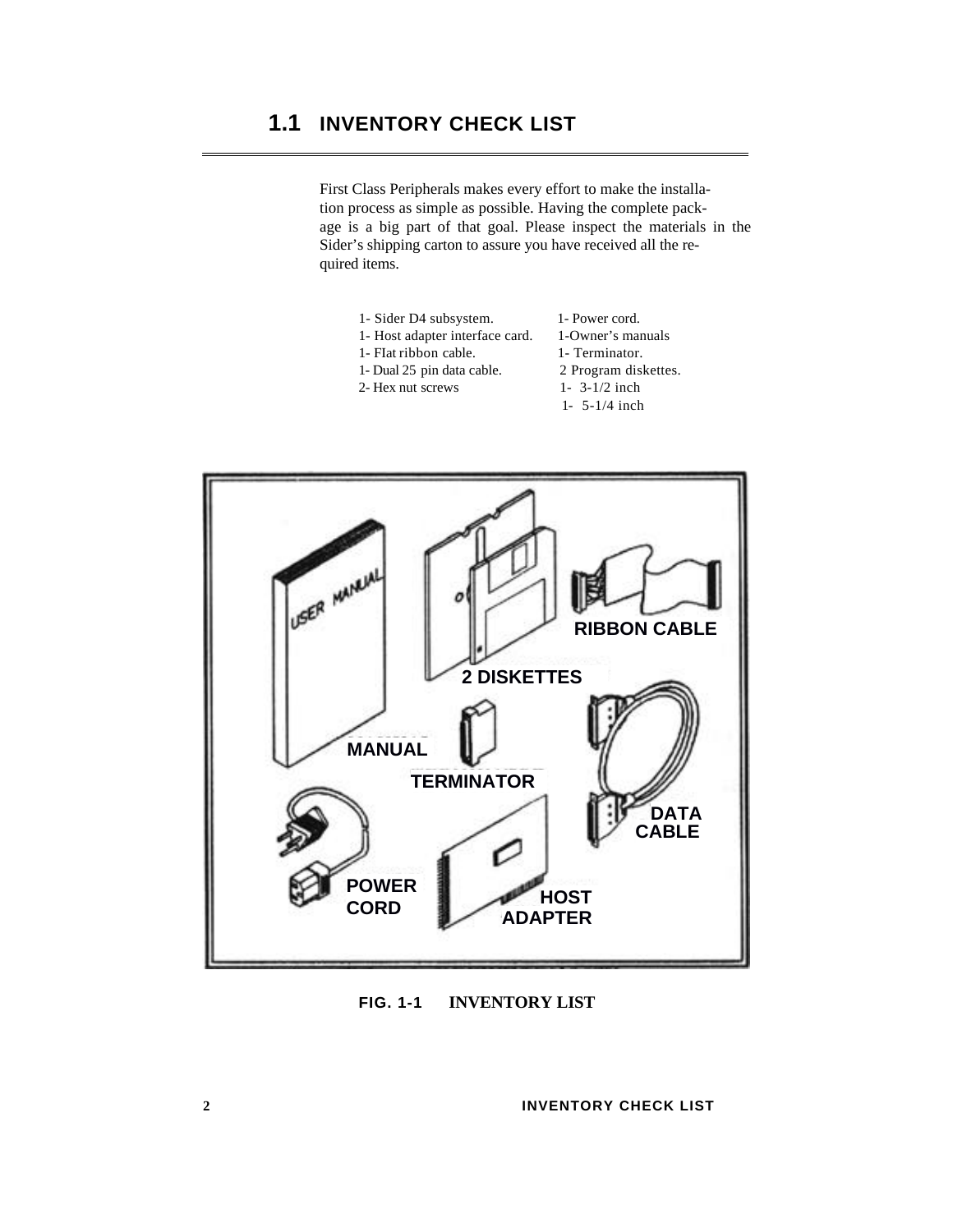# **1.2 INSTALLATION PROCEDURE**

 $\overline{a}$ 

Before proceeding, make sure you have turned your computer's power off as well as the power to your other peripherals. Follow each step in order.

1. Locate the SIDER 's host adapter and inspect it for proper configuration as shown below. The host adapter jumpers Wi and W2 should be in an open position or removed. To set in an open position, each plastic jumper should connect with only one of the two pins. WI and W2 should never be in the closed position or connecting both pins if the Sider has a warning label on the rear panel. For use with other models of the Sider host adapter see the HARDWARE AP-PENDIX.

**NOTE: If you are using your Sider in conjunction with older Sider products, please see the HARDWARE APPENDIX for important host adapter configuration information concerning the Apple's power structure**

<span id="page-10-0"></span>

# **FIG. 1-2 HOST ADAPTER SETTINGS**

2. With the host adapter properly configured, locate the Sider's flat ribbon cable which has a 50 pin connector on one end and a 25 pin D-SUB connecter on the other. (This cable is normally rainbow colored).

# **HARDWARE INSTALLATION 3**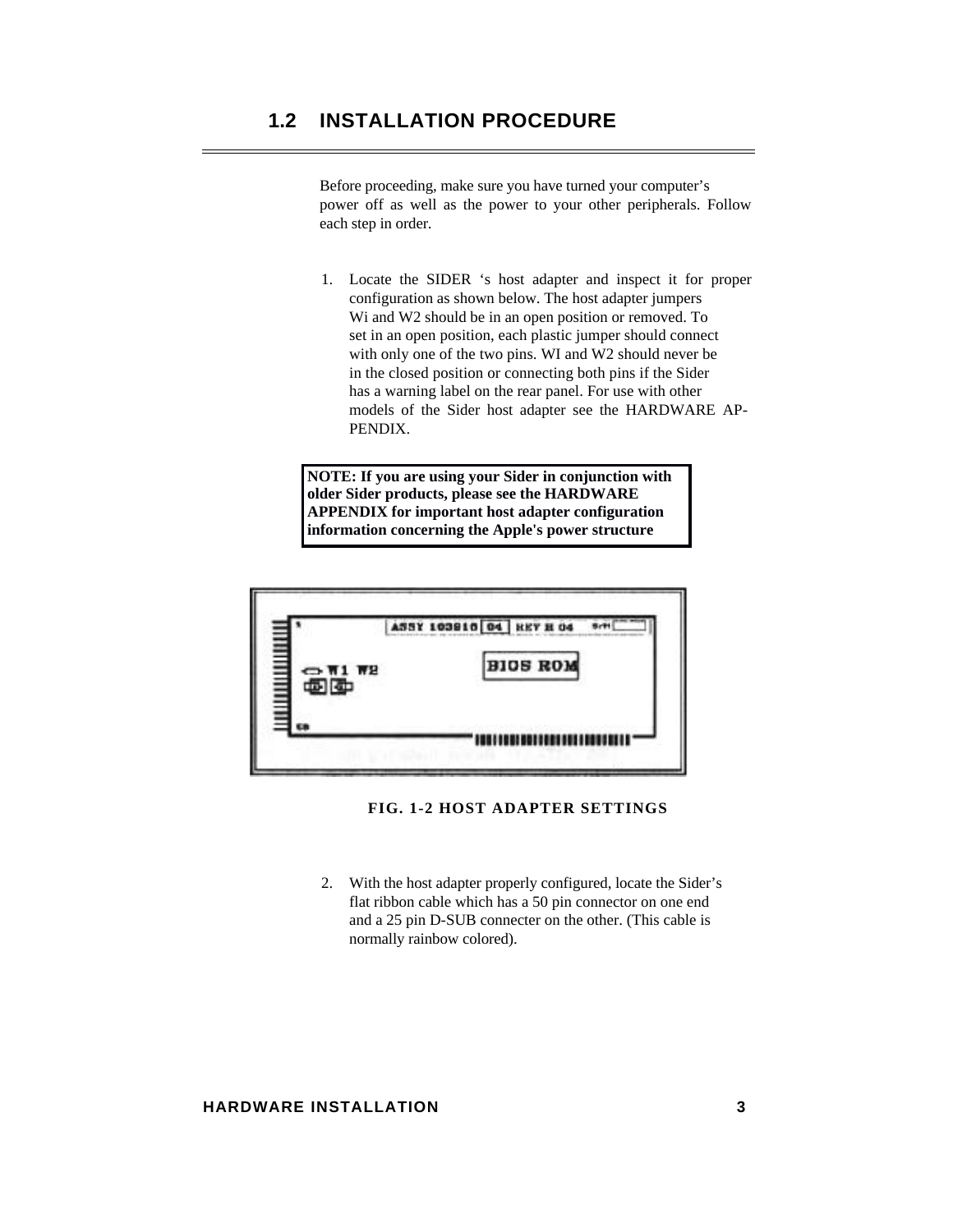3. Connect the 50 pin side of the ribbon cable to the front of the host adapter as shown in FIG. 1-3.



**FIG. 1-3 CONNECTING THE RIBBON CABLE**

**NOTE: Before connecting the cable to the host adapter, check that the cable is orientated properly. Pin 1 of the board must mated with pin 1 of the cable. Pin 1 of the board is located at the top of the board. Pin 1 of the cable will be colored red on a gray cable or colored brown on the rainbow colored cable**

**IMPORTANT! Before installing the Sider host adapter or any expansion card in the Apple make certain ALL POWER IS OFF! THIS SHOULD INCLUDE BOTH THE**

**4 INSTALLATION PROCEDURE**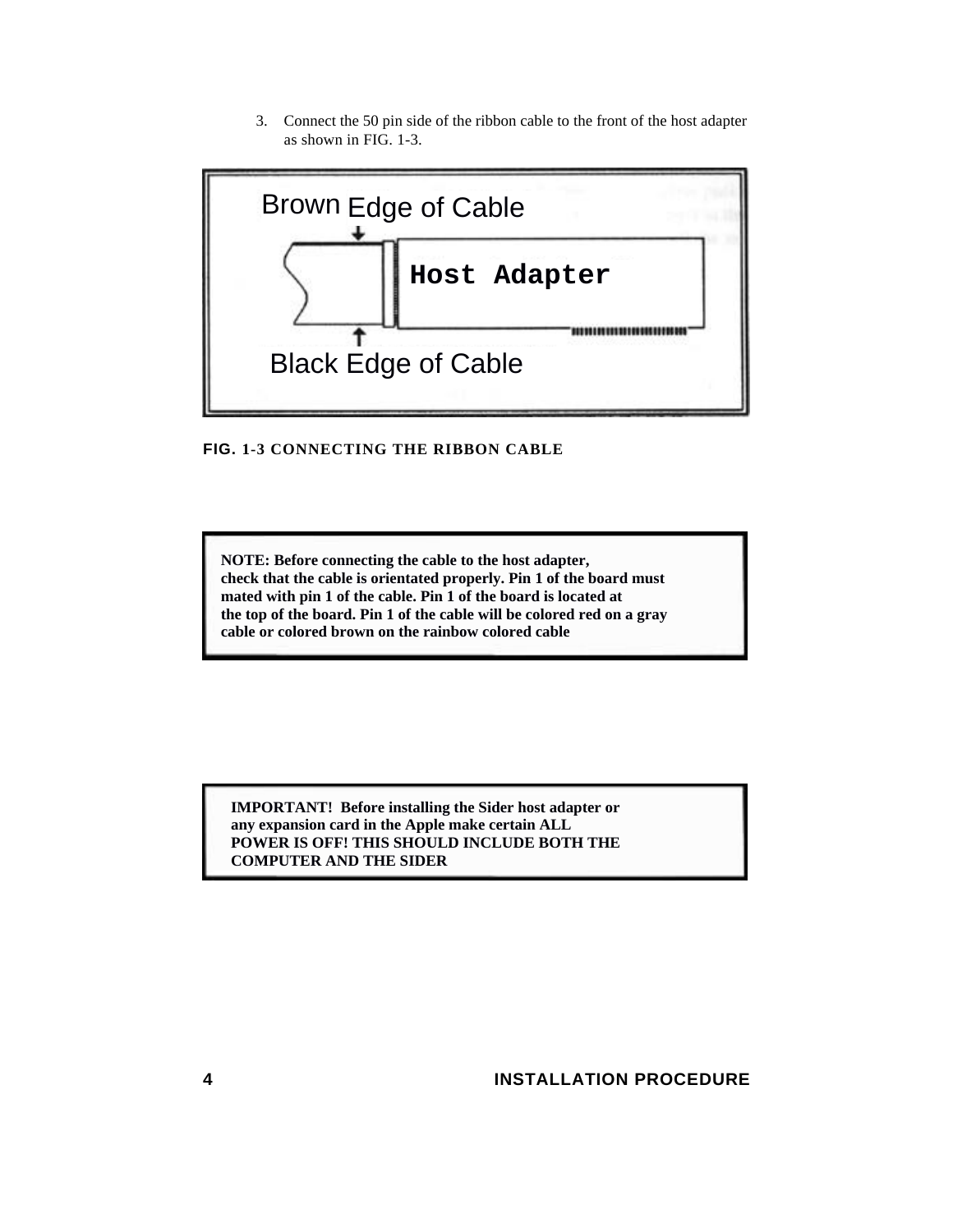4. Pop-out one of the pass-through port covers on the rear of the Apple. Connect the end of the ribbon cable with the 25 pin D-SUB female connector to the rear plate of the Apple. We suggest using a hex nut driver to attach the 25 pin con- nect with the hex nuts provided as shown in the figure below.



**FIG. 1-4 ATTACHING THJE 25 PIN CONNECTOR**

5. To install the host adapter, identify slot 7. (The farthest standard slot from the power supply.) We recommend this slot because it is not normally used for other expansion cards such as modems, printers, floppies etc. Using slot 7 will make the Sider the boot device on the lle. On the 1105, using slot 7 will make it the boot device if the CONTROL PANEL is set to SCAN. You should NEVER use slot 3 on either machine. It is designed for video cards.



**FIG. 1-5 INSTALLING THE HOST ADAPTER**

# **HARDWARE INSTALLATION 5**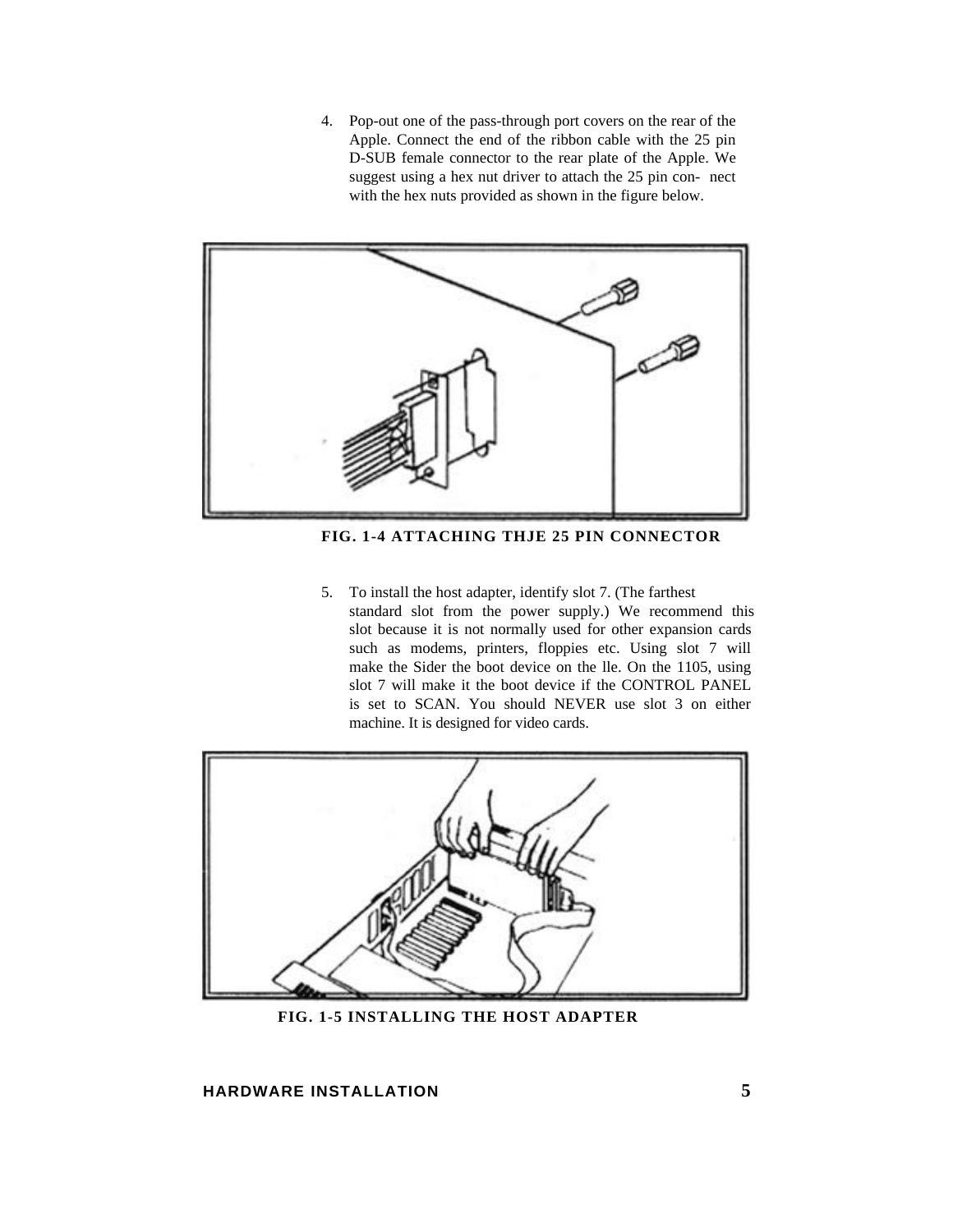**NOTE: The Sider D4 is not designed to work off any of the built-in I/O ports on the Apple IIGS. You Must use the host adapter supplied. Also, if you are using an Apple IIGS, see instructions for using the CONTROL PANEL in the software section of this manual.**

6. Check the device address window on the top rear of the Sider D4 to assure the jumper is positioned over the HO position as shown in FIG. 1-6. If it is not, use the needle nose pliers to move the jumper to the proper position.



**FIG. 1-6 REAR PANEL OF SIDER**

**NOTE: The Sider D4 is currently designed to be a stand alone hard drive/ It can not be daisy chained with other hard drives, It can be daisy chained with the Sider tape**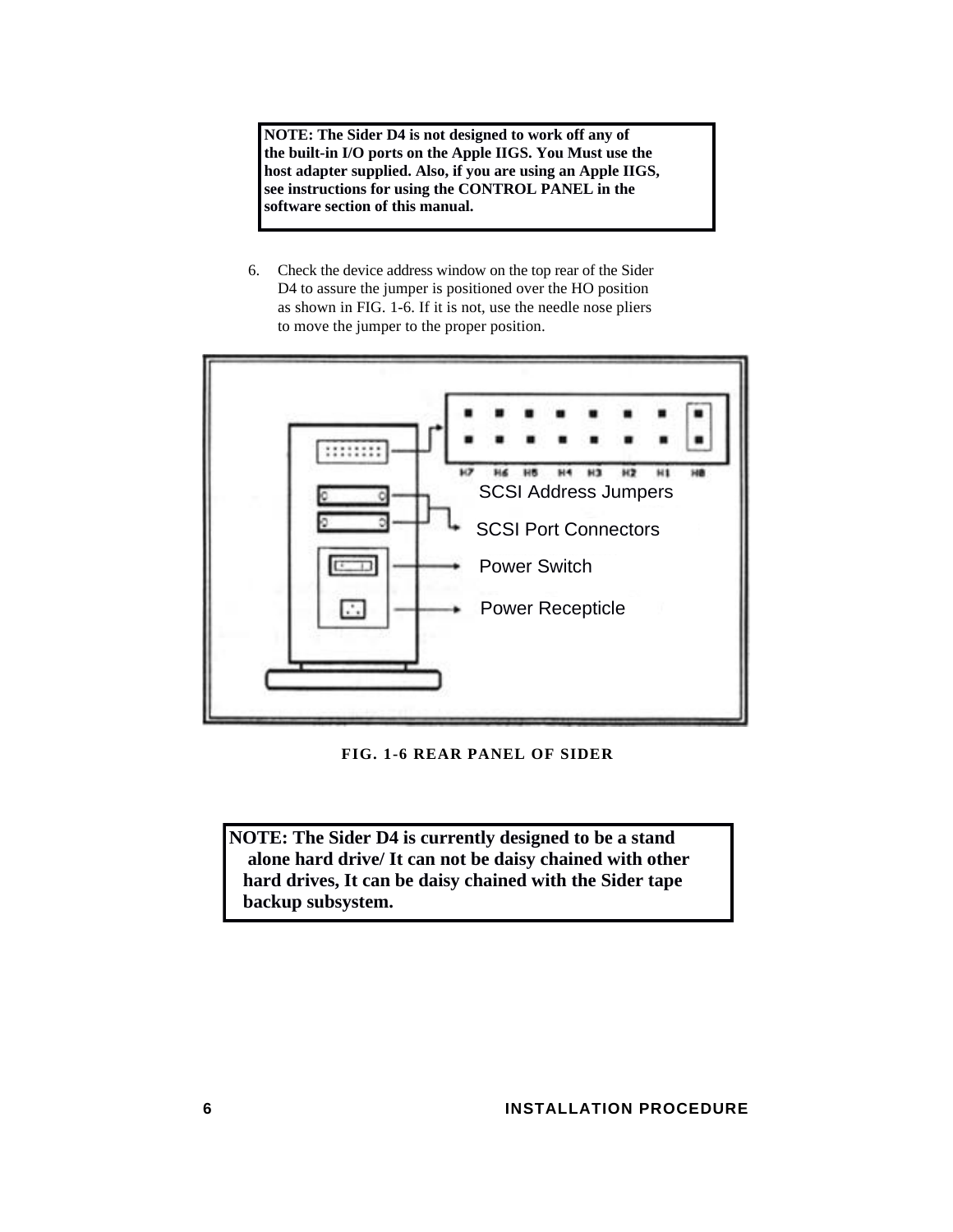7. With the host adapter installed, next attach the Sider to the Apple. Place the Sider next to the Apple with at least 3 inches of clearance for top and sides to allow proper ventilation.



**FIG. 1.7 PLACING THE SIDER**

8. Attach one end of the data I/O cable to the 25 pin connecter you installed on the rear of the computer. Attach the other end to either one of the two 25 pin connectors on the rear of the Sider.



**FIG. 1-8 CONNECTING THE SIDER**

- 9. Locate the Sider's terminator plug and attach it to the other of the two connectors on the rear of the Sider.
- 10. The last step in installing the Sider is to attach the power cord to the rear of the unit. The Sider's power switch should be in the OFF position before applying power.

# **HARDWARE INSTALLATION 7**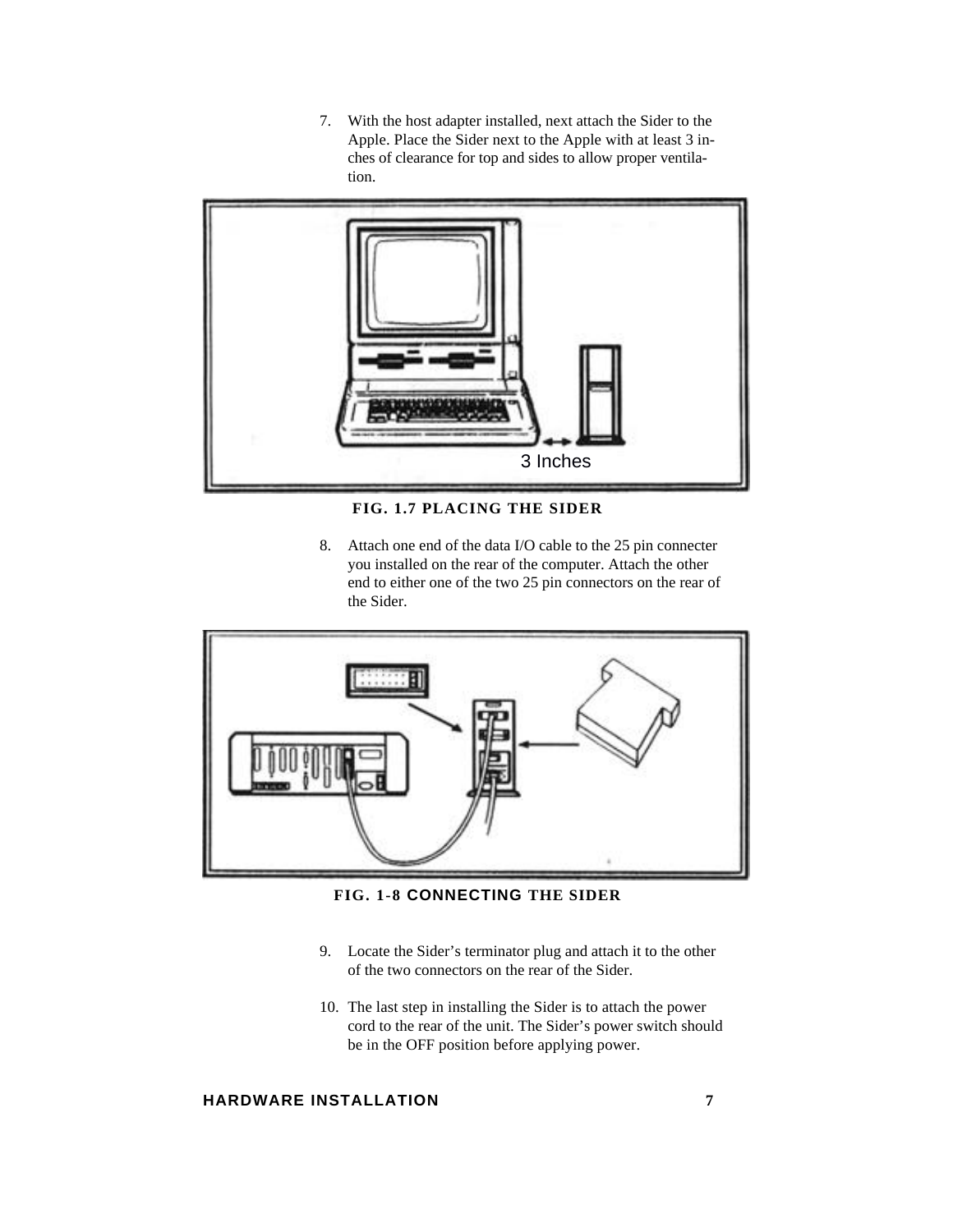The Sider can be added to your power strip or surge protector equipment. We recommend surge protecting all your computer equipment to lessen the damaging effects of irregularities in your community's power source.

# **NOTES**

**8** INSTALLATION PROCEDURE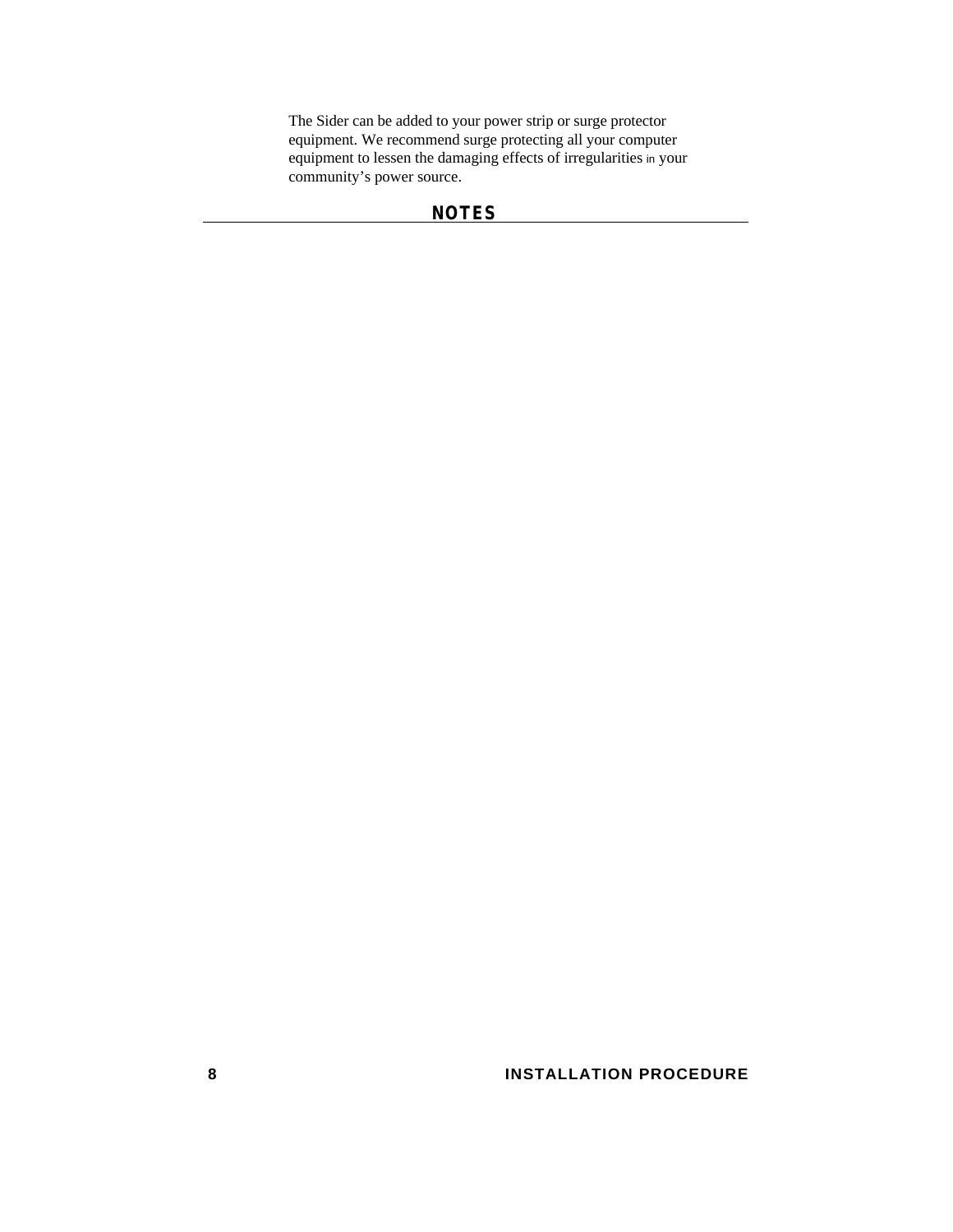# **1.3 HARDWARE INSTRUCTIONS SUMMARY**

- 1- Turn off power to the computer and peripherals.
- 2 Check the jumpers on the host adapter.
- 3 Connect the ribbon cable to host adapter.
- 4- Connect the ribbon cable to rear of computer.
- 5 Insert host adapter in Apple's mother board.
- 6 Check the device address jumpers.
- 7 Connect data I/O cable to the rear of computer.
- 8 Connect data I/O cable to the rear of Sider.
- 9. Connect terminator to the rear of Sider.
- 10- Insert the power cord.

<span id="page-16-0"></span>Having completed the above instructions you are ready to use the Sider. Turn to the Software Overview section for instructions on running your programs from the Sider and an initial check-out procedure.

**IMPORTANT OPERATING INFORMATION The CMOS memory In the Apple has is very voltage sensitive. The Sider must communicate with the Apple's motherboard through Its host adapter. The read and write channels of the Sider use a fraction of a volt to transmit Information. This can cause the Apple RESET option to only partially function. The solution Is to power-off the Sider when doing a RESET. You should also make certain the power Is off to the Sider before adding or removing any cards from the Apple.**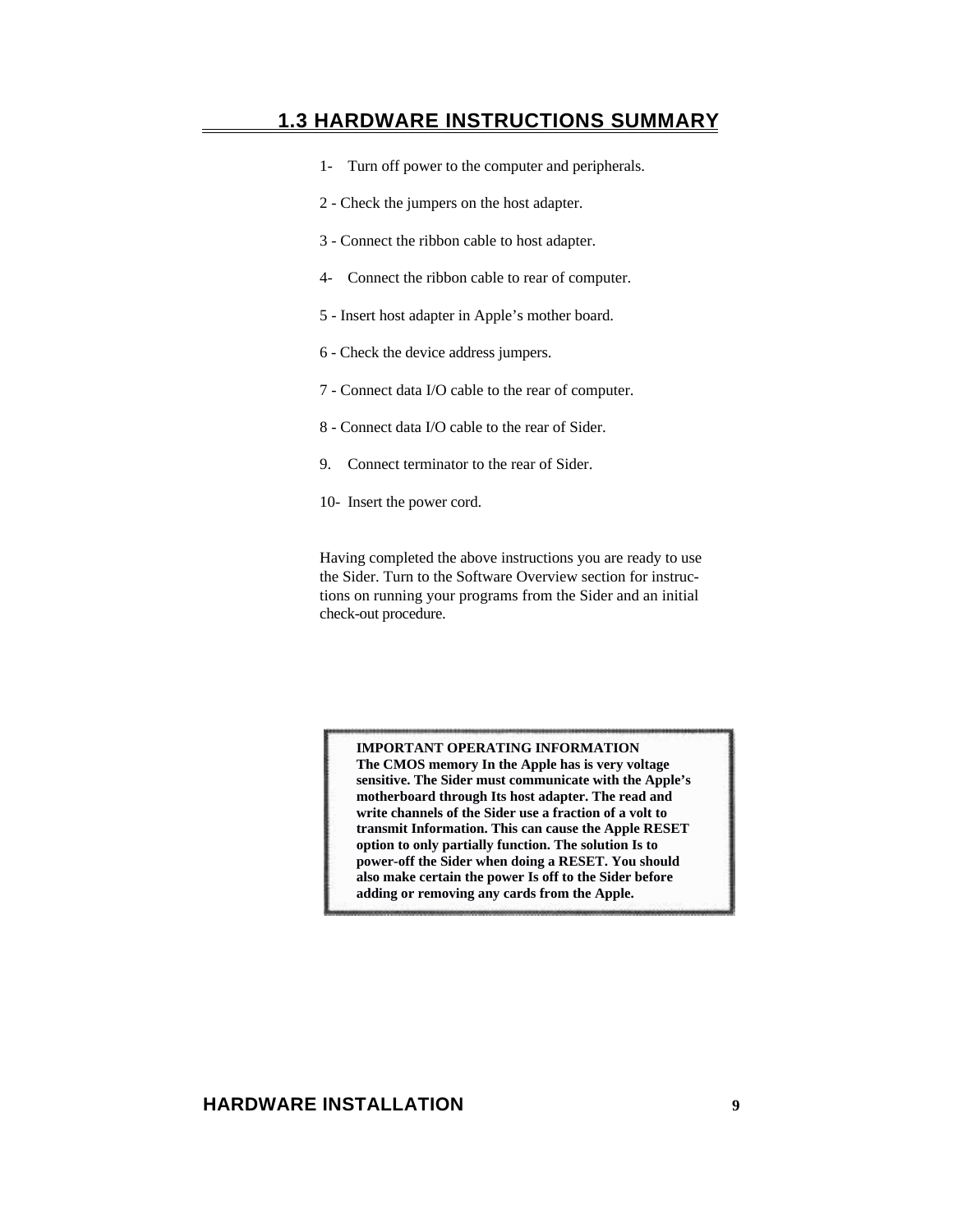**NOTES** 

**10 HARDWARE INSTRUCTIONS SUMMARY**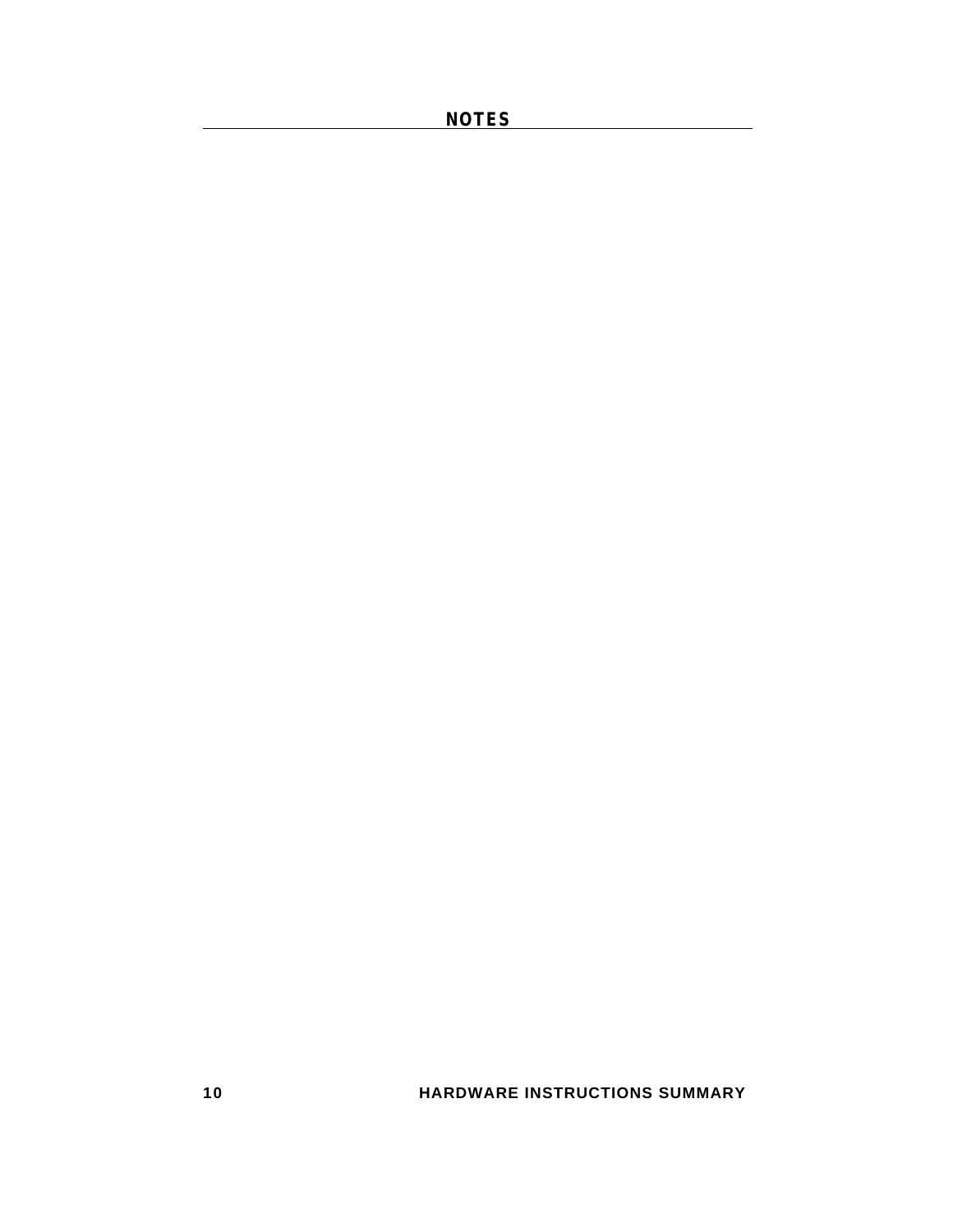# **2. SOFTWARE OVERVIEW**

Each Sider D4 hard drive subsystem comes with a powerful collection of software tools and utilities to ensure maximum benefit from your hard drive investment. These software programs are distributed under the name of 'SiderFile Disk Utilities'.

SiderFile is designed to work with, and extend the features of the Apple ProDOS operating system. Your Sider hard drive has both the SiderFile utilities and the Apple ProDOS operating system pre-installed on it at the factory.

The Siderfile package contains three types of benefits to you:

- **1 .** It is built around an easy to use menu system. This system is know as the 'Program Selector' and allows you to design your own menu of commonly used application programs. Items can be selected and run from the menu by simply using the arrow keys or mouse to highlight a menu item and pressing return. It is also intelligent. When you are done with an application and exit from it, the Program Selector menu automatically reloads and allows you to select your next operation. Information pertaining to the Program Selector is found in section 4.2
- <span id="page-18-0"></span>**2 .** It offers a powerful file management program called the SiderFile Utility. This program appears in the program selector menu and offers over eighteen time saving utilities. Its functions include everything from copying and cataloging files to un-erasing and password protecting them. The program is screen oriented and will prompt you with simple and understandable requests for information. Information about the SiderFile Utility is found in section 3
- **3 .** First Class Peripheral's SiderFile package also includes the ProSel family of data management tools. These utilities have gained national recognition for their ability to aid ProDOS users in recovering from or preventing data catastrophes. SiderFile includes all of the current ProSel programs ranging from the data de-fragmenting tool, to the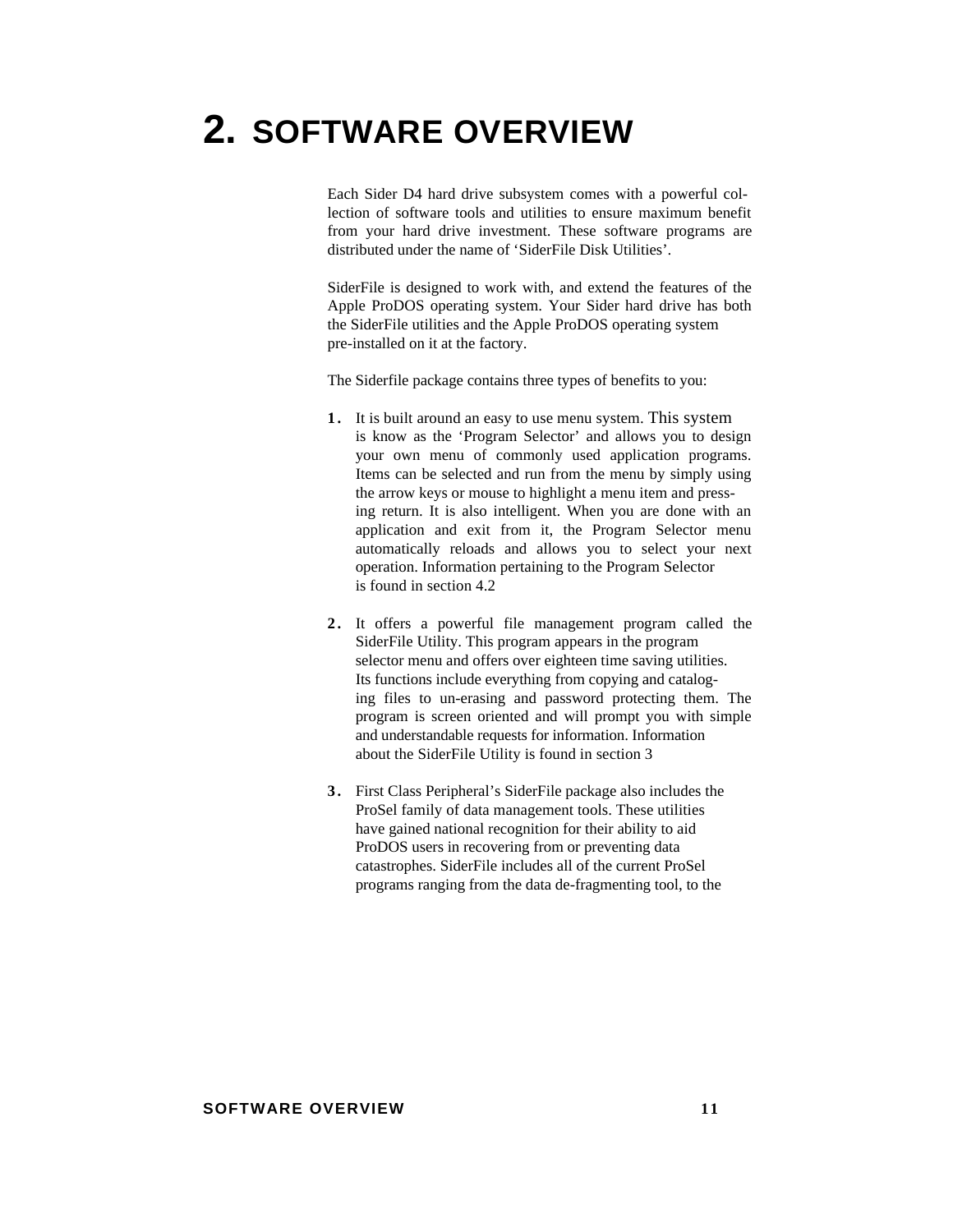advanced block/byte editor. Also included are intelligent backup and restore programs. Discussion of the ProSel utilities is found in chapter  $4 & 5$ .

The combination of these three pans make up the SiderFile package. The Sider family of hard drives for Apple II computers are right choice for the wise investor.

# **2.1 STARTING UP THE SIDER**

The Sider D4 supports the APPLE ProDOS operating system. It was preformatted at the factory with ProDOS-8 and the Sider-File software package and is ready to use. The storage area of the drive is divided into two (2) ProDOS partitions. Each of these partitions is 19 megabytes.

To use the Sider, check that all the connectors are securely attached, then power on your Apple and Sider. The computer will load the SiderFile Program Selector from the hard disk and its menu will appear. To learn more about SiderFile, refer to the SiderFile and ProSel sections of this manual.

<span id="page-19-0"></span>If your Apple does not boot the operating system from the Sider, check the following:

Can you hear the drive spinning?

• Is the Sider plugged in, turned on and connected to the computer?

Is the Host Adapter card in slot 7?

• If you have an Apple IIgs, make sure the CONTROL PANEL is properly set up for the slot you put the Sider's host adapter in (See the Special Instructions for IIGS, see section 2.5).

If these conditions are correct, the drive may simply need re-formatting. To re-format the Sider and prepare it to store your files and programs, proceed to Section 2.3.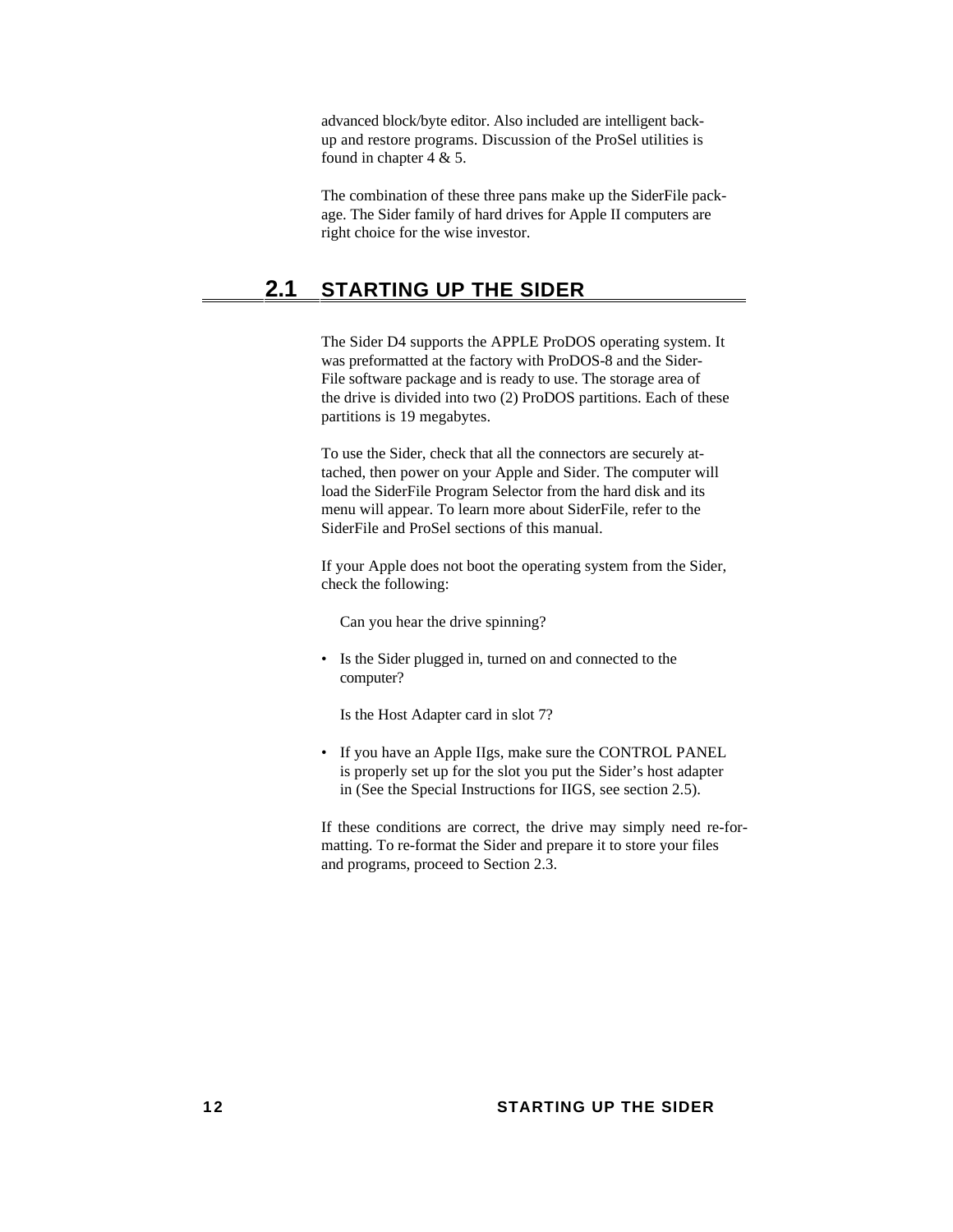<span id="page-20-0"></span>We recommend a quick checkout of your hard drive before you load it with your programs and data. As a precaution against any format or block alterations which may have occurred in shipping, we suggest running ProSel's MR.FIXIT. This program will analyze data blocks on the Sider and notify you if any need reinitializing or de- allocation.

# **To proceed with this initial check-out, follow these steps:**

1. Turn on the Sider and your computer. After a moment the SiderFile Program Selector menu will appear. Information about this menu is contained in section 4.2 of this manual.

**NOTE: If you are using a IIGS and the Sider did not boot refer to section 2.5 to check the CONTROL PANEL.**

2. Use the arrow keys or mouse to move the highlighter to select the 'Utilities Directory' and press return.

| α | 2HMRD12-Mpp11em11em 11st1mg | - 61 |  |
|---|-----------------------------|------|--|

**FIG. 2-1 SiderFile's PROGRAM SELECTOR**

3. The screen will display the names of the ProSel utilities. Move the highlighter and select Mr.Fixit. Mr.Fixit is a utility used to determine the condition of the data areas of the bard drive. Detailed information about its operation can be found in section 5.11 of this manual.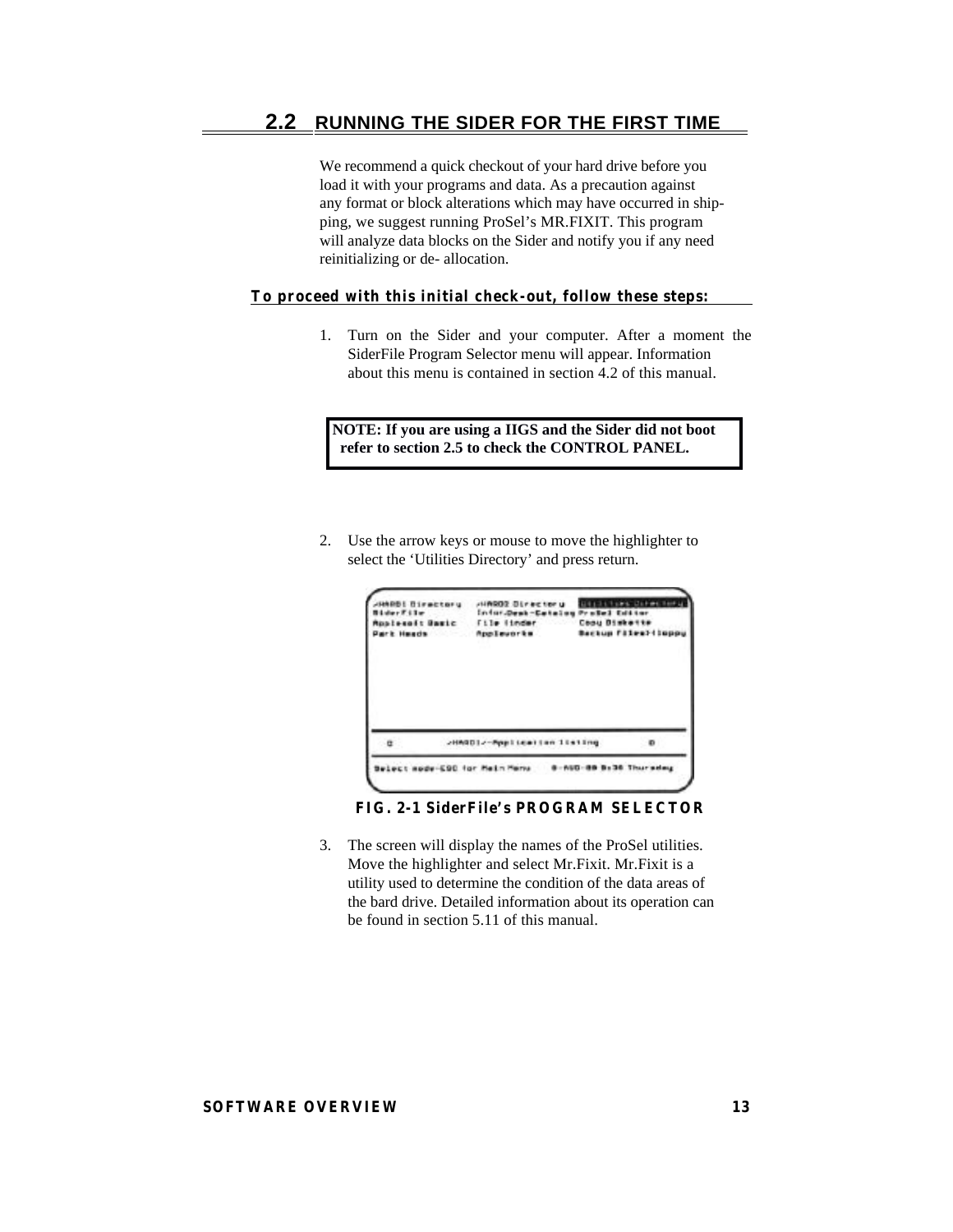|                                                | /HARDI/-Application listing                                 | ٠                                             |
|------------------------------------------------|-------------------------------------------------------------|-----------------------------------------------|
|                                                |                                                             |                                               |
| CACHE.<br><b>CACHE, XL</b>                     | <b>THE R. P. R. F. L.</b><br><b>PARK, HEADS</b><br>PASSUORD | <b><i>RC AUR NOED</i></b><br><b>SIDERFILE</b> |
| <b>BODY.RA</b><br>8007.87                      | INFO, DEBK                                                  | <b>RESTORE</b>                                |
| <b>EACH, COMBER, 28</b><br><b>BLOCK UNDOCH</b> | COPY, GS<br>FIND. FILE                                      | PROBEL.ED<br><b><i>RECOURN</i></b>            |

 **FIG. 2-2 ProSel UTILITIES MENU**

- 4. The Mr.Fixit screen will prompt you for some operational information. Enter the slot number your Sider's host adapter card is installed in. Normally this would be '7'.
- 5. Enter the partition volume number to be analyzed at the DRIVE: prompt. This would be '1'.

| o                                                   | /HARD1/-Application listing                        | ு                                             |
|-----------------------------------------------------|----------------------------------------------------|-----------------------------------------------|
| <b>BOOT.SP</b><br>CACHE<br>ADHE, NL                 | <b>MRAY DEED</b><br><b>PARK, HEAGS</b><br>PASSMOND | <b><i>BEAUCHBER</i></b><br><b>SIDERFILE</b>   |
| BEACH, COMBED, 28<br><b>ILOCK UNDOER</b><br>8001.56 | COPY.OR<br>FIND.FILE<br>INFO.DESK                  | PROSEL.CO<br><b>DECOUER</b><br><b>GESTORE</b> |

# **FIG. 2-3 MR.FIXIT INPUT SCREEN**

6. Next, specify the type of test to be performed. For our purposes, press 'B' for Bad Block Lock Out.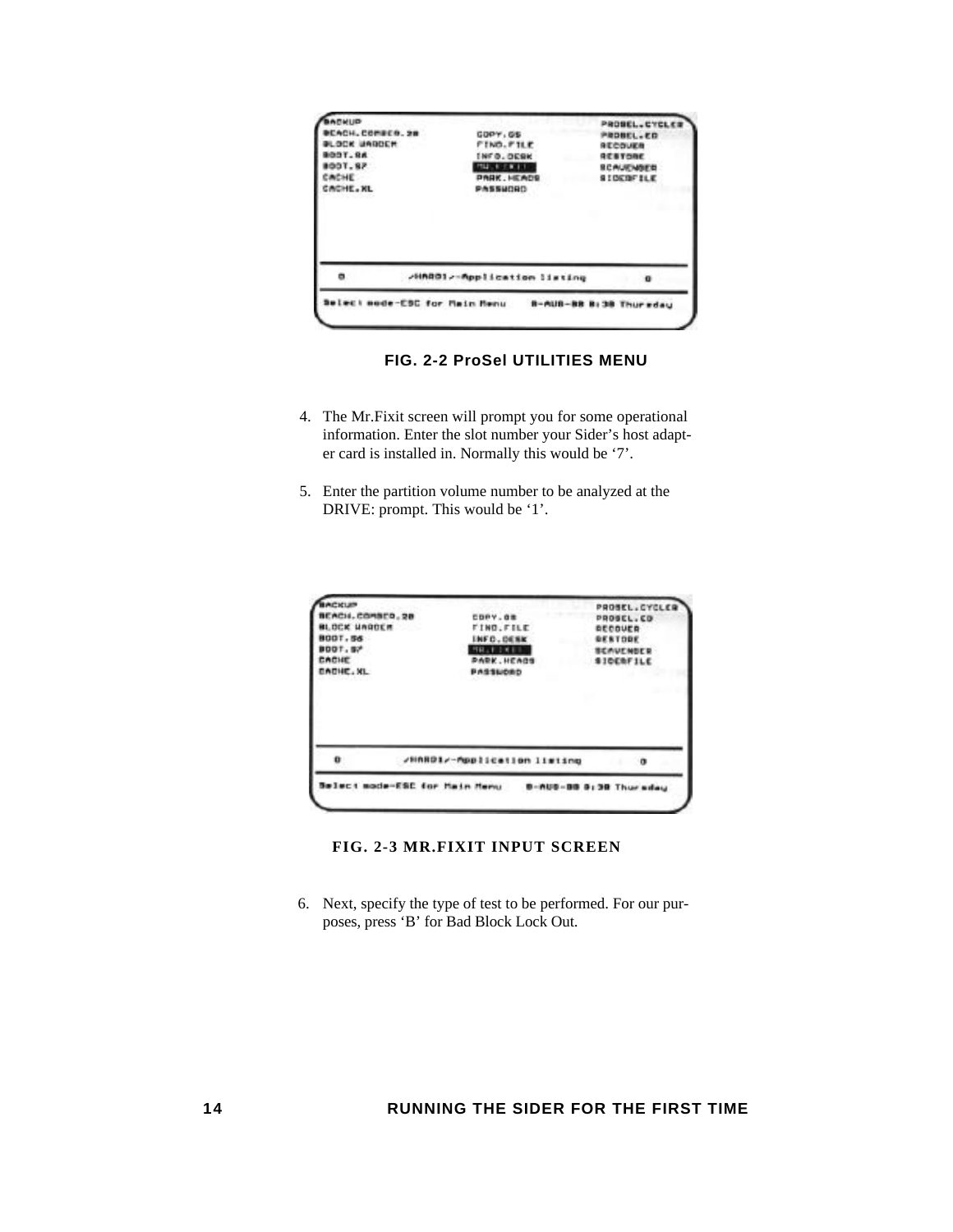- 7. Enter 'F' for Fix when prompted to do so. This will cause the program to attempt to correct any format problems which might have occurred during shipment.
- 8. The output slot lets you choose whether the test information will be sent to your screen or printer. Select 3 to display to the screen.
- 9. As MR.FIXIT works, you will notice a block counter in the upper right hand corner of the screen indicating which block is being tested. The Sider D4 has two volumes of 39,072 blocks each. The counter will increment until it reaches that figure.

**NOTE: MR.FIXIT will display block information on the screen as it finds areas to be corrected. A quality standard which we recommend you use is, on average, there should be no more than one bad block per megabyte of storage capacity (i.e. up to 40 on a forty megabyte drive).**

- 10. When the test completes, you will be prompted whether you want to run MR.FIXIT again. Enter a 'Y"
- 11. Run MR.FIXIT a second time to check the second ProDOS volume on the Sider. All of the inputs will be the same as before except when prompted for a drive number you should enter a '2' not a '1.'

After the second pass finishes enter a 'N' to exit the program and return to the ProSel program selector menu. The drive is now ready for use. We recommend you proceed to the SiderFile section of this manual to learn about some of the unique features of the Sider's software.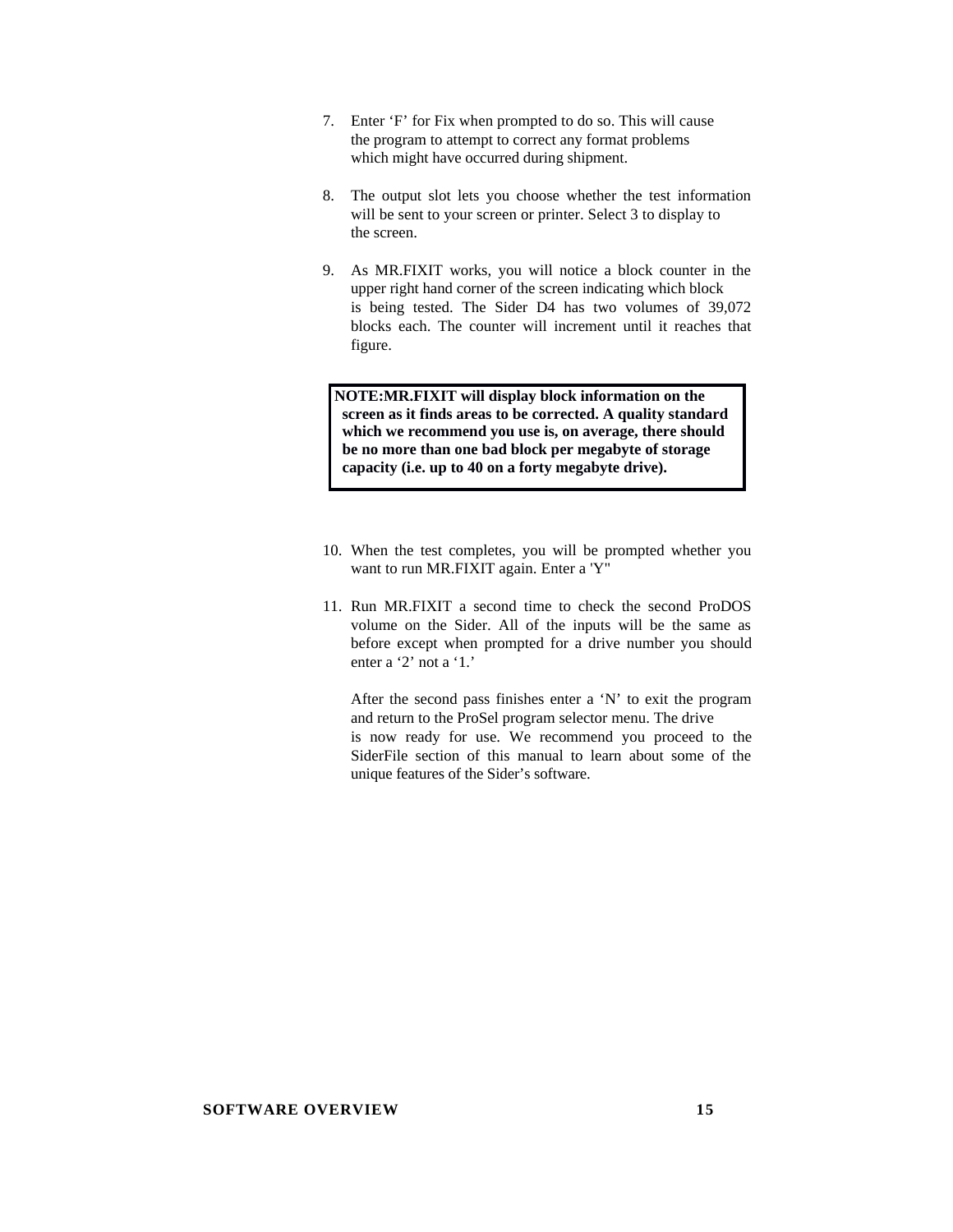# **2.3 SOFTWARE INSTALLATION**

The SiderFile software package and ProDOS-8 operating system come installed on the Sider. You should not need to reinstall them unless the format was disturbed in transit or you are re-formatting for some other reason. The next pages of instructions guide you through re-installing the operating system and Sider-File package on your bard drive. If you have successfully completed the initial check out with the MR.FIXIT program, please proceed to the SiderFile instructions in chapter 3.

**NOTE: To install and have ProDOS-16 load from the Sider each time you boot the computer, refer to section 2.8 for instruction on how to install ProDOS- 16 and the Finder.**

# **2.4 DISKETTE INFORMATION**

The SiderFile software is distributed on two diskettes as well as installed on the hard drive. One is a 5-1/4 inch 140kb, double sided 'flippy', the other is a 3-1/2 inch floppy. Both diskettes contain exactly the same programs. We provides each type to make installation as simple as possible. If you have a 3-1/2 inch drive, use our 3-1/2 inch Sider diskette. If not, use the 5-1/4 inch diskette.

## <span id="page-23-0"></span>**The diskettes contain the following utilities**

- The Sider installation utilities.
- \* The SiderFile file management utilities.
- \* The ProSel disk utilities.
- \* The ProDOS-8 operating system.

# **VOLUME Names on floppies**

- **/FLOPPY/** This is the ProDOS volume label for the 3-1/2 inch diskette. **/FLOPPY/** This the ProDOS volume label for the front side of the 5-1/4 inch diskette.
- **/EXTRAS/** This is the ProDOS volume label for the reverse side of the 5-1/4 inch floppy diskette.

# **16 SOFTWARE INSTALLATION**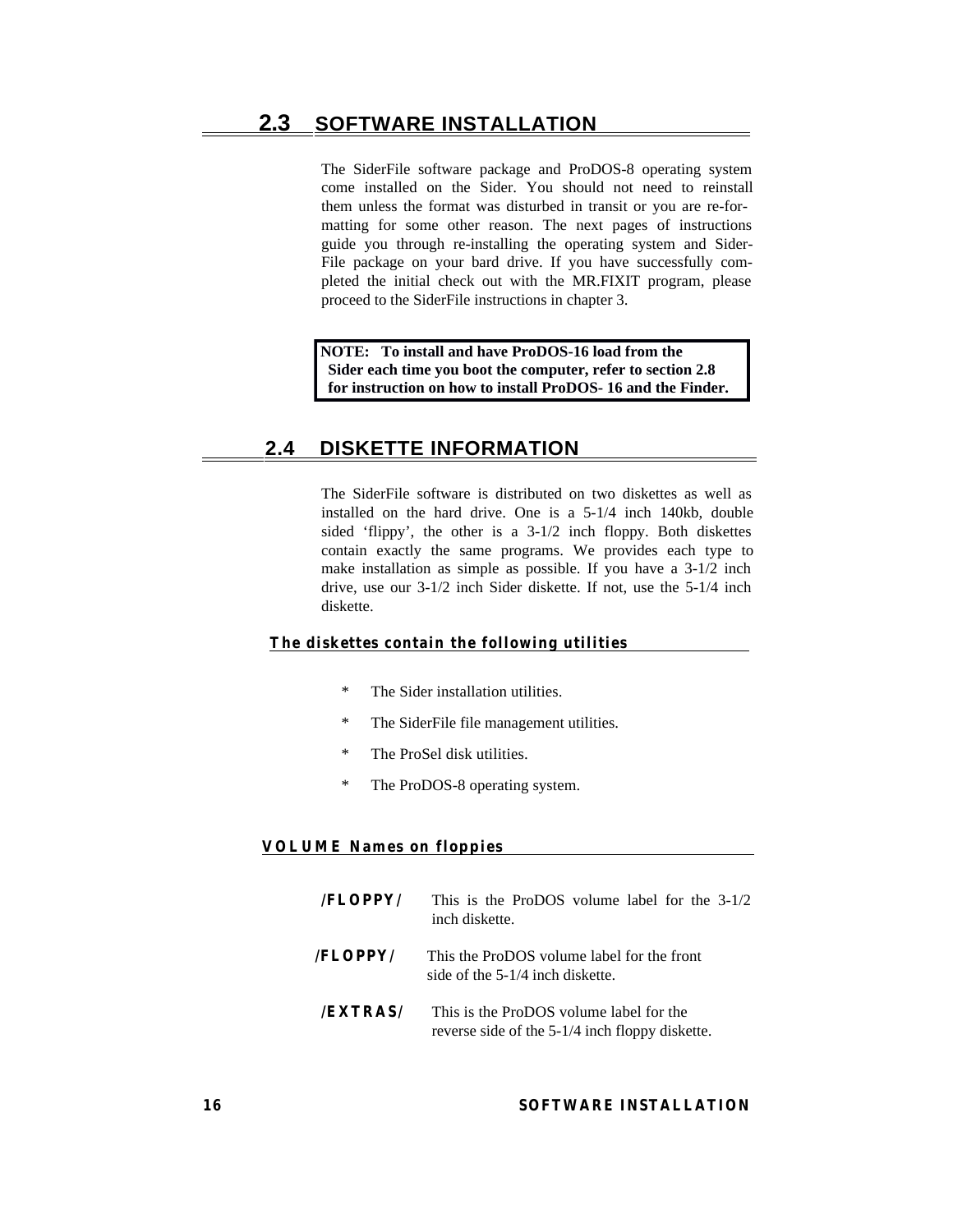# **2.5 INSTALLATION PROCEDURE**

Installing the Sider's software on the APPLE lle and the APPLE IIGS requires slightly different instructions. We have divided the following section into two parts; one for APPLE lle owners and one for APPLE IIGS owners. The first Section will cover the APPLE IIGS installation.

 IMPORTANT INFORMATION: For optimal results, the Sider hard drive, like all hard drives, should be turned on and given at least 30 minutes to stabilize at operating temperature before a format is issued. This precaution helps insure maximum reliability when the drive is in operation.

# **APPLE IIGS Installation**

1. Hold down the 'OPTION' key on the Apple IIGS keyboard and while doing so, turn on the power to the Apple and Sider. The system menu should appear.

<span id="page-24-0"></span>1 = ENTER THE CONTROL PANEL 2 = SET SYSTEM STANDARDS AND 60 HERTZ SET SYSTEM STANDARDS AND 50 HERTZ = CONTINUE RESTARTING SYSTEM PRESS 1, 2, 3 OR 4 TO CONTINUE

- FIG. 2-4 APPLE IIGS SYSTEM SCREEN
- 2a. From the system menu, select option I to enter the CON-TROL PANEL.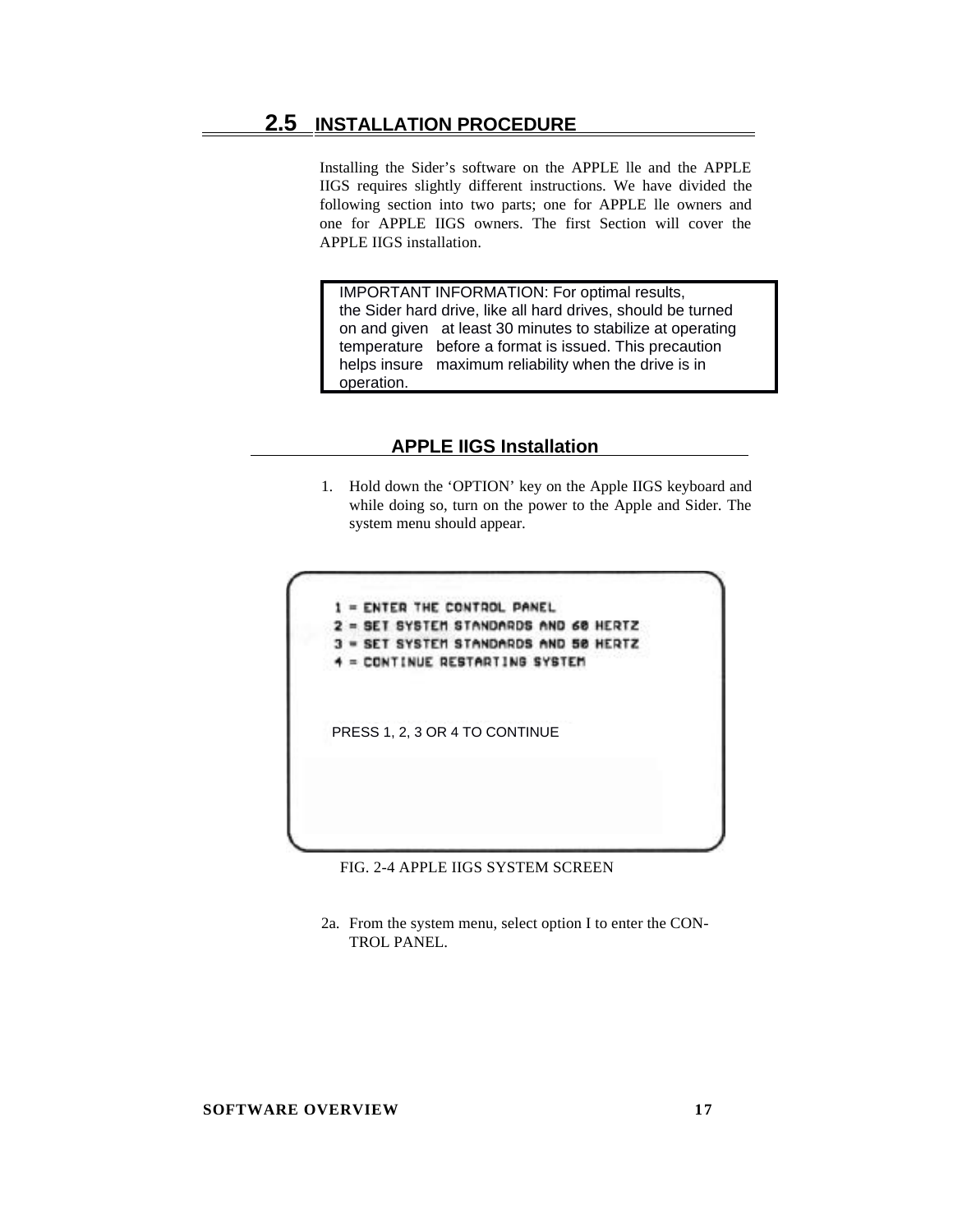2b. When in the CONTROL PANEL, use the arrow keys to move the highlighter to the SLOTS menu option. Press the return key to select it.

| CONTROL PANEL       |                 |
|---------------------|-----------------|
| DISPLAY             |                 |
| <b>SDUMD</b>        |                 |
| <b>BYSTER SPEED</b> |                 |
| <b>CLOCK</b>        |                 |
| OPTIONS             |                 |
| 31.01               |                 |
| <b>POTHTER PORT</b> |                 |
| MODER PORT          |                 |
| <b>RAN DISK</b>     |                 |
| <b>QUIT</b>         |                 |
| SELECT T+           | <b>NOV JIMO</b> |

**FIG. 2-5 APPLE'S CONTROL PANEL**

2c. With the SLOTS screen displayed, use the up/down arrow keys to move the highlighter to the SLOT 7 indicator. Use the right/left arrow keys to toggle the assignment of SLOT 7 to read "YOUR CARD".

| <b>SLOTS</b> |                               |      |  |
|--------------|-------------------------------|------|--|
|              | <b>GLOT 1: PRINTER PORT</b>   |      |  |
|              | SLOT 2: YOUR CARD             |      |  |
|              | SLOT 3x BUILT IN TEXT DISPLAY |      |  |
|              | SLOT 4: MOUBE PORT            |      |  |
|              | SLOT 5+ SHART PORT            |      |  |
|              | SLOT 6: YOUR CARD             |      |  |
|              | SLOTEZE YOUR CARD             |      |  |
|              | STARTUP SLOT: SCAN            |      |  |
| BELECT 4+    |                               | OPEN |  |

**FIG. 2-6 APPLE'S SLOTS SCREEN**

2d. Next move the highlighter to the "STARTUP SLOT" indicator. Use the right/left arrow key to toggle the assignment to read "SCAN" then press return.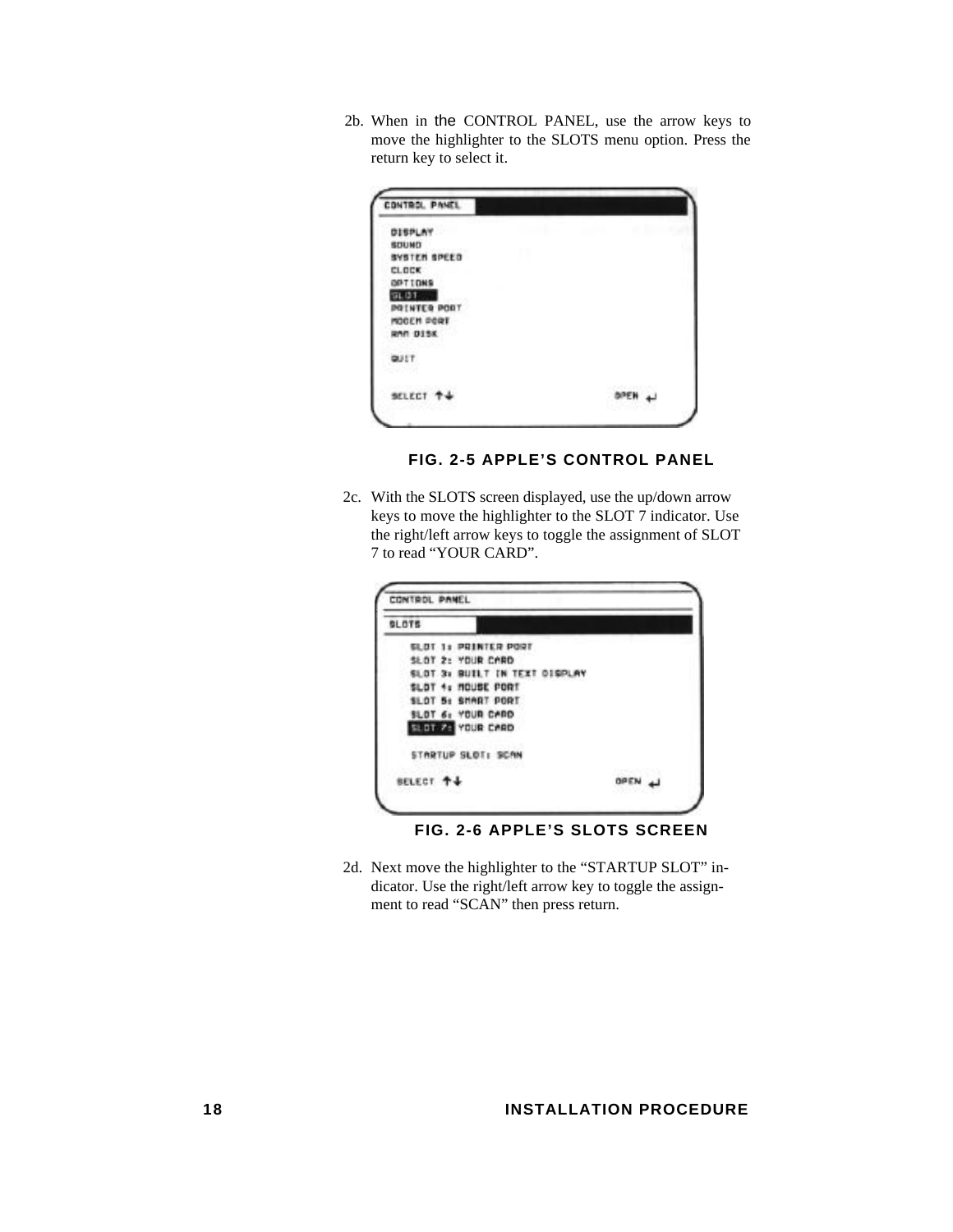If you choose to use a slot other than seven, perform the same procedure changing the slot number to the one you selected. With the slot assignment indicating 'YOUR CARD" press the return key to save the information and return to the system menu.

If you have questions about using the control panel or the other options available in it*,* refer to your Apple Owner's Guide for more information or contact your Apple dealer's service staff.

- 3a. With the system menu still displayed, place your COPY of the Sider utilities into floppy drive I. Select "QUIT" from the CONTROL PANEL which will cause the system to boot from the Sider diskette.
- 3b. When the Sider software is booted, the screen will display the Sider welcome message and be waiting for your instructions to continue.

#### **End of Special APPLE IIGS Instructions**

At this point, skip past the instructions for the Apple lle and proceed to the instruction labeled 4.

# **APPLE //e Installation Instructions**

- 1. Place the 5-1/4 Sider Utility diskette in floppy drive I and turn on the power to your Apple //e and Sider.
- 2. The floppy drive should load and the Sider installation software; if it does proceed to instruction 4. The first time you startup the Apple lle with the Sider attached, the computer may try and boot off the uninitialized Sider which will cause the Apple to hang.

## **SOFTWARE OVERVIEW 19**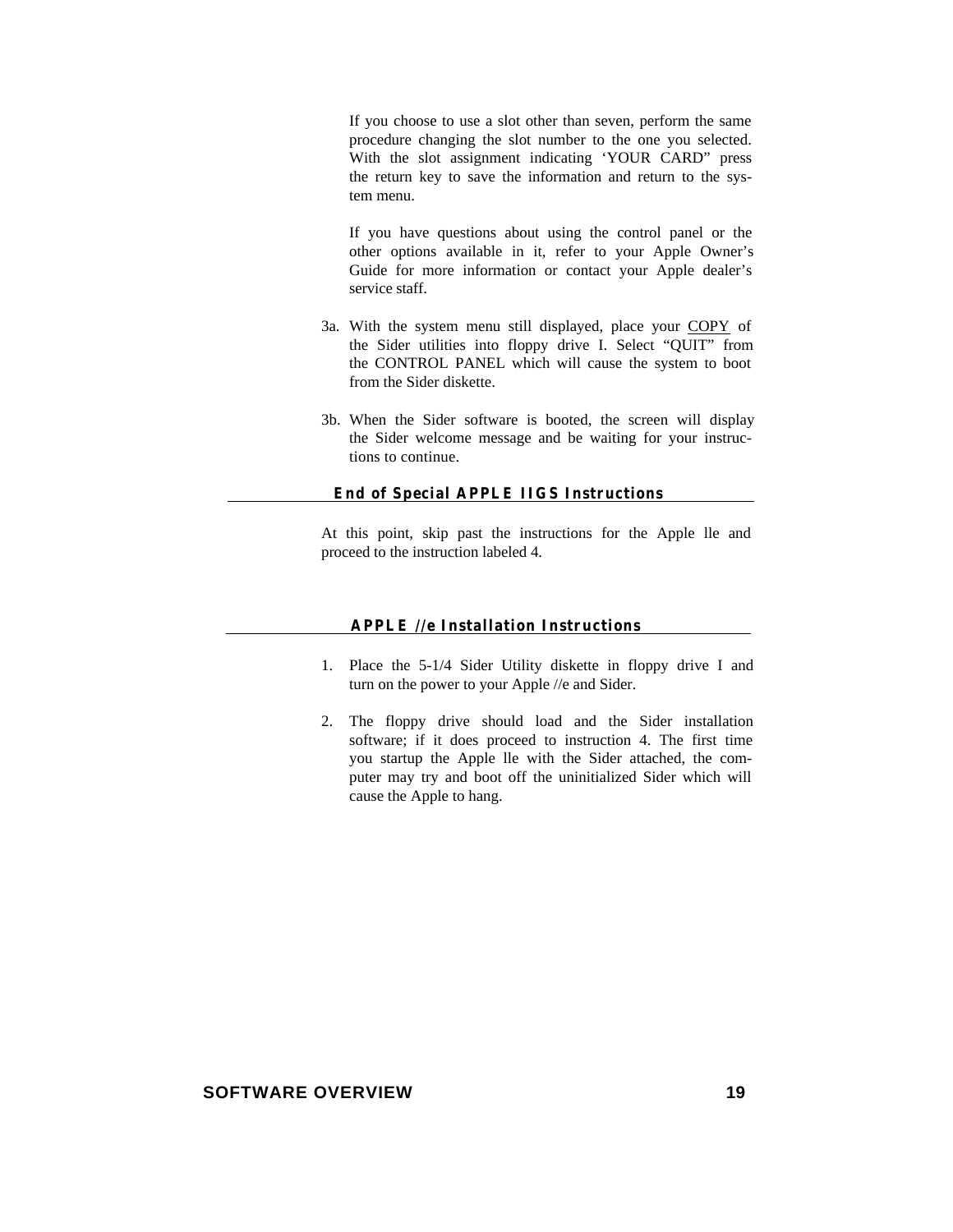NOTE: If the floppy does not boot, press the CONTROL and RESET keys at the same time to release the computer and display a cursor on the screen.

 At the prompt type the following . PR#6 (return) 3. At this point the Sider diskette should boot and the Sider welcome message appear on the screen.

# **End of Special APPLE //e Instructions**

- 4. To continue with the setup procedure, type in the word "yes' where prompted and press return. Typing only the letter y will cause the software to abort. If this happens, simply rerun the D4MAT.SYSTEM program or restart the Apple.
- 5. The next screen will prompt you to enter the slot number in



**FIG. 2-7 INSTALLATION SCREEN**

which your Sider host adapter card is installed. If you followed our recommendation, type in a '7' at the prompt followed by return.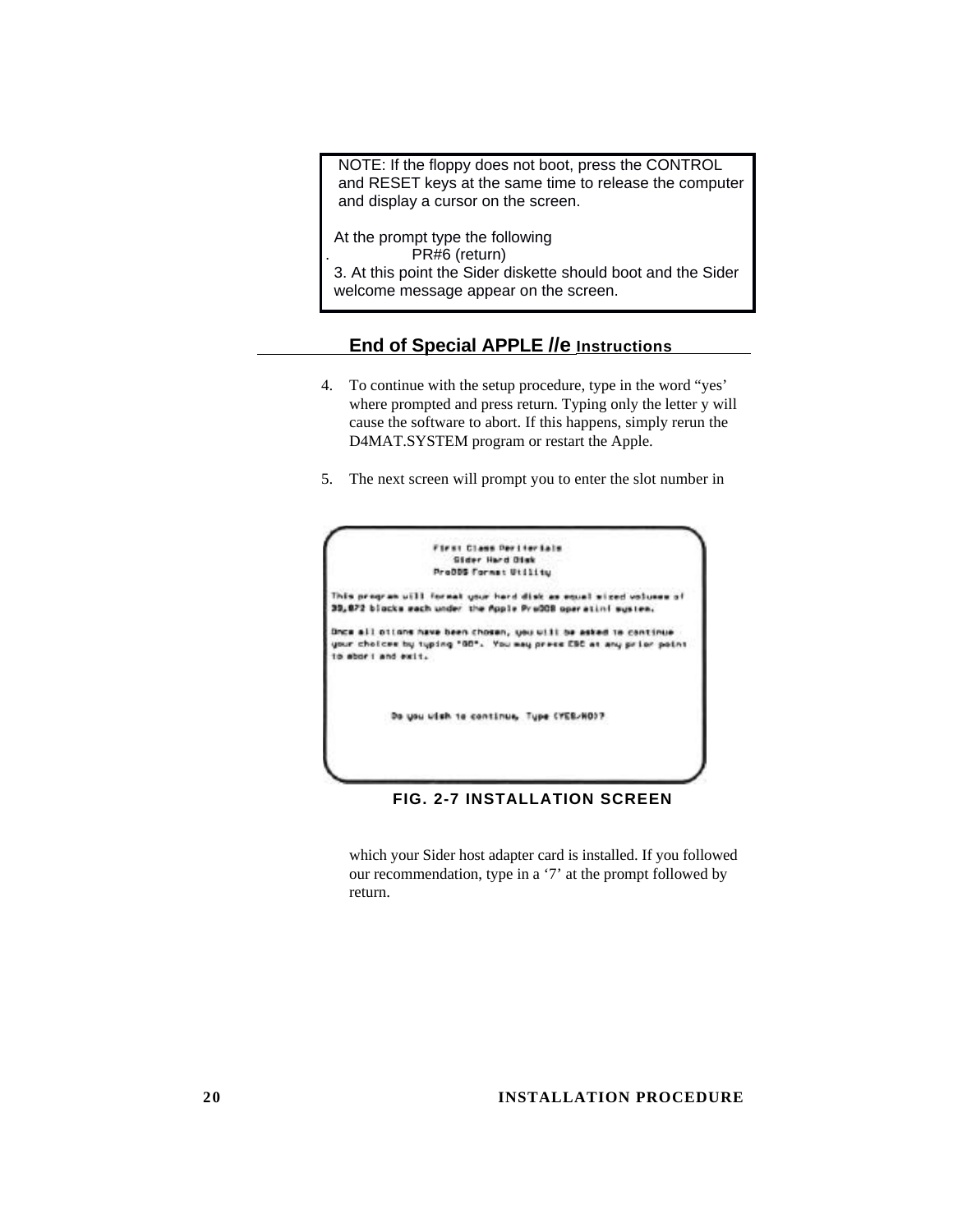6. Next, select names for each ProDOS volume on the Sider. Type in names for each volume or press return to accept the defaults. For ease of installing, we strongly recommend selecting the default name. There are two equal sized volumes on the Sider D4 (approx. 19 MB & 19 MB). There are no options for variable partition sizes.



**FIG. 2-8 NAME ProDOS VOLUMES**

You will be prompted whether to proceed using the choices you have made. Type 'YES' and press return.

7. The program gives you one last chance to exit the format sequence. Pressing return will exit the program with the Sider untouched. To proceed, type in "GO" and press return.

An initializing message will appear and a block counter will increment as the drive is verified. The counter will go through two cycles of 39,072 blocks each. This process takes about 30 minutes and runs unattended.

NOTE: The SiderFile software is designed to perform an initialization format, assign volume labels, and initialize the partitions on the Sider. If you are using this software on a drive which already has data stored on it ALL DATA WILL BE ERASED from the drive.

# **SOFTWARE OVERVIEW 21**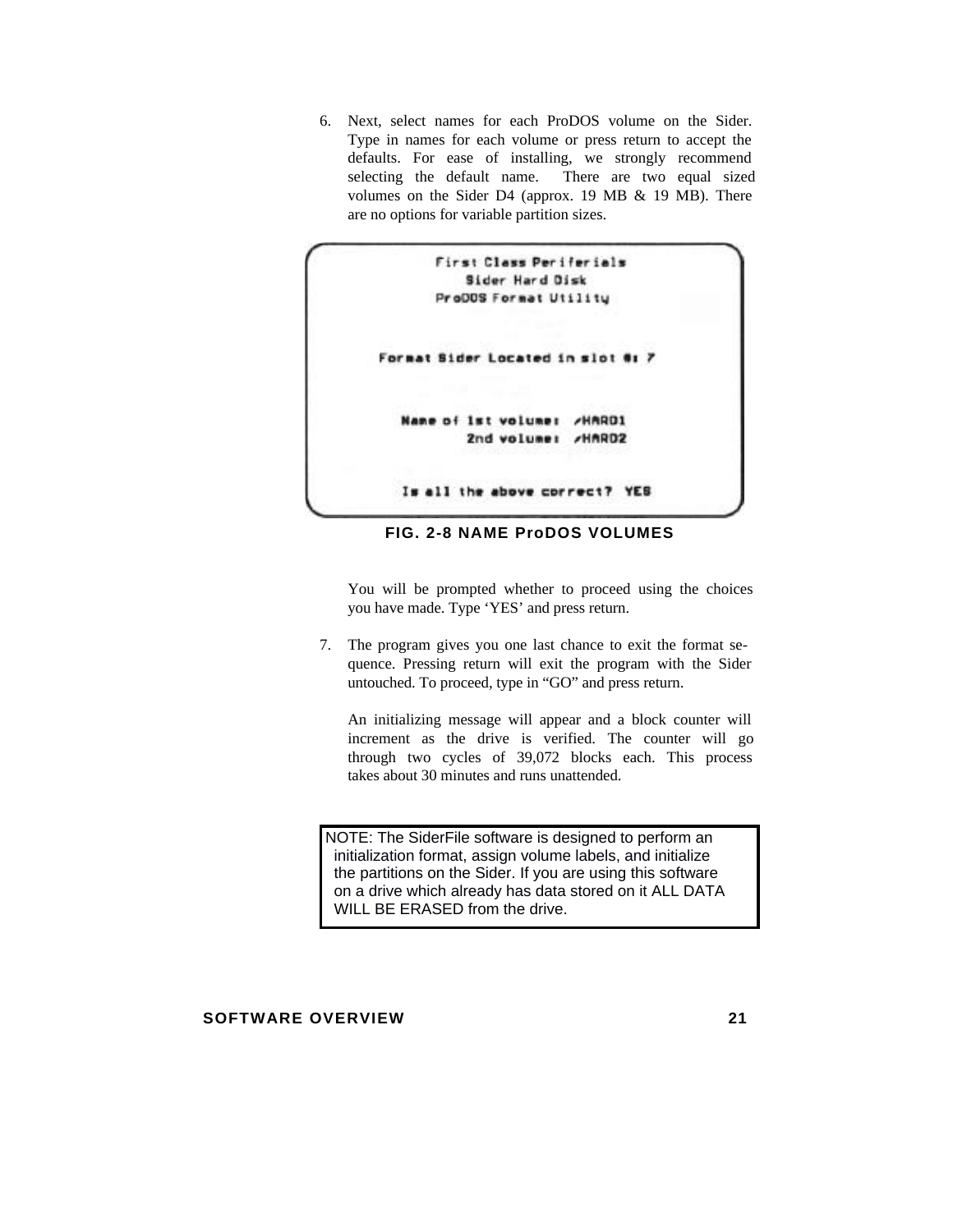

FIG. 2-9 INSTALLATION MENU

- 8. When the initialization completes, press any key to continue. The formatter program will then load the ProSel installer. A series of introductory screens will be displayed, press a key at each to proceed. After the introductory screens, an Installation Menu will appear.
- 9. Select option '1' from the menu to install the SiderFile utilities to the hard drive. You will be prompted to enter the volume name where the utilities will be copied to. The default will be the first partition on the Sider. Enter your response or simply press return to accept the default and continue.
- 10. Next you will be asked to enter your screen display size. Type 80 or 40 as appropriate, and press return. The screen will then display the SiderFile files as they are copied to the Sider. If you are using the 5-1/4 floppy diskette, mid-way through the coping process, you will be prompted to remove the diskette and turn it over. After doing so, press return to continue the installation process.

 **NOTE: If ProSEL is already on the Sider this install option will abort and return to the operating system**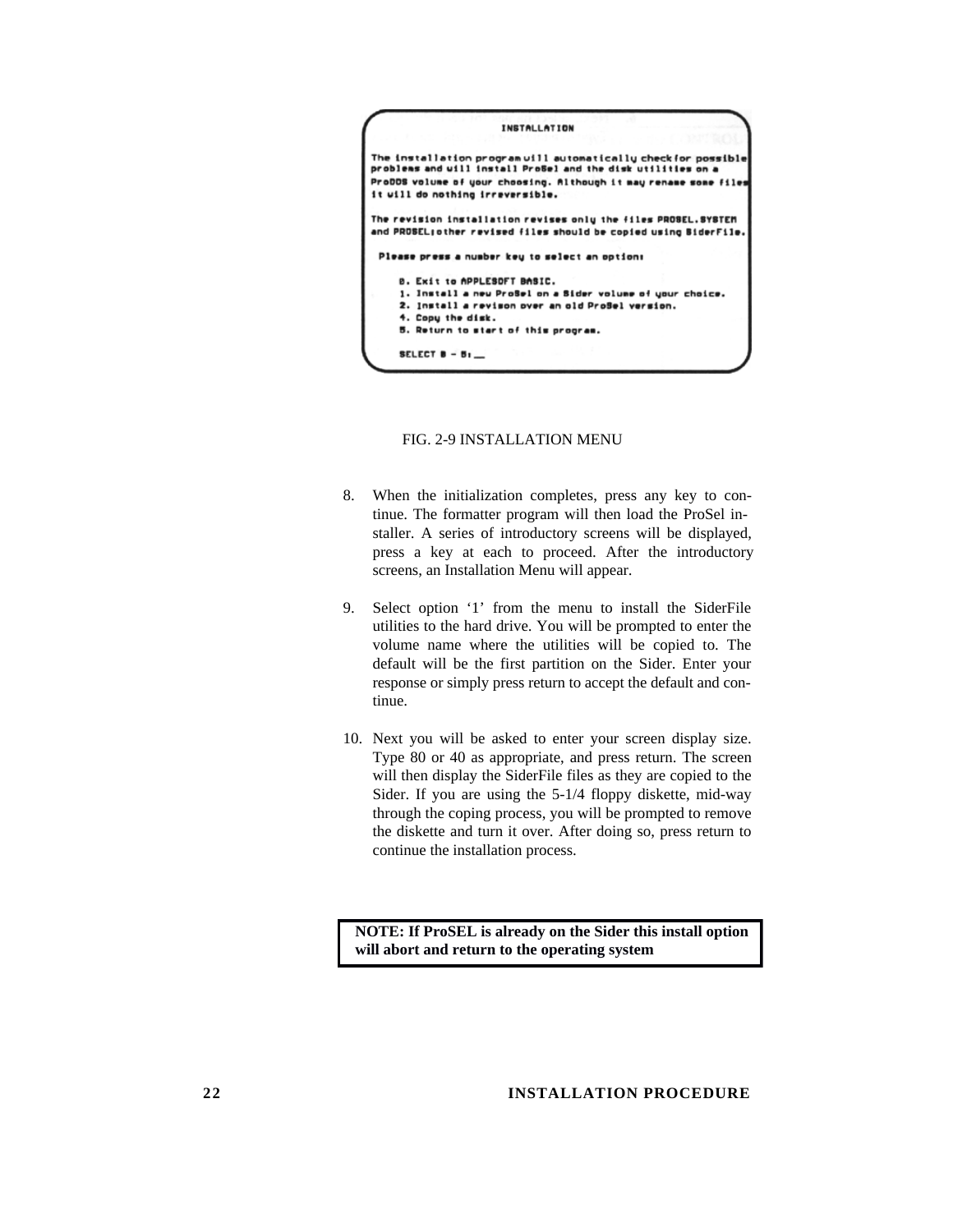When the copying completes, the message 'INSTALLA-TION COMPLETE" will display at the bottom of the screen. Press any key to continue.

This completes the SiderFile software installation process. The SiderFile program selection menu will appear each time you start your system. If you would rather use Apple's ProDOS directly see the installation instructions on the next pages. If you are finished using your Sider, park the read/write heads. See explanation in the Summary Information section.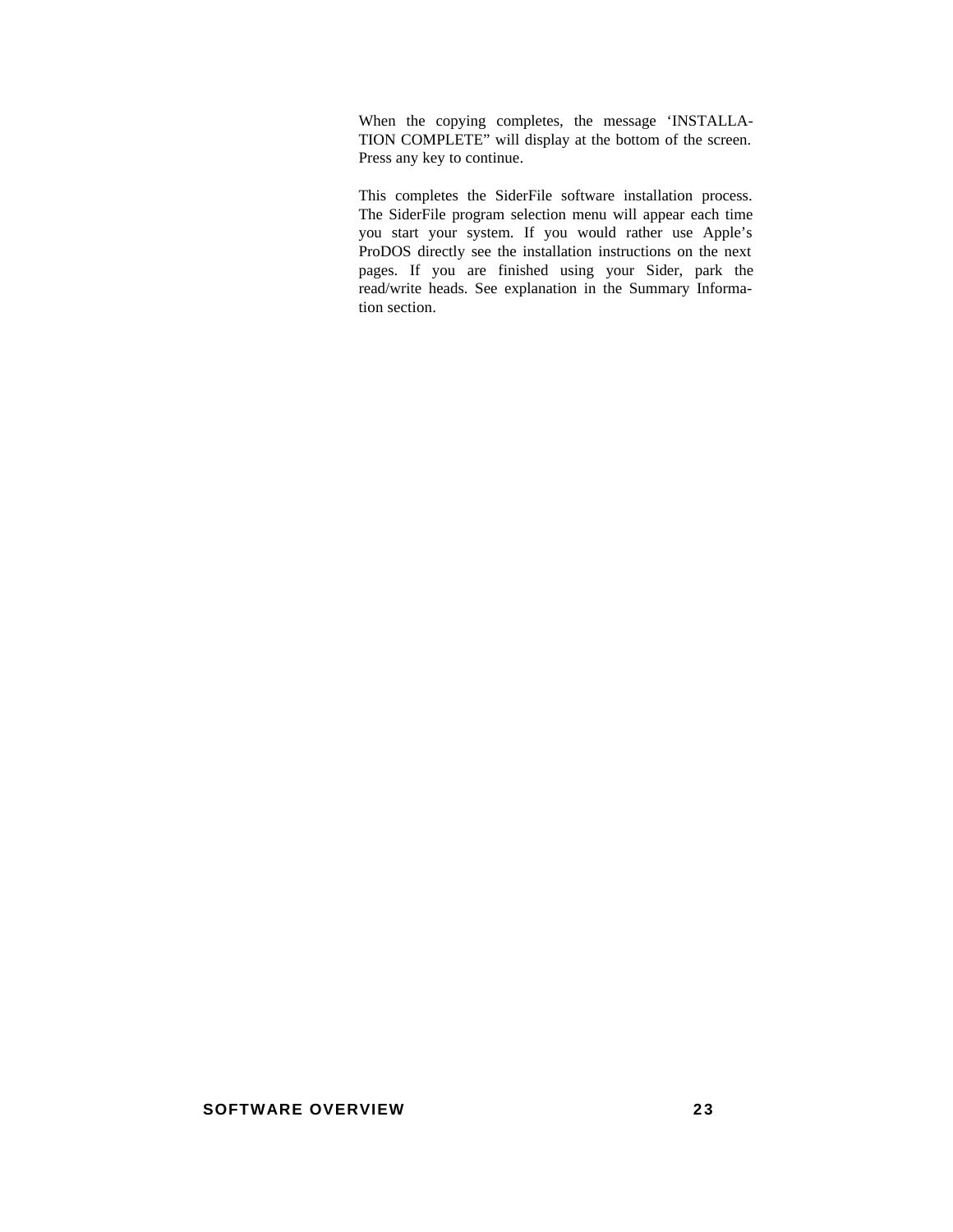**1 .** Power on unit.

IIGS - enter the CONTROL PANEL.

or

or

//e - get a system prompt.

**2 .** IIGS - Set PANEL for "YOUR CARD" in slot 7.

//e - Boot floppy drive with PR#6 command.

- **3 .** Run the Sider utility program.
- **4 .** Enter the slot number in which the Sider's host card is in stalled.
- **5 .** Name ProDOS volumes on SIDER.
- **6 .** Start the SIDER initialization routine.
- **7 .** Transfer the SiderFile package to the Sider.

#### <span id="page-31-0"></span>**SUMMARY INFORMATION**

At this point the Sider is completely installed and ready to be used for storing your application programs and files. For information about the SiderFile package of utilities, how to use them and how they can help you, see the ProSel and SiderFile sections of this manual.

We suggest studying your APPLE ProDOS manual to better understand such ProDOS command and structures as PREFIX, PATHNAME and SUBDIRECTORIES. A strong working knowledge of ProDOS will maximize the value of your Sider investment.

The life of the Sider hard drive can be extended through proper use and care. It is important that you take the time to PARK the Read/Write heads before you power off. This helps insure data will not be jeopardized during spin down or power up. You should also assure proper ventilation and cooling for your Sider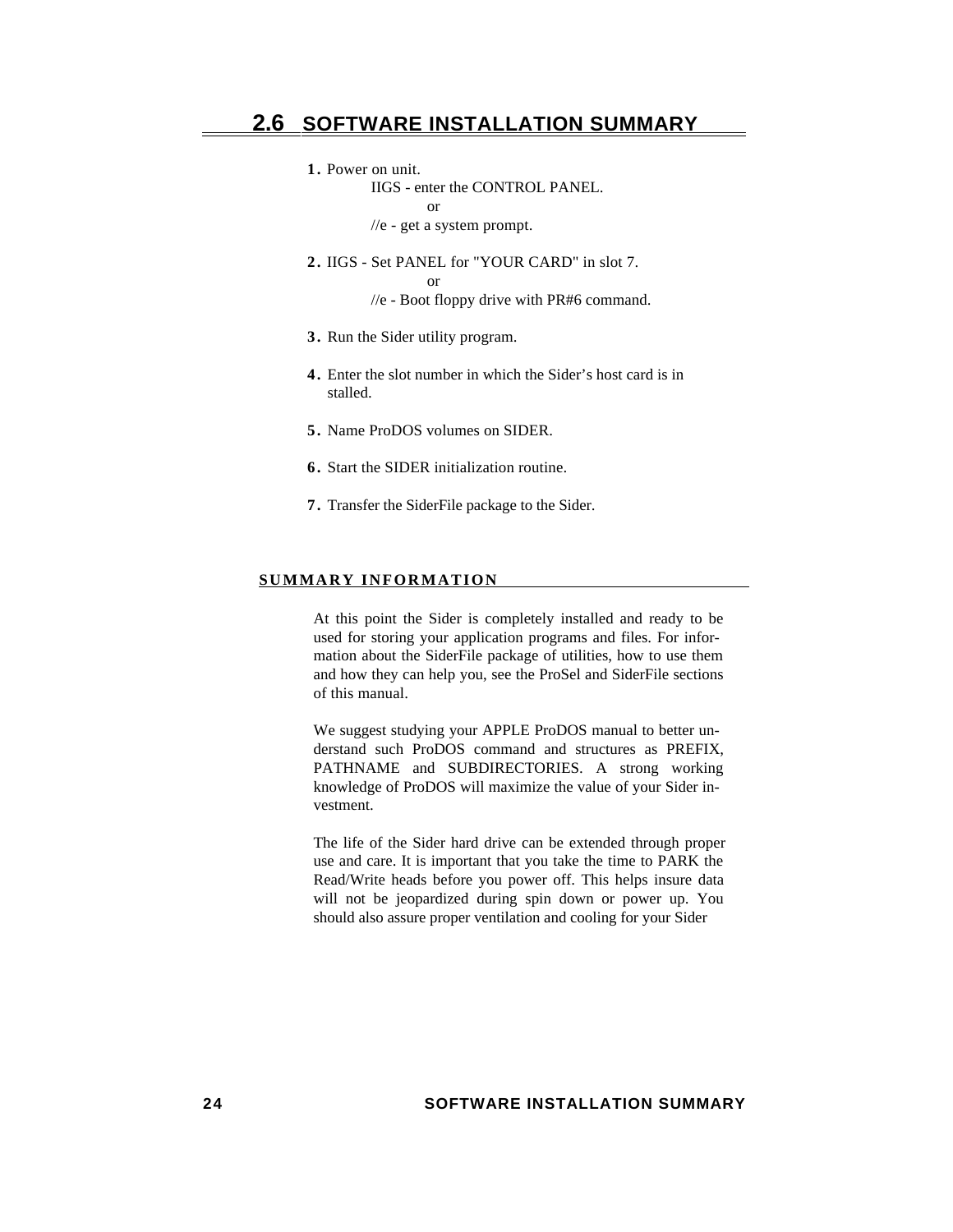and computer. Heat is one of the biggest enemies of computers and computer products.

# **2.7 PARKING THE HEADS**

To park the Sider's read write heads, return to the Program Selector's main menu. Use the arrow keys to select the Park Heads menu option. When selected the program will automatically run. The activity indicator light on the Sider will blink. A message will appear on the screen indicating the heads were parked. You may now power off the computer and Sider drive.

# <span id="page-32-0"></span> **2.8** *GS/OS* **INSTALLATION**

These instructions assume you currently have a version of ProDOS installed on your Sider. Apple's GS\OS is designed around a bard drive or a two floppy configuration. If you are using only one 3-1/2 drive you will be required to interchange the floppies many times.

- 1. Place the GS/OS SYSTEM.DISK into your first 3-1/2 inch floppy drive. (If you have a second 3-1/2 floppy place a copy of die GS/OS SYSTEM.TOOLS in it also.) From the SiderFile Program Selector menu choose the UTILITIES DIRECTORY option. From the second menu select the option to BOOT.S5.
- 2. This will cause the GS/OS SYSTEM.DISK to load into memory. When the desk top displays, eject the GS/OS SYS-TEM.DISK and replace it with the GS/OS TOOLS diskette. (This is not necessary if you are using two floppy drives.) You will be prompted to swap the SYSTEM.DISK and the TOOLS disk as the process continues. When the TOOLS diskettes icon appears, use the mouse to point to and double click on it to open.
- 3. With the TOOLS folder open. use the mouse to move the arrow to and click on the INSTALLER's folder icon.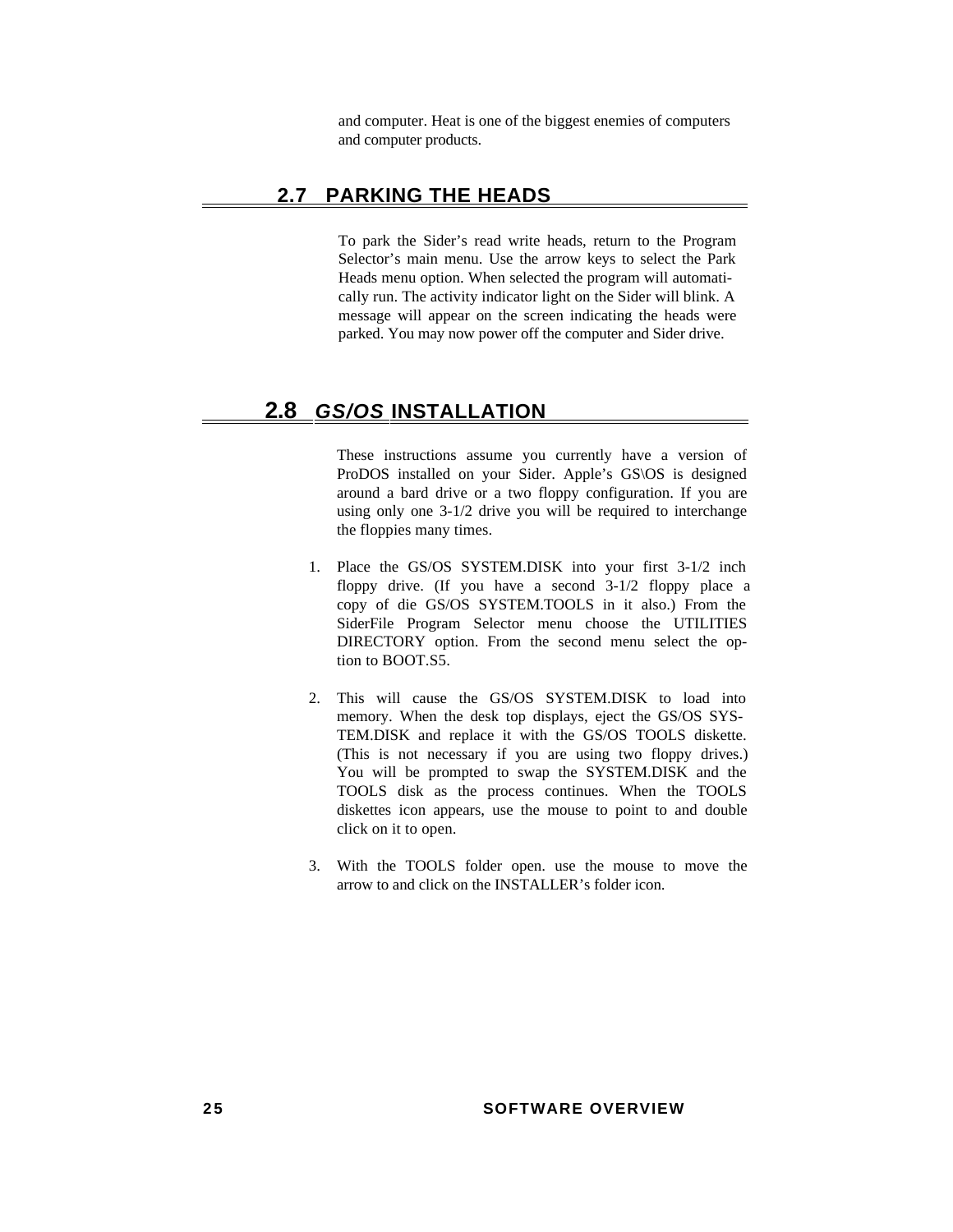- <span id="page-33-0"></span>4. When opened, the installer will display a list of possible configuration options. If using only one floppy, you will be again prompted to shuffle the SYSTEM.DISK and the TOOLS disk. When loaded, a window of options will display. Use the mouse to move the scroll bar down until the 'INSTALL EVERYTHING POSSIBLE' menu item displays. Click on (highlight) this menu item.
- *5.* Next click on the VOLUME assignment option and change the volume from /SYSTEM.DISK to /HARD1. When you have properly setup the configuration information, click on the INSTALL button to have the necessary GS/OS files copied to the Sider /HARD1 volume.

**NOTE:** If you are using a single floppy drive system you  **will be prompted to frequently exchange the SYSTEM.DISK and the TOOLS diskette. This interchanging should take place at least fifteen (15) times before GS/OS is completely installed to the hard drive.**

6. When the copy process completes, select QUIT to return to the OS/OS desk top. Use the CONTROL-OPEN APPLE-RESET keys to reboot the computer and Sider. The GS/OS desk top should load and the available device icon should display.

# **2.9 ProDOS 16 INSTALLATION**

If you would like your computer to boot Apple's ProDOS 16 rather than the ProSel program selector, follow these instructions for installing ProDOS 16. It should be noted that ProSel will run in ProDOS 16 and can be used to aid you in many ProDOS functions even if you choose not to use its menu system.

- 1. Boot the Apple Has using the ProDOS 16 SYSTEM DIS-KETTE. Use the mouse to double click on the SYS-TEM.DISK icon.
- 2. Double-click on the SYS.UTIL folder to open the folder.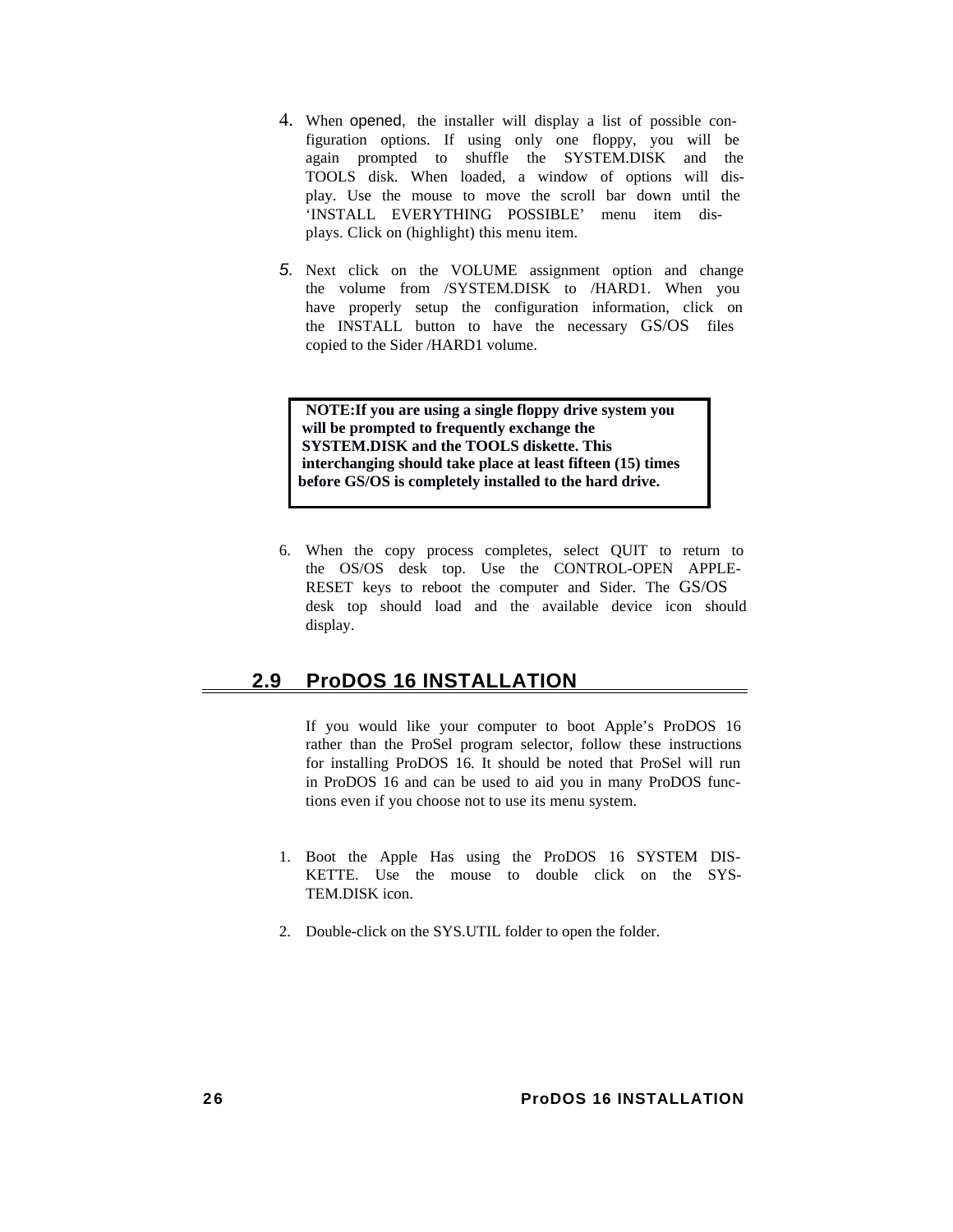- 3. Move the mouse and double-click on the SYSUTIL.SYS-TEM icon to start the program.
- 4. Use the arrow keys to select the COPY FILES option and then press return. Next select the "SLOT AND DRIVE" option, then press return.
- *5.* You will be prompted "WHERE IS YOUR SOURCE DISK?". Enter the slot and drive number of the floppy drive that your SYSTEM disk is in (usually slot 5, drive 1) then press return.
- 6. Again, select the "SLOT AND DRIVE" option and press return. When prompted 'WHERE IS YOUR DESTINA-TION DISK?", enter the slot and drive number of the Sider drive (usually slot 7, drive 1) and then press return.
- 7. The screen will prompt you for which files you want to move from the source disk to the hard drive. You should select ALL and press return. The copying will continue and the SYSTEM disk will be copied to the Sider.

**NOTE:** If you have already installed the SiderFile  **package, you will be informed that the ProDOS and BASIC.SYSTEM files are already on the hard drive. When you are notified of each, type 'YES' to delete them from the Sider and copy the new ones from your ProDOS-16 diskette.**

- 8. When finished, the message, 'COPYING COMPLETE" will appear. This indicates the procedure was successful. Press return to display the Main Menu.
- 9. The Sider should now boot ProDOS 16 each time you start your computer.

#### **SOFTWARE OVERVIEW 27**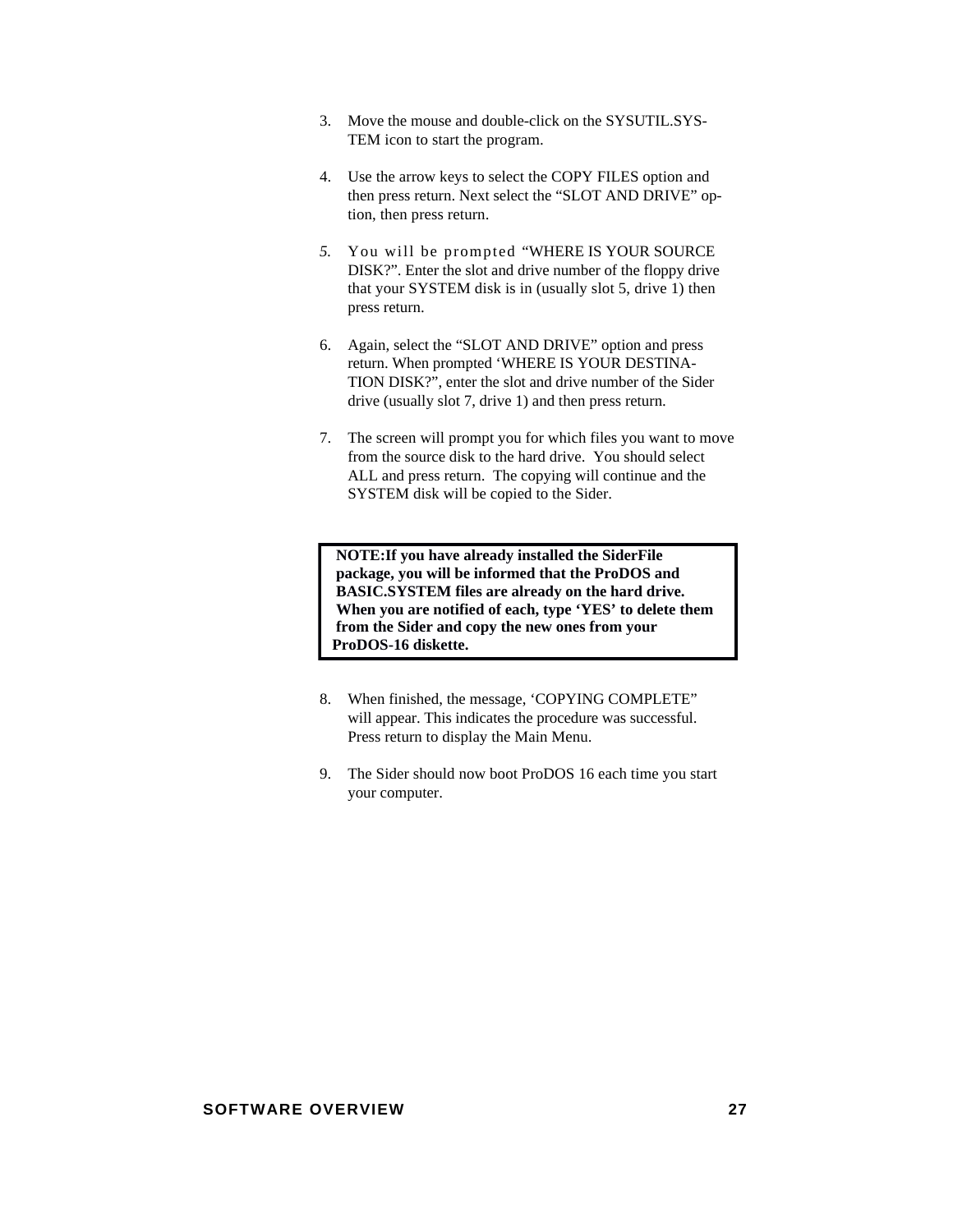ProDOS 1.1.1 is installed on your system at our factory or each time you re-format the disk with the formatter program. If you do not wish to use the SiderFile menu system and would rather continue to use the Apple ProDOS filer system you can uninstall it by following these instructions.

- 1. Boot your Apple with the ProDOS USER'S DISK.
- 2. Select option [F] from the menu to access the FILER menu. With the FILER menu on the screen select [F] a second time to access the FILE COMMANDS option. From the FILE COMMANDS menu select [C] to COPY FILES. You are now ready to copy the ProDOS files to the Sider.
- <span id="page-35-0"></span>3. The COPY FILES screen will prompt you to enter pathnames for the files you want to copy to the Sider. For the source pathname, you should simply enter an equal sign (=).

# **EXAMPLE: COPY PATHNAME: = (return] TO PATHNAME: /HARD1/= [return],[return]**

Next you will be prompted to enter the "TO PATHNAME" which refers to the volume on the Sider you want the files copied to. Enter '/HARD1) */='* as shown above. If you used a volume name other than /HARD I when you initialized the Sider, remember to substitute it for /HARD1 in the above example.

4.. The files from the floppy drive will be copied to the root directory of the Sider drive. When the copying is complete press the [ESC] key twice to return the program to the FILER menu.

**NOTE:** If you have already installed ProSel, you will be  **informed that the ProDOS and BASIC.SYSTEM files are already on the hard drive. When prompted, enter 'YES' to delete them from the Sider and copy them from your diskette.**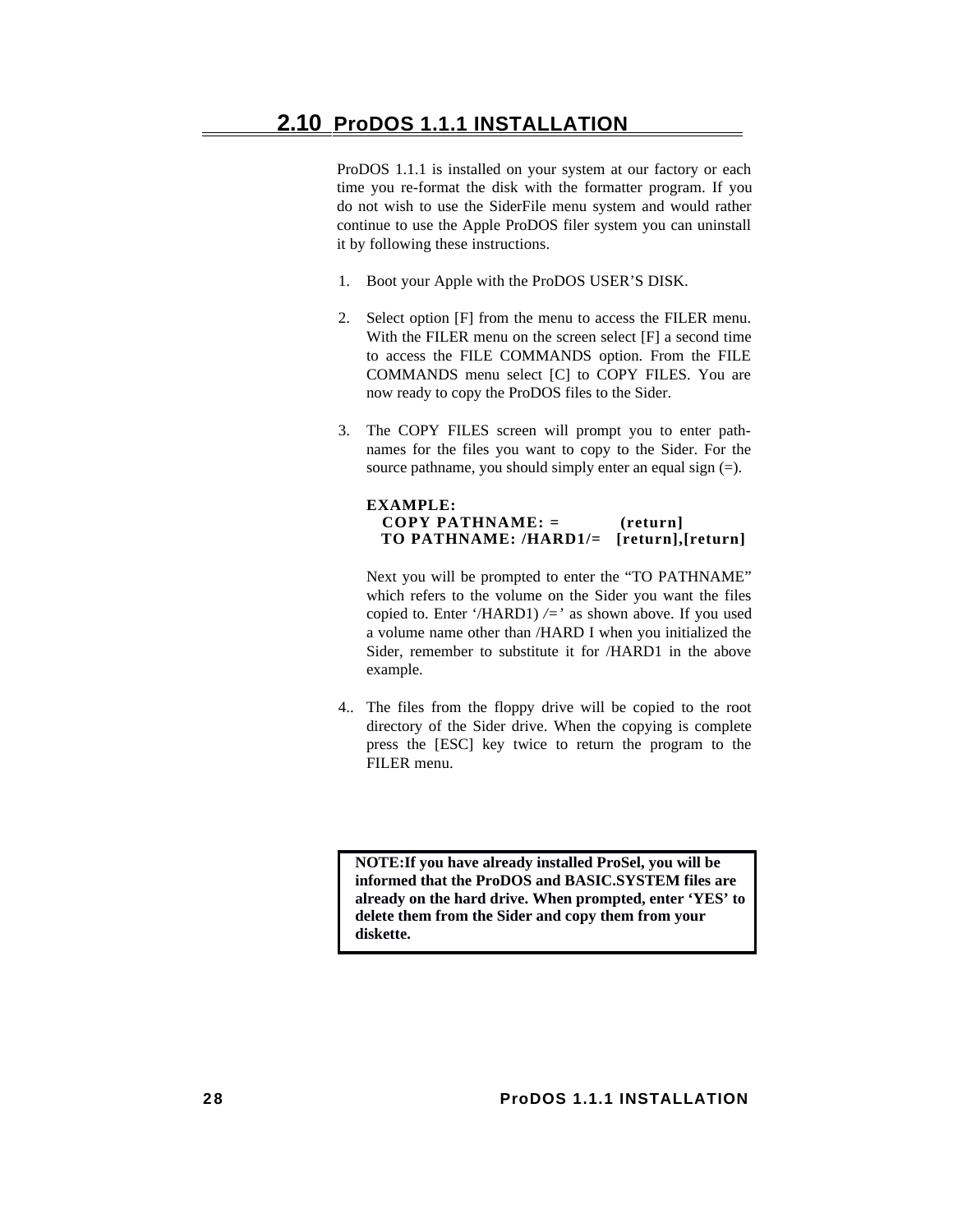**5 .** You must make sure the PROSEL.SYSTEM is not the first SYSTEM file on the Sider. Move ProSel to a subdirectory or delete it from the hard drive. At this point the Sider is ready to have your various application programs copied to it. Refer to the installation instructions in your applications user guides for information about installing them on a hard drive.

#### **SOFTWARE OVERVIEW 29**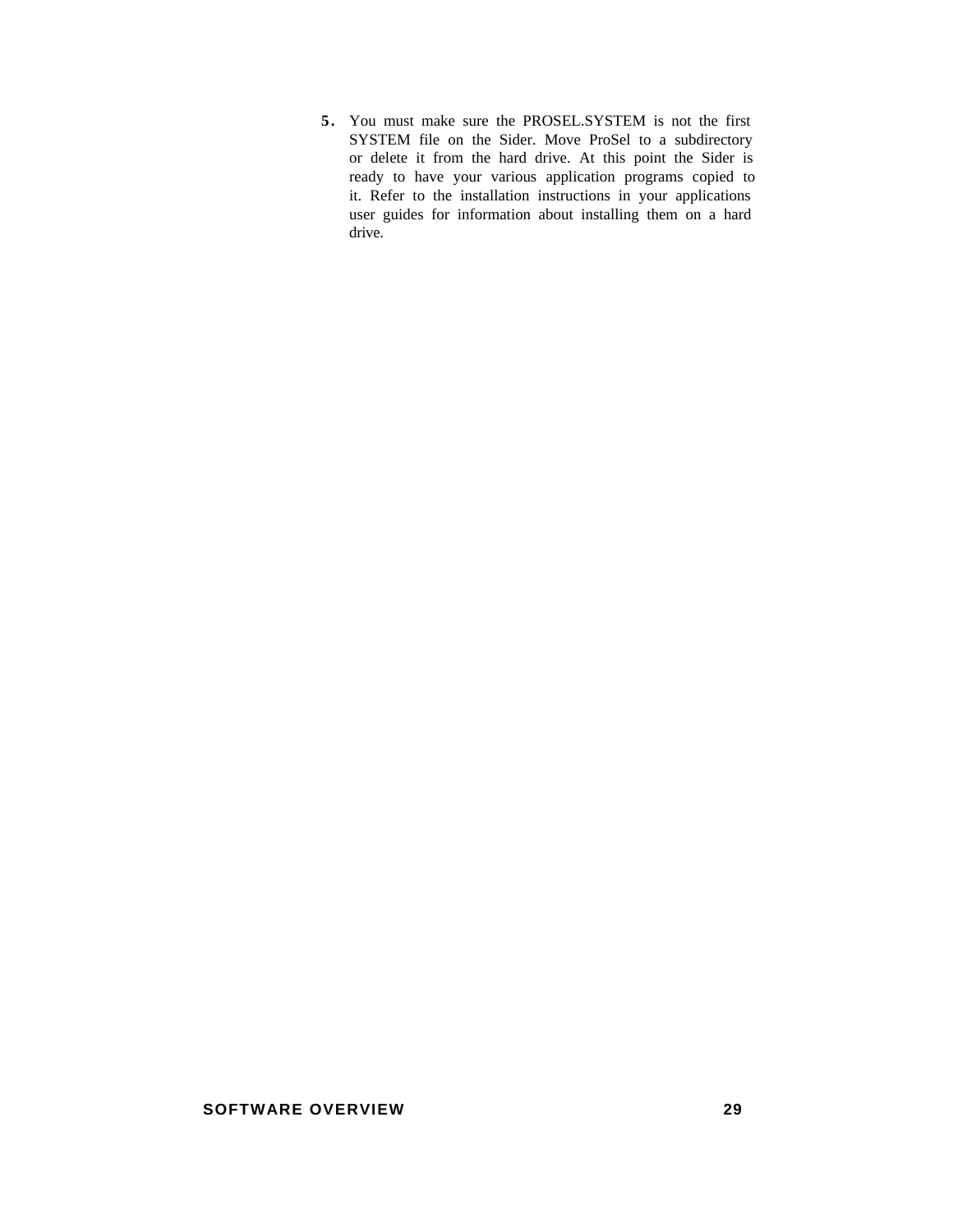**NOTES** 

**30** ProDOS 1.1.1 INSTALLATION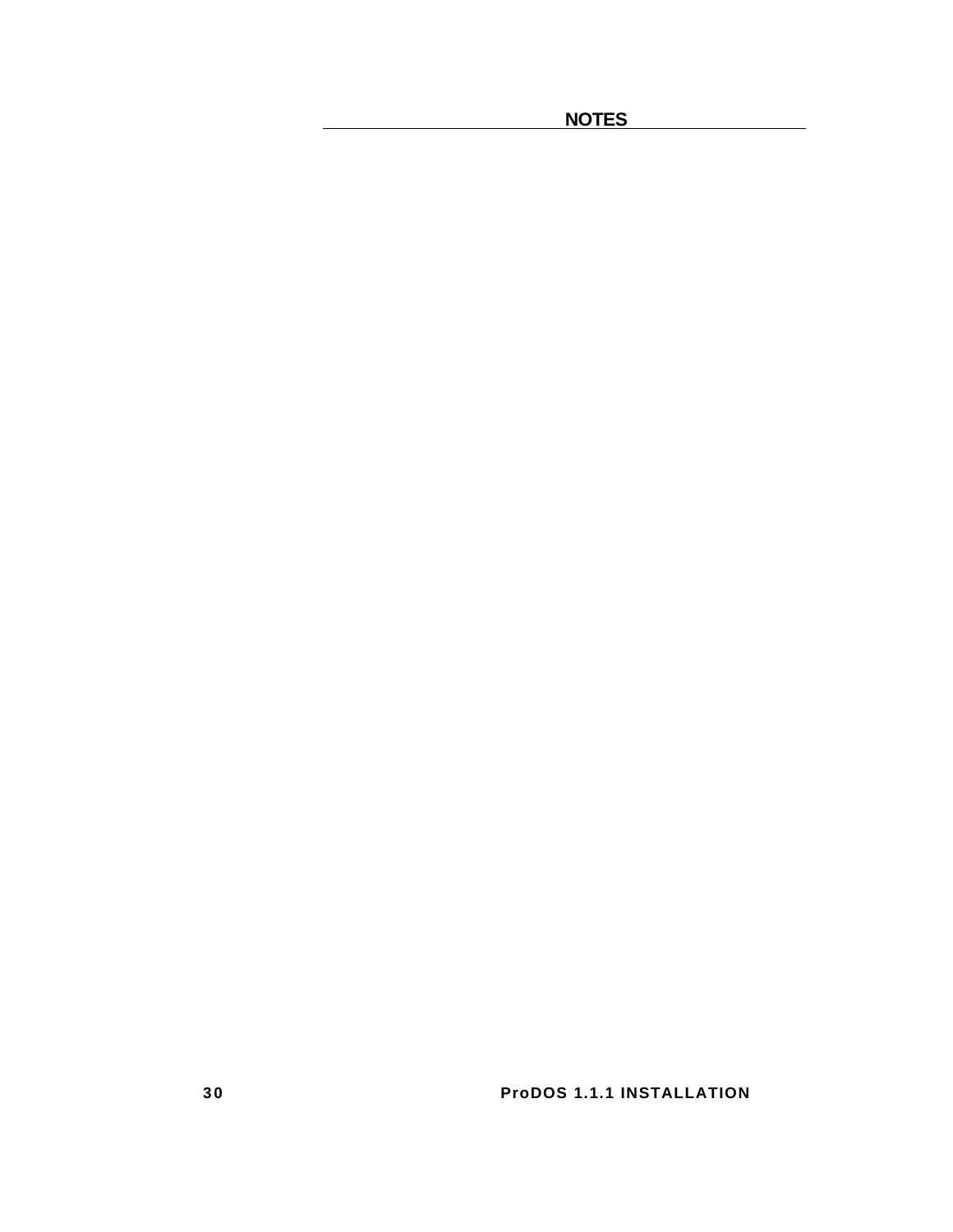# **3. THE SiderFile UTILITY**

SiderFile is a powerful disk management tool designed to aid you in managing files on the Sider. Its functions include: copying, locking, unlocking, and deleting of files. SiderFile is a menu driven program. There ale two menus listing the tools available. The 'TAB' key will toggle you between the menus. To use SiderFile's graphic displays you must have an Apple IIGS or an Apple lie with the enhanced (mousetext) ROMS.

Below is a list of the items in the SiderFile menus:

#### **FIRST MENU:**

- **Q Quit**
- **X Catalog**
- **C Copy files**
- **T Type flies**
- **L Lock files**
- **U Unlock files**
- **D Delete flies**
- **E Exhume files**
- **V Verify files**
- **R Rename flies**

#### **TAB - Menu Change**

- **S Sort directories**
- **F Change file date**
- **/ Create directory**
- **N Show volume name**
- **B Toggle Bell, NOW: ON**
- **P Toggle prompting NOW: ON**

#### **SECOND MENU:**

- **TAB Main menu**
- **Q Quit program**
- **M Move files**
- **F Format a disk**
- **W Wipe a volume**
- **C Compare directories**
- **D Disable unused devices**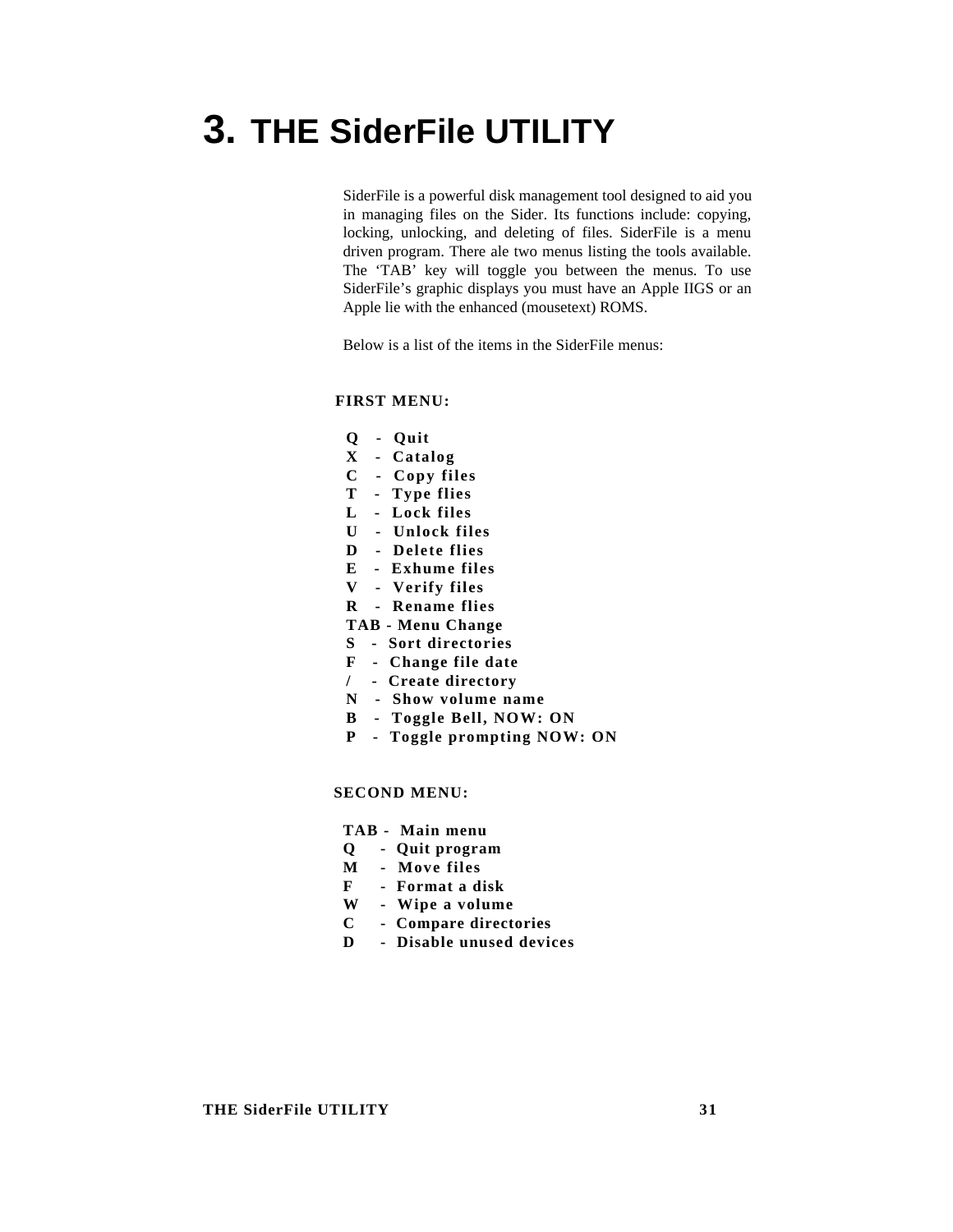The SiderFile utilities perform functions on files or groups of files. To insure accuracy, the program requires full and proper pathnames to be specified. The '?' key can be used instead of a pathname, as a short-cut method of selecting volumes and directories. Most commands are displayed graphically and the highlighter can be moved within the display to select various options.

 $\equiv$ 

# **3.1 COMMANDS AVAILABLE**

| Control-D                            | Is used to DELETE the character the cursor is<br>(D)<br>currently under.                                                                                                                                                                                                                                                                                                                                 |
|--------------------------------------|----------------------------------------------------------------------------------------------------------------------------------------------------------------------------------------------------------------------------------------------------------------------------------------------------------------------------------------------------------------------------------------------------------|
| Control-X<br>$({}^{\wedge}{\rm X})$  | When prompted for a source pathname, press-<br>ing $\Delta X$ will change the default pathname to the<br>previously selected pathname. Pressing it<br>again will change it back to the current path-<br>name.                                                                                                                                                                                            |
| Open Apple                           | Used to insert characters into inputs on the<br>screen. Normally, typing will overwrite exist<br>ing text. To use, moving to the desired loca<br>tion and hold down the OPEN APPLE key and<br>type. The new text will be inserted into the ex-<br>iting text.                                                                                                                                            |
| <b>Closed Apple</b><br><b>OPTION</b> | Pressing the CLOSED APPLE key on the lle<br>or the OPTION key on the IIGS allows you to<br>change the SLOT and DRIVE number current-<br>ly being used. With the slot or drive number<br>displayed, you can type in any other valid drive<br>or slot number and change the default. This<br>key can be used when the cursor is under the<br>first character of the default pathname within<br>a function. |
| <b>Mouse Button</b><br>(?)           | The QUESTION MARK or mouse button can<br>be used to display volumes on all drives in the<br>system. Any time a default pathname is dis-<br>played on the screen, pressing the '?'key will<br>cause the system to display all available<br>volumes. Using the mouse or arrow keys al-<br>ows you to change the default directory.                                                                         |

**3 2 COMMANDS AVAILABLE**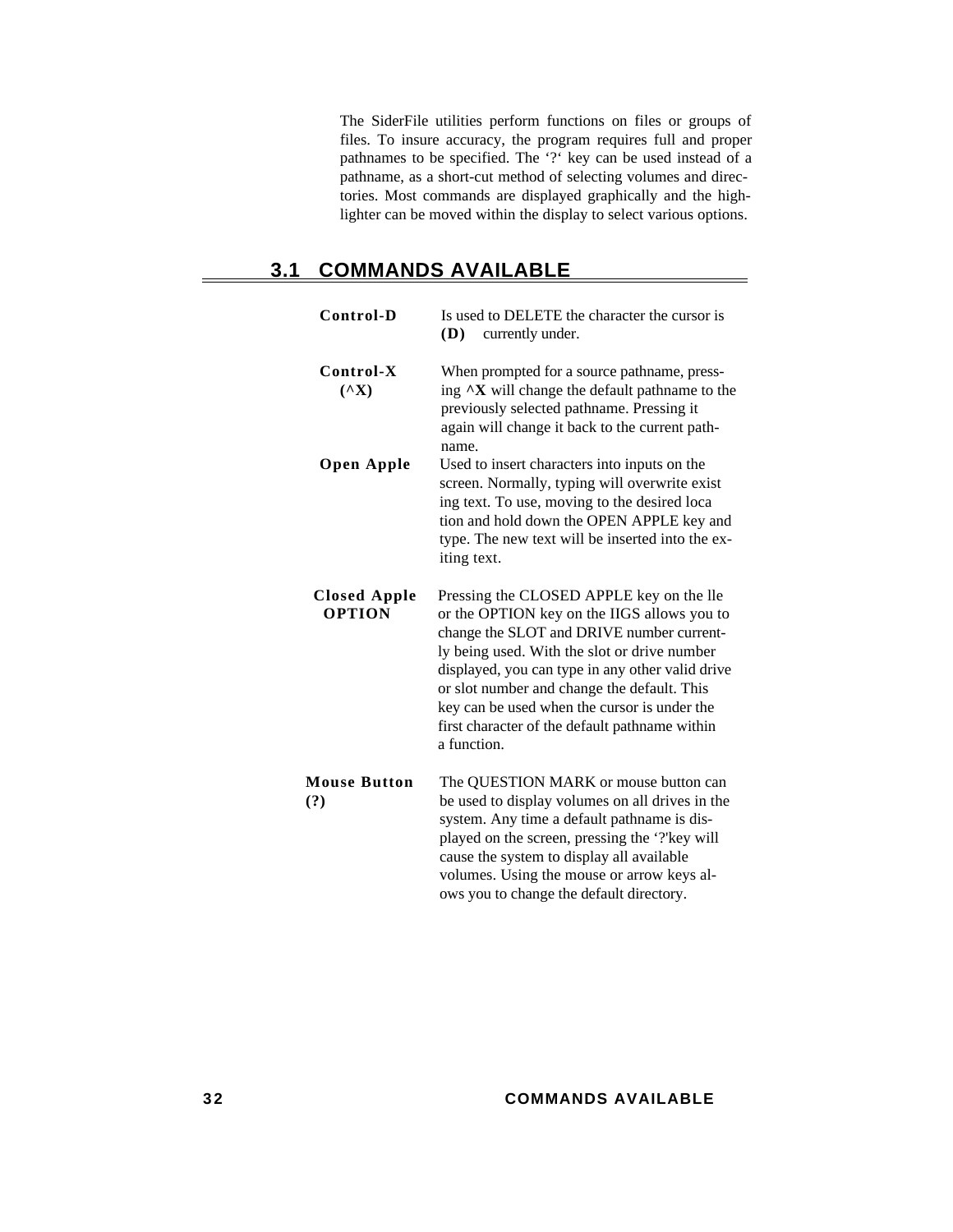| <b>Arrows/Mouse</b>  | Either the mouse or arrow keys are used to<br>move the highlighter to various options and to<br>move the cursor within an input field. If a list<br>of files is too large to be displayed on a single<br>screen the arrow keys/mouse can scroll the<br>screen. |
|----------------------|----------------------------------------------------------------------------------------------------------------------------------------------------------------------------------------------------------------------------------------------------------------|
| Delete               | The DELETE key can be used to delete one<br>character to the left of the cursor.                                                                                                                                                                               |
| TAB                  | The tab key is used for two functions. First,<br>TAB will toggle you back and forth between<br>the two menus. Second, when in an input field,<br>TAB will move the cursor to the right most<br>position.                                                       |
| ESC                  | Used to exit from a utility to the main menu.                                                                                                                                                                                                                  |
| <b>Control Reset</b> | When in a utility, the control-reset will return<br>you to the SiderFile menu. Never use this<br>when any information is being read from or<br>written to the disk. Interrupting a read or write<br>may cause unrecoverable damage to files or                 |

directories. If you press 'control-reset', there

will be a brief read from the disk.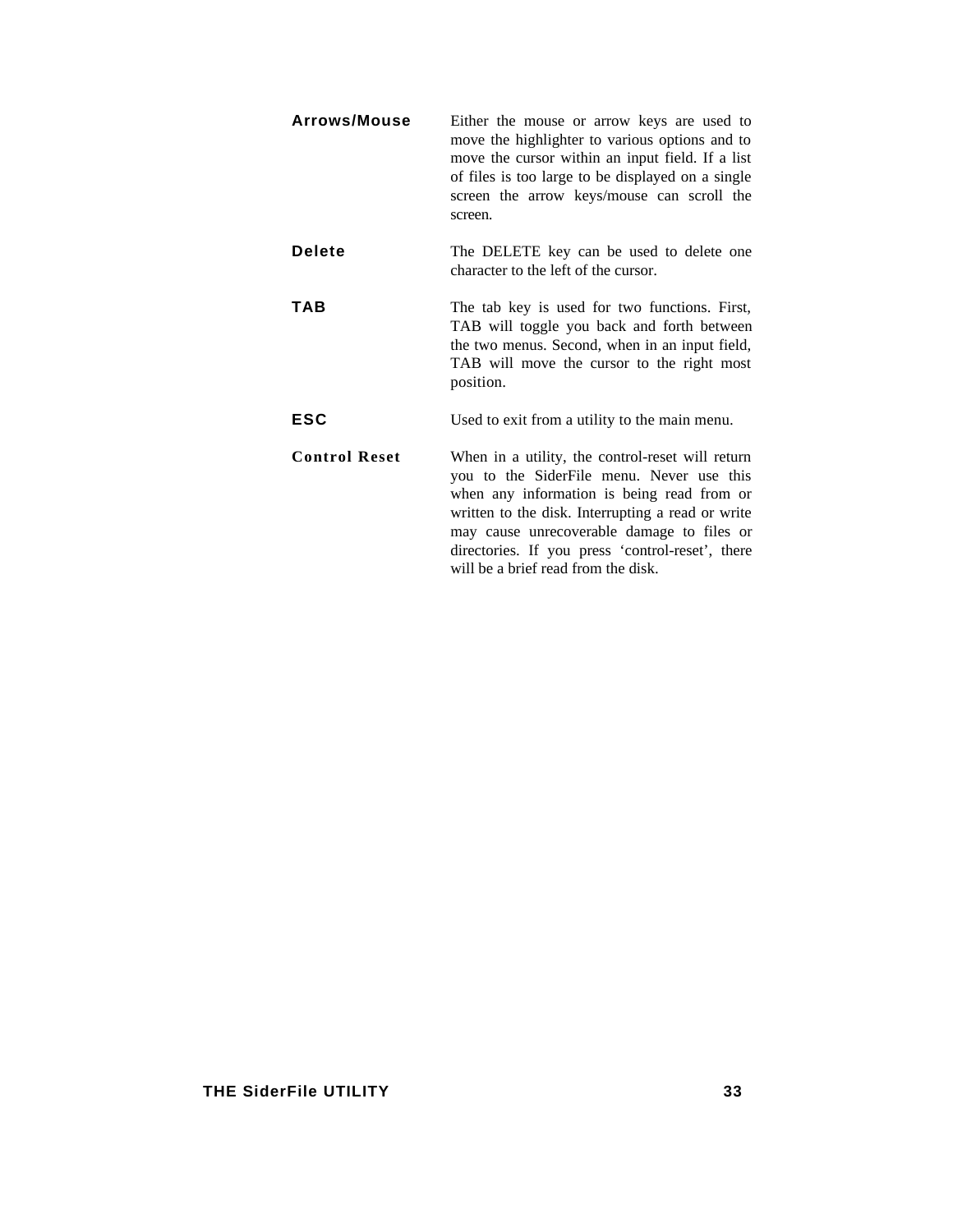# **3.2 SIDERFILE FUNCTIONS**

SiderFile helps you use the directory structure of ProDOS. It is divided into individual tools which are displayed in the Main Menu. The following section will discuss each utility and bow to use it

 NOTE: Most of the menu options are limited to directories containing at most 204 files. More than 110 files will cause the file names to be improperly displayed.

NOTE: In organizing your files, it is best not to exceed 100 files in any one directory. The greater the number of files in a directory, the harder it is to locate them when you list that directory. When a pathname is requested, you are shown an existing one. You can accept that name by just pressing return.

### **3.2.1 X** - **Catalog**

Catalog is used to list the files in a volume. When selected, a default pathname will be displayed. At the default, you can do the following:

- Press return to display the directory of the default pathname listed.
- Type in a new pathname.
- Use any of the SiderFile function keys ('?','tab','del',etc.) to change the pathname.

If you press '?' all of the on-line ProDOS volumes will be displayed. To change the volume, use the mows/mouse to highlight the directory you need. If there are no files in a directory the program will return to the main menu. Pressing return will return you to the main menu.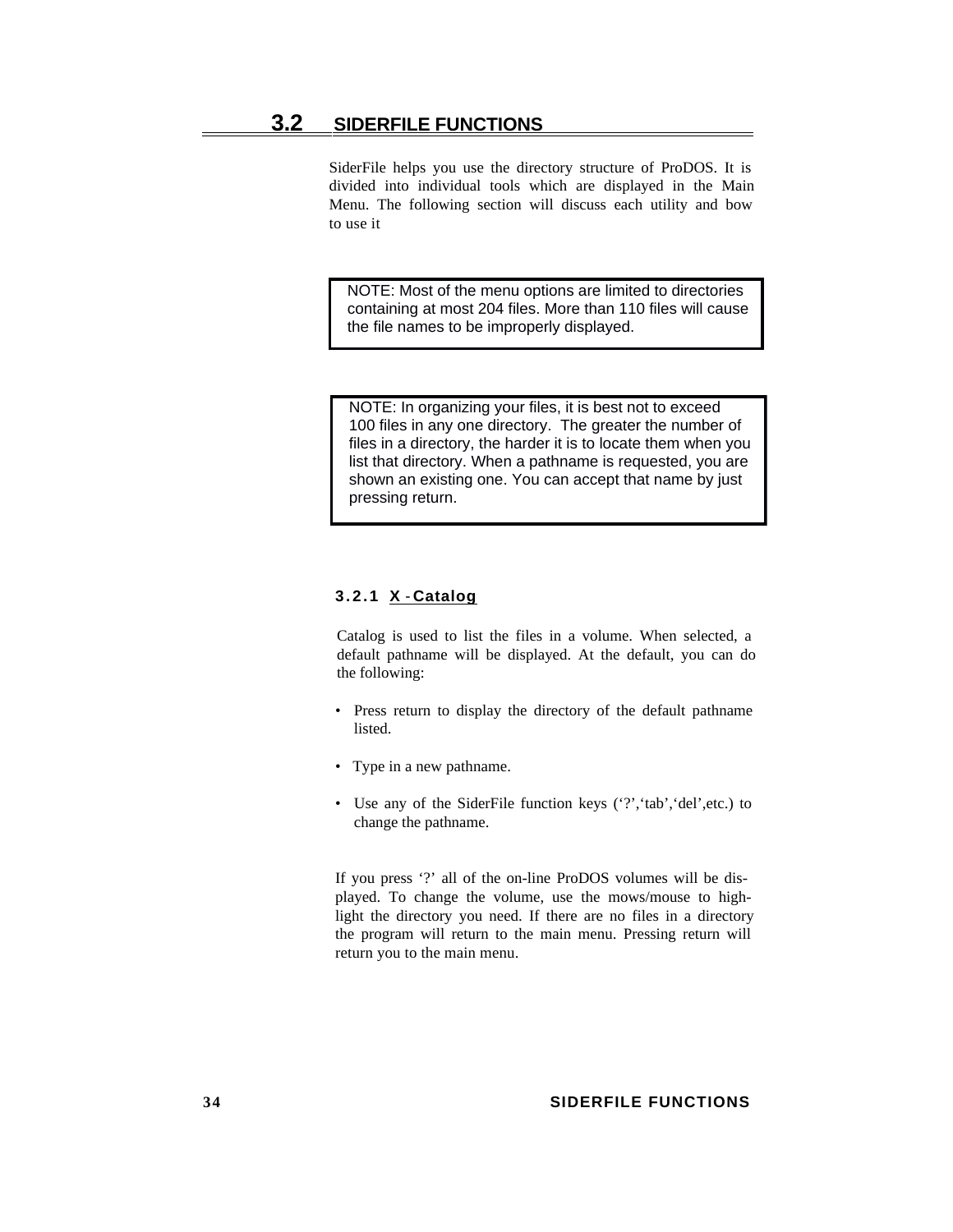# **3.2.2 C - Copy Flies**

This is a file copier which can move single files, groups of files or volumes. It retains both create dates and modification dates of files. It is compatible with all types of files including subdirectories. If you select a subdirectory files to be copied, you will be asked if you want the files INSIDE it to be copied. If not, only the new directory is created, but no files are copied to it.

When using the copy utility, you will first be prompted for the source and destination pathnames. Press return to accept the default pathname or change the pathname by typing in a new one or use any of the appropriate SiderFile function keys.

After entering the pathname, a listing of the files in the source directory will display. The following is a summary of methods used to select files to be copied.

#### **HOW TO SELECT FILES TO BE COPIED.**

- **CONTROL-A** Typing a ^A will cause all files to be selected. **(^A)** This will include files in any subdirectories displayed. If you have selected some files manually, pressing ^A will cause all currently selected files to be deselected and all previously unselected files to become selected.
- **CONTROL-C** After selecting files to be copied, typing ^C **(^C)** will: (1)-copy all files which are on the source drive but not currently on the destination; (2) if the same file is both on the source and destination drive, then ^C causes the duplicate to be copied only if its time and date is more recent than the one on the destination drive. This option is helpful when updating application software.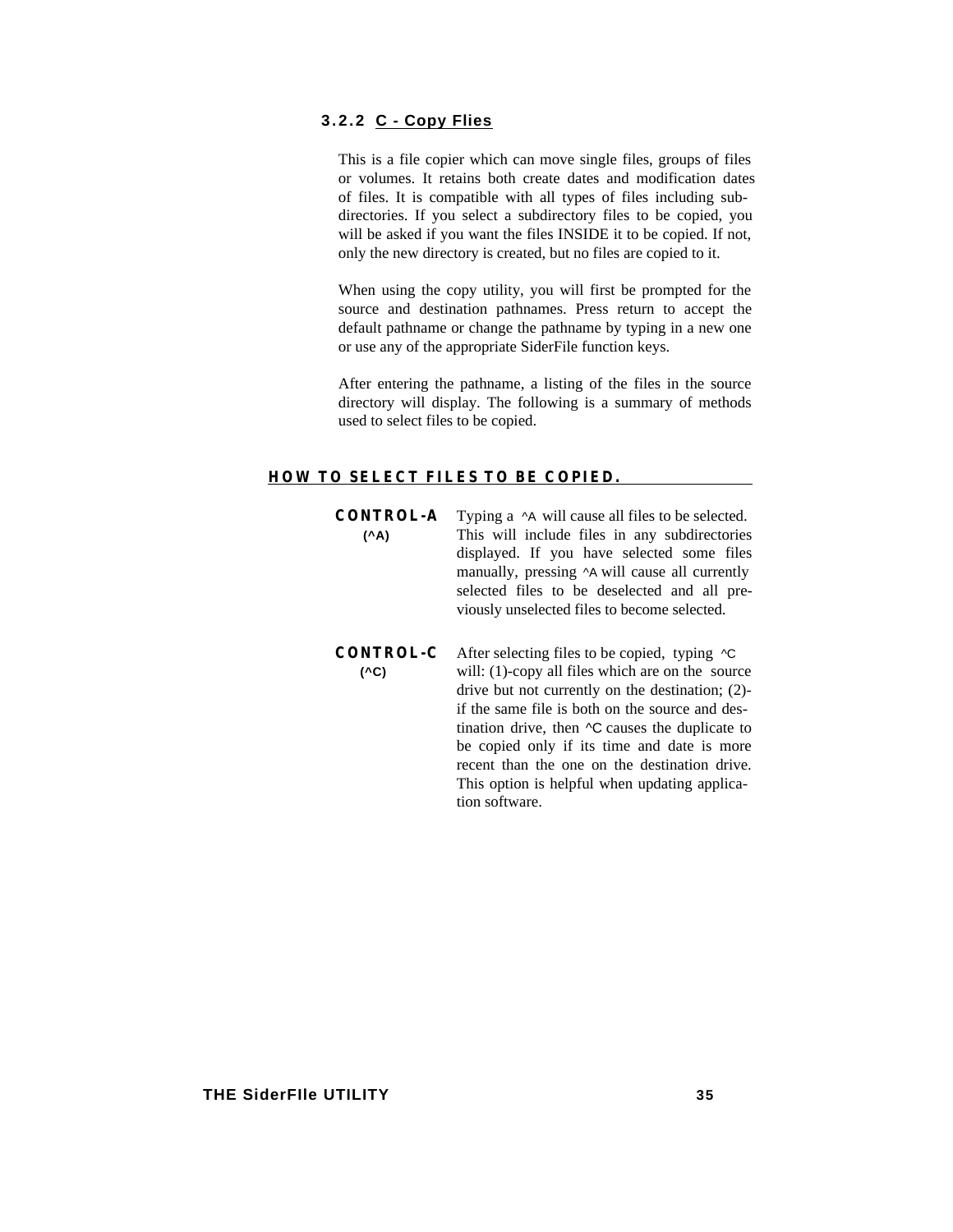**CONTROL-E** The ^E command is similar to ^C com-

- **(AE)** mand. The  $\leq$  only copies files if(1)- The flies selected are both on the source and destination volumes, and (2)-the file on the destination has an older time and date mark. ^E will not copy a selected file if it does not exist on the destination volume. If DEL command is used following the ^E command, the files which are copied to the destination path will also be deleted from the source path.
- **ARROWS/** These will move the highlighter to various files **MOUSE** in the list. Pressing the space bar/mouse button will place a check mark next to the file or subdirectory. An item with a check is 'selected' and will be included in the coping activity. You can select any group of files you want copied.

To use the copy function, move the highlighter to the files you want copied and select them with the space bar/mouse. When ready to copy, press RETURN. If you decide not to copy any files press ESCAPE to return to the SiderFile menu. You can easily select/deselect ALL files by pressing (Control-A).

#### **COPYING WITH PROMPTING 'ON'**

When copying a group of selected files, if PROMPTING is set to ON (see main menu) it will cause the copy process to stop if; (1)- the file being copied exists on the destination volume; (2) if a file is locked on the destination volume; or (3)- prompt you before copying the files contained within a subdirectory. You will be prompted whether you want existing files overwritten or subdirectories copied.

#### **COPYING WITH PROMPTING 'OFF'**

If prompting is OFF, the copy process will run unattended. No warning before overwriting is given. Files in all selected directories will be copied. When copying subdirectories without prompting infinite replication can occur.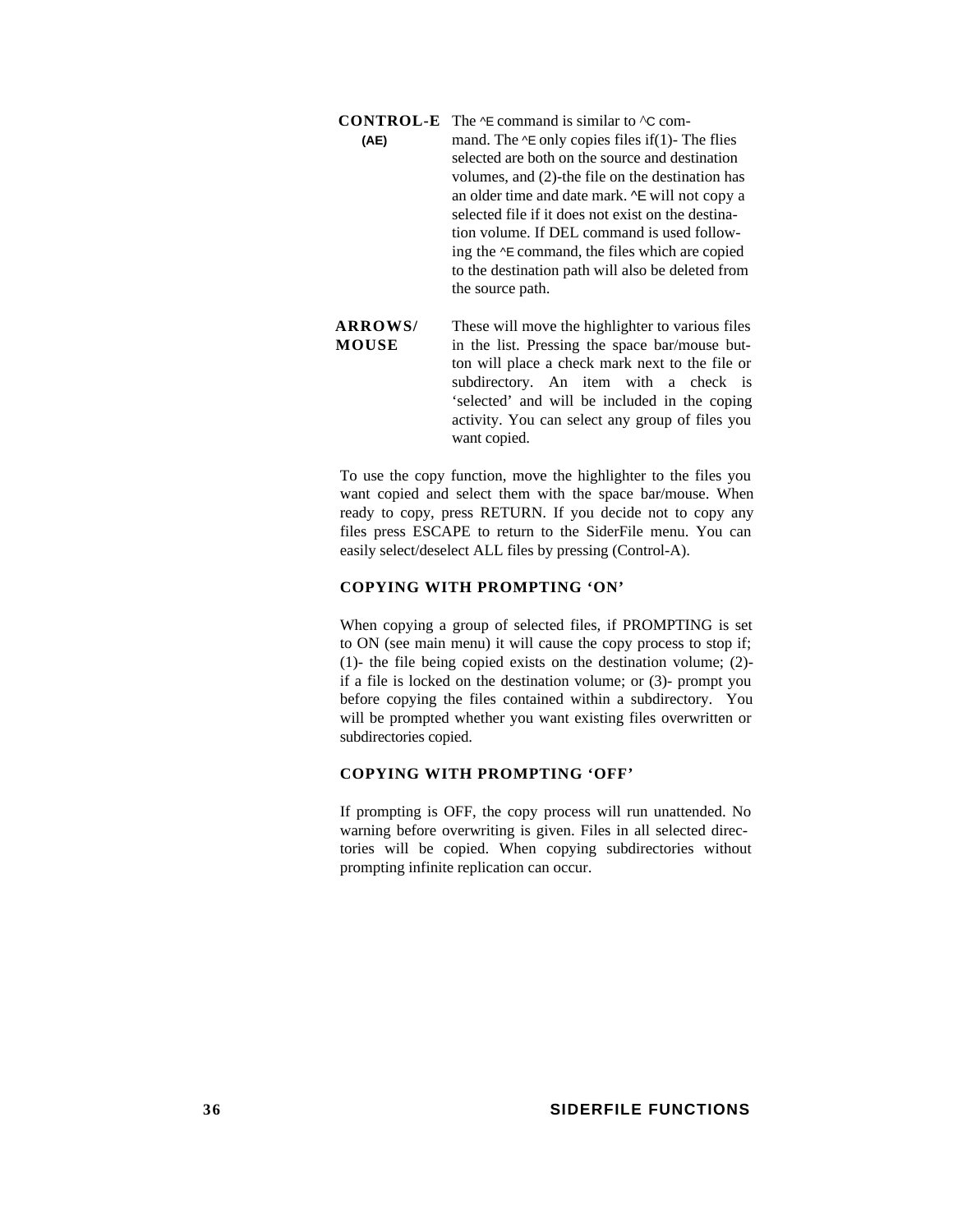When the copying is completed, you will be asked if you want to copy the same group of files to another volume with the same directory name. If you press DELETE at this point, the delete routine will re-display your selections. If you press RETURN, the original files will be deleted from the source volume.

NOTE: This prompting does not display if the files inside a subdirectory have been copied, because the needed data is no longer in memory.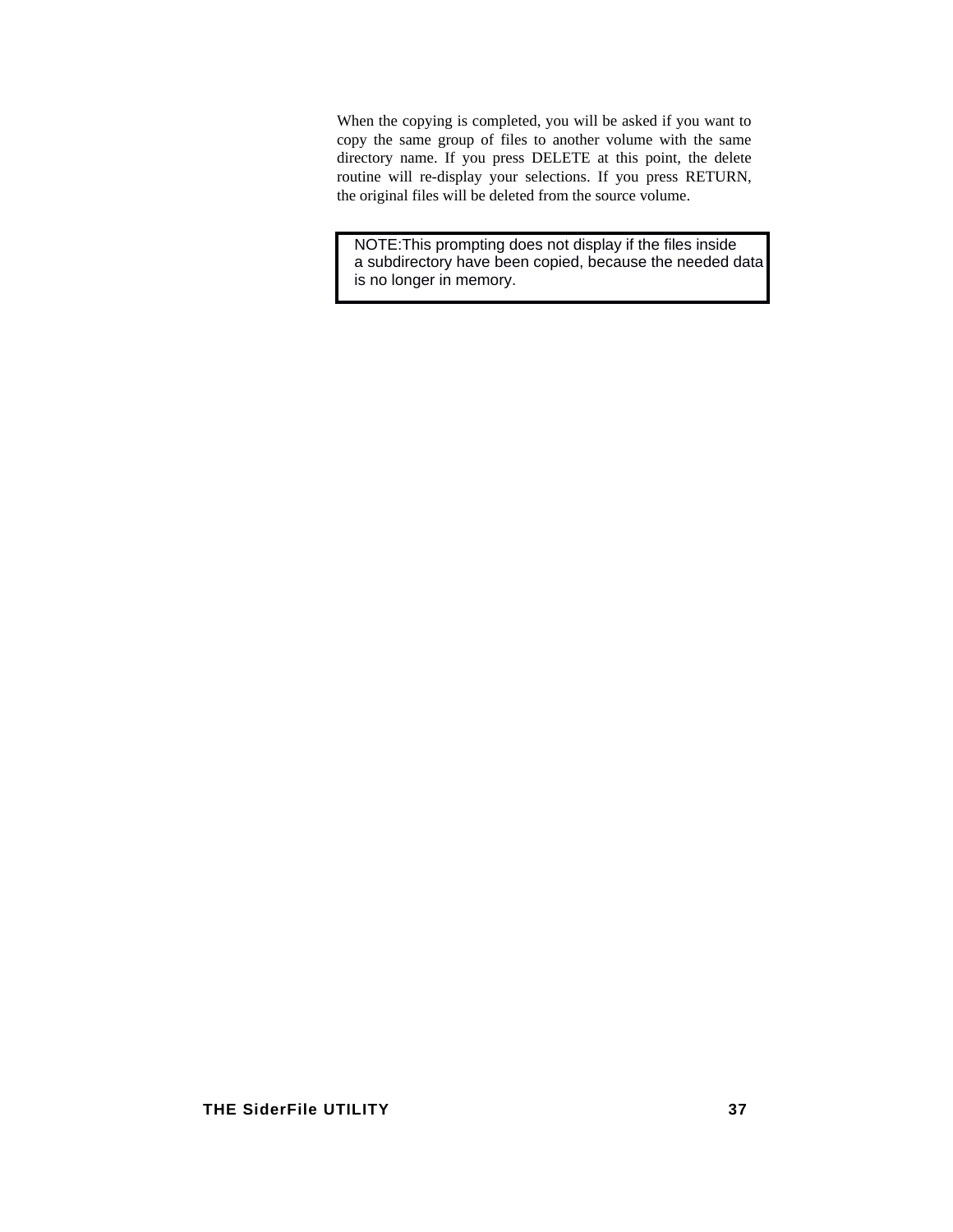# **3.2.3 T - Type Files**

This option is designed to display text files to the screen, When selected, you are asked to enter the patbname of the directory which contains the file you want displayed. You can use the '?' to aid you in selecting the pathnanie. After the correct directory is selected, press RETURN to catalog the directory. Use the arrow keys/mouse to highiight the file to be typed.

A listing of the contents of the file will display. If the file is not a data file, the contents will display, but will be unreadable.

| (AP)          | <b>CONTROL-P</b> This will cause the listing of the file to be sent<br>to the printer instead of the screen.                  |
|---------------|-------------------------------------------------------------------------------------------------------------------------------|
| <b>RETURN</b> | This will cause the listing to stop and the utility<br>to return to the SiderFile main menu.                                  |
| S             | This will cause the listing to slow down as it<br>displays. Pressing the SPACE BAR twice will<br>resume normal listing speed, |
|               | <b>SPACE</b> BAR Will cause the listing to freeze. Pressing it a<br>second time will cause it to continue to display.         |
| ESC           | Will take the program back to the SiderFile<br>main menu.                                                                     |

#### **3 8 SIDERFILE FUNCTIONS**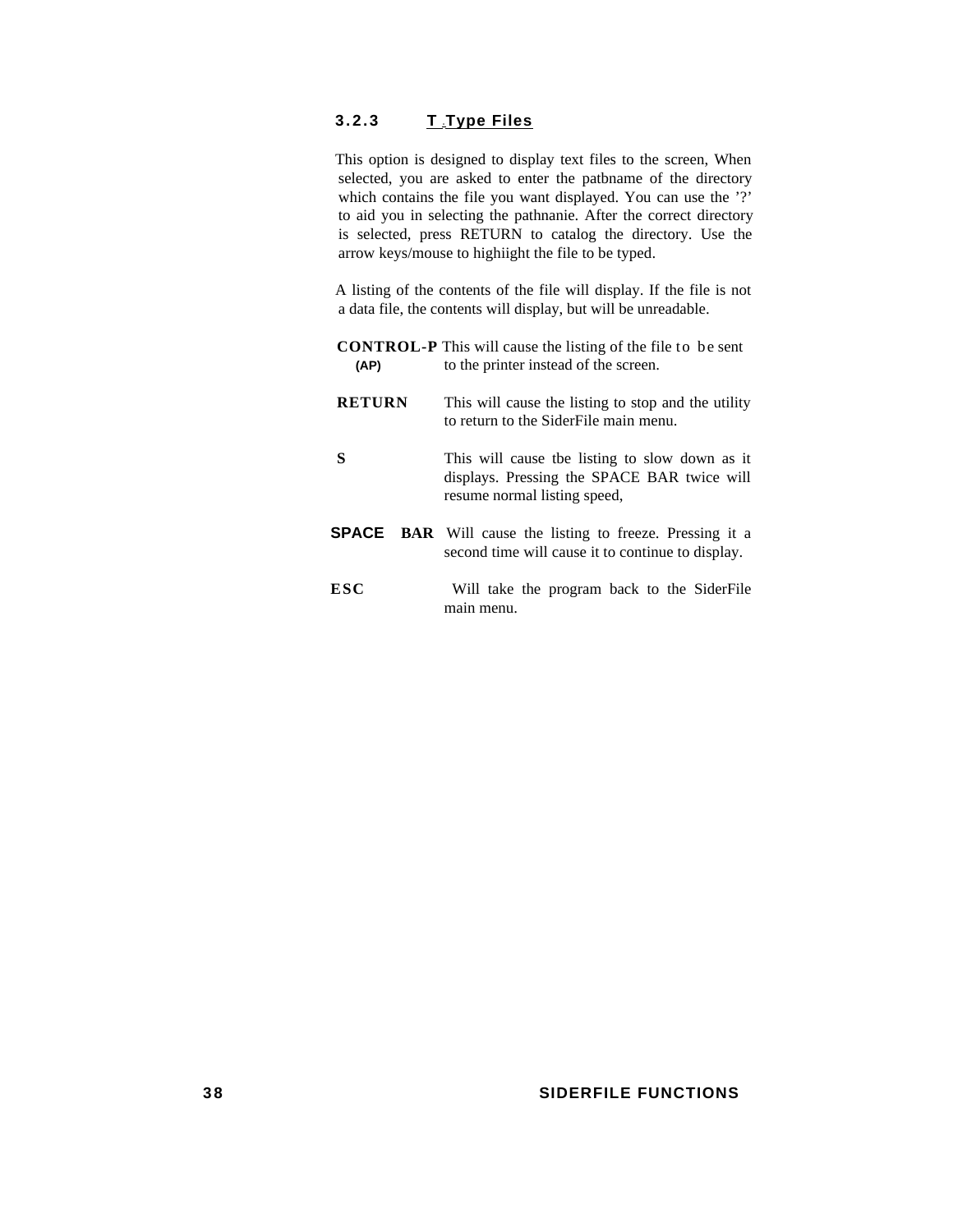## **3.2.4 L** - **Lock Flies**

This is used to lock a single file, groups of files or volumes. It is compatible with all types of files including subdirectories. If you select a subdirectory file to be locked, all files within the subdirectory will be locked.

When using the lock utility, you will be prompted for the pathname of the directory containing the file(s) to be locked. Enter a pathname or use any of the appropriate SiderFile function keys to aid you in changing the pathname.

After entering the pathname, a listing of files currently not locked will be displayed.

#### **The following is how to select files to he LOCKED.**

**CONTROL-A** Typing ^A will cause all displayed files to be **A** selected. This will include files in any lower subdirectories displayed. If you have selected some files manually, pressing AA will cause all currently selected files to be deselected and all previously unselected files to become selected.

**ARROWS/** These will move the highlighter to various files **MOUSE** in the list. Pressing the space bar/mouse button will place a check mark next to the file or subdirectory. An item with a check is 'selected' and will be included in the locking activity.

To use the LOCK function, highlight the files you want locked and select them with the space bar/mouse. When you have finished selecting files, press RETURN. If you decide not to LOCK any files press ESCAPE to return to the SiderFile menu. You can easily select/deselect ALL files by pressing ( Control-A).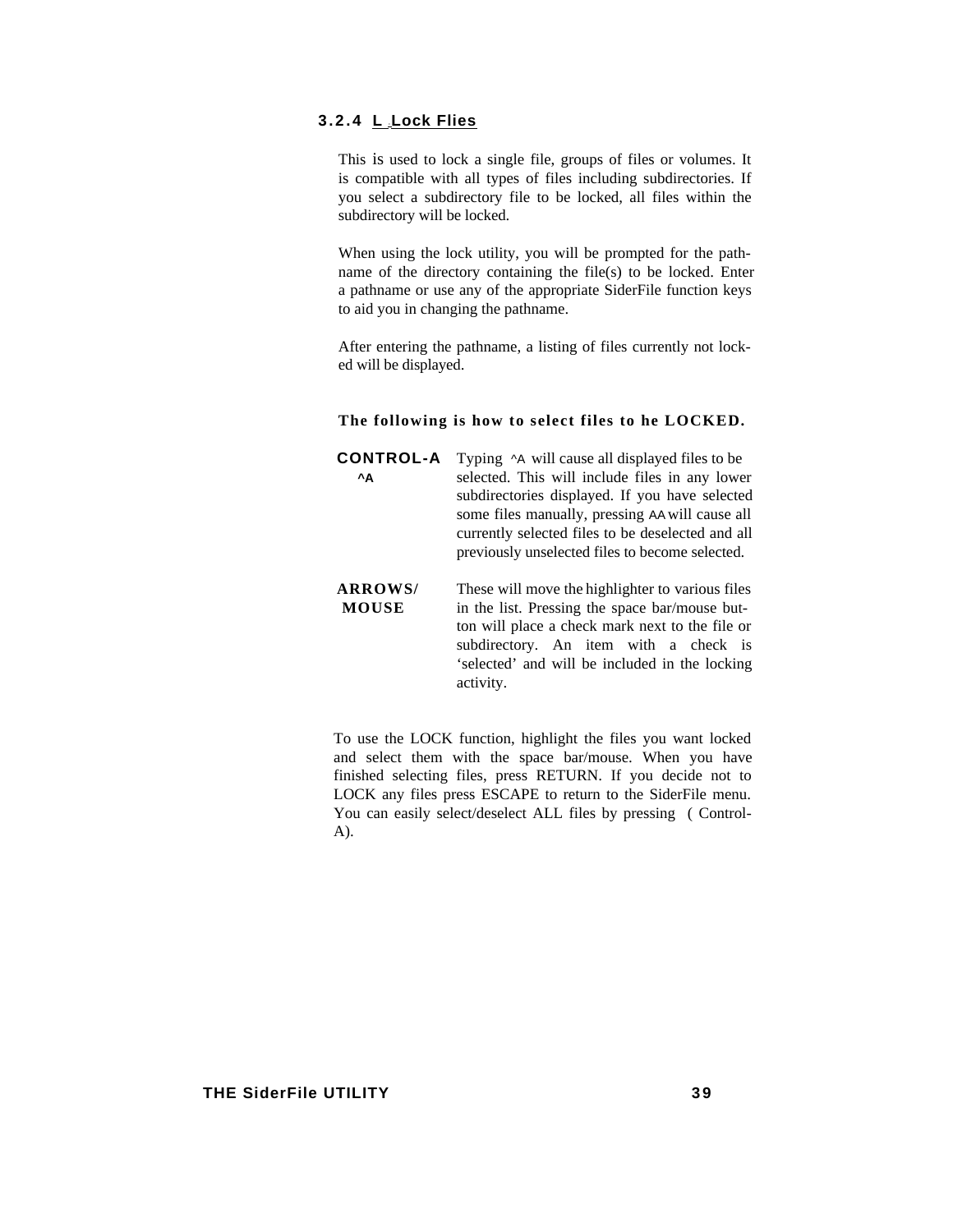# **3.2.5 U - Unlock Files**

This is used to UNLOCK a single file, groups of files or volumes. It is compatible with all types of files including subdirectories. If you select a subdirectory file to be unlocked, all files within the subdirectory will be unlocked.

When using the UNLOCK utility, you will be prompted for the pathnames of the directory containing the tile(s) to be unlocked. Enter a pathname or use any of the appropriate SiderFile function keys to aid you in changing the pathname.

After entering the pathnames, a list of files which are currently locked will be displayed.

#### **The following is how to select files to be unlocked.**

**CONTROL-A** Typing a **^A** will cause all files in the current  **^A** directory to be selected. This will include files in any lower subdirectories displayed. If you have selected some files manually, pressing **^A** will cause all currently selected files to be deselected and all previously unselected files to become selected.

**ARROWS/** These will move the highlighter to various files **MOUSE** in the list. Pressing the space bar/mouse button will place a check mark next to the file or subdirectory. An item with a check is 'selected' and will be included in the unlocking activity.

To use the unlock function, highlight the file(s) you want unlocked and select them with the space bar/mouse. When you have finished selecting files, press RETURN. If you decide not to unlock any files press ESCAPE to return to the SiderFile menu. You can easily select/deselect ALL files by pressing (Control A).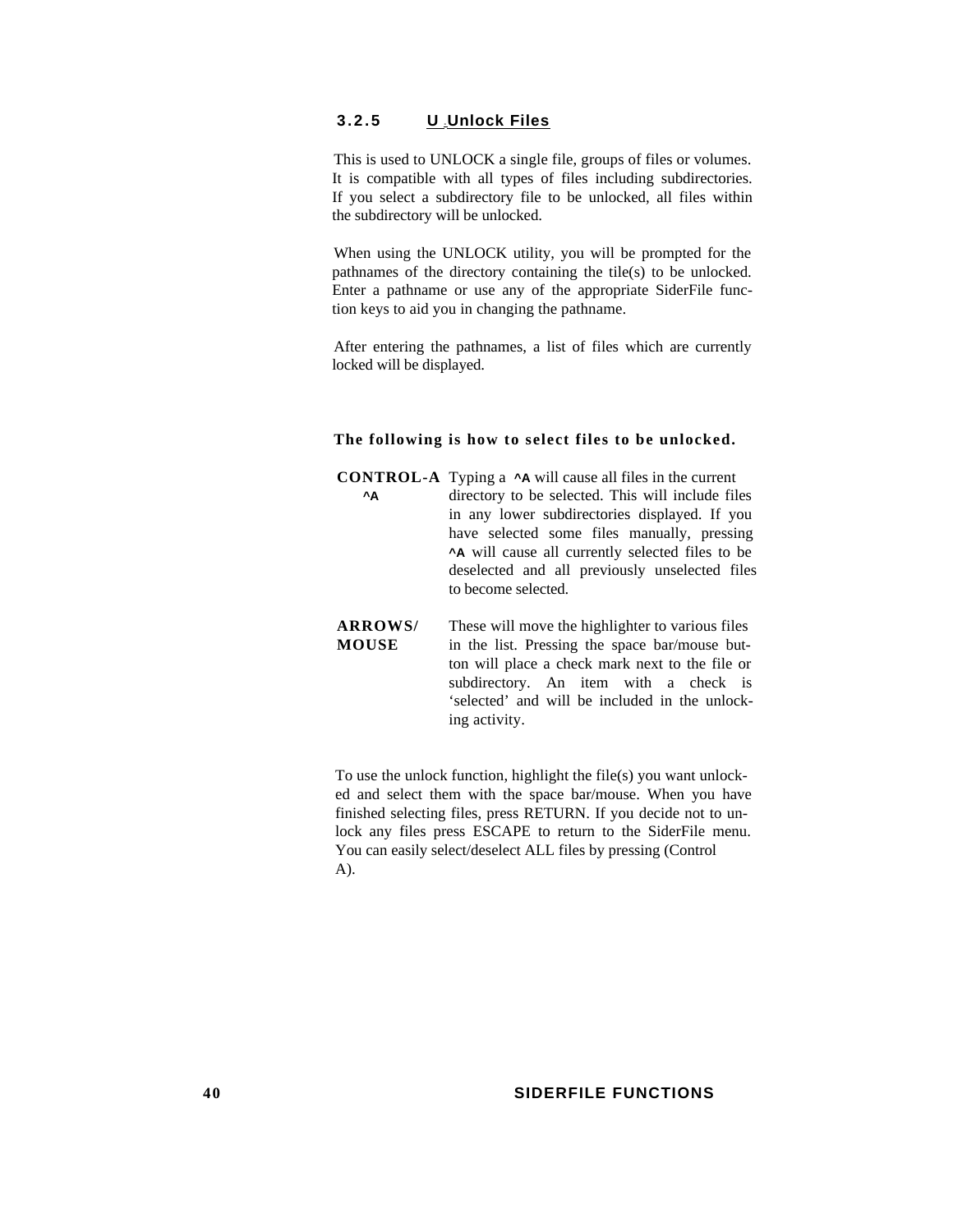### **3.2.6 D** - **Delete Flies**

This is used to DELETE single files, groups of files or volumes. It is compatible with all types of files including subdirectories. If you select subdirectoty files to be deleted, you will receive an error message if the subdirectory is not empty. This is a safety feature to help prevent accidental deletion of whole sudirectones.

When using the DELETE utility, you will be prompted for the pathnames of the directory containing the file(s) to be deleted. Enter a pathname or use any of the appropriate SiderFile function keys to aid you in changing the pathname.

After entering the pathnames, a list of files in the directory will be displayed.

#### **The following is how to select flies to be DELETED.**

**CONTROL-A** Typing a **^A** will cause all files to be selected.  **^A** This will include files in any subdirectories displayed. If you have selected some files manually, pressing **^A** will cause all currently selected files to be deselected and all previously unselected files to become selected.

**ARROWS/** These will move the highlighter to various files **MOUSE** in the list. Pressing the space bar/mouse button will place a check mark next to the file or subdirectory. An item with a check is 'selected' and will be included in the deleting activity. You can select any group of files you want deleted.

To use the DELETE function, move the highlighter to the files you want deleted and select them with the space bar/mouse. When you have finished selecting files, press RETURN. If you decide not to DELETE any files press ESCAPE to return to the SiderFile menu. You can easily select/deselect ALL files by pressing (Control-A).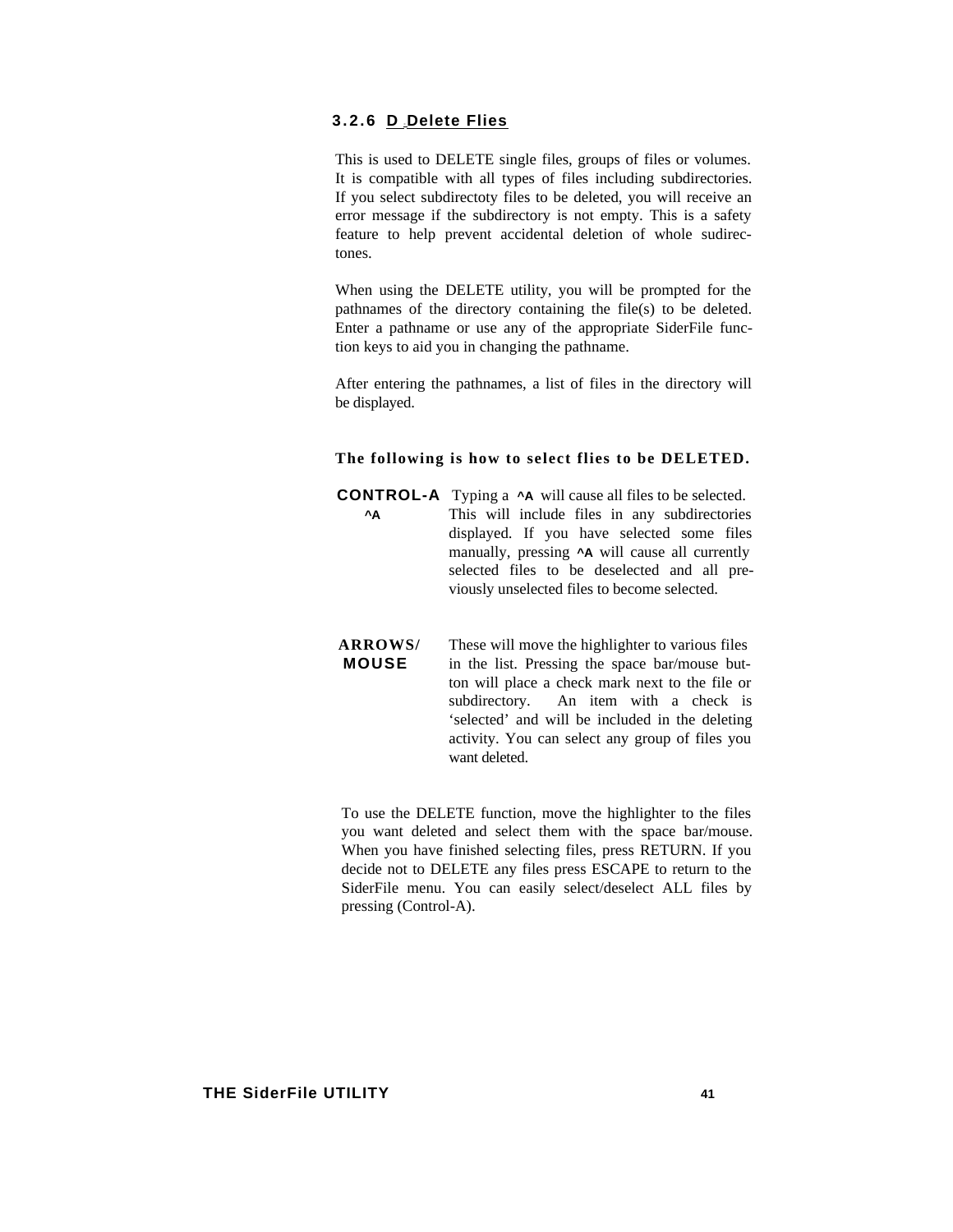# 3.2.7R- Rename A Fuel Volume

This utility is used to change the name of a file OR the name of a volume.

To rename a file simply:

- Enter the pathname of the directory containing the file to be renamed.
- Use the arrows/mouse to move the highlighter to the file to be renamed.

Use the space bar/mouse to select the file.

• After pressing RETURN, the file name is displayed at the bottom of the screen and can be changed from the keyboard.

In order to change a VOLUME name, you must select some file (any file in the volume) as if you wanted to rename it. When the file's name displays, use the arrow keys/mouse to move the cursor back and change the volume name. When the change has been made move the cursor to the right-most position of the file's name and press RETURN to save the change. This will change the volume name and display the file again with the new volume name. Press ESC to return to the menu.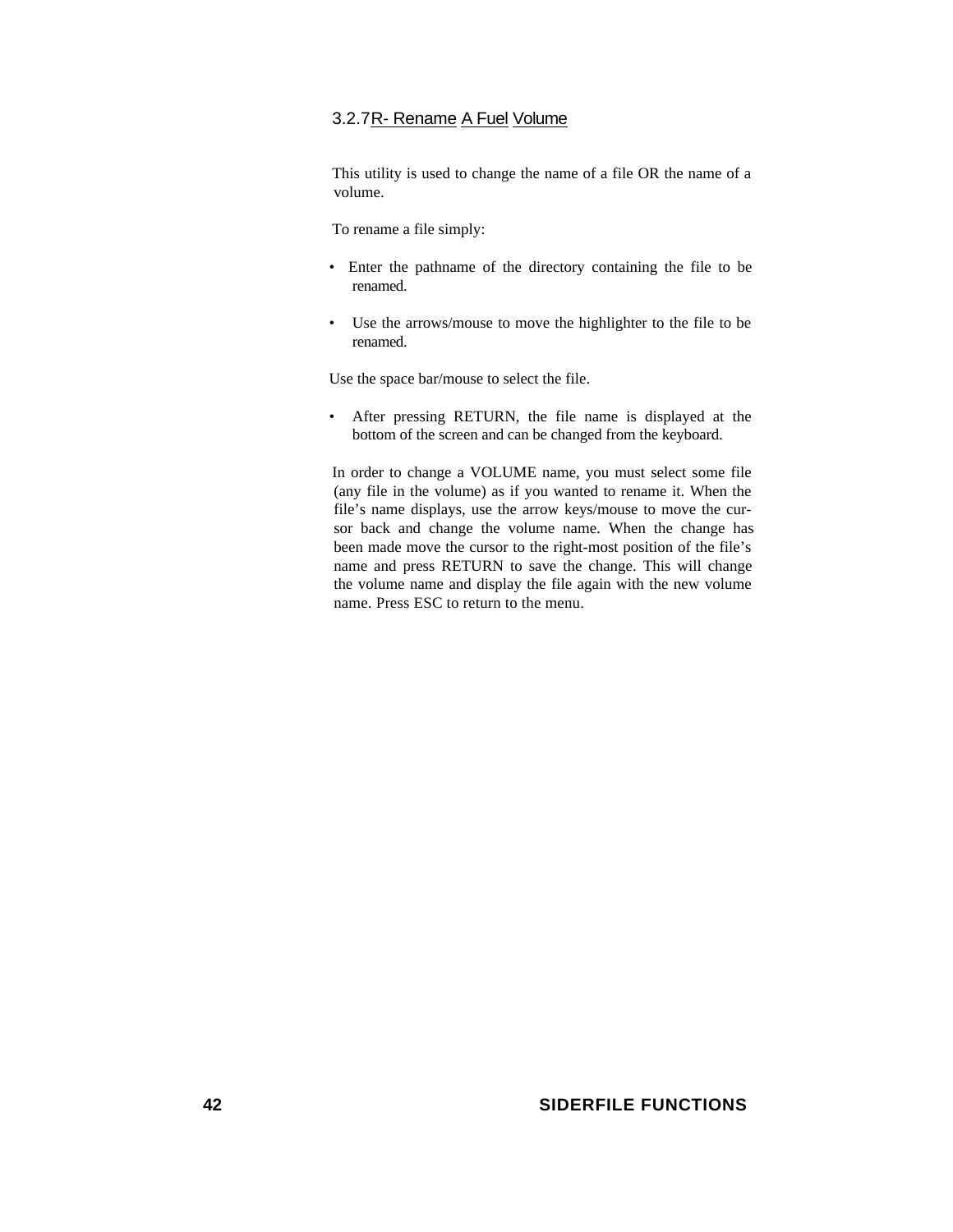## **3.2.8 E** - **Exhume Flies**

(Works only with ProDOS 1.4 and later!)

This function attempts to restore files which have been deleted, provided the file has not been overwritten.

To use the exhume utility:

Enter the pathname where the deleted file  $-a\&$ 

- All deleted files which can be detected will be displayed. If the file you need is not displayed, check that you are in the right directory. If the file does not display, it can not be recovered with this function.
- Use arrow keys/mouse to move highlighter to select the file(s) to un-delete and the space bar/mouse to select them.
- Pressing RETURN will attempt the un-delete.

It might be helpful to describe the principle EXHUME works on. When a file is deleted from a disk it really isn't. What is deleted is part of the file's name. This deletion tells the operating system it is all right to use the space formally used by the deleted file to store new files. What all this means is the ability of EX-HUME to work depends on whether new information has been stored to the drive since the old file was erased. If you know you have accidentally deleted a file(s) DON'T SAVE ANY NEW DATA until you have tried to recover the file(s) deleted! If other data gets stored in the middle of the old file, a FILE DAMAGED error will display when you try to exhume the old file.

NOTE: You MUST NOT use the EXHUME function with files that were deleted under a ProDOS prior to 1.4. The ProDOS 1.4 file on the ProSel disk is a patched version. You must be sure to copy this file to your boot disks if you intend on using EXHUME. Booting from ProDOS 1.3 then using EXHUME on your 1.4 drive will cause errors. You MUST NOT use EXHUME on files deleted by COPY II+. It does not delete files in the same way as ProDOS 1.4 does.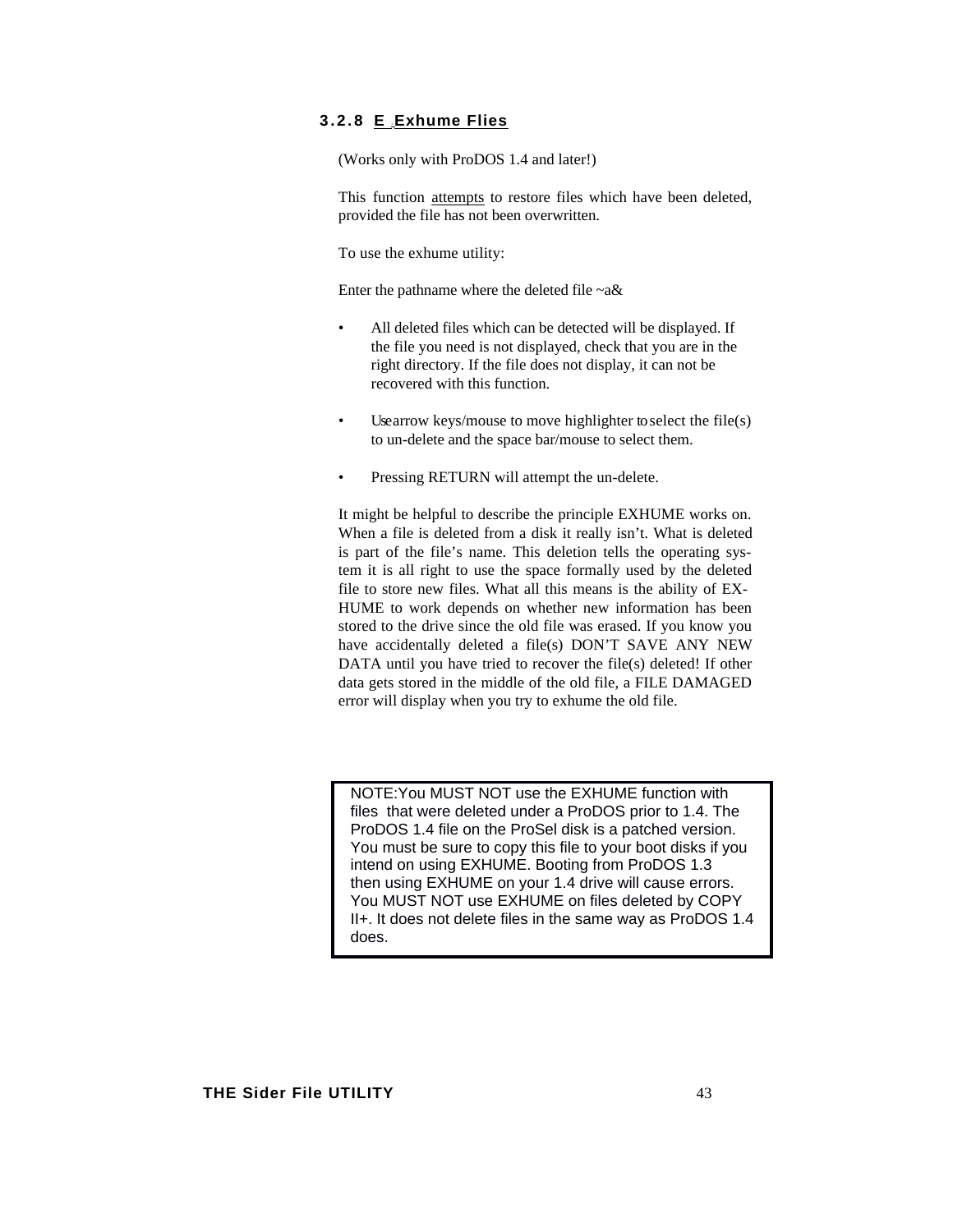# **3.2.9 V** - **Verify Flies**

This will read specified files and test for bad blocks. This utility does not attempt any repair of damaged blocks; rather it will display block information. ProSel's Mr.FIXIT program contains tools that attempt to fix block problems. See chapter 5 for more information.

#### **The following commands are available:**

- **DEL** If a bad block is found in the current file the verify will pause, and DEL will cause the verify to leave that tile and begin verifying the next selected file or exit if no other files are selected.
- **RETURN** If a bad block is found in the current file the verify will pause; RETURN will cause the verify to continue in the current file.

#### **HOW TO USE:**

- Enter the pathname where the file(s) you want verified is stored.
- Move the highlighter and select the file(s) you want verified.
- Press return to begin the verifying process.

During verification, if an error occurs, the block will be shown at the bottom of the screen and the program will wait for a keypress. Some block errors are in blocks used to address files. In these cases, the errors may cause the program to abort. Directories are not themselves verified, but files INSIDE directories can be. ('This is automatic if prompting is OFF).

NOTE: This can be a powerful tool in diagnosing problems. If an application is having problems with a data file, verify files to test all blocks.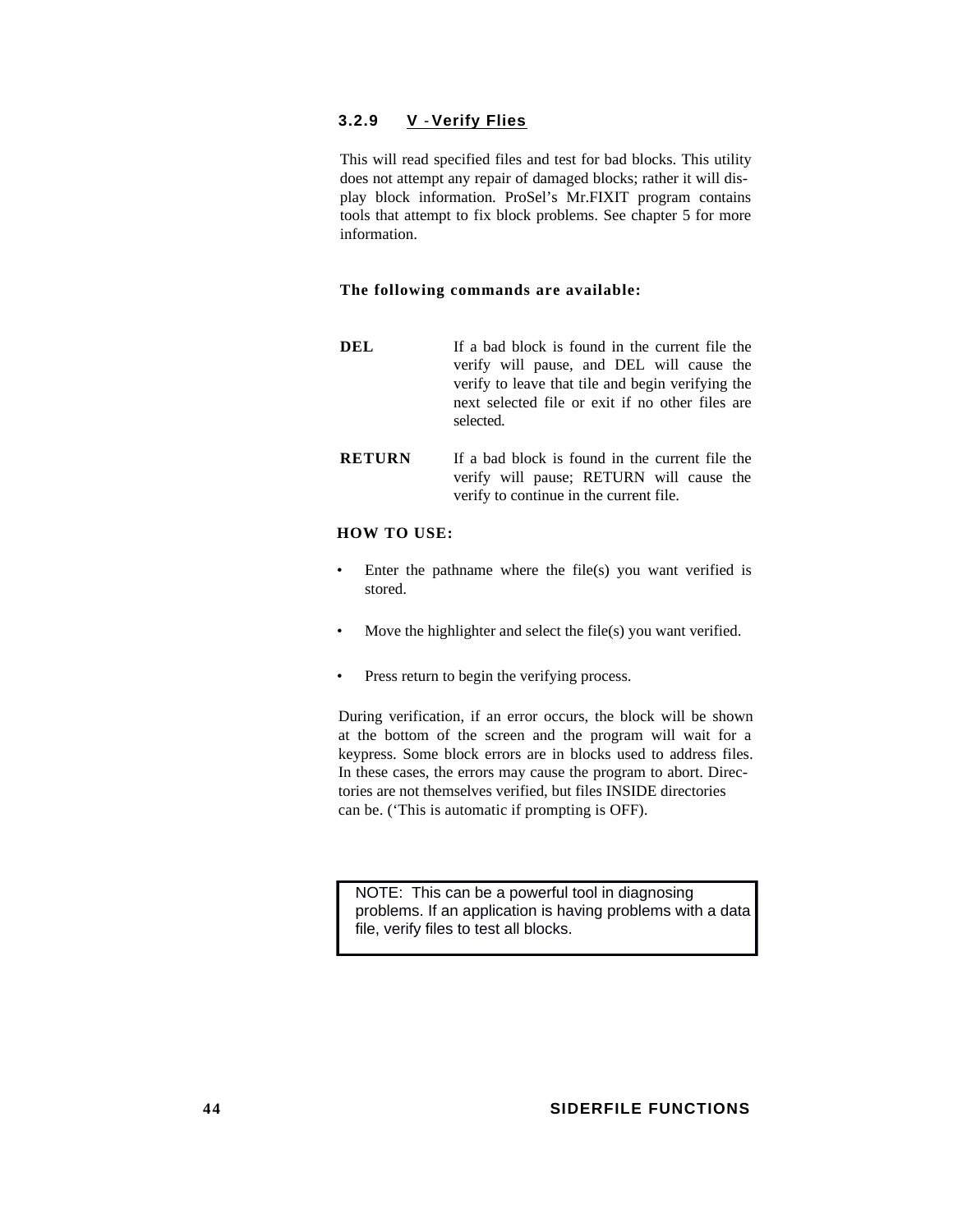# **3.2.10 S - Sort Directory**

This is a powerful directory sorting utility. It allows you to select a directory and sort the files within it by the following five criteria:

- **A Sort Alphabetically**
- **C Sort By Creation Date**
- **M Sort By Modification Date**
- **T Sort By File Type**
- **P Sort By File Type And Alphabetically Within A Type**

You can also use the Open-Apple key in conjunction with arrow keys to move file names around by hand. The mouse button can be used in place of the open Apple key to move files around the screen.

When you are done sorting or arranging the files, press RETURN to save the information. If you decide not to change the directory press ESCAPE to abort. When you press RETURN you are given one more chance to abort before the sorted directory is written to disk.

NOTE: If you sort the main directory, be sure you leave PROSEL SYSTEM as the first 'SYSTEM' file and PRODOS as the first file. Otherwise ProSel will not boot correctly.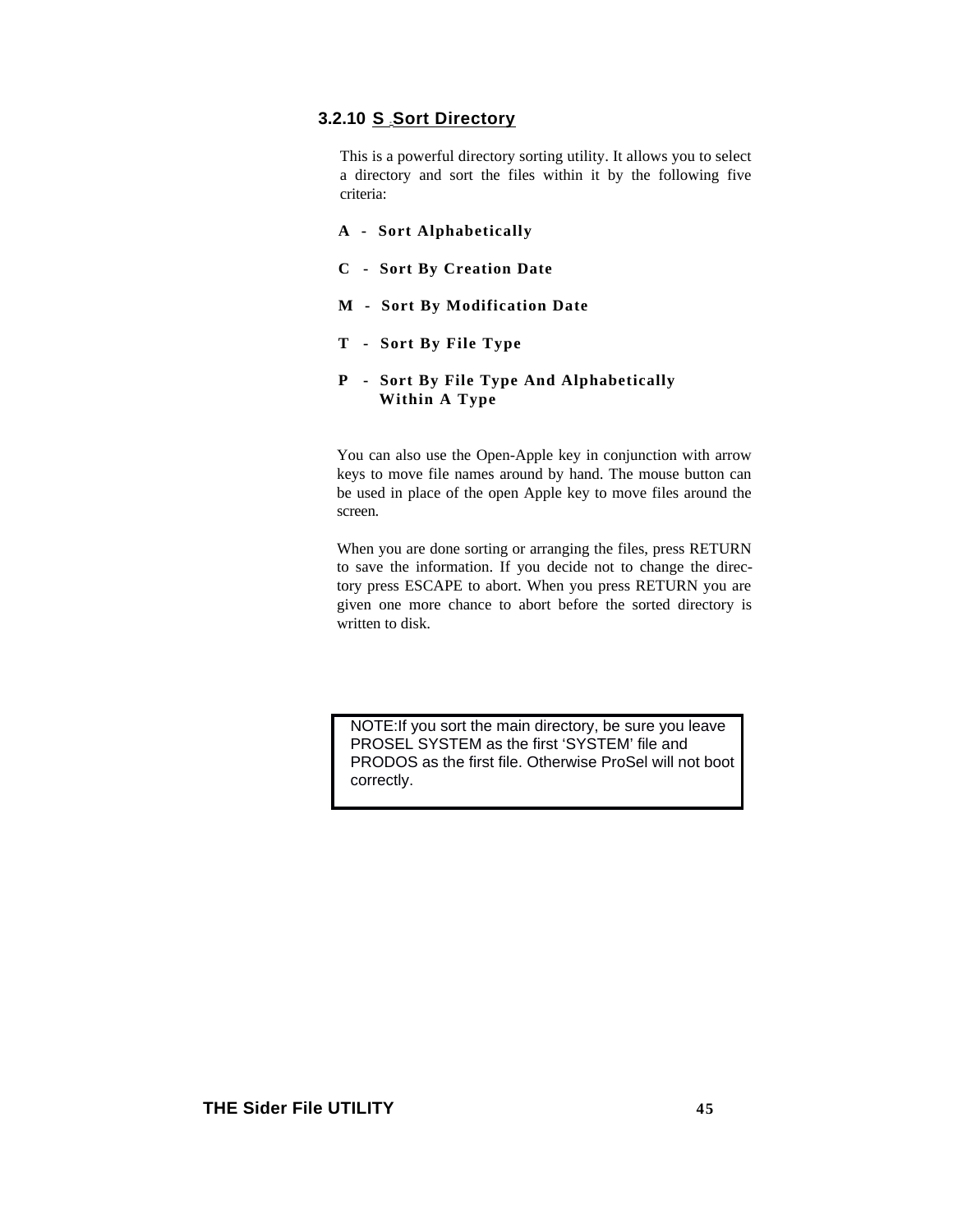# **3.2.11 C - Change File Date**

This routine allows you to change the creation and modification dates on any file.

#### **How to use:**

- Specify the full pathname and filename for the file when prompted. You must type out the entire name. The wildcard methods do not apply to this function.
- The file's existing date will display; you will be allowed to modify it. You do not have to type the dashes or colon shown in the date, any non-alpha/numeric character (such as a space) will do. You must type the data in the correct position on the screen.
- Press the RETURN key to save the new information or ESC to abort.

This routine allows you to make creation dates for files having no dates or correct dates of files whose dates are altered by other programs.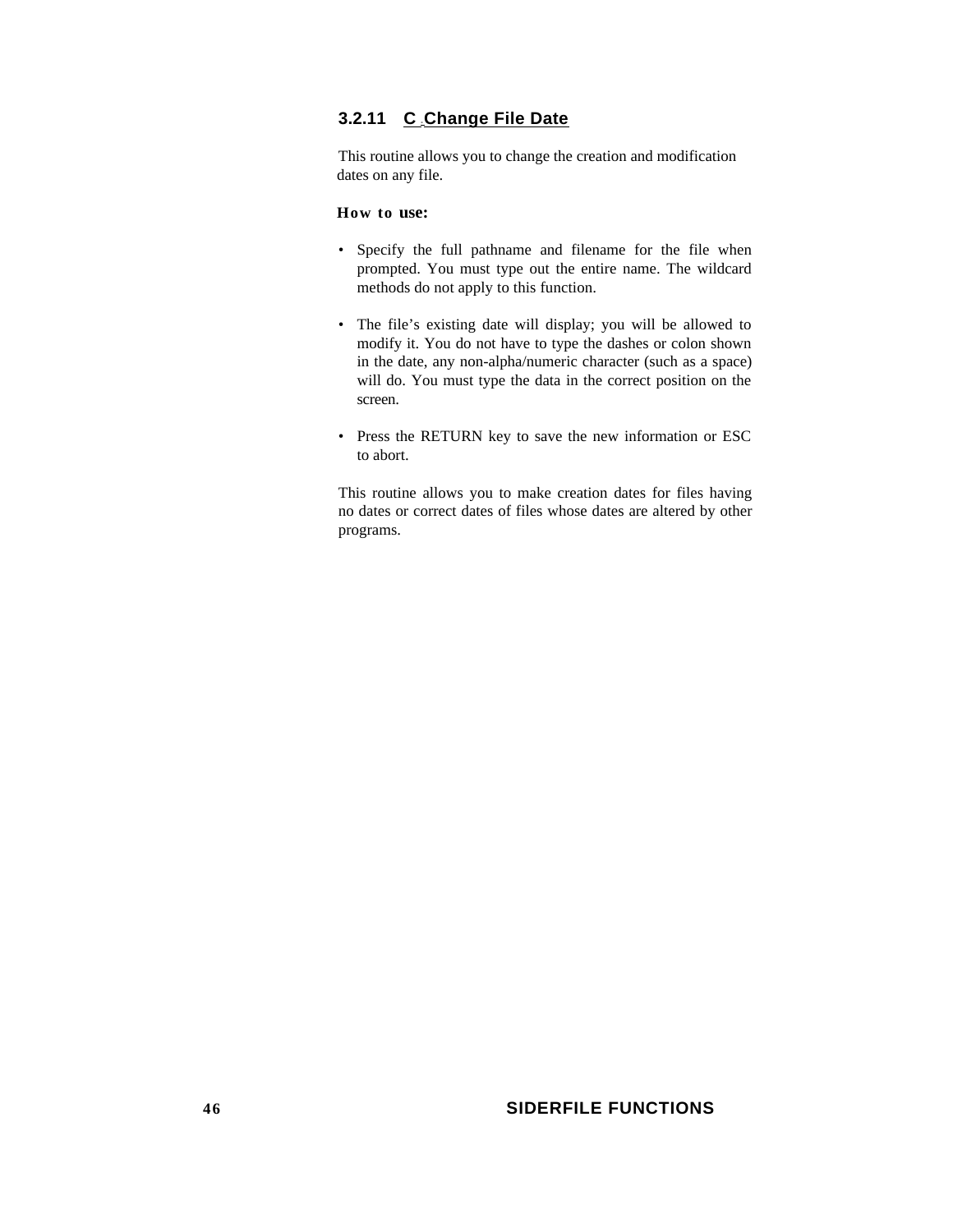# **3.2.12** *I* **- Create Directory**

This allows you to create new sub-directories while in SiderFile. It can be used to create multiple sub-directories.

#### **How to use:**

- When prompted for the name of the directory to be created, enter the full pathname. Typing an invalid pathname will result in an error and will cause the program to terminate and return to the SiderFile main menu.
- Use the arrow keys to move the cursor within the input field.
- Press return to create the new directory.

NOTE: You do not have to be in a volume to create a directory in it. You can use this utility to create directories and subdirectories. Example: Assume your bard drive only has the root directory /HARD1. If you ran create directory and specified /HARD1/DIR1/SUB3 as the directory to create, the program would create both a /DIR1 directory and a subdirectory to it named /SUB3.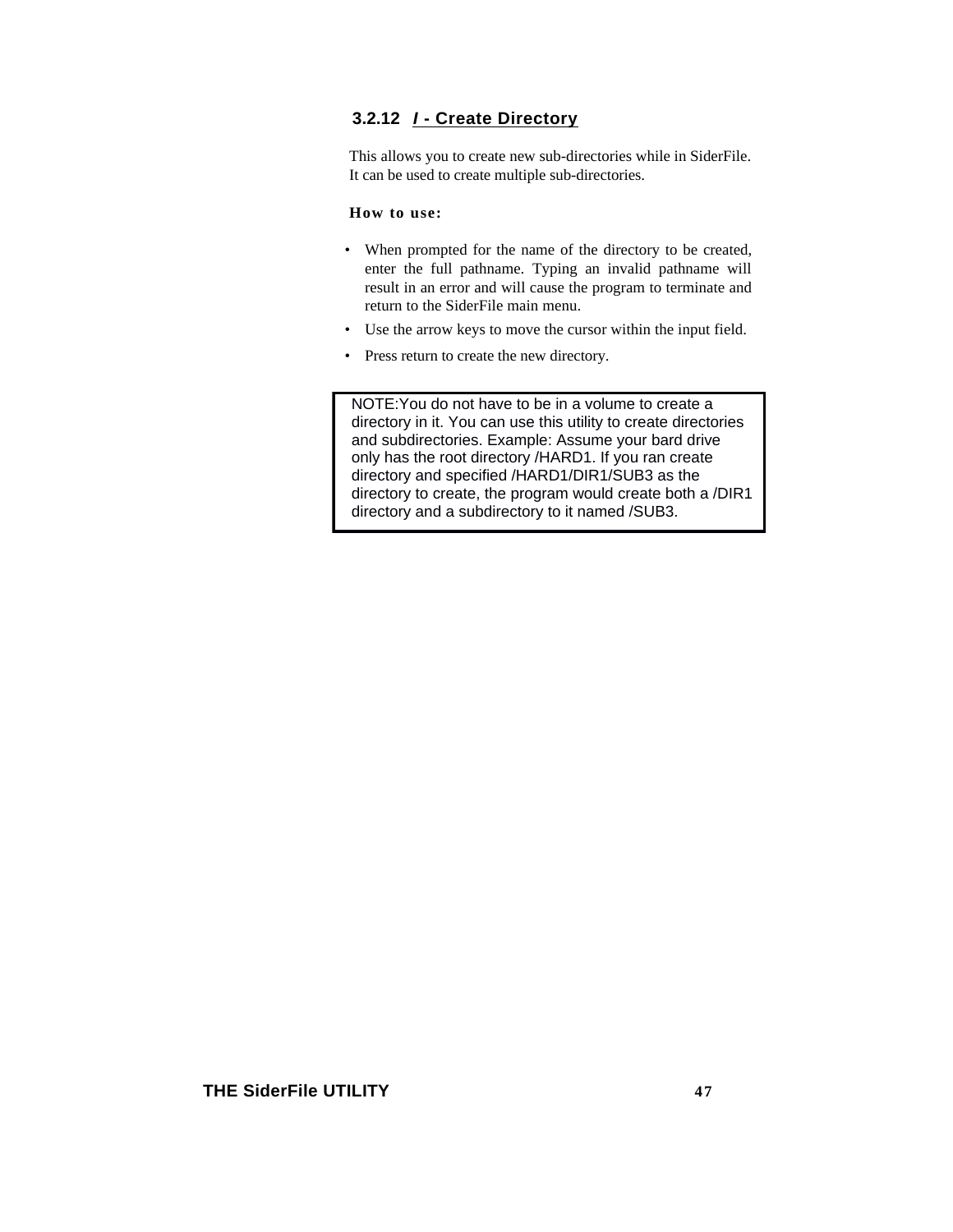## **3.2.13 N - Show Volume Names**

This looks at all mounted ProDOS devices, then displays the following volume information: slot number, drive number, volume name, number of free blocks, number of used blocks, and total blocks, creation date.

#### **3.2.14 B - Toggle Bell**

If this is OFF, the bell that is heard at some prompts will be defeated. Current status is shown in the main menu.

#### **3.2.15 P - Toggle Prompting**

This refers to the questions the program asks dwing such opentions as copying or verifying files. These prompts are a safeguard to notify you that files are about to be over written or whole subdirectories will be included in a particular function. With prompting ON, you will be required to type in conformation that you intend on letting the program do the over writing, etc. With prompting OFF, the warning messages are disabled and the program assumes you always want to over write existing files when copying and include subdirectory tiles in a functions operation.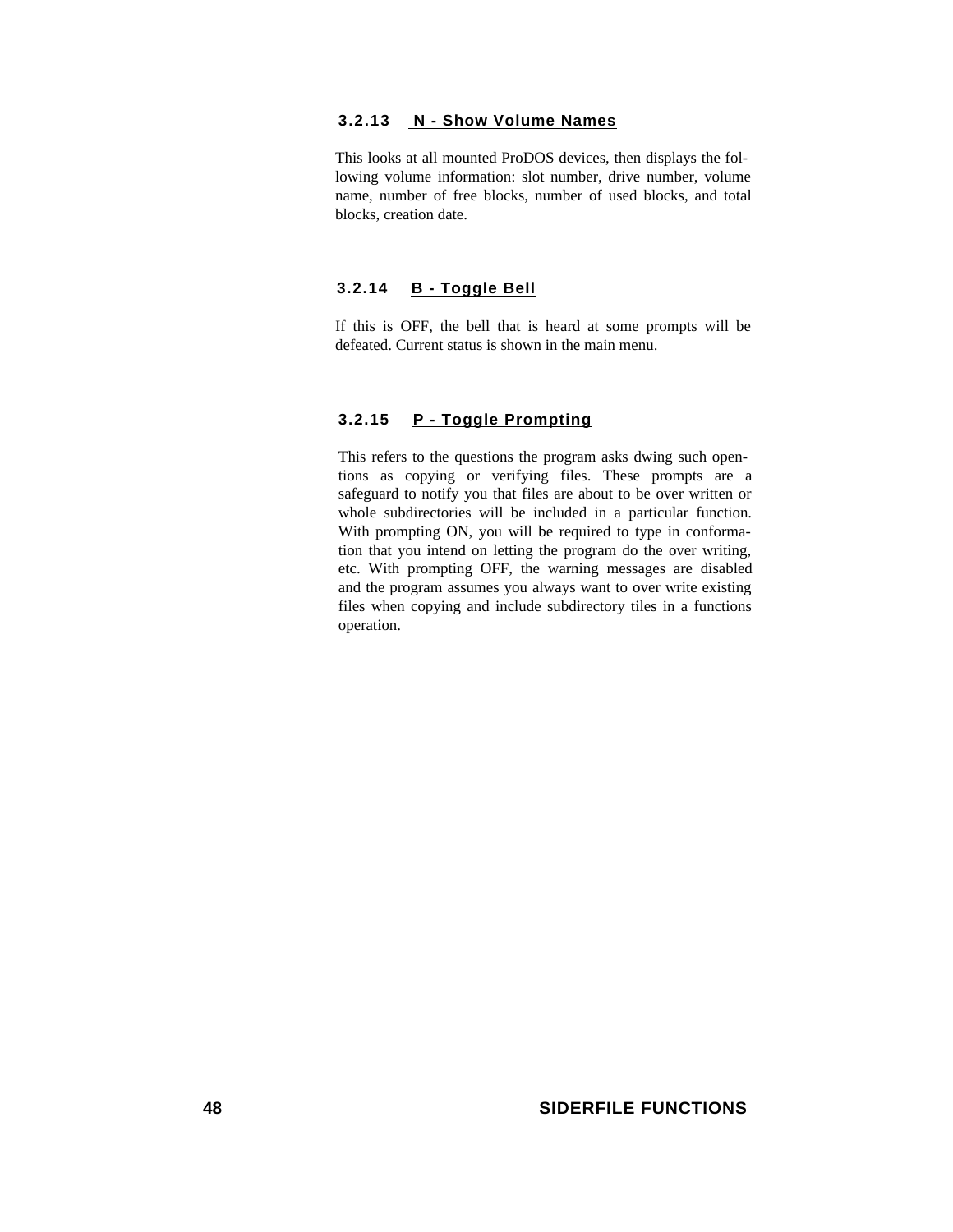### **THE FOLLOWING COMMANDS APPEAR ON THE SIDERFILE'S SECOND MENU:**

### **3.2.16 M - Move Files**

This option will move files from within a volume. It can not move files from one volume to another. MOVE diffurs from a standard copy in that flies are deleted from the source and copied to the destination. This is very fast and can move whole directones.

#### **How to use:**

- You will be prompted for the pathname of where the files to be moved are currently located.
- Type in the path or use the SiderFile function keys (ie.?, TAB. DEL, etc.) to change the default.
- Next enter the destination pathnarne.
- With two valid pathnames entered, a catalog of the source path will display. Use the arrow mouse to select the files to be moved. Then press return.

NOTE: Both pathnames must be in the same volume (ie. both on /HARD1 or both on /HARD2.

NOTE: MOVE does not write new files, but moves the directory pointers of the files from the source directory to the destination directory.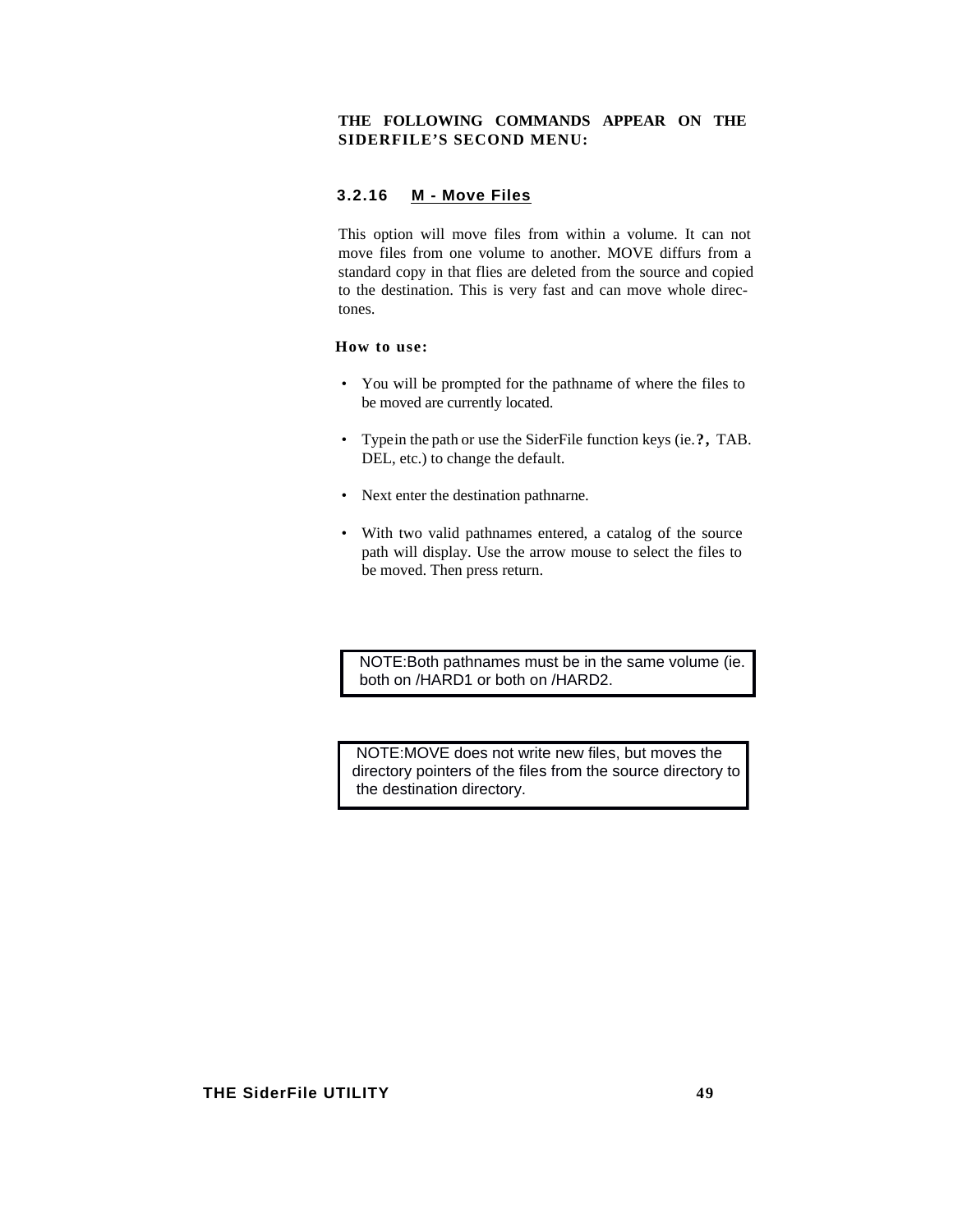# **3.2.17 F - Format A Disk**

This command is like the FORMAT A VOLUME command from Apple's Filer utility. It will re-initialize any ProDOS volume. Formatting a volume always destroys any files in the volume and re-initialize the directory areas. Reformatted volumes can not be unformatted or files recovered with the EX-HUME function.

#### **How to use:**

- Select FORMAT A DISK from the menu. You will be asked for the slot and drive number of the disk you want formatted.
- Next you will be prompted to enter a volume name. Pressing return will accept the default.
- When formatting a floppy, you are prompted to enter the number of tracks to be included in the format; *35* is standard, use 40 only if you know your drive is capable of these non-standard tracks.

#### **5 0 SIDERFILE FUNCTIONS**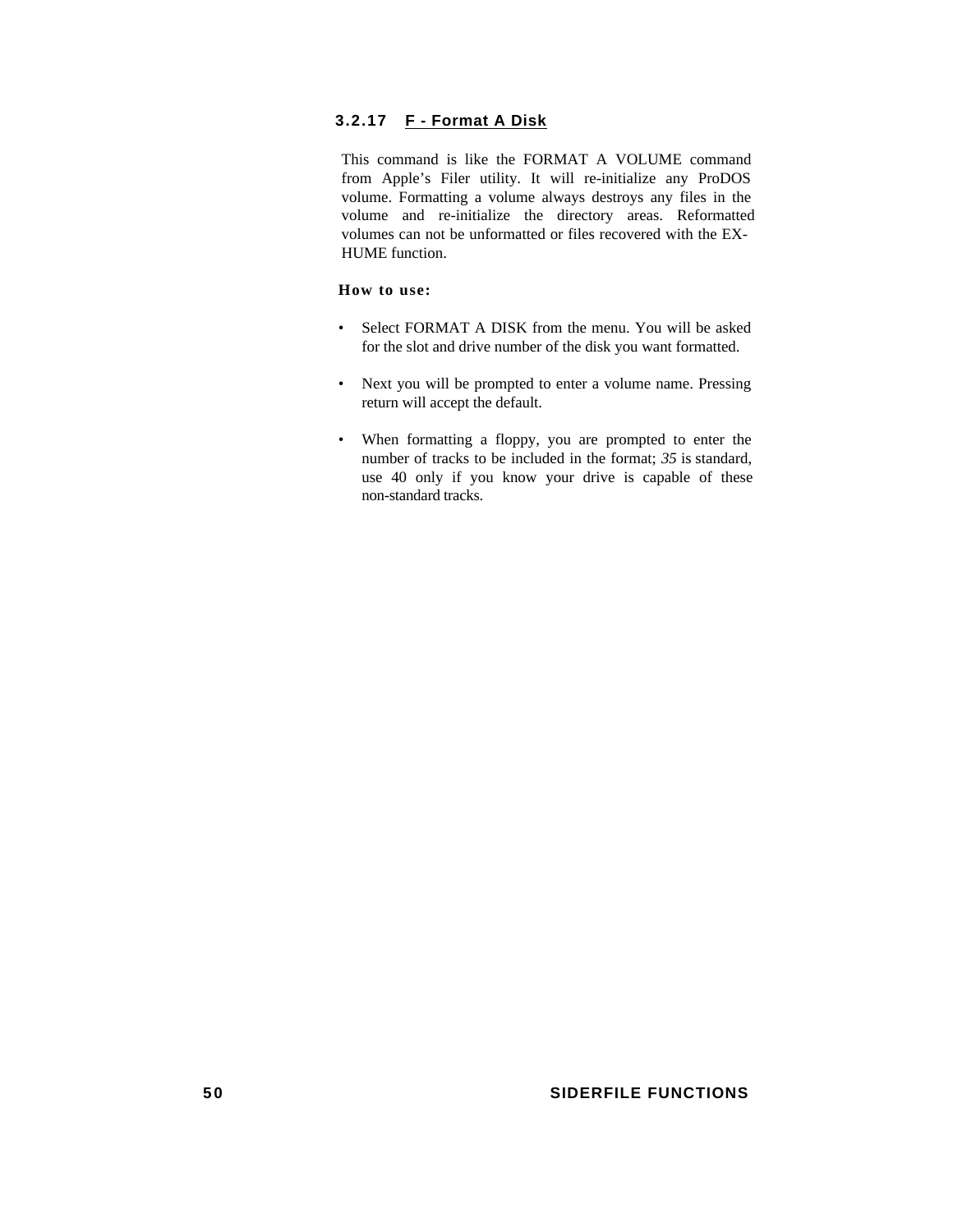#### **3.2.18 W - Wipe A Volume**

This will erase all files on a designated volume. This is like formatting a volume but is much faster. It can be used on floppies (even ones with extra tracks), Unidisks, hard disks and some /RAM volumes. The /RAM drivers supported are the Checkmate Multiram driver, the AE Ramworks driver, and the /RAM driver supplied on the ProSel disk. Files removed by the WIPE utility can not be EXHUMED. It gives you a chance to change your mind before the action is taken.

#### **3.2.19 C - Compare Directories**

This will compare the files' names of two directories (not the contents of the files). This function will look at two directories. It will list in one column the files which are in the first directory but not in the second, and in the second column the files which are in the second but not the first. File names which are in both directories but of different file types are shown with their types, and those with different modification dates are shown with their dates. A listing of files can be sent to the printer.

## **3.2.20 D - Disable Unused Devices**

This utility will look at all storage devices on line and temporarily disable access to any device which is either turned off or does not have a ProDOS volume in it. This can make many of the SiderFile and ProSel utilities run faster.

NOTE: You must exit SiderFile to reactivate a disabled drive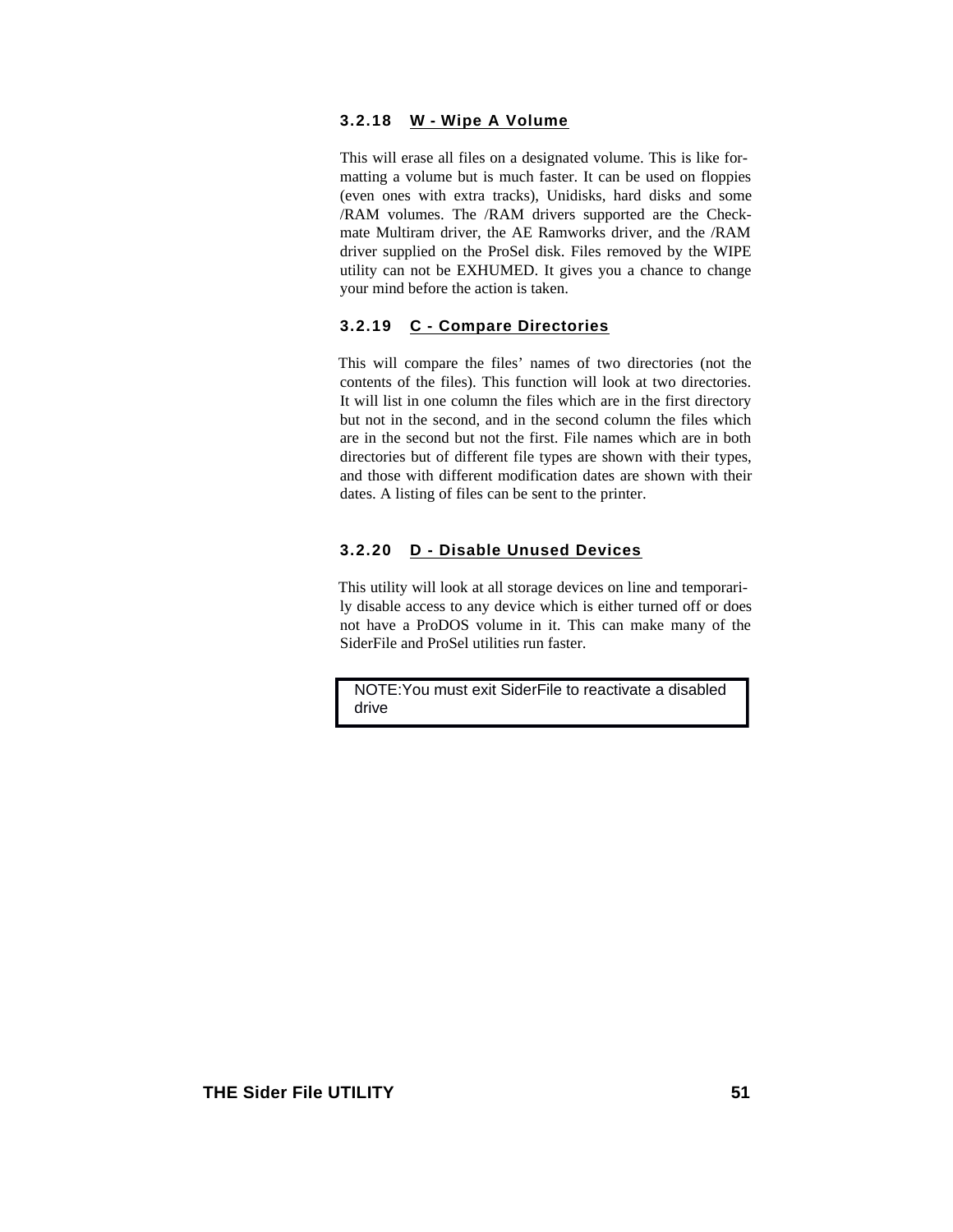**NOTES** 

# **52** SIDERFILE FUNCTIONS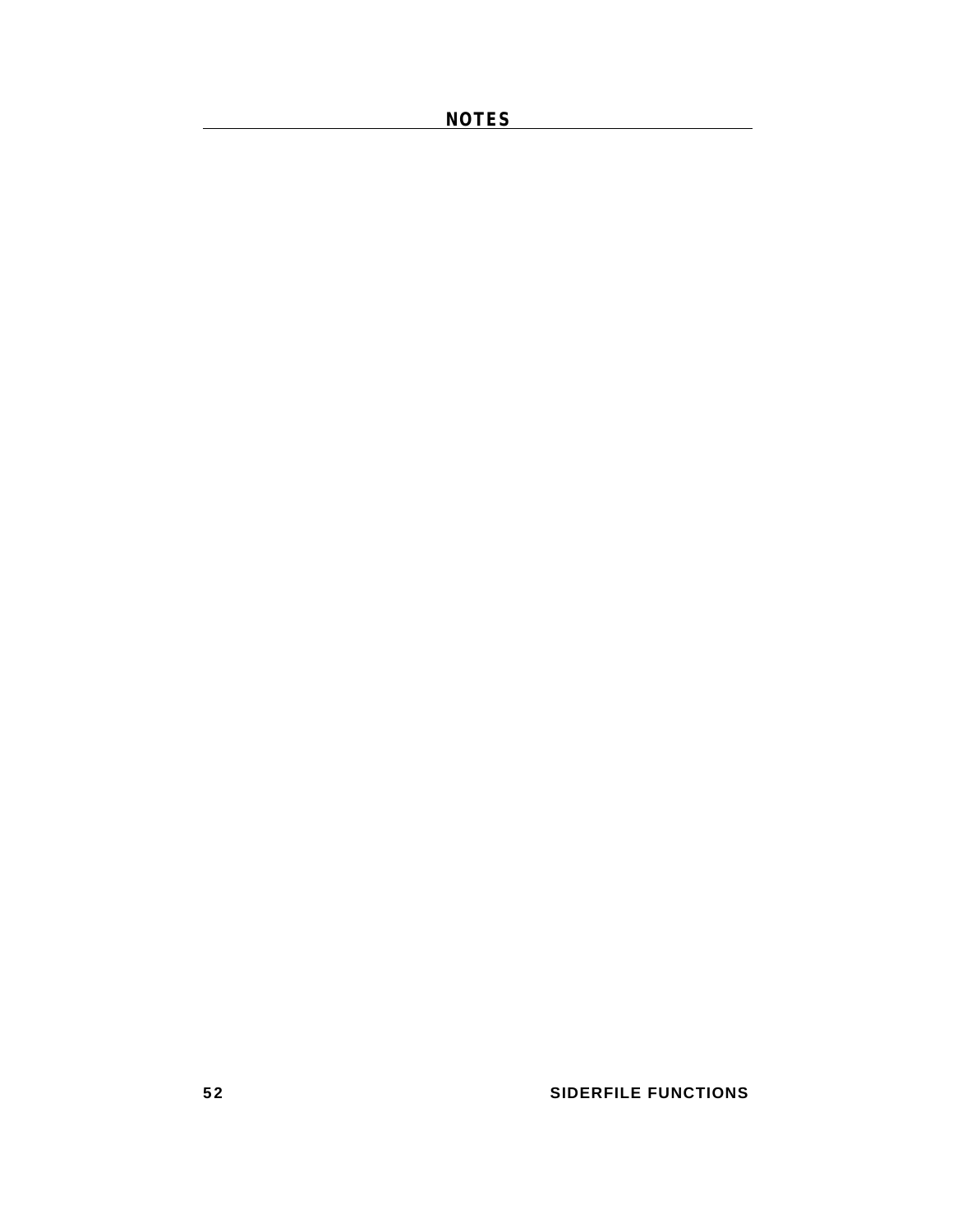# **4. AN OVERVIEW OF SiderFile's ProSel**

The SiderFile package is a set of utilities designed to aid you in using your computer. They have two main parts. The first is the Program Selector, which allows you to create a menu system which displays the various programs on a disk. This menu allows you to use the arrow keys or mouse to select and run your programs by simple highlighting them and pressing return. The second part consists of a group of utilities used to manage programs and data and aid you in customizing your computer to your individual needs.

ProSel is an enhancement to the Apple ProDOS operating system; as such it only works with that operating system. There is a great deal ProSel can do, but you do not need to fully understand its capabilities to benefit from its most basic features.

One of SiderFile's most valuable feature is its ability to simplify ProDOS commands. Training is a costly and time consuming process. The SiderFile package simplifies computing to the point where office personnel can spend their time learning and using programs and not figuring out bow to get to them.

There are two versions of the SiderFile package on the installation disk. One is for 80 column displays and the other for 40. The installation programs will ask which you want and then install accordingly. The 40 column version has more space for application specification, but allows fewer of them. Also the 40 column version is a little faster. The 80 column version is more visually appealing. Choose the one that suits your needs. If your needs change, you can change the version installed by running the INSTALL.RE VISION program later.

**AN OVERVIEW OF SiderFile's ProSel 53**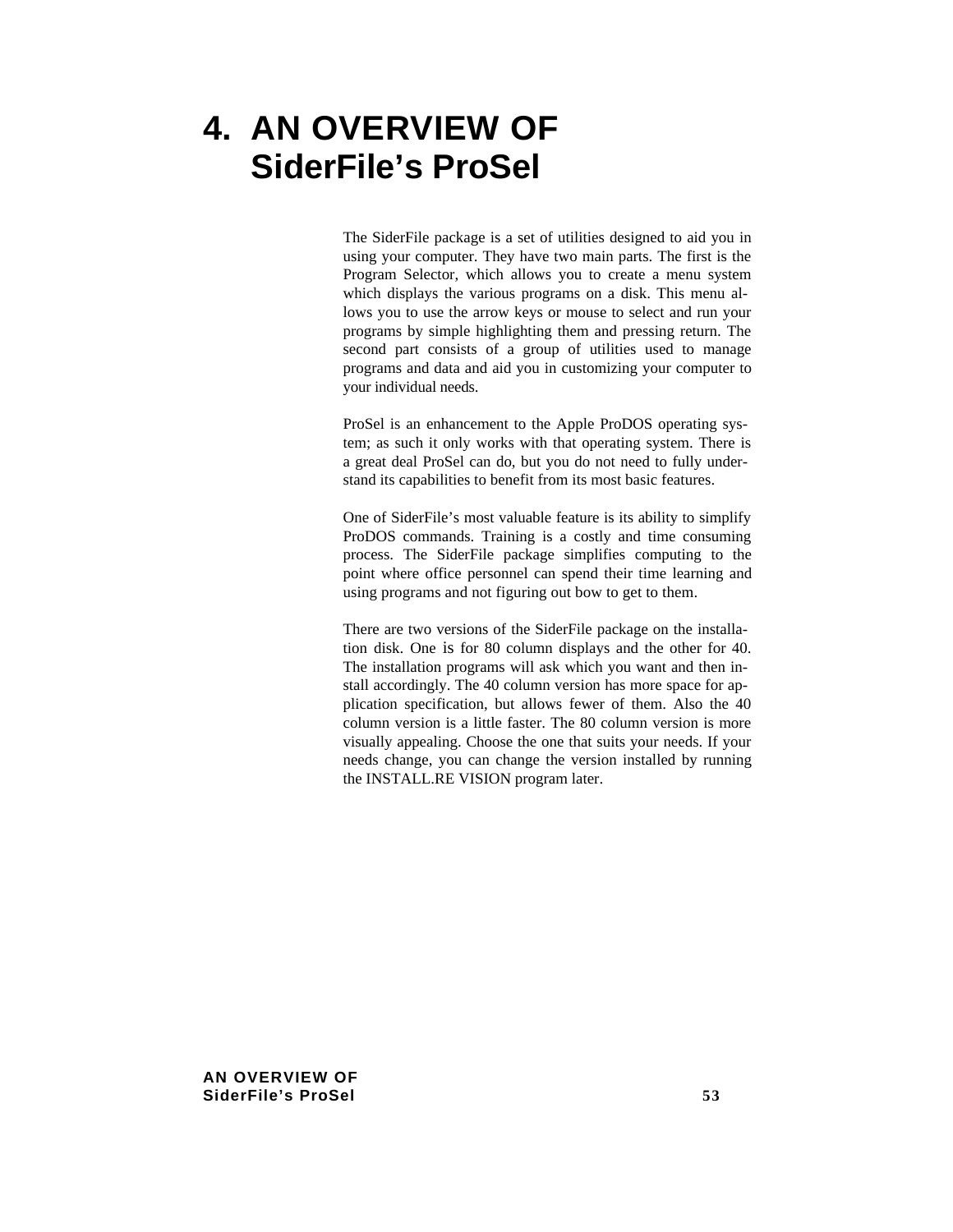# **4.1 INSTALLING THE SiderFile PACKAGE**

SiderFile's Program Selector and the ProSel utilities are automatically installed on the Sider during its original setup. The Program Selector can also be used on 800k diskettes and memory card /RAM volumes.

If you have uninstalled SiderFile or are re-installing it, the following is a step by step procedure for loading the needed files.

- 1. Turn on your Apple computer and Sider hard drive. Boot the SIDER diskette called/FLOPPY.
- 2. The Sider formatter program will load and its initial screen will appear. When asked to proceed with the formatting, enter 'NO' to quit the formatter.
- 3. The ProSel installer will then load. A series of introductory screens will display. Press any key to proceed through the introductory information until the following menu screen appears.

# **FIG. 4-1 INSTALLATION MENU**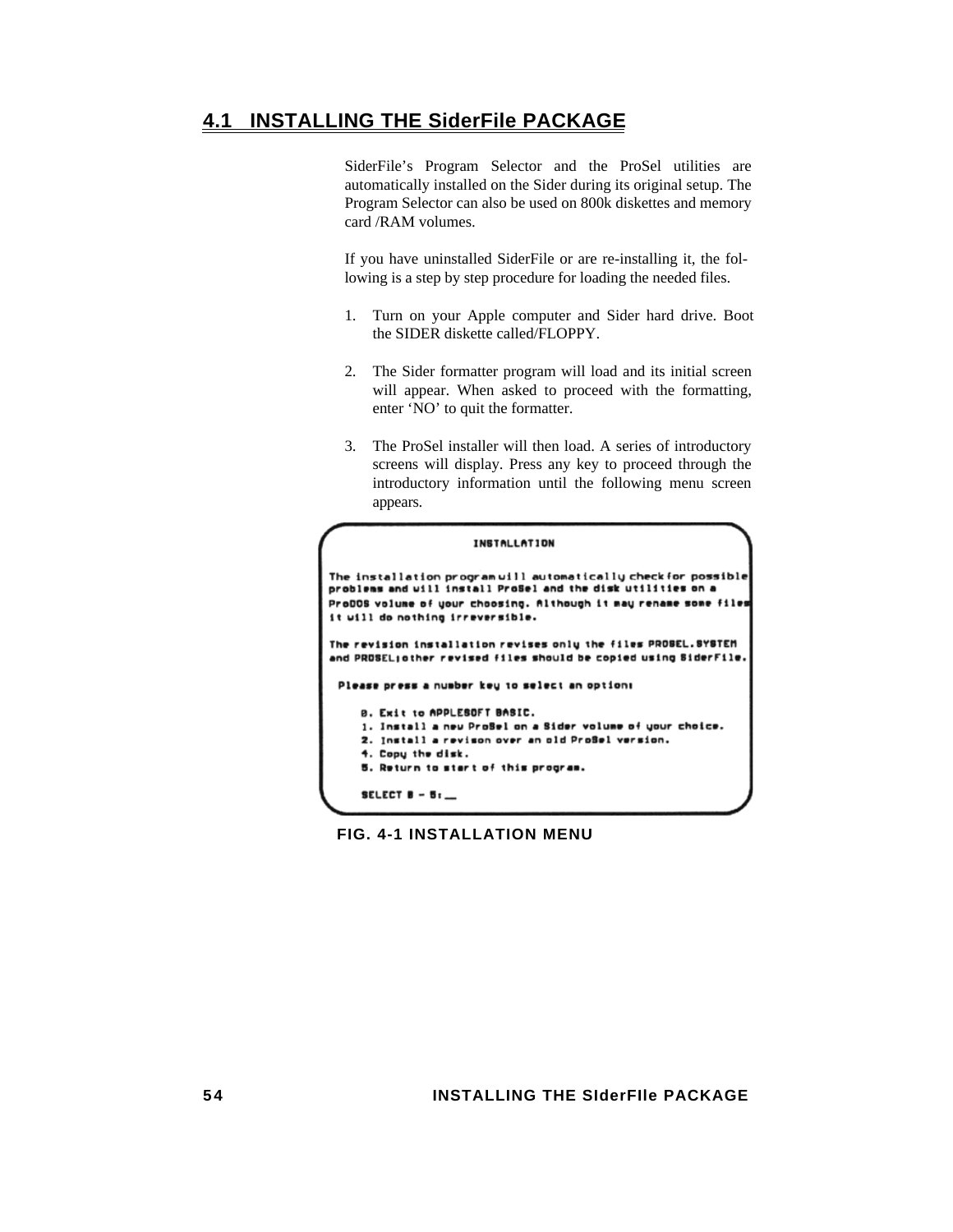- **Option 0** This option will exit the installation program and transfer you to Applesoft Basic.
- **Option 1** This option is used to transfer SiderFile package to a volume which does not currently have it. If the volume you choose to install the utilities on already has the ProSel system files on it this option will abort.

To install, select '1'. You will be prompted to specify the volume you want ProSel installed on. We *strongly* recommend the default. Next enter the screen type you have. The screen will then display the tiles as they are transferred. If you are using the 5 1/4 inch diskette, you will be prompted to remove the/FLOPPY diskette, turn it over and reinsert it, then press return. After the copying is complete, press return and the Program Selector menu will display.

This will establish the files PROSEL.SYS-TEM, PROSEL, and BASIC.SYSTEM on the root directory of the sped tied volume. If you do not want BASIC.SYSTEM there you can delete it later. It is suggested you leave it there until you are familiar with the operation of the SiderFile package. It will also create the subdirectory UTIL and install most of the ProSel utilities in it.

**Option 2** This option is used to update the version of the SiderFile package you are using. If you have an older version of ProSel and you purchase a newer one, use this option to over-write the older version of ProSel.

> Selecting 2 will prompt you to confirm your intentions by typing 'OK'. You will be prompted to specify which volume you want updated (/HARD1/ is the default). Next you are asked to specify the frequency the screen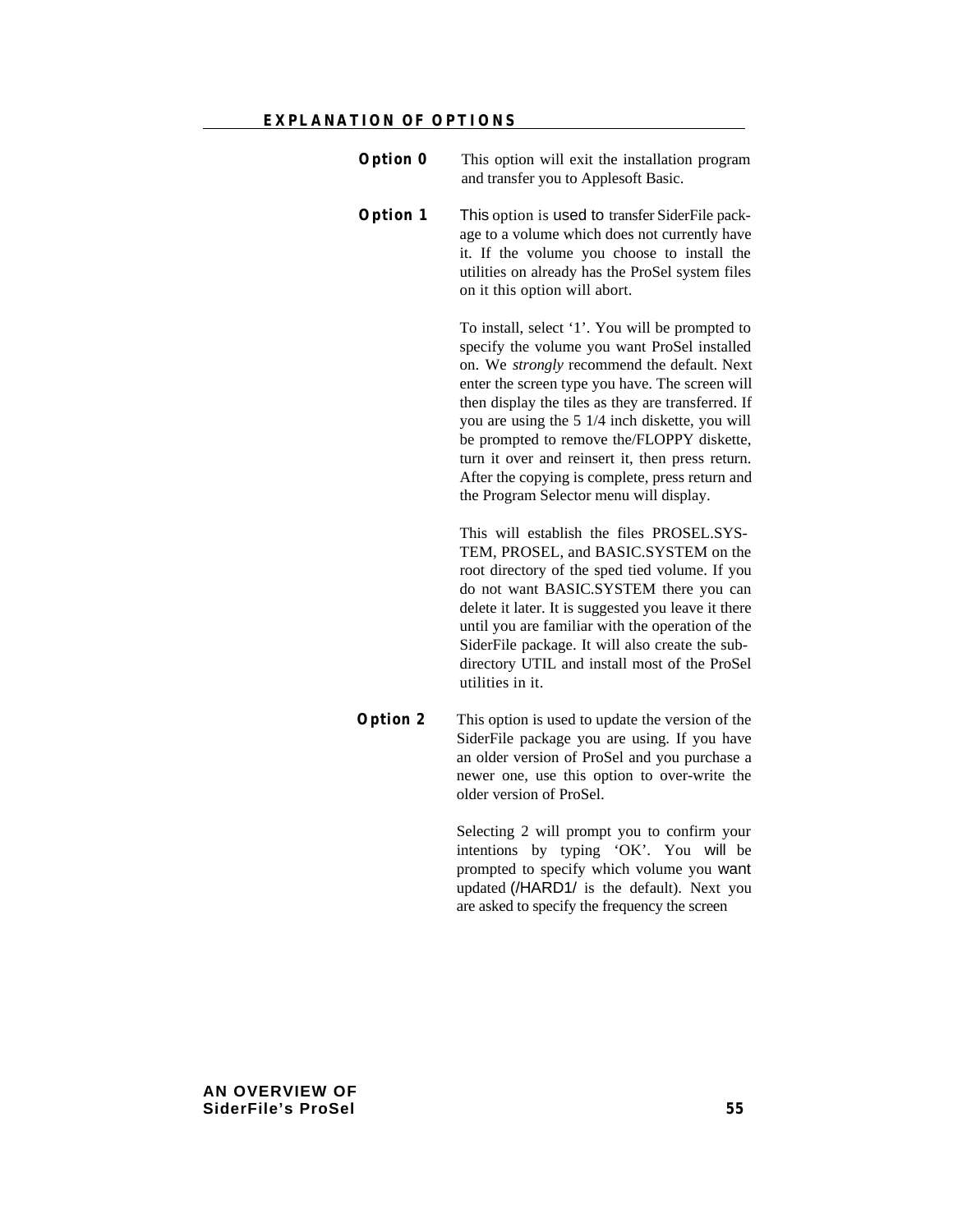will turn itself off during periods of no use. After copying the updated files, the ProSel main menu will display.

 NOTE: The default screen refresh is fifteen minutes. You can use this option to increase or decrease that value.

- **Option** 4 This option is used to copy disks. It will prompt you for the source and destination slot and drive number, for the information being copied.
- **Option 5** This will return you to the start of the SiderFile package installation program. The program will prompt you if you want to run the formatter.

NOTE: If you use 800k disks, you may want to install the Program Selector on all disks that have application files. This can be done by simply copying the files PROSEL.SYSTEM and PROSEL from one disk to another after the first installation. The INSTALL.PROSEL program installs a number of other utilities and you may not want these on some disks.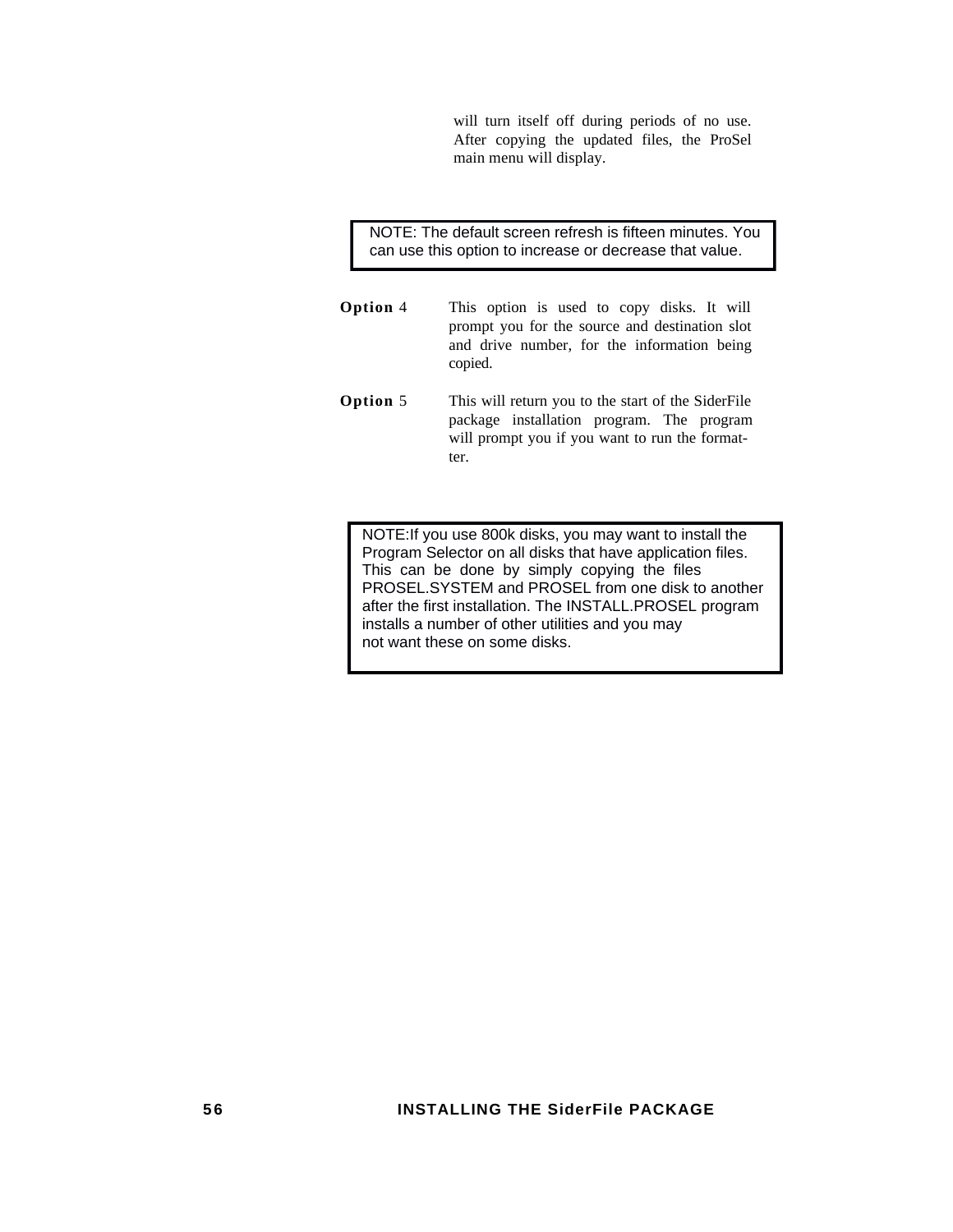# 4.2 USING SiderFile's MENU SYSTEM

Siderfile's menu system *is* designed to simplify interactions with ProDOS and assist you in organizing your programs. The Program Selector works by storing commands in a way similar to a macro or batch file. When you select a menu item, the commands saved within it are executed. These saved instructions included such things as the name of the program, which directory it is stored in and where supporting files are stored

| HABOI Directory<br>B1derF11e<br>Applesoft Basic<br>Park Heads | <b>JHARD2 Directory</b><br>Infor.Desk-Catalog<br>File iinder<br><b>Appleuscks</b> | ProSel Editor<br>Copy Diskette | Utilities Ulrectory<br><b>Backup Files&gt;ileppy</b> |
|---------------------------------------------------------------|-----------------------------------------------------------------------------------|--------------------------------|------------------------------------------------------|
|                                                               | /HAODI/-Application listing                                                       |                                |                                                      |
|                                                               |                                                                                   |                                |                                                      |

# FIG. 4-2 PROGRAM SELECTOR MENU

When you boot up, the screen will display the Program Selector menu. Initially it comes with several application specifications already set up. These items are supplied to demonstrate the system. You will probably want to change them later. Use the arrow keys/mouse to highlight and select the menu item you want to run. Typing an alphabetic key while at the menu will move the highlighter to the next file beginning with that character. If no file begins with the letter, the highlighter will move to the first item on the screen.

While using your application programs, the Program Selector becomes inactive. Your application program will function as it normally would. When you exit the application, once again Pro-Sel will load and the "program selector" menu will appear.

Any time the Program Selector menu is on the screen, you can press the ESC key to go to the menu editor to modify the list.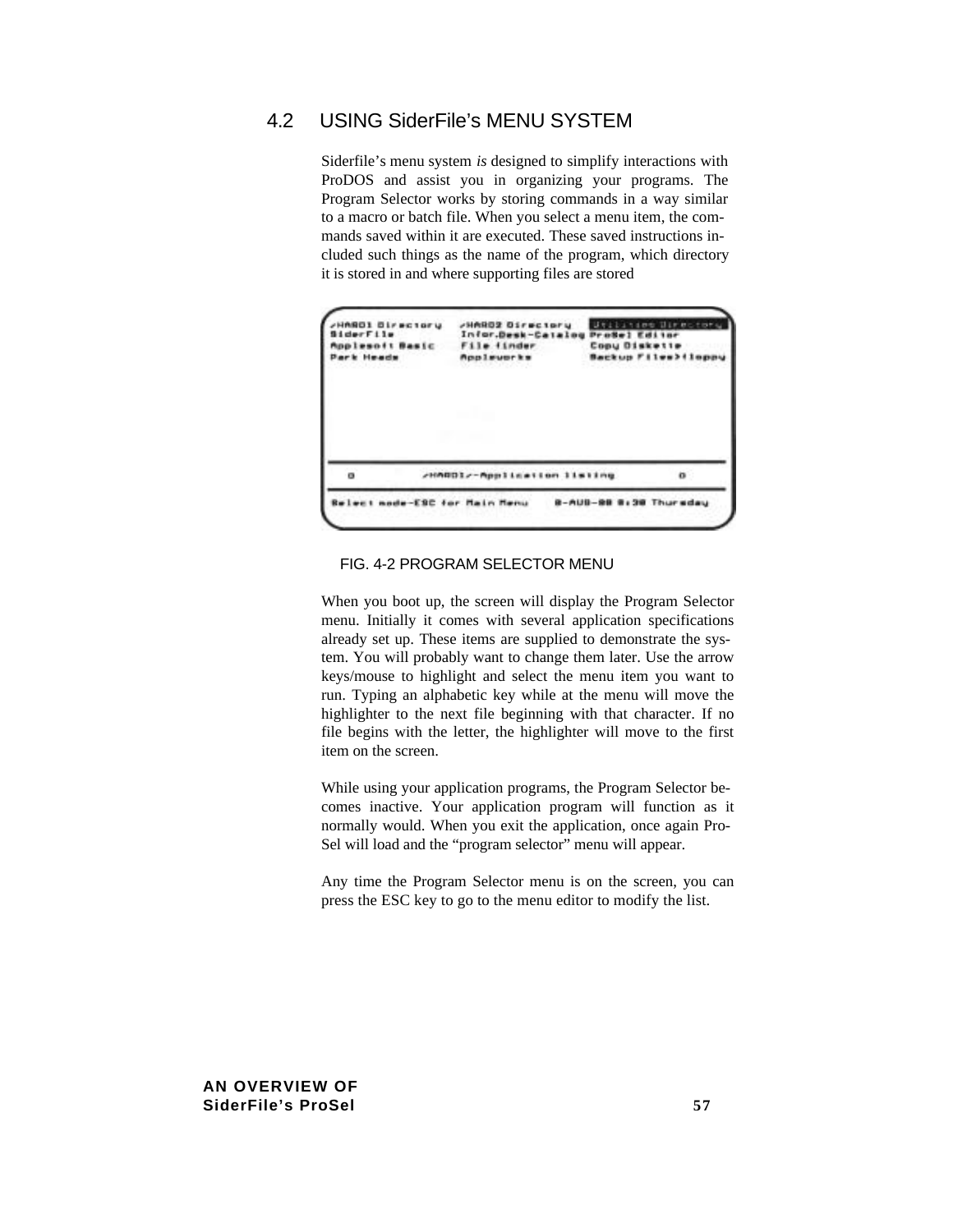When you exit the editor, you will return to the modified Program Selector menu.

# **4.3 THE BUILT IN EDITOR**

The Editor is used to add, correct and delete items from the Program Selector menu. It also is a tool used to define command information which the computer uses when a given program is selected.

## **4.3.1 AvaIlable Functions:**

- **QUIT** This returns you to the Program Selector mode.
- **EDIT** Used to change the information stored in a menu item.
- **DELETE** This is used to remove items from the program selectors menu. It does not remove the actual program files.
- **ADD** This is used to add items to the program selector menu. This includes defining prefix, pathname and startup information.
- **SAVE** This saves any changes you have made while in the editor.
- **ESC** This is used to leave the EDITOR and return to the program selector menu. It can be pressed at any time. Exiting in this manner will not save any changes but will leave all items as they were before entering the editor.

## **4.3.2 How To Use Each Function**

**EDIT** This displays a list of the programs currently in the program selector menu. By using the arrow keys/mouse to move the highlighter to select any one of the entries to edit. Once selected, the editor will display the contents in the following format.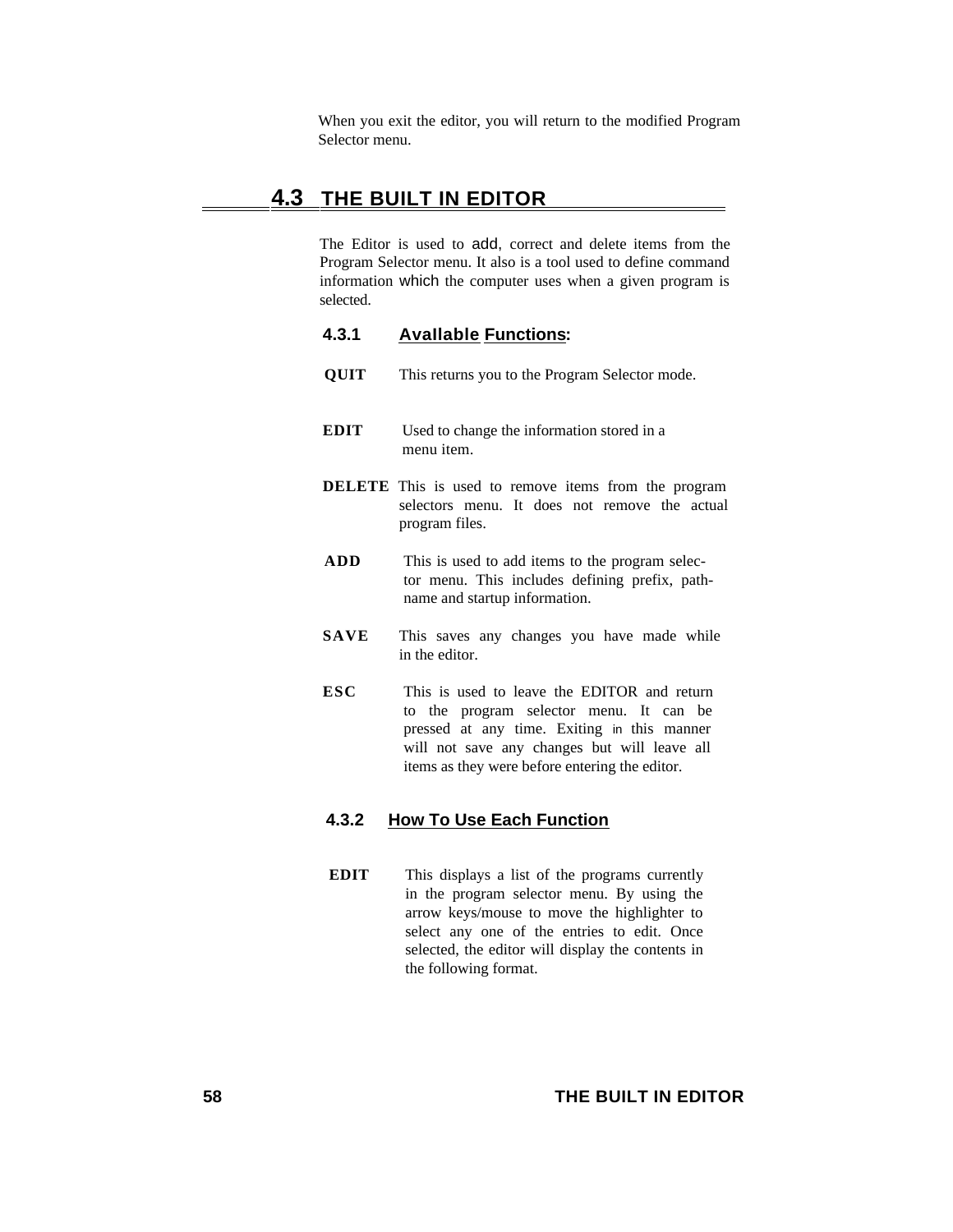| My Own Program        |
|-----------------------|
| /HARD1                |
|                       |
| <b>PROJECT.SYSTEM</b> |
| (empty)               |
|                       |

Use the arrow keys to move the cursor to the position you want to change. The syntax for an application title is 19 or fewer characters. Spaces and control characters are allowed. If you don't need to make changes to a given field, simply use the arrow key to trace over the current entry. See the ADD instructions for explanations of syntax and other options.

- **DELETE** This first displays the list of programs currently in the program selector menu. Use the arrow keys/mouse to move the highlighter to select any one of the entries to delete. Pressing the return key will remove the entry from the menu. It will not remove the application program or files it called up from the drive. Use ESCAPE if you entered delete mode by mistake. Once deleted an entry must be ADDed to be returned to the menu.
- **ADD** The ADD command is used to add a new item to the program selector menu. When ADD is selected the screen will display the basic input information shown below.

#### **Screen title: Prefix: Pathna me: Startup:**

You can now enter the information pertaining to the application you would like the Program Selector to preform for you. Input information for each field will be explained here.

SCREEN TITLE: This is the name which will appear in the program selector's menu. It can contain up to 19 characters (letters, numbers, symbols, spaces). The titles you enter will be displayed in alphabetical order when displayed by the

### **AN OVERVIEW OF SiderFile's ProSel 59**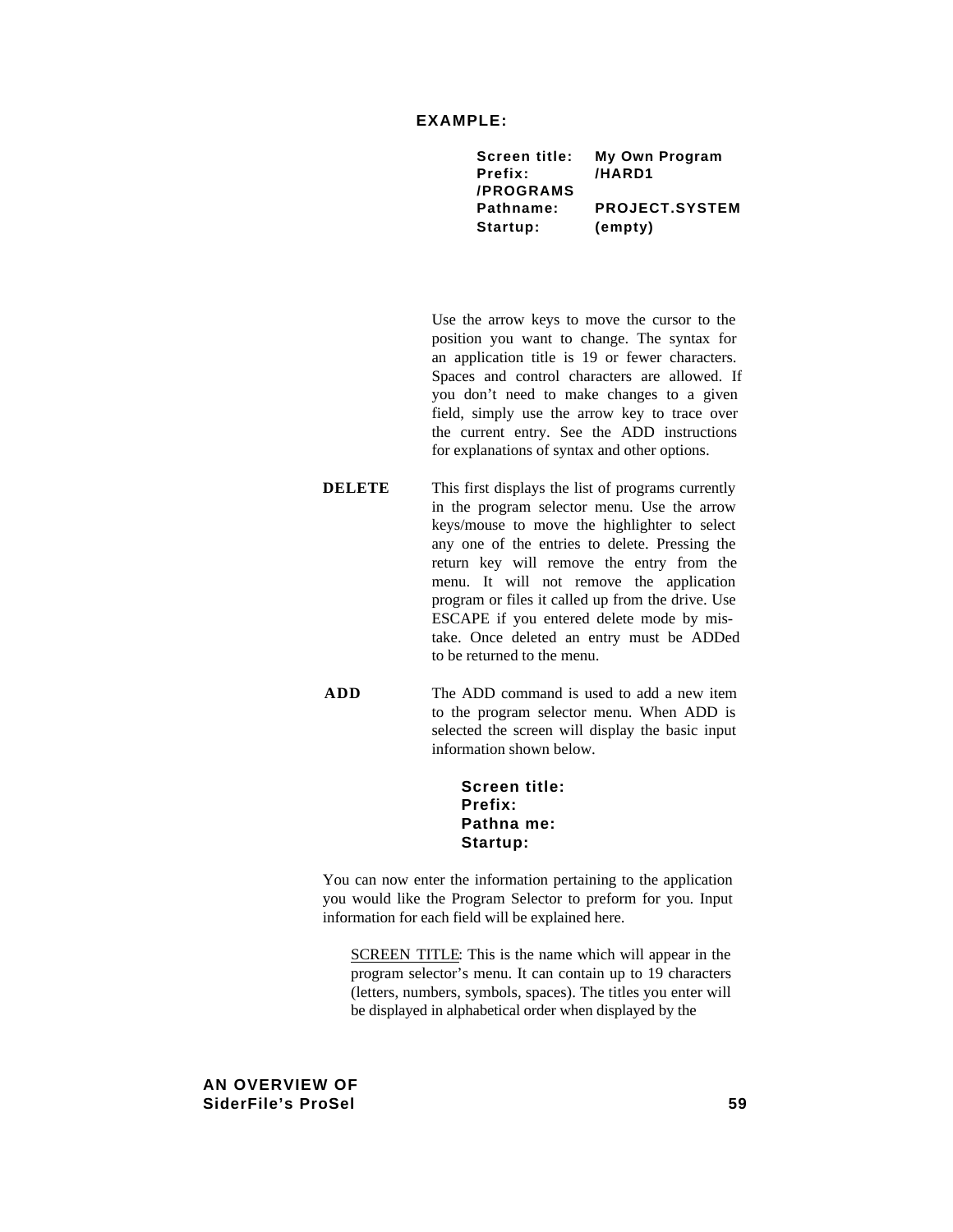program selector. If you want to control the order in which menu items appear, use leading control characters in the title. Control characters are allowed in the titles (and not shown except when editing the title) they can be used to force the sorting to place the items in what appears not to be alphabetical order. Thus, if there is a group of applications you want to appear first in the list, just start their titles name with a control-A, etc. You cannot use control H or U or others that would be intercepted by the firmware on input.

 NOTE: This is not needed if you format the screen with the external editor PROSEL.ED.

**PREFIX** This is needed to describe where the application program is saved on your disk. In the case of the Sider the root directory's prefix is /HARD1 (unless user modified). Most applications would be in sub-directories, not in the root. In entering the prefix you would enter both the root directory and the appropriate sub-directory(s) as follows.

| <b>EXAMPLE:</b><br>Prefix/HARD1/PROGRAMS<br>or |  | $(root+1 sub-directory)$   |  |
|------------------------------------------------|--|----------------------------|--|
| Prefix/HARD2/ACCNT/COST                        |  | $(root+2 sub-dIrectorIes)$ |  |

The editor automatically adds the *"*/*"* to the end of the prefixes you supply. The prefix must be a valid full pathname and the application file must be of SYS type. If the entry is not a SYS type it will cause an error. The editor, however, will have no knowledge of this. The startup file may be of any type supported by the interpreter. Presumably, BASIC.SYSTEM 1.1 would support any file for which the -" syntax is acceptable.

In prefixes, pathnames and startup names, the character"?" can be used as a substitute for the volume name (INCLUD-ING *"*/*"* ON BOTH ENDS) containing the active ProSel file. There are two reasons for this convention. The obvious one is that it saves a great deal of space in the application list. The other, mainly applicable to 800K drives, is that it allows disk swapping.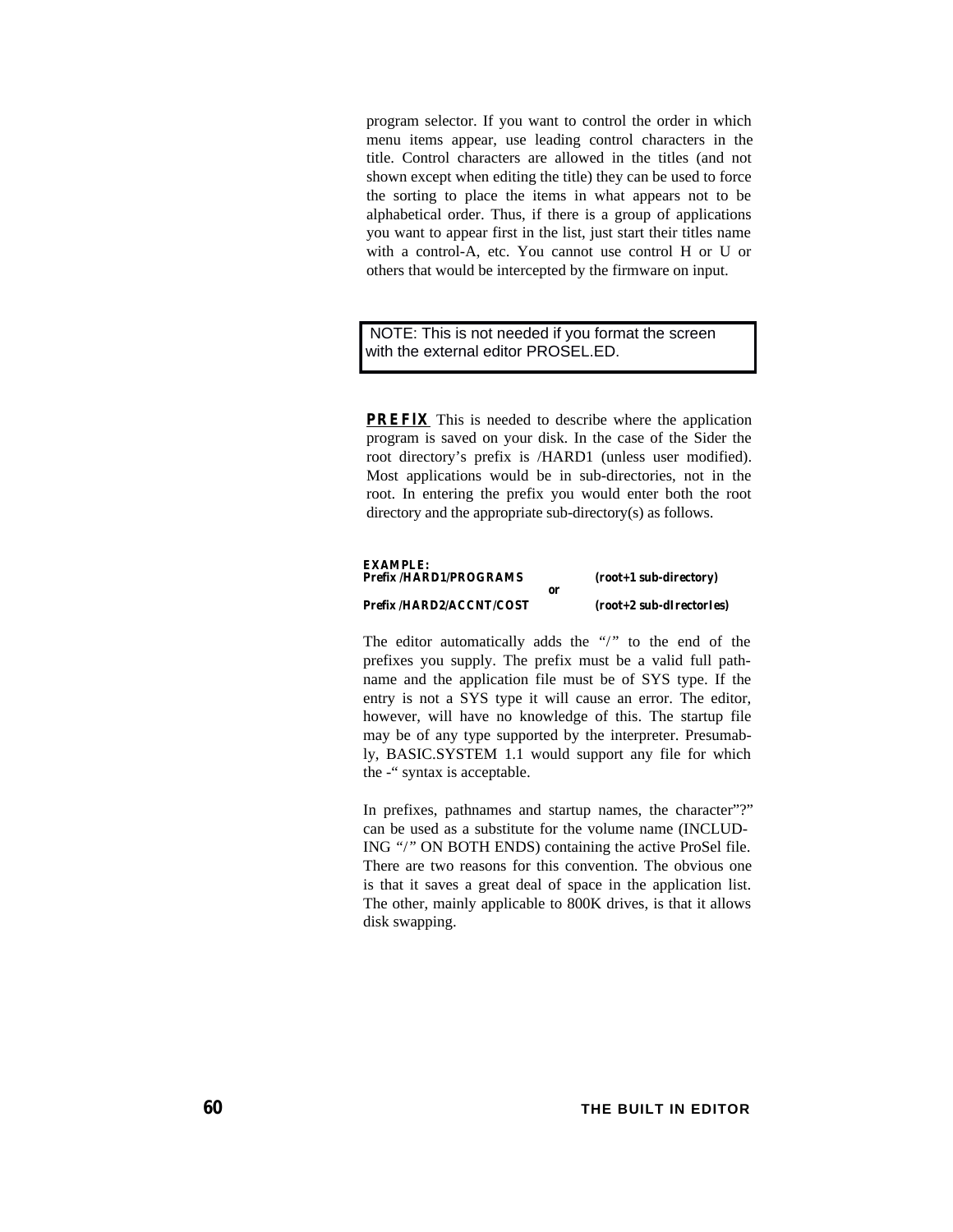NOTE: The PROSEL file should be on the boot disk when you quit an application. If it is not, a "File/path not found" message will appear on the screen. If this occurs, you should insert a disk containing ProSel and hit a key. Similarly, the character " ] " can be used in lieu of BASIC.SYSTEM (no slashes).

PATHNAME~ This is used to tell the Program Selector where the system file for the application being ran are located.

## **EXAMPLE: Pathname: APLWORKS.SYSTEM**

If the pathname starts with a *"/"* it is taken as the "full pathname". (Eg., that you are specifying a pathname that begins with a Volume name, such as /HARD2.) Otherwise the prefix you give will be appended to the default pathname that you have booted from. This would be /HARD I if you are working with a Sider.

If the a single *"*/*"* character is used as the "pathname", then when selected from the menu, the program selector will search the directory specified in the PREFIX field. All the SYS files in that directory are then displayed and you can use the mouse (or mows) to select one of those to be executed, Hitting ESC at this point will reload the main menu.

STARTUP Startup specifies where the system files are. If the single character '3" is entered for STARTUP and the PATHNAME specified BASIC.SYSTEM, then the directory corresponding to the PREFIX will be displayed. However, the BAS files and BIN files will be displayed and can be executed. In this case, the file selected will become a "startup" program for BASIC.SYSTEM.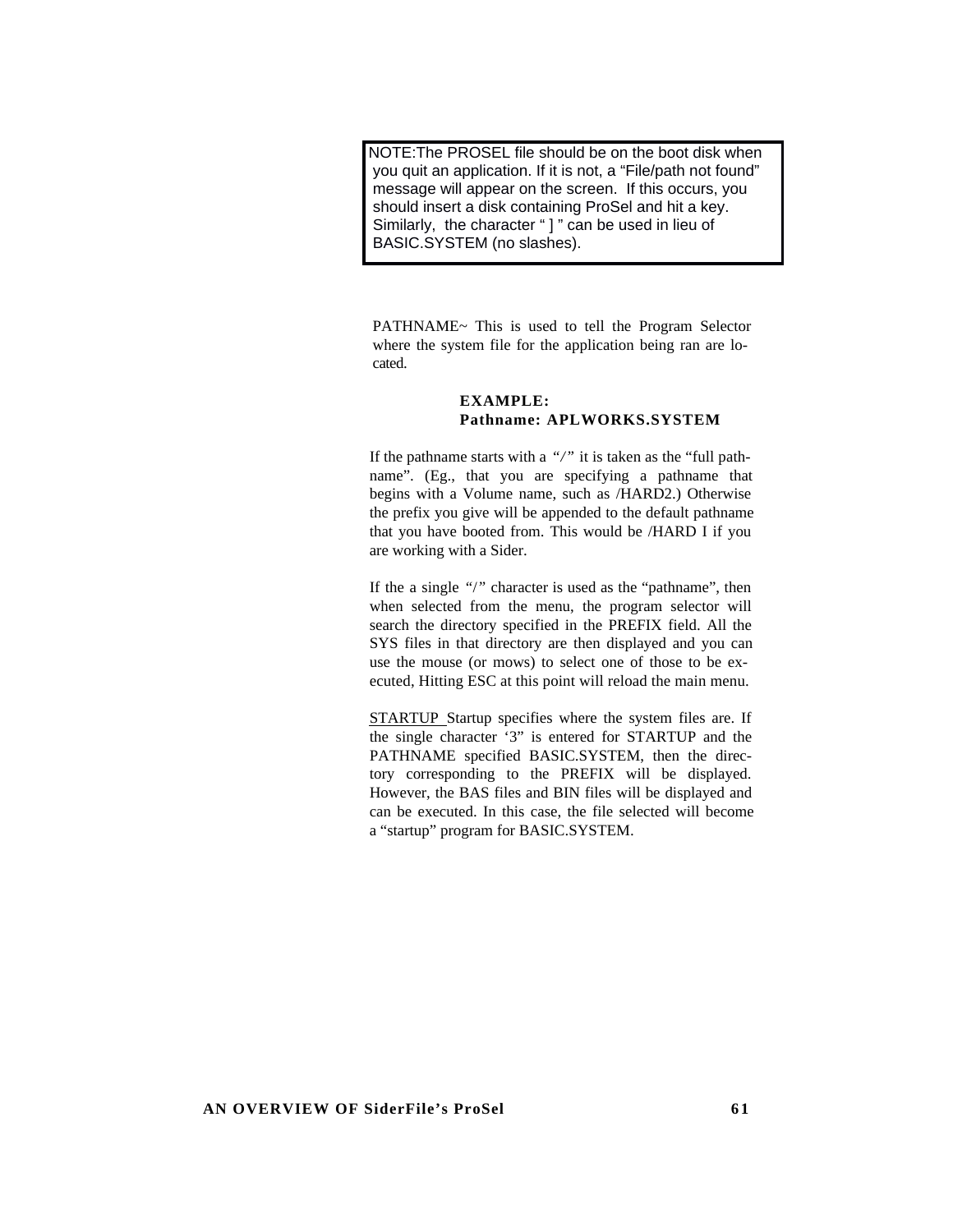NOTE: BAS files will be shown in upper case and BIN tiles in lower case. Not all BIN files are executable. The PREFIX does not have to correspond to the directory containing the BASIC.SYSTEM file, as long as the full pathname is used to specify where to find the BASIC.SYSTEM file.

#### **EXAMPLE 2: Screen title: MYSTART hello Prefix: MYVOL/PROGRAMS Pathname: /BASIC.SYSTEM Startup: MYSTART**

This second example causes BASTC.SYSTEM to run the MYSTART BASIC program directly instead of executing the usual STARTUP program. If the Startup line bad been left blank then STARTUP would be executed as usual.

 NOTE: This works only with BASIC.SYSTEM 1.1 which is automatically installed on your Sider during the ProSel auto installation.

**SAVE** This saves the edited information, as you have changed it, under the title /XXX/PROSEL where XXX represents the name of the volume where the program selector is stored.

> If you make changes and do not use the Save command, the changes made will only execute one time. Unsaved Changes will be erased upon entering the next application program. If you find yourself in the editor by accident, simply select the quit command to return to the "program select" mode.

CAUTION: Both PROSEL.SYSTEM and PROSEL MUST be in the main directory. Other flies can be anywhere. You should NOT LOCK the file PROSEL or the save will not work. Note that the SAVE command never creates the file, It only overwrites an existing one, it cannot be used to transfer that file to another disk.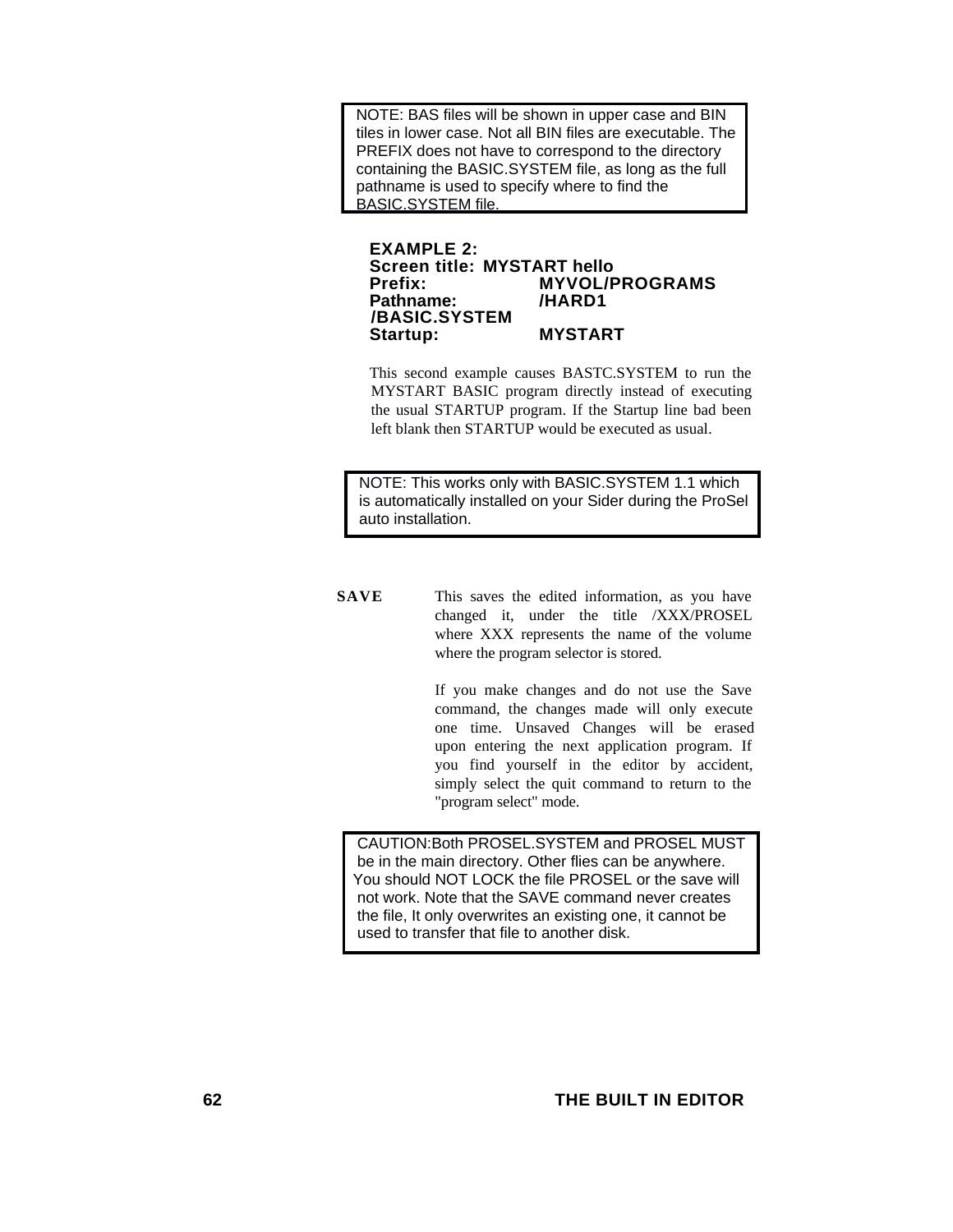The program selector can support up to *54* items in its menu. (The limit is 48 for the 40-column version).

The SAVE option uses a file to store the program selector menu in. This file is named PROSEL.80 or PROSEL.40 depending on your screen sire. There are only 2600 bytes in PROSEL.80 and 2900 bytes in ProSel.40 in this file. If adding or editing an existing entry results in the sum of the data in the file exceeding its limit, the excess will be deleted. If your needs require a large number of titles in the program selector, you should use modest lengths for each. Editing existing titles can also reduce the overall size of the program selector file.

Then using the 40 column version of ProSel, as you exceed 46 "program selector" menu items, the next 2 entrees may not display properly. The only remedy is to use the 80 column version.

#### **REMARKS**

Some application programs may not support the ProDOS "quit protocol". Apple's own CONVERT is such a program. If, like CONVERT, they allow quitting via a direct specification of pathname, to accomplish this specify the pathname /MYVOL/PROSEL.SYSTEM, which will invoke the program selector. The reason for this non-support is that these programs were written while ProDOS was still being developed and did not yet have a well defined quit procedure.

It is possible to have BASIC.SYSTEM 1.1 on one directory and have it boot a startup program in a second directory. The following is an example of this:

| <b>Screen title:</b> | <b>MYPROGRAM</b>    |
|----------------------|---------------------|
| <b>Prefix:</b>       | /HARD1              |
| Pathname:            | <b>BASIC.SYSTEM</b> |
| Startup:             | /HARD2/MYPROGRAM    |

In this example, BASIC.SYSTEM would be loaded from the volume: /HARD1 and would run the program: MY PROGRAM in the volume: /HARD2. Using this technique, you would not need to have the BASIC.SYSTEM in both volumes.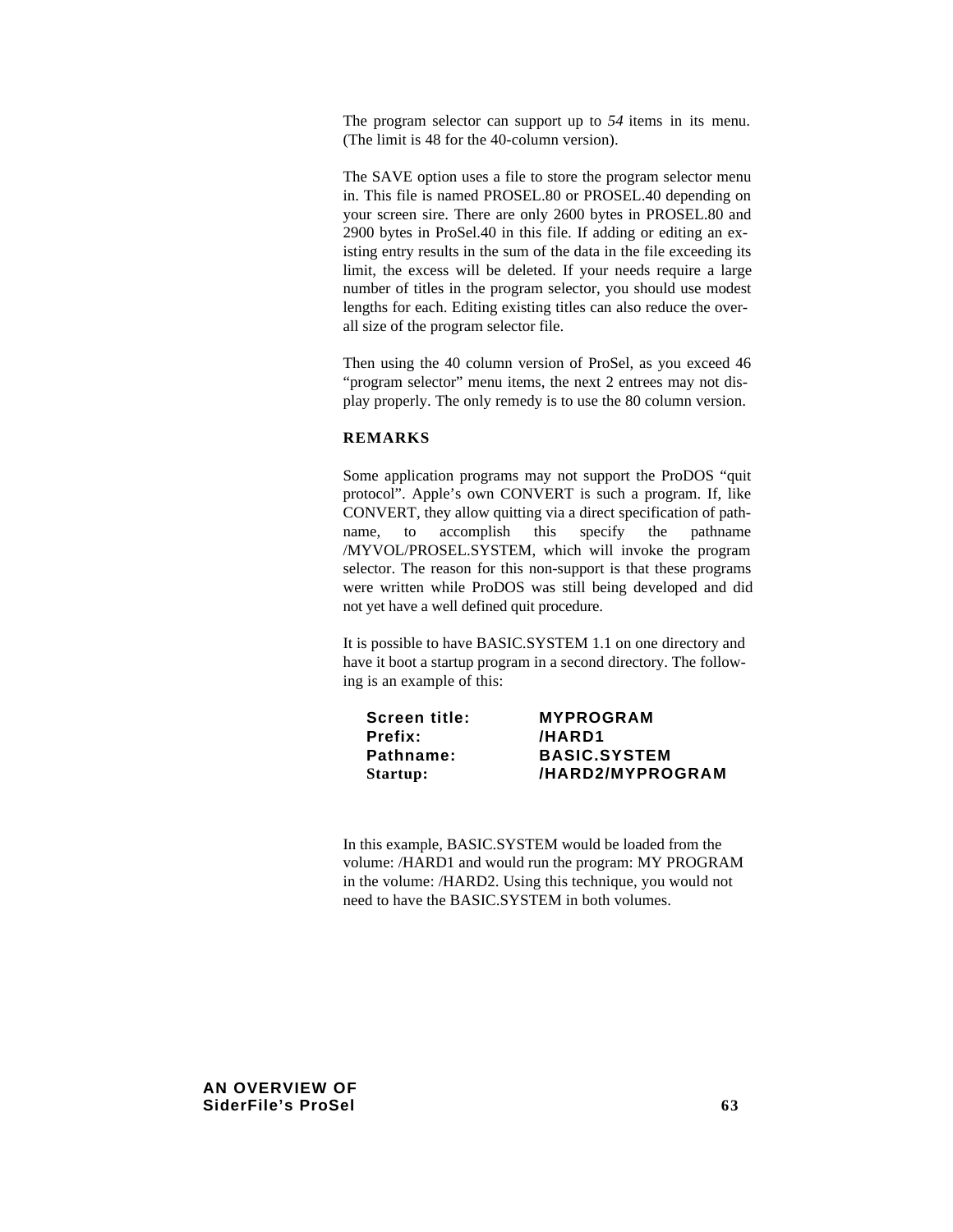NOTE: If you get an "Invalid pathname" or 'File/Path not found" error when selecting an application, the prefix or pathname fields in the program selector's data base has an error. Go to the editor and edit it.

# **4.4 ADDITIONAL CAPABILITIES**

# **4.4.1 DIsplaying Flies** *I* **Volumes**

From the program selector menu, typing "1" or "2" will list the SYS and DIR files in the root directories of drive I and 2 respectively. Using the arrow keys/mouse you can run a listed program, or press ESC to return to the program selector menu. Subdirectories are listed in lower case; selecting one will read the SYS/DIR ifies in that sub-directory.

Typing a 3,4, 5,6 or 7 key followed by "1" or '2" will cause the device in the slot indicated and the volume 1 or 2 to be selected. For example, if you press "6" then "1", the disk in slot 6, drive 1 will be read and its SYS/DIR files displayed. If you have drives in slots 1 or 2, the keys "8" and "9" are translated to slots  $1 \& 2$ .

# **4.4.2 Screen Saver Function**

If the program selector menu has been on the screen for more than 15 minutes with no activity, ProSel will cause the screen to blank. Any keypress will bring it back. To change the default from 15 minutes, see section 4.1 under option 2.

# **4.4.3 Using ProSel On Multiple Volumes**

If you use 800K drives, you should copy the program selector to each of your 3.5 disks so that as you change disks each new volume will have the menu system on it. The menu is small enough to make this possible. When running the menu from a floppy, each time you change diskettes, simply type *"51"* to read in the new volume information. (assuming the disk is in slot 5, drive 1). When the list of files is displayed highlight and select the PROSEL.SYSTEM. and press return.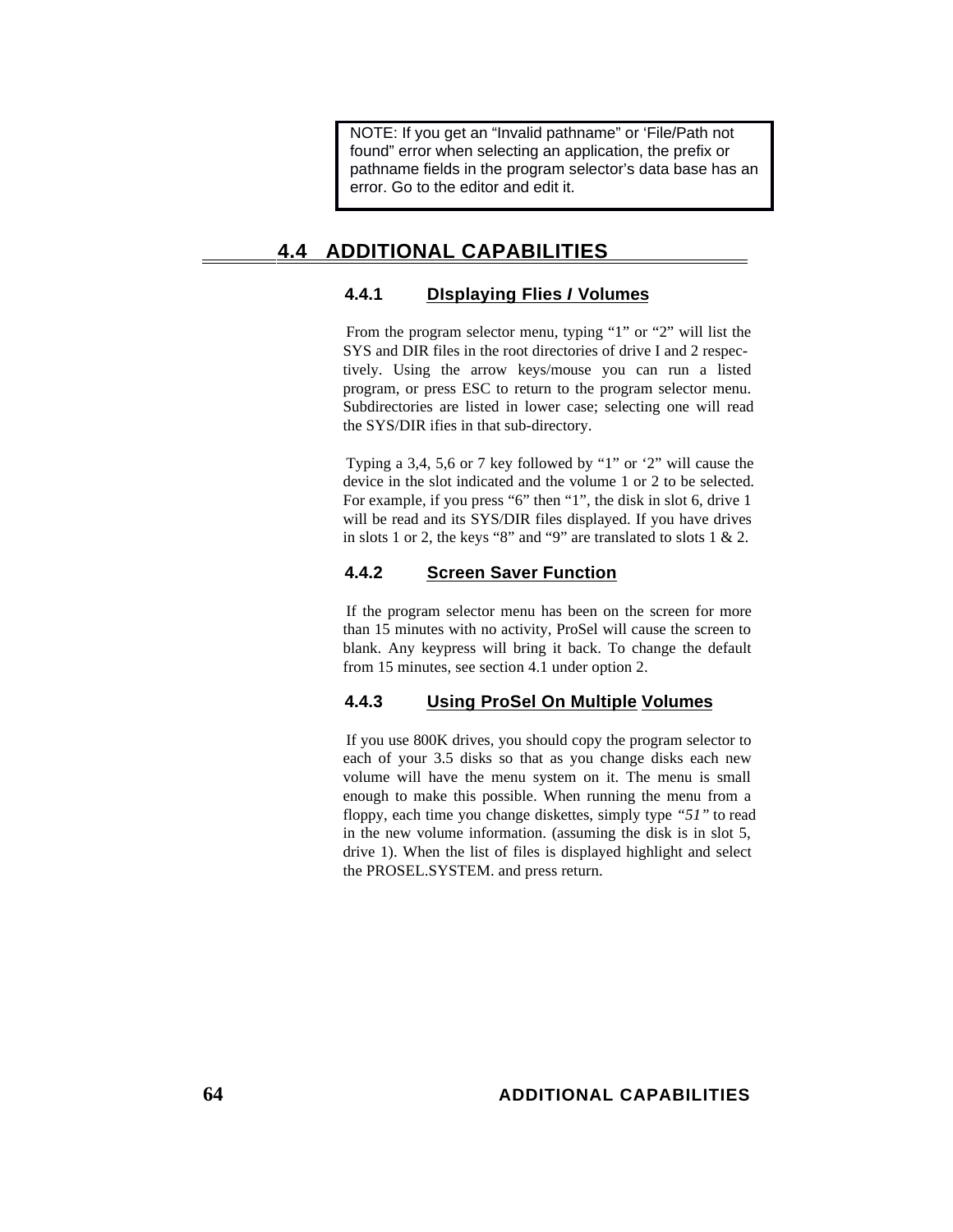If you are using a number of diskettes you can have each volume renew itself automatically without typing "51" if you create a "program selector" item that has the single character"?" as prefix and "PROSEL.SYSTEM" as pathname. For this provision to work correctly you must use the "7" syntax throughout your application list for the volume name.

# **4.5 ProSel ON THE APPLE IIGS**

On the Apple Has, the SiderFile package can also run ProDOS-16 application programs (programs of file type \$B3, or "S 16"). In order for this to work, the machine must be booted into ProDOS-16 from a boot disk with Apple's START program replaced by the START program on the EXTRAS disk, and with the files PROSEL.SYSTEM and PROSEL on the main directory.

To setup the program selector with ProDOS-16 on a 3.5 floppy drive, copy PROSEL.SYSTEM and PROSEL to the main directory of the boot disk. Next, copy START from the EXTRAS diskette to the SYSTEM sub-directory of the boot disk.

**AN OVERVIEW OF SiderFile's ProSel 65**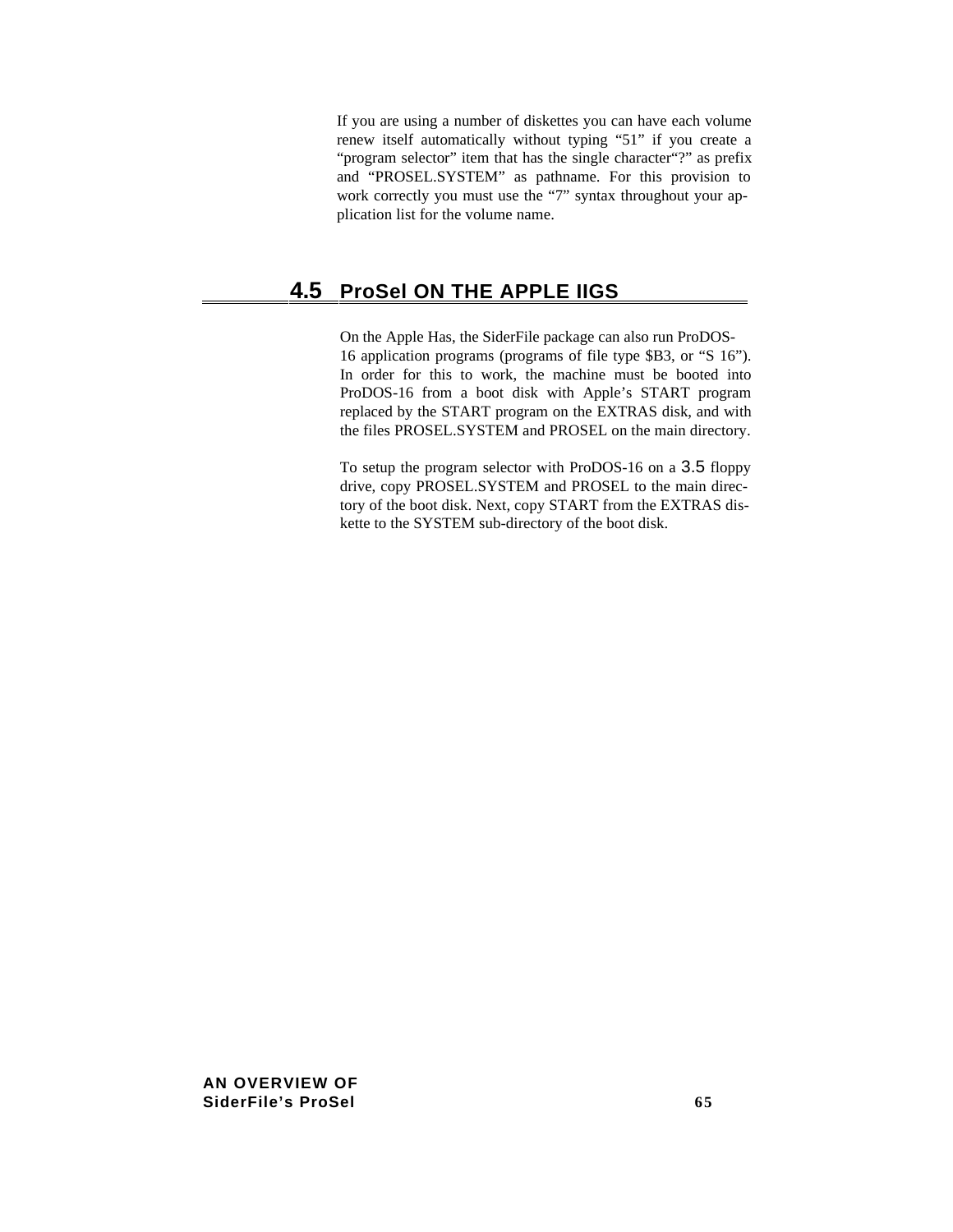**NOTES** 

**6 6 PROSEL ON THE APPLE IIGS**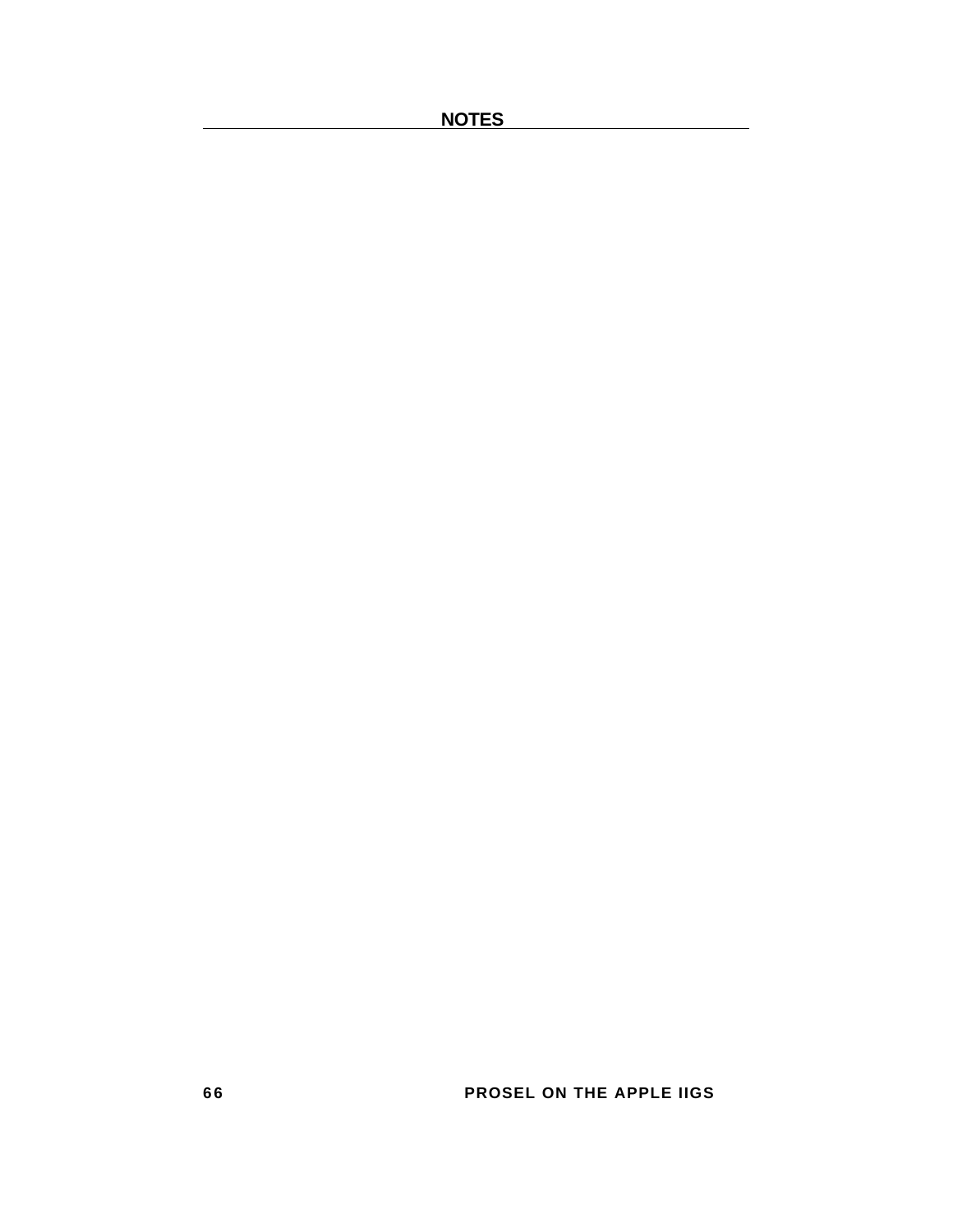# **5. AUXILIARY PROGRAMS**

The SiderFile package has many useful utility programs in it. Most of these are installed on the hard drive during the initial installation process and will appear in either the SiderFile Program Selector menu or in the sub menu 'Utilities Directory'. The following section list these utilities in alphabetical order and describes their function and how to use them. These programs are part of the ProSel family of utilities. They can be very helpful in working with problems that might come up while using your computer but it is not necessary to understand them all to use your Sider.

# **5.1 BACKUP**

# **PURPOSE:**

The BACKUP program is used to backup the Sider's volumes to your floppies.

#### **SPECIAL REQUIREMENTS:**

It will work with 5-1/4 inch floppies, 3-1/2 inch floppies, and/or any other ProDOS formatted disk media. It requires 128K of RAM memory to function.

#### **HOW TO USE:**

To backup, you will of course need a supply of floppies. The program can tell you how many disks will be needed. Simply format one blank diskette with ProDOS. Place it in floppy drive one, from the program selection menu choose "Utilities Directory", select from the utilities directory the ~backup menu' item. Run the BACKUP program, it will inform you how many floppies you will need. Exit the program and prepare the required diskettes.

NOTE: The program has a safeguard to protect you from accidentally backing up to your Sider. It requires that the backup media have less than 4096 blocks. If you have a Sider tape unit, see its' SiderFile utility section for instructions on using its' backup software.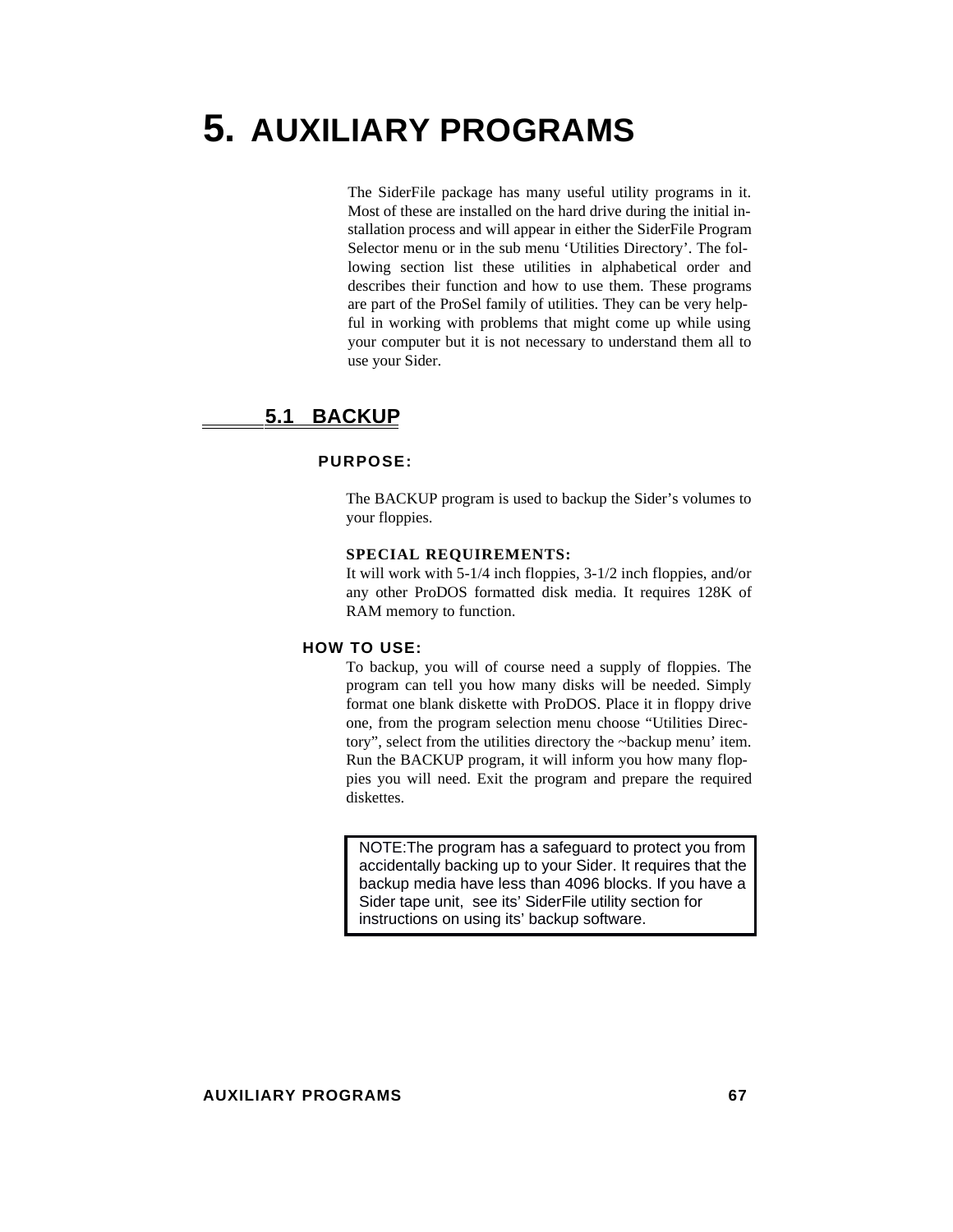The backup disks MUST BE ProDOS formatted before starting the BACKUP program. When formatting these floppies use volume names like BACKUP.01, BACKUP.02, etc. If you use disks with other volume names, the program will ask if you want to destroy the existing volume, and rename the volume.

The backup program will use both floppy drives alternately, unless you specify only one is to be used. The BACKUP screen looks like this:



**FIG. 5-1 BACKUP SCREEN**

When you run the BACKUP program, you will be prompted to enter the Original Slot and Drive. This should be the slot and drive of the device being backed up. The program will read the volume name from the specified device and display it (example: /HARD1). Next, specify the destination slot and drive. The Program can use both floppy drives; simple enter the assignment of the first. Select whether to use the single drive option or to have the floppies alternate. (alternate default = Yes).

The backup procedure will start as soon as you answer this question. The first backup disk should be in the specified drive. While this first diskette is being backed up. insert the second diskette into the alternate drive, and soon. The total number of diskettes required is shown as "Number needed xx".

If the disk you have inserted is not named properly (i.e. BACK-UP.xx) the process will pause and ask if you want to overwrite the existing volume. The diskette will be renamed and the backup process will then continue. You can choose to abort the back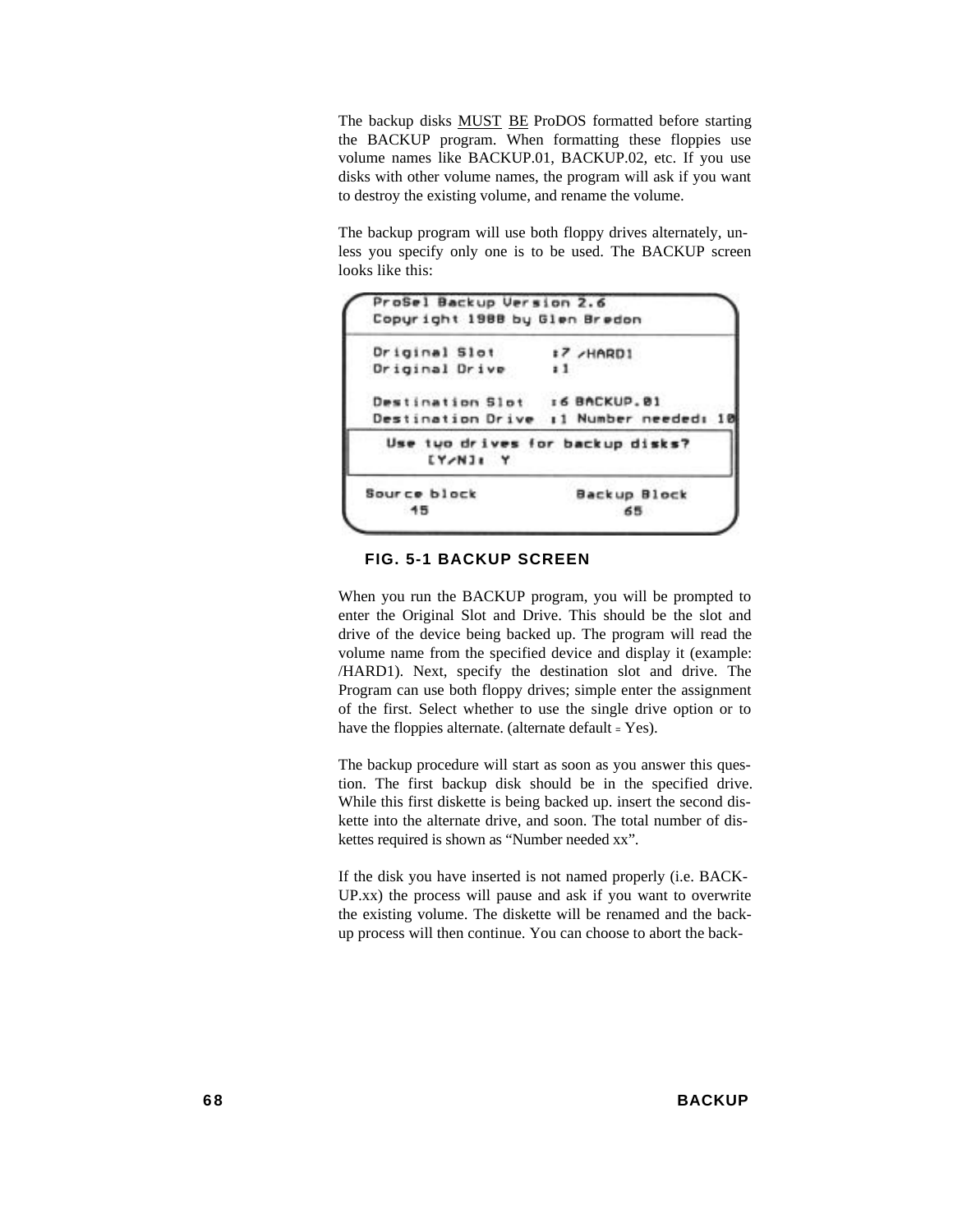up process by hitting "N" at this time. If you have inserted the wrong disk, replace it and hit "Y"

If the program does not recognize a backup diskette as ProDOS formatted or if is no diskette is in the drive, then the process will pause and you will be asked to "Reinsert/replace backup disk". Possibly the disk was not well centered. Try replacing the disk and type C for continue. The escape key aborts the backup process.

If the program is unable to read a block from the hard disk or is unable to write a block to the backup disk, it will retry four times and then inform you of the problem. The block that is causing the problem is shown at the bottom of the screen in inverse. You can choose to ignore this error and continue the backup process. (Make a note of the problem block if you do this. That block will not be transferred correctly.) If the problem is a write error, then you should abort the process by hitting the ESC key and start the backup process over after replacing the diskette in error. Don't take chances with faulty media.

NOTE: To insure maximium reliability we recommend formatting the backup disks on the same drive to be used by the backup program. Ordinarily this means formatting odd numbered disks on drive 1 and even numbered ones on drive 2.

 TECHNICAL NOTE: When using a backup program which requires the 'backup bit" of the file name to be cleared, you can use the MODIFY.BACKUP to accomplish this. Our backup and restore programs do not use this bit.

# **5.1.1 BackIng Up To A /RAM Drive**

You can backup a volume to a FILE on a ProDOS disk device. This is used when saving the contents of a /RAM disk. To instruct BACKUP to store information to a file, type a 0 when prompted for the destination slot or for the source slot when you RESTORE. You will then be prompted for the pathname of the file to be used. If the file exists (of the proper file type - which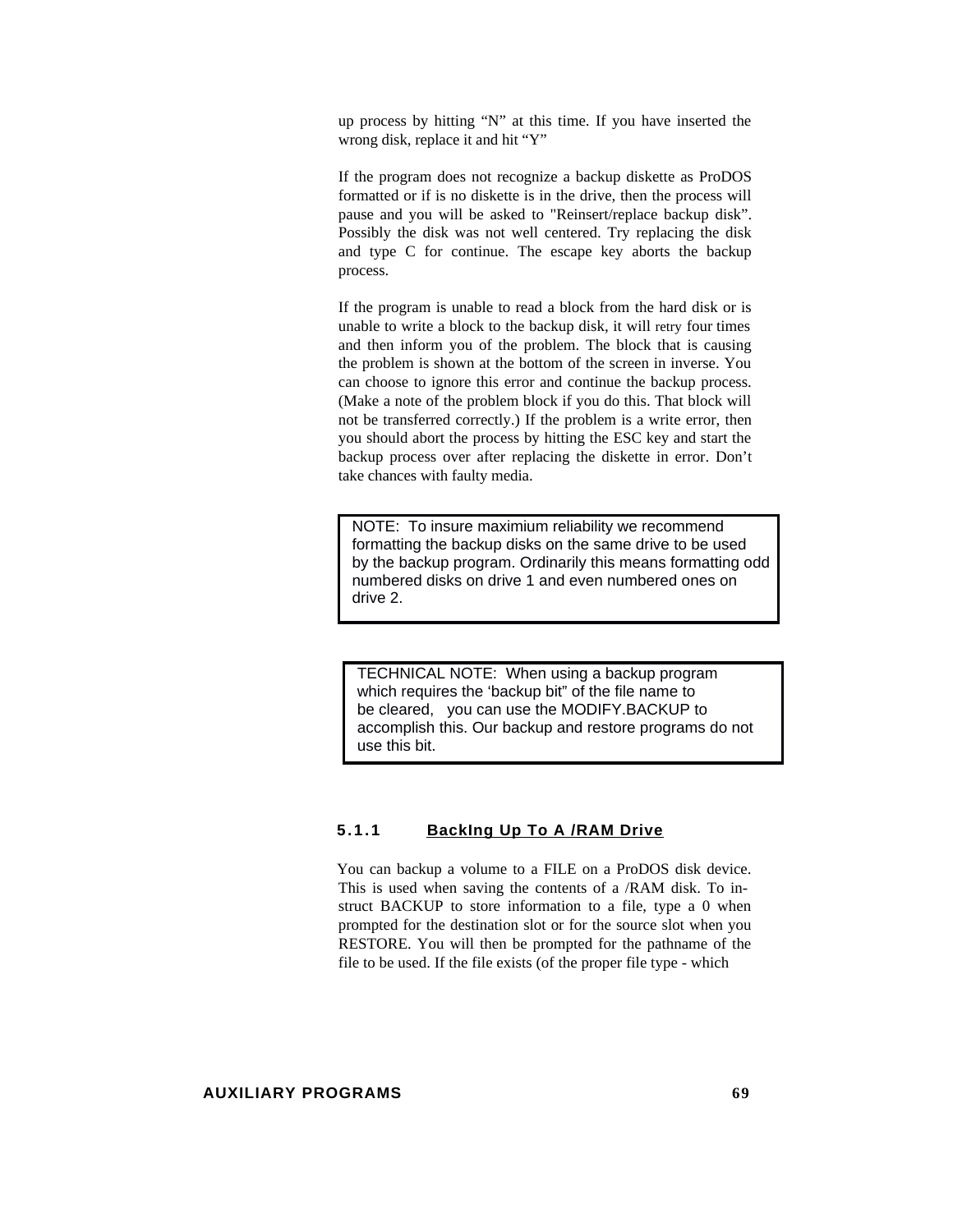is \$F6) then it will be overwritten unless it is locked. If it does not exist, it will be created. To exit the program, press ESCAPE.

NOTE: The entire file must be contained on the destination volume. The file will be exactly 20 blocks longer than the number of used blocks on the volume to be backed up, plus 1 for every 256, so that it is easy to check that there will be room.

The instructions for backing up and restoring from a file to the \RAM volume can be stored as a menu item in the program selector. It can also be modified to be the "startup" device. In the case of BACKUP, you also need to place the name of the volume to be backed up at relative byte \$8A in the BACKUP file, with a leading length byte (see the section on AUTOMATIC BACK-UP). This is most easily done by running the MODIFY.BACK-UP program. If done correctly, selecting these applications will automatically backup/restore the /RAM disk to/from the file.

# **5.1.2 BackIng Up To Slot 5 or 2**

Normally, Backup/Restore alternates disk activity between drives 1 and 2 of the slot indicated. The program also supports Apple Has configurations which have two 3-1/2 inch drives assigned to slots 5 and 2. To enable this, you must make a simple patch. This is done by running the MODIFY.BACKUP program and modifying both BACKUP and RESTORE. Tell the program the flint backup disk location (eg., slot 5, drive 1) and the second (eg., slot 2, drive 1. The program also allows selection of other defaults.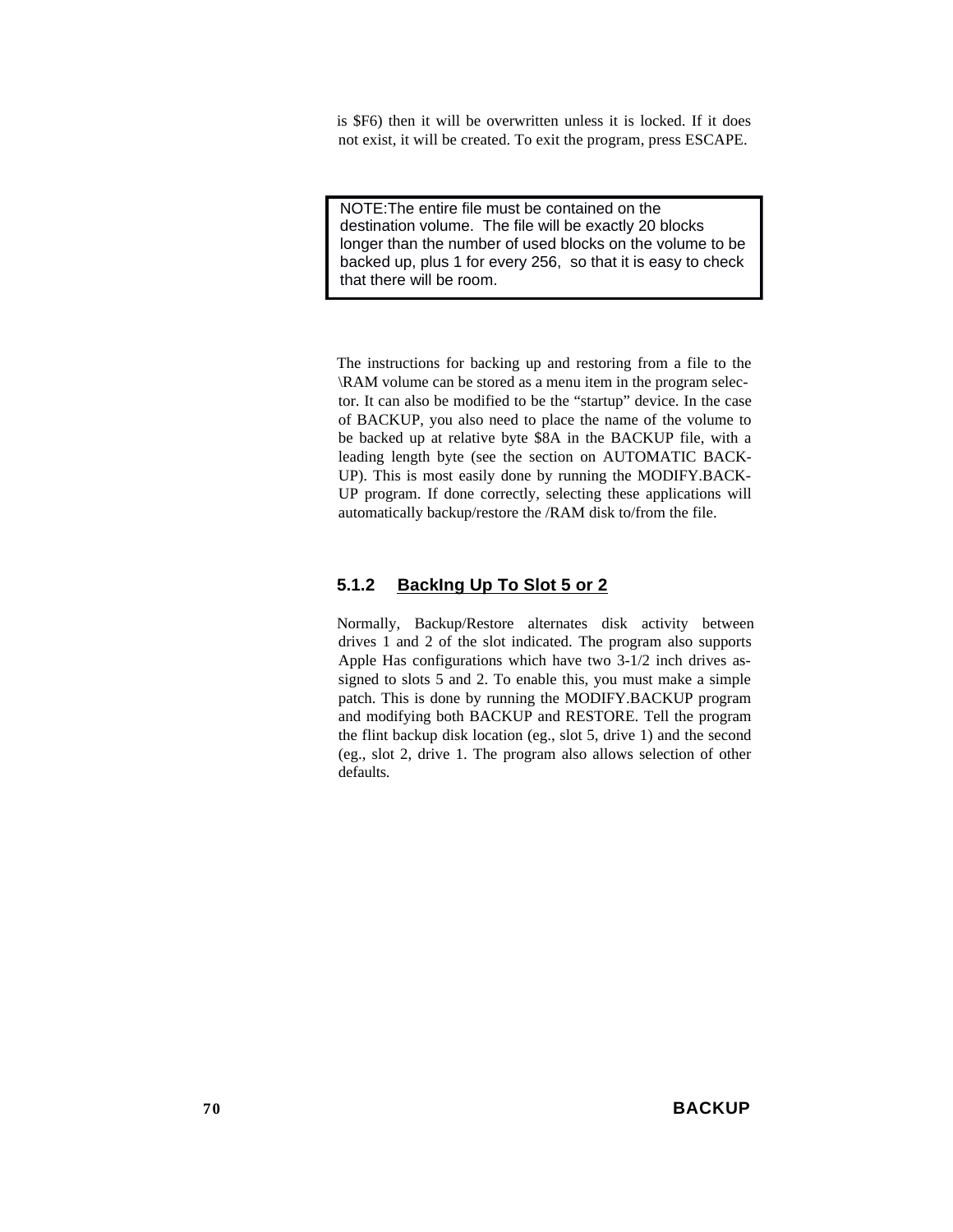BEACH COMBER is a ProDOS volume de-fragmenter. It will rearrange the data on a drive such that all directories are at the beginning of the disk, and all files will have contiguous data blocks. This makes for much more efficient file access. Normally this program need only be run once every 3 to 6 months.

There are three version of BEACH COMBER; BEACH COM-BER.10, BEACH COMBER.20 and BEACH COMBER.32.

BEACH COMBER.lO is used on ProDOS volumes of ten megabytes. The program requires 128kb of RAM space. The program does not need, or use, any storage space on the disk. It is limited to volumes that have no used blocks above 10MB. It is also limited to *255* tree files.

BEACH.COMBER.20 is for twenty megabyte drives and requires a /RAM volume with 512 or more contiguous blocks (i.e. 256K free) to work. It will work with the has /RAM5, with the ProSe! ram driver and the AE Prodrive, but not with the Checkmate driver which *has* "illegal blocks".

BEACH.COMBER.32 is for 32 megabyte volumes and ONLY works on a has with more than 512K free ram (checked by the program). It does NOT use /RAM5 so it is best to have a small RAMS set up or none at all.

# **HOW TO USE:**

## **THERE ARE ONLY TWO RULES TO USING BEACH COMBER:**

**1. First, run Mr.FIXIT twice, taking the test and bad block scan options to make sure the disk Is OK.**

**2 . ALWAYS make a BACKUP before running the Beach Comber program!!!!**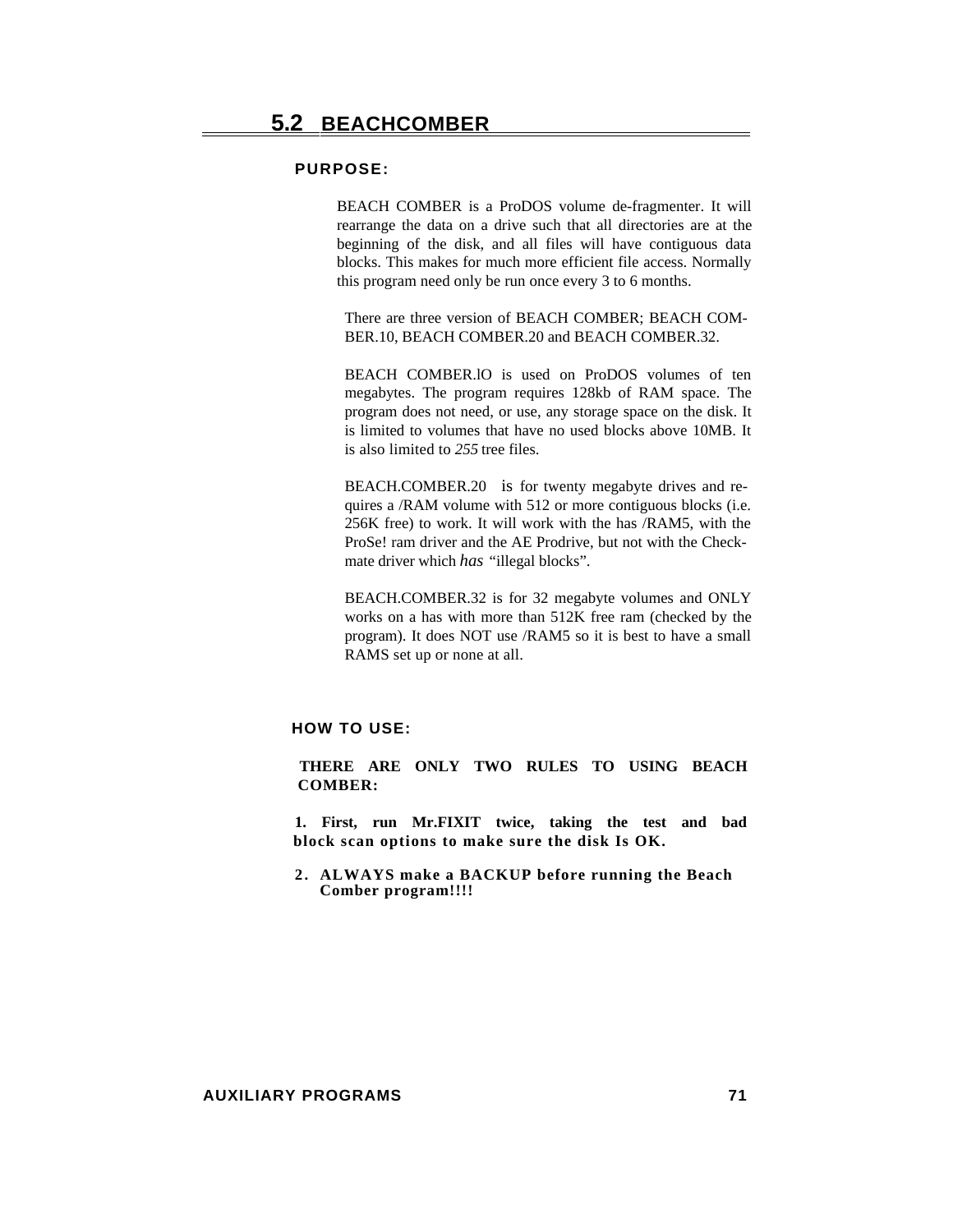CAUTION: This program re-organizes data on your drive by reading it into memory, deleting it from the drive, then writing It back to the drive In an optimal pattern. Any Internally or externally caused error (ie. power fluctuations) during this process can render a part or the whole drive unreadable. You ABSOLUTELY MUST have a full backup before using it!!!! Destruction can occur if the disk contains bad blocks or damaged data in a directory. We cannot be held responsible for the faults created by other utilities.

The program will ask for a slot and drive number of the volume to be optimize. It will then read and display the volume name of the selected device and pause for an input.

```
BEACH COMBER 28 ver. 2.6
 Copyright 1988 by Glen. E. Bredon
CAUTION:
          This program is dangerous
and might ruin your volume.
                               You
should have a backup before using
it. Press ESCAPE to exit now.
MAX vol. size 20 MB.
 Clean up volume in slot
                              : 2
 Drive
            1RAM volume in slot
                              .5Dr<sub>1</sub>: 2
```
#### **FIG. 5-2 BEACHCOMBER INPUT SCREEN**

The time needed to complete the operation depends on the amount of data on the drive. The actual time can range from a minute to more than an hour. About *5* to 12 minutes per megabyte is typical for the first run. Later runs may take much less, depending on what areas of the disk have been changed and how extensive the changes were. If you absolutely must abort the program, you can use the escape key. The program will take a few moments to react to this key because it will only quit at a time when the disk is "clean", and must also do some last moment writing to disk at this point If you later want to continue,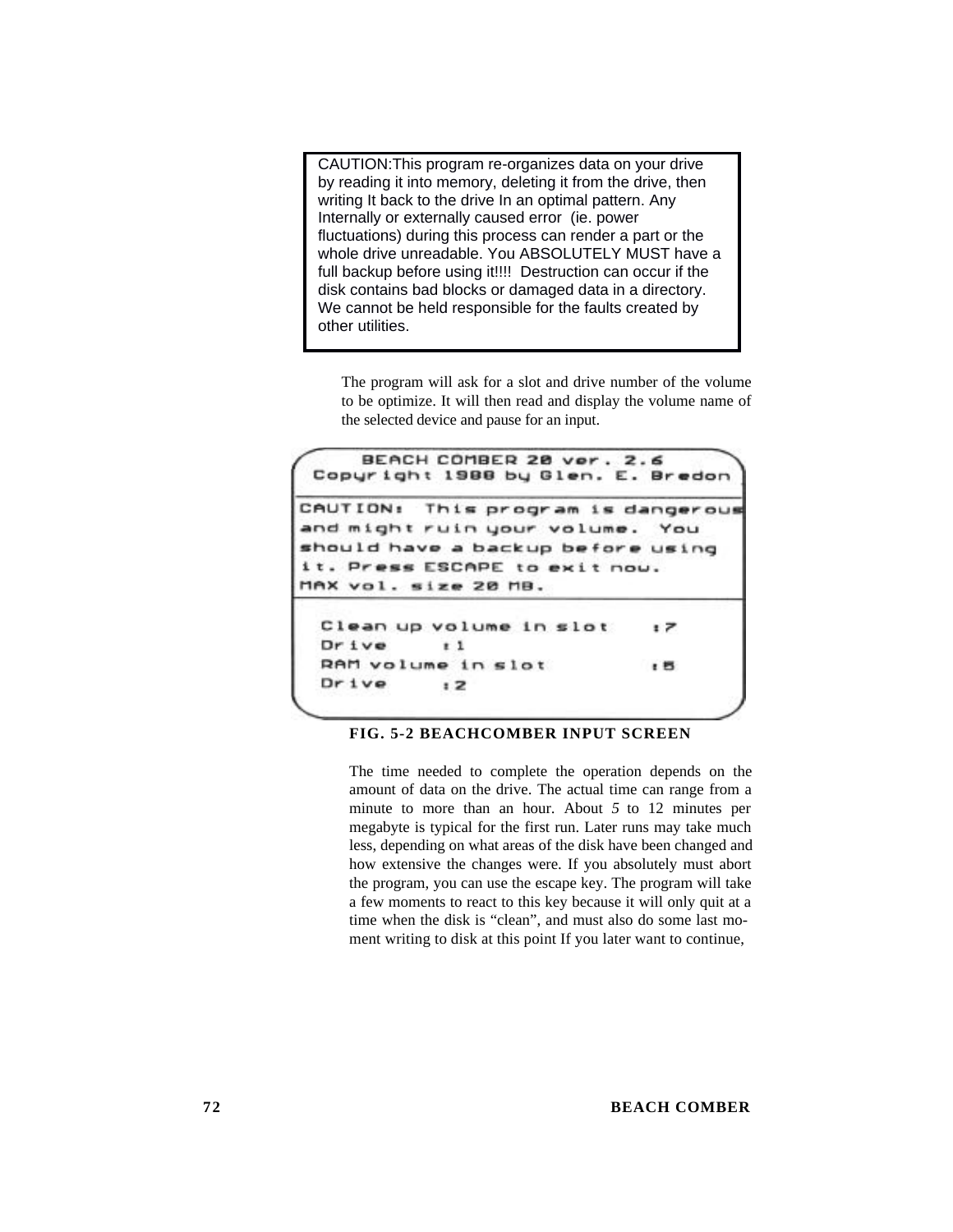the program will quickly arrive at the spot where it stopped, for the simple reason that it has little to do before that spot. NEVER interrupt the program with RESET; this will probably make much of the volume unusable, even though the program does its best to recover.

The program reads through the files in the directory 4 times. The program counts trees on pass 0 and will exit without harm if the *255* limit exceeded.

NOTE: The program goes through directories and files in the same order as the INFO.DESK program. Thus, to speed later uses of this program, you can put directories containing files, such as data files, late in this order (i.e., late in the main directory.) Put application directories early.

First pass reads data *from* the disk (errors at this phase will not affect disk contents). The second pass relocates the directory. The program uses a complex algorithm for this pass, and any obscure bugs are likely to be reported.



## **FIG. 5-3 PROCESS SCREEN**

The third pass relocates all files except tree files. This pass takes the greatest amount of time. During this pass, the screen will show the current block being processed. Finally, the last pass

#### **AUXILIARY PROGRAMS 73**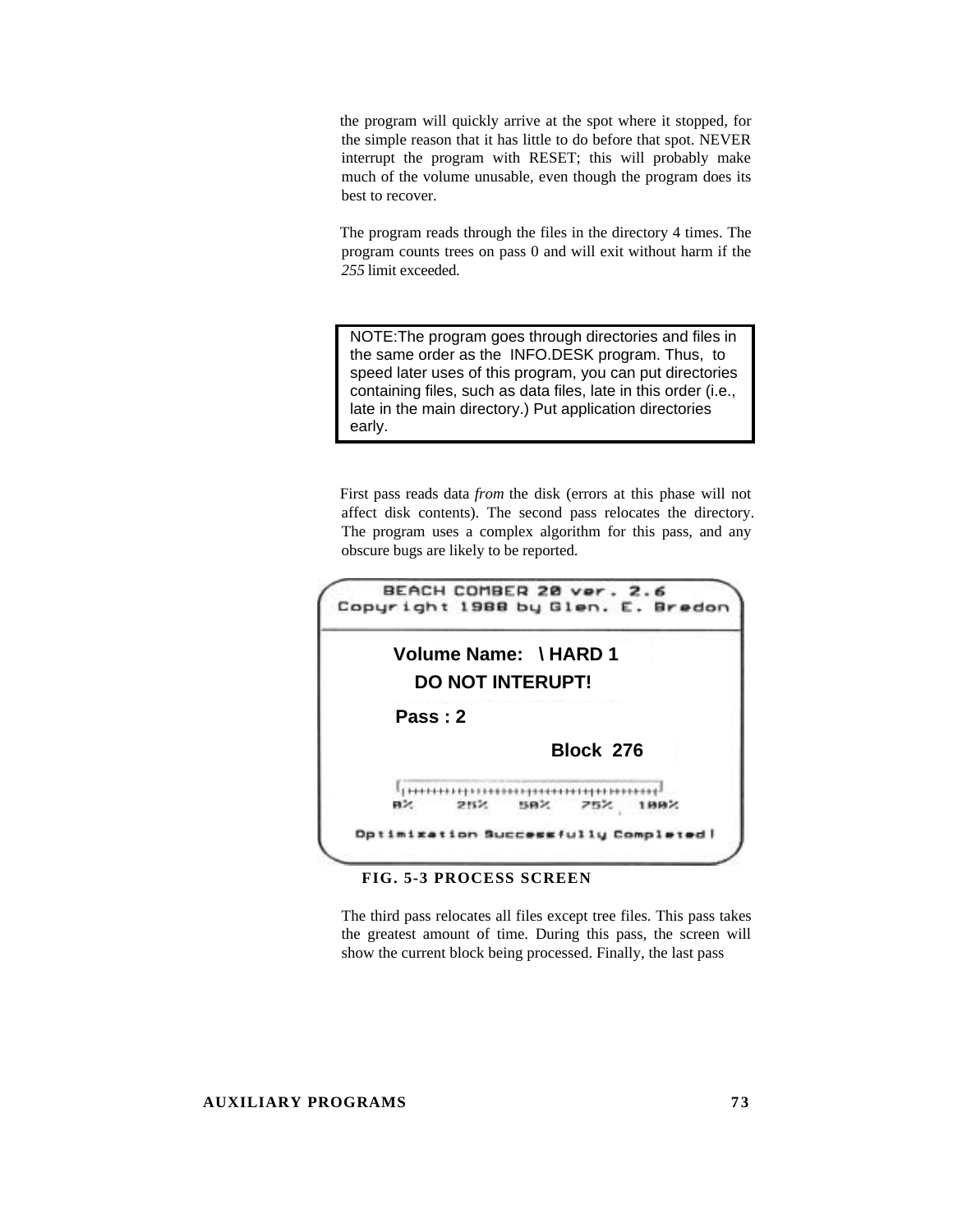relocates tree files. (This refers to the files themselves, not to their directory entries, which will not be changed.)

 FIRST CLASS PERIPHERALS and Glen E. Bredon shall not be liable for any special, indirect, incidental, or consequential damages, lost profits, or costs of expenses that may be incurred when this program is used. No expressed or implied warranty is given.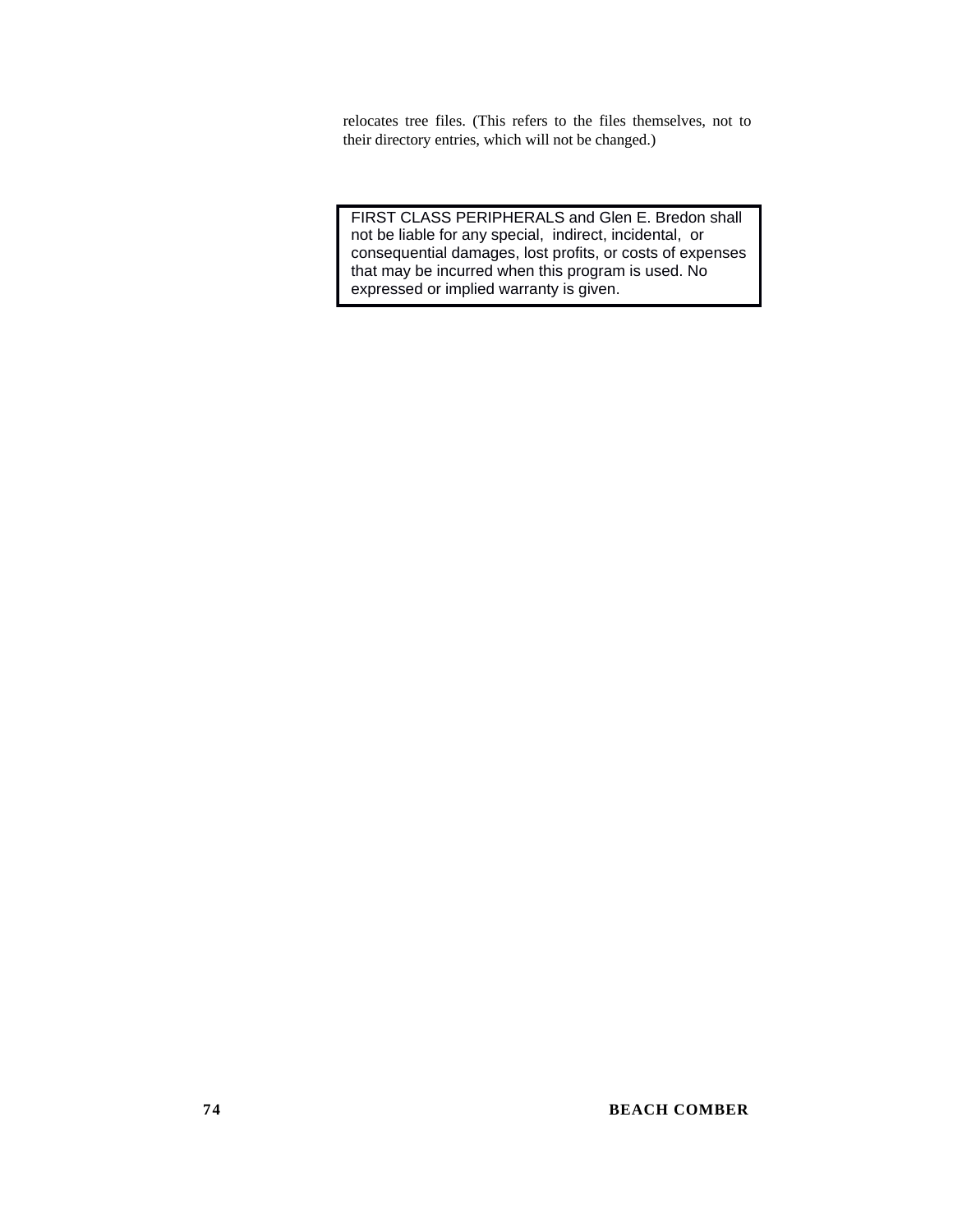The BLOCK. WARDEN program can be used to display and edit blocks of data. It requires either a IIGS or the Apple 80-column card and a//c or enhanced//e.

# **HOW TO USE:**

When BLOCK WARDEN loads a screen resembling Fig. 5-4 will appear. This screen displays the individual bytes of a data block. A second block is loaded but not displayed. Pressing "/" will toggle between the two blocks. Block Warden has two modes; READ/WRITE (R/W) and EDIT. When first loaded, Block Warden is in R/W mode.

| Ec J   | \$888188 |  |  |  |  |  |  |  |  |  | Re Hi    | mod |
|--------|----------|--|--|--|--|--|--|--|--|--|----------|-----|
| 1988   |          |  |  |  |  |  |  |  |  |  | 1.100001 |     |
|        |          |  |  |  |  |  |  |  |  |  |          |     |
| в      | 828      |  |  |  |  |  |  |  |  |  |          |     |
|        | 838      |  |  |  |  |  |  |  |  |  |          |     |
| ۰      | 医术语      |  |  |  |  |  |  |  |  |  |          |     |
| a      |          |  |  |  |  |  |  |  |  |  |          |     |
|        |          |  |  |  |  |  |  |  |  |  |          |     |
| κ      |          |  |  |  |  |  |  |  |  |  |          |     |
|        |          |  |  |  |  |  |  |  |  |  |          |     |
| N      |          |  |  |  |  |  |  |  |  |  |          |     |
|        |          |  |  |  |  |  |  |  |  |  |          |     |
| в      |          |  |  |  |  |  |  |  |  |  |          |     |
|        |          |  |  |  |  |  |  |  |  |  |          |     |
| ۰      |          |  |  |  |  |  |  |  |  |  |          |     |
| ε      |          |  |  |  |  |  |  |  |  |  |          |     |
| o      |          |  |  |  |  |  |  |  |  |  |          |     |
| N<br>٥ |          |  |  |  |  |  |  |  |  |  |          |     |
| N      |          |  |  |  |  |  |  |  |  |  |          |     |

**FIG. 5-4 BLOCK WARDEN**

At the bottom of the screen you will notice a list of available commands which can be used while in the READ/WRITE mode. The following is a brief description of how each works.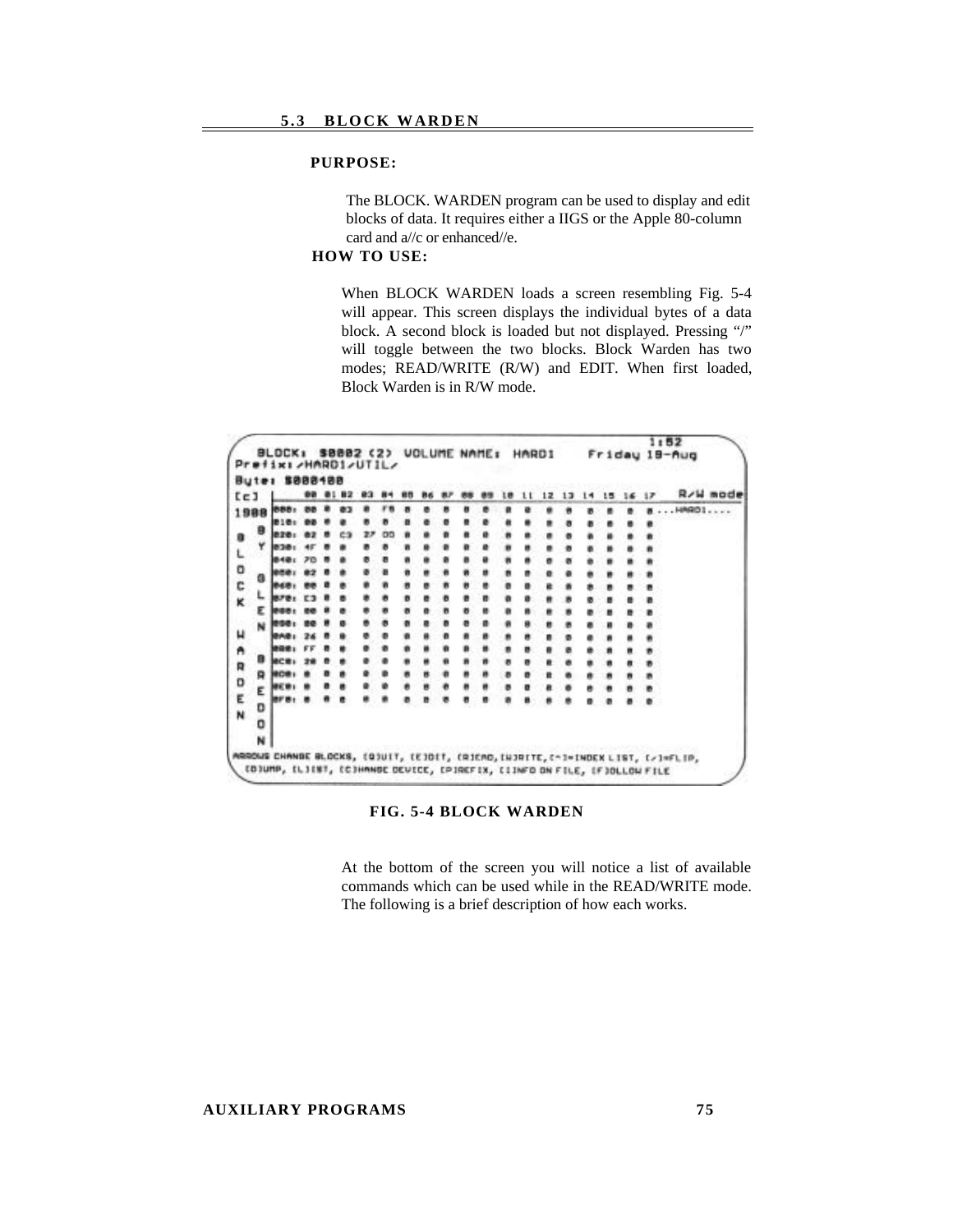# **5.3.1 Read** *I* **Write Mode**

| <b>ARROWS</b> | Used to read the next or previous block and can<br>be used to page through the entire disk.                                                                                                                                                                                                                                                                                                                                                                                                           |
|---------------|-------------------------------------------------------------------------------------------------------------------------------------------------------------------------------------------------------------------------------------------------------------------------------------------------------------------------------------------------------------------------------------------------------------------------------------------------------------------------------------------------------|
| [Q]uit        | The Q key will ask if you want to quit; if so it<br>will return to the Program Selector.                                                                                                                                                                                                                                                                                                                                                                                                              |
| [R]ead        | The R command allows you to specify the next<br>block to be read. (All block input is in hex.)                                                                                                                                                                                                                                                                                                                                                                                                        |
| [W]rite       | The W command allows you to change data in<br>a block. (Press RETURN for no change.) As<br>safety precaution, it asks if you really want to<br>write block.                                                                                                                                                                                                                                                                                                                                           |
| [C]hange      | The C command allows you to change the slot<br>and drive parameters. Note this command<br>does not immediately read from the disk you<br>change to, so you can transfer a block from one<br>disk to another. Subsequent reads, however,<br>will be made to the new disk.                                                                                                                                                                                                                              |
| [P]refix      | The P command allows you to specify the<br>prefix. This is commonly used with the F and<br>I commands, but it can be used for changing<br>devices.                                                                                                                                                                                                                                                                                                                                                    |
| [F]ollow      | The F command asks for a pathname (full or<br>partial) to be followed. After issuing this com-<br>mand the file name being followed will show<br>at the top of the screen. It reads only the data<br>blocks of a file, sot cannot be used to look at<br>the file's index blocks. Hitting the ESCAPE<br>key will cancel the follow mode. This facility<br>supports all file types including directory files<br>and sparse files. 'While following a file you<br>may toggle between EDIT and R/W modes. |
| [E]dit        | Is used to switch from READ/WRITE mode to<br>EDIT mode. More information about EDIT is<br>found in the next section.                                                                                                                                                                                                                                                                                                                                                                                  |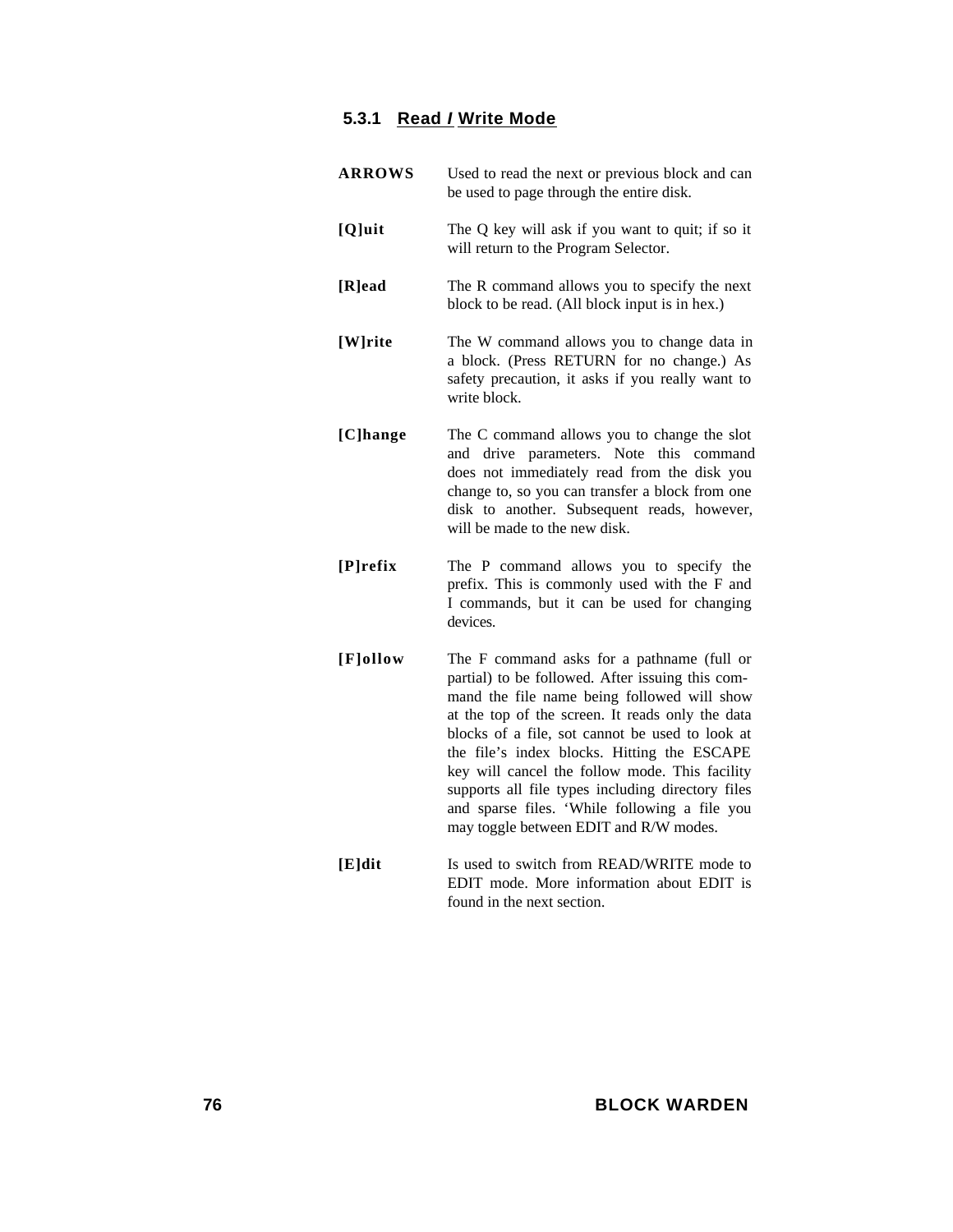**[L]ist** The L command disassembles the current buffer contents. A TXT file lists in ASCII. This can be forced for any file type by typing a quotation mark. The ASCII equivalents of bytes appear after the disassembly. Forty lines are listed on each page. You are asked for a starting byte (0-1 FF) for disassembly. If you press RETURN, the starting byte will be 0. If you press the right up arrow, the next page of the disassembly is shown. Press any other key to cancel this mode. If you are following a file the right or up arrow keys will cause the next block of the file to be listed.

> While in the List mode you can print the screen by typing Open-Apple-D (The default printer is slot 1. If you have used [D]ump and changed the printer assignment, the new slot will be used). The disassembly supports the whole 65816 opcode set. The "M and X flags" attempt to follow the program logic, as in the Merlin-pro assembler. At the start of each page these flags can be reset by simultaneously pressing the RETURN and OPEN APPLE keys to set M=0 or RETURN and the CLOSED APPLE keys to set X=0.

- **[D]ump** The D command dumps the buffer to the printers assigned to the slot you entered. You can abort the command by hitting the ESCAPE key.
- **[A]** The ^ command sends a list to the printer of all possible "index blocks" starting with block 7. This is intended as a last ditch attempt to repair a damaged directory. It would be better if you have an up to date list made by the INFO.DESK program. Note: If block 2 is bad (the volume name is shown as "?") this command will not work - it will print ALL the blocks on the disk. Block 2 must be repaired first to the extent that it has a valid volume name and the correct number of blocks (bytes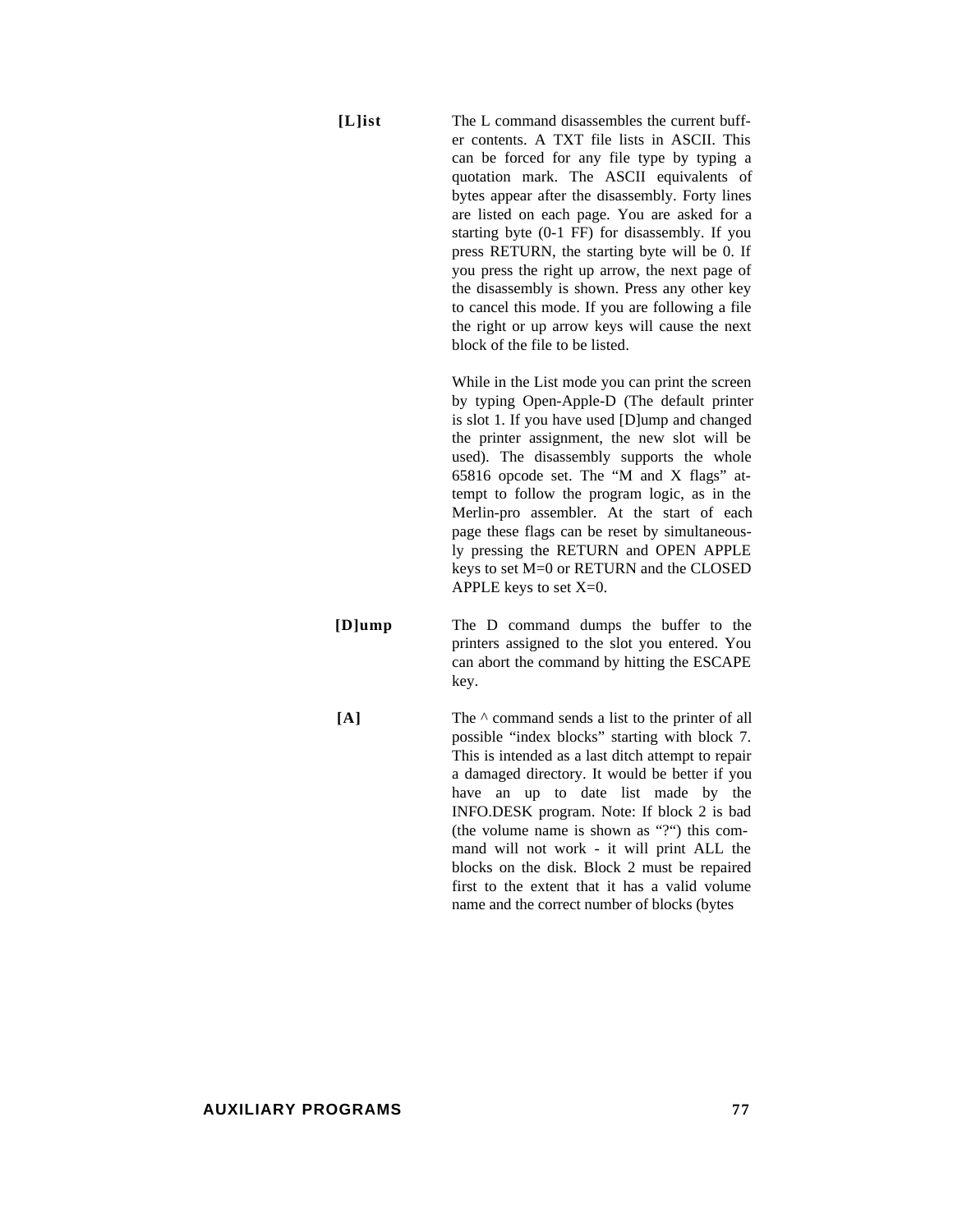\$29,2A of block 2). The printing of a list can be aborted by hitting the ESC key. The list will include some blocks that are not really index blocks, mostly partially full blocks at the ends of files.

**[/]** Flip is used to toggle between the two data blocks in memory.

#### **5.3.2 Edit Mode**

In edit mode the arrow keys move the cursor (shown in inverse). Any key other than a control character will be regarded as a change to the editing buffer. (In hex mode, it is disregarded if not a valid hex digit.)

| ESC | The ESC key returns to R/W mode. |
|-----|----------------------------------|
|-----|----------------------------------|

**Control X** The (Control-X) key cancels any changes you **<sup>^</sup>X** may have made on the current block. (This is done by rereading the block.)

- **TAB** The TAB key toggles between hex and ascii editing modes. You can tell what the current mode is by seeing where the cursor is placed. In ascii editing mode, the high bit of a typed character will be off unless you press the Open Apple key at the same time, in which case the high bit will be on. Control characters can be inserted into the buffer only in hex editing mode.
- **Control F** The (Control-F) key is a lead-in to character  $\wedge$ **F** find mode. If the cursor is in the hex portion find mode. If the cursor is in the hex portion of the screen then the cursor will disappear and you are expected to type two hex digits. (An invalid digit causes this mode to be canceled.) The resulting byte then becomes the "find character" and the next occurrence of it in the buffer will be found and the cursor moved there. (If none exists the cursor returns to the first byte and the "Find mode" message is

#### **BLOCK WARDEN**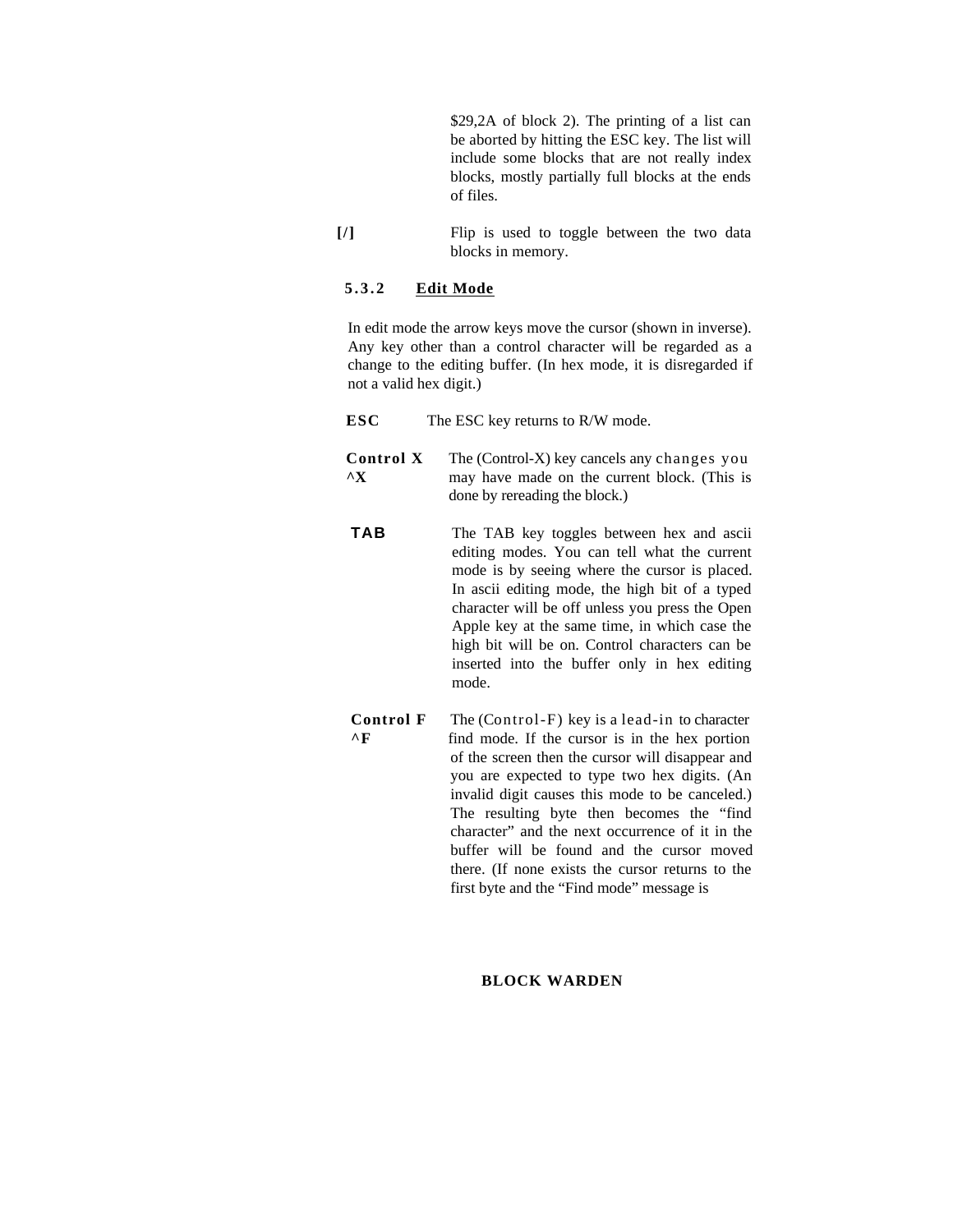erased.) After this first find, subsequent ^F commands find further instances of the find

character in the buffer. 'Ibis mode can be cancelled with the RETURN key. If the [Control-F] key is issued when the cursor is in the ascii portion of the display then an ascii find character will be gathered. (High bit of the find character will be off unless Open Apple is pressed when the character is typed.)

## **Control S** The (**Control-S**) key selects global search **^S** mode. When used the first time this brings up a request to input a search string. If the string you give begins with "\$" then it will be taken as a hex string for the search. If FOLLOW mode is in effect then only the followed file

will be searched for the string, otherwise the entire disk, from the present position, will be searched. The ascii search is not sensitive to the high bit of characters, nor is it case sensitive. (Thus, for example, a search siring of Junk will find both "JUNK" and "junk".) You can cancel a search in progress with the ESC key while the disk is reading, or during input of the search string. (On the Ultraterm version, use (Control-C) for the latter.)

Strings that cross block boundaries can be located with this option. The program will beep when a string is found. When found, press  $\triangle$ S in the EDiT mode to continue searching. You can cancel by pressing RETURN in EDIT mode. Searching for the same string can be restarted by typing another [Control-S] in EDIT mode and pressing RETURN when the default string is shown.

If the volume name at the top of the screen, is "I?" this means the program encountered an error determining the name. This Indiacats there is something wrong with block 2 (the first block shown). It could also mean, the disk is not a ProDOS disk.

#### **AUXILIARY PROGRAMS 79**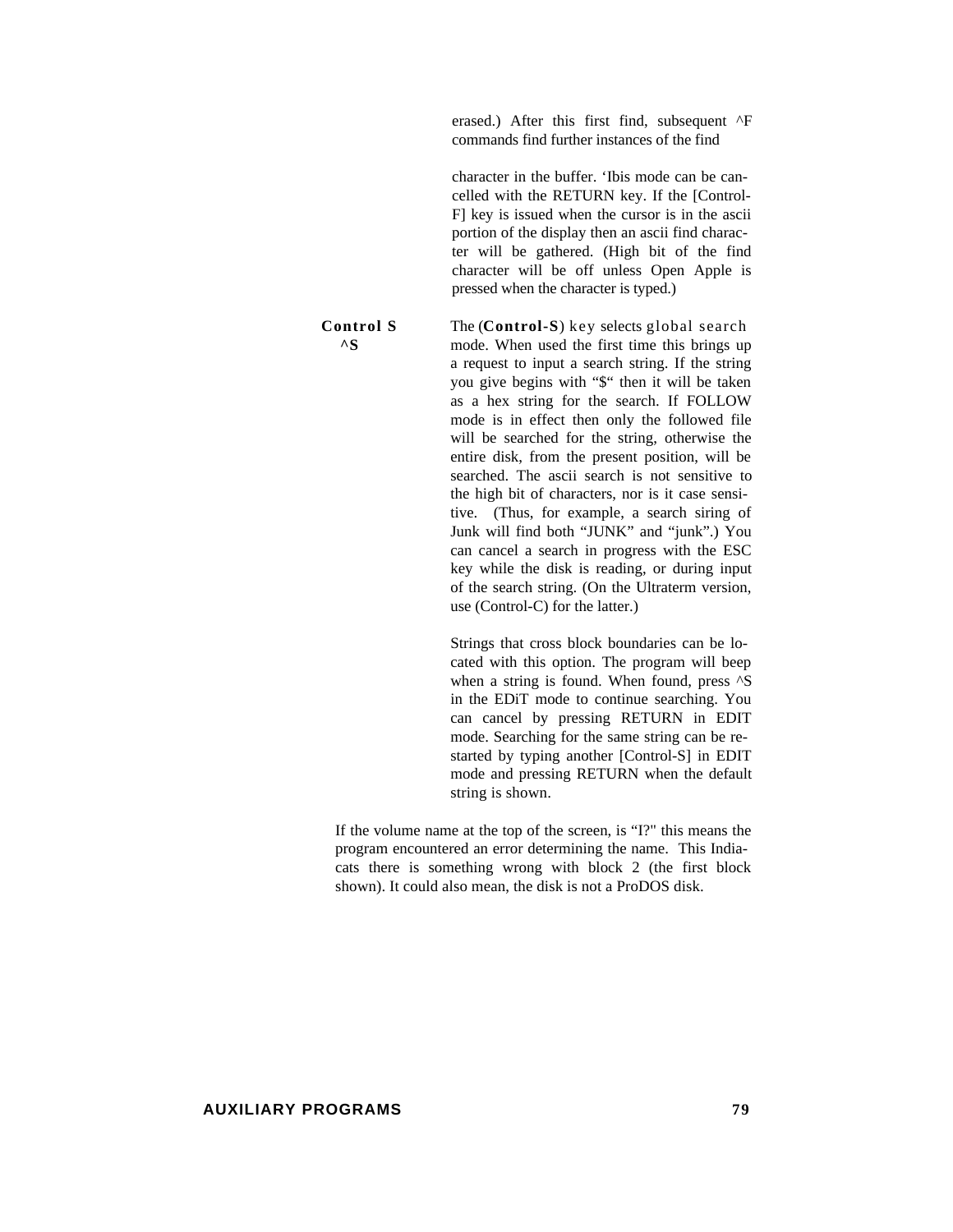# **5.4 BOOT.S6/BOOT.S7**

This function is used simply to cause the computer to boot from Slot 6 or Slot 7 respectively

# **5.5 CACHE/CACHE.XL**

## **PURPOSE:**

ProCACHE is used to speed up I/O communication to the Sider. It uses RAM memory to store a copy of the hard drive's address table and command information. With this information stored in memory, when a read or write command is issued, the system does not have to search the disk for important I/O information before the command can complete. The ProCACHE program will work on both Sider hard drives and 3-1/2 floppies.

CAUTION: At this time the Cache programs are incompatible with Soft switch from Roger Wagner Publishing and MUST NOT be used at the same time as that utilty

# **HOW TO USE:**

ProCACHE will ask which device to cached, the default is the device the program was run from. It then asks for the slot and drive assignment of the RAM volume. If the /RAM volume is suitable, it locks out a range of blocks on the volume for use as a cache. It then monitors blocks read from the device being cached (eg., the hard disk) and places frequently used blocks in the ram cache. This enhances disk operations substantially.

NOTE: Cache is compatible with ProDOS 1.1.1, 1.2, 1.3 and 1.4 but does not work with earlier versions.

ProCACHE requires the RAM volume to have a sufficient number of CONTIGUOUS blocks ( 262 blocks or more). An error message: "Not enough room on the ram volume" will display if there is insufficient room. The name of the RAM volume must start with "RAM" (i.e. "RAM","RAM5"...) this avoids assigning a non-RAM disk device as a cache. If a non "RAM...." volume name is selected an error: "Ram volume not found" will display.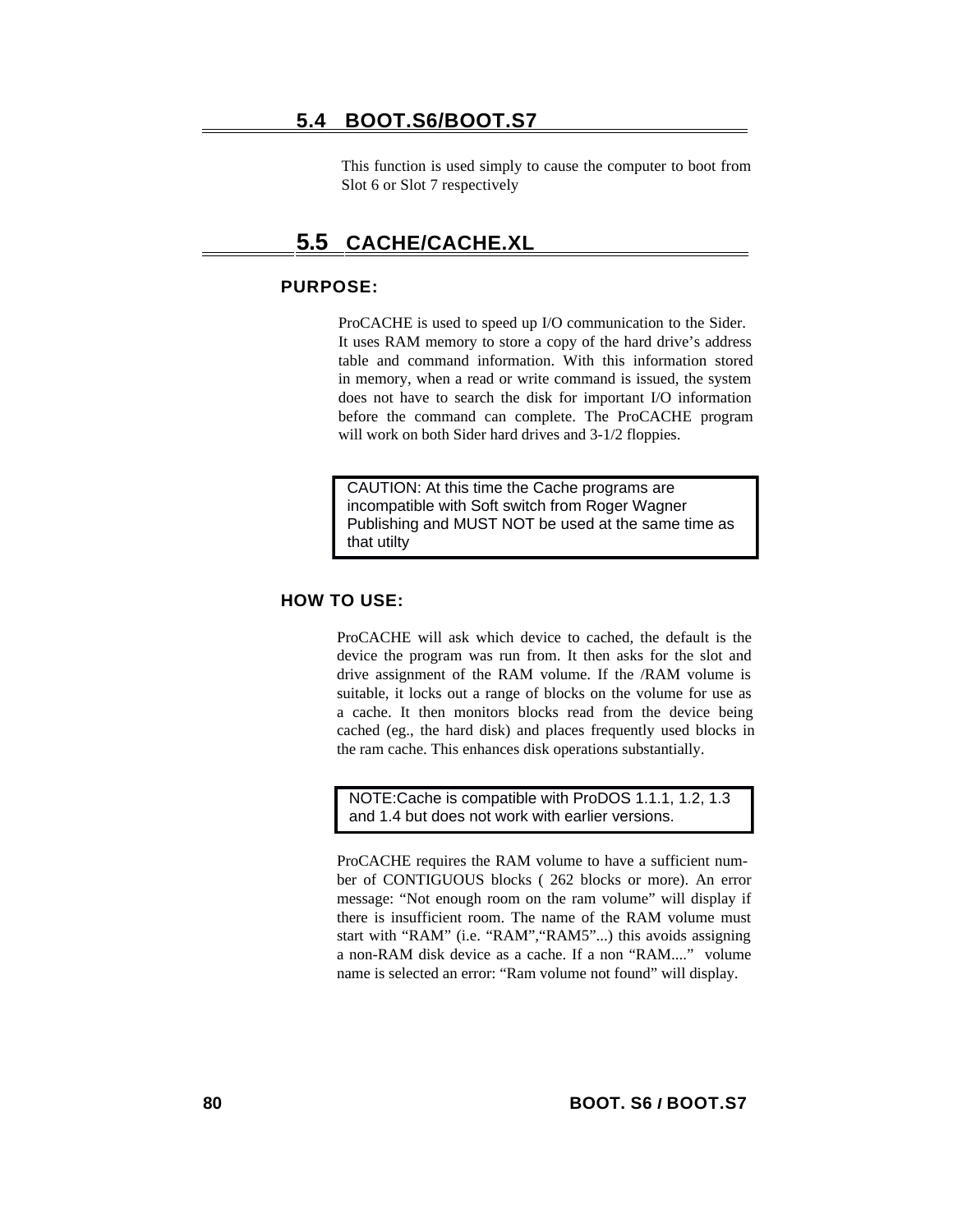ProCACHE's operation is transparent to the user. The programs function can be unintentionally interrupted by programs which disables RAM volumes or overwrites them with disregard for its contents.

 while ProCACHE is active. If using a Ramworks type card, the "use extra memory" option of the Volume copy program should not be used. Before using other cache programs, you must reboot or restart ProDOS first. If the RAM volumes driver is rerun it will attempt to reinstall a new volume over the existing one.

ProCACHE uses the disk's volume name to reference its activities, we do not recommend caching floppies. If you do, you must reboot each time you change the floppy in the cached drive. You should not have two floppies with the same names and exchange them while running ProCACHE. When using ProCACHE on the hard drive, the volume label must be HARD1. If your hard disk is not named HARD 1, you can rename it or use Block Warden to change the default in ProCACHE. It is after the pair of \$FFs following the startup name and begins with a length byte. You MUST NOT do this with removable media.

If the RAM volume being used gets disconnected, the SYSTEM DEATH message: INSERT SYSTEM DISK AND RESTART - ERR OF displays. Some versions of Appleworks, disconnect devices in slot 3 which may disable the RAM drive. You can patch your Appleworks to fix this as follows: Run Block.Warden, set the prefix to the Appleworks directory, type F to follow and specify APLWORKS.SYSTEM. Type E for edit mode. Type AS to search. Type \$29 70 C9 30. It should stop with the cursor on the 29 of such a string. Move the cursor to the 70 and type F3 to change the 70 to F3. Move the cursor to the 30 and type B3 to change the 30 to B3. Type ESC to go to R/W mode. Type W to write, then RETURN to accept the block shown and Y to accept the write. **ANTE:** Do not copy or restore a disk to the rant volume.<br>
Notile ProCACHE is active. If using a Ramwonks type<br>
card, the "sease sext an memory" coption of the Volume copy<br>
program should not be used. Before using other ca

When installed and active, the ProCACHE program will slow down the I/O access to 5-1/4" floppy disks. If you will be using the floppies a lot, you should turn ProCACHE off by rebooting.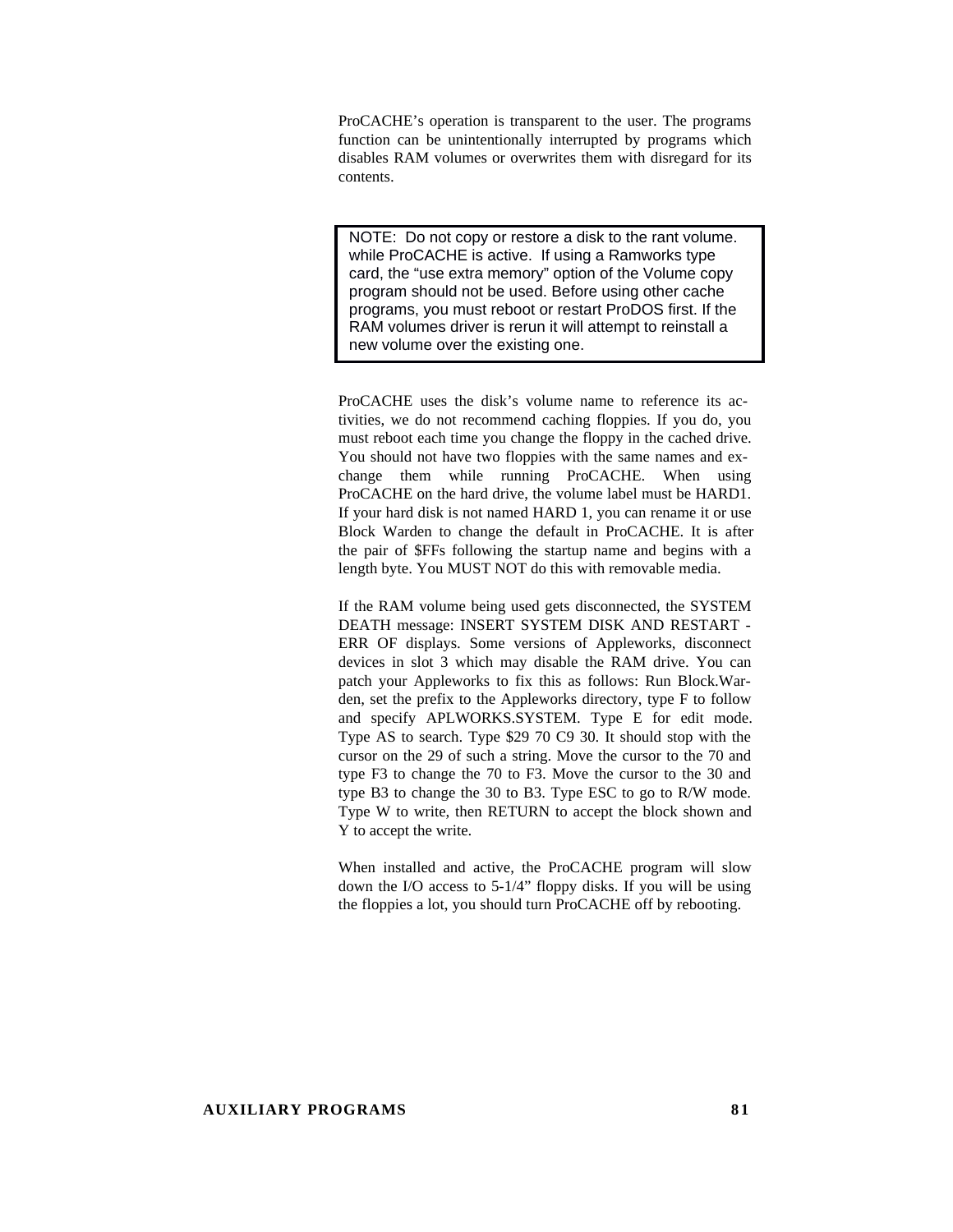The program cannot be used to cache 5-1/4 inch floppy drives and attempting to do so will yield an error message.

The program CACHE.XL is an alternative version of CACHE which uses twice as much ram area for caching but disables the 5-1/4" floppy drives (reboot or rerun ProDOS to access them). Generally the regular CACHE is to be preferred but if you find too much reloading of files then you might use CACHE.XL instead.

# **5.6 CLOCK.DRV PROGRAM**

This program is only for the AE "//c SYSTEM CLOCK". Do not use this if you do not have the Apple llc. The original clock driver had a conflict with the //c mouse. Consequently, it did not work correctly with ProSel. Newer versions of it corrected part of the problem but the year still had to be set by hand. The present driver knows the year and it will work up to 1992. (It will work beyond that by a simple modification.) To use this driver just boot into ProSel and select it as an application. This need only be done once per computer session.

# **5.7 COPY/COPY.GS**

## **PURPOSE:**

This is a volume copy program for ProDOS disks. Its features are:

- It is fast, especially on partially full disks.
- It continues even if errors are encountered.
- It can copy one hard disk volume to another (if the two volumes are the same size). The Sider 40 MB are divided into equal parts. You could backup /HARD1 to /HARD2.
- It allows single drive or dual drive copies.
- It will use the Multiram or Ramworks card when doing a single drive copy (unless you tell it not to do so). Even if you do not have such a card the program will use most of the extra 64K in  $a/(e$  or//c.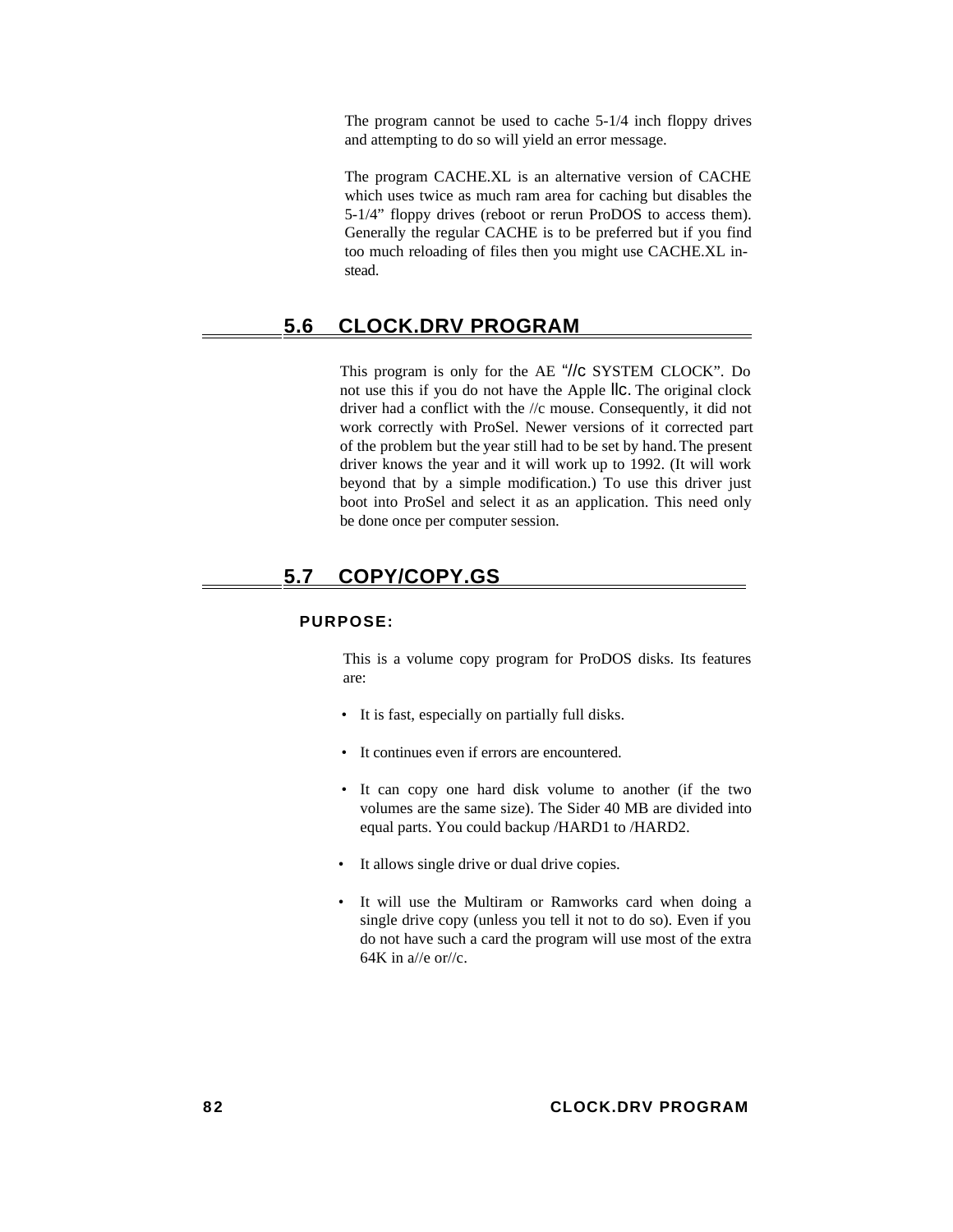• If only one pass is required then you have the option of copying to subsequent disks without reading again from the original.

## **HOW TO USE:**

When running COPY, you will be prompted to enter the slot and drive numbers of the original and duplicate drives. COPY first checks if the drives selected are active, if not, the program will restart. Next COPY checks to see if the source and destination volumes are the same size. It is impossible to accidentally copy from a floppy to a Sider. Once selected, the drive assignments remain active for subsequent copies.

COPY displays the volume names and creation dates of both the source and destination drives, it will warn you that the destination volume will be destroyed. If you change your mind, it will exit (via a Quit call). During the copy, the block currently being read or written is displayed at the bottom of the screen in inverse. Only blocks listed as used in the bit map are copied.

If a read or write error occurs the program retries four times. If it is still unable to do the read or write, the program will tell you the error and ask if you want to continue. If the error is on the destination disk, we recommend using a different disk. If you want to continue anyway (and try to fix the bad block by other means) you should make a note of the block on which the error occurred and then type C for continue.

When the copy is done you will be asked if you want to do another copy. The same original and destination drives are used. If the volume is /HARD1, /HARD2, etc, the copy will be named /COPY1, /COPY2, etc., and vice-versa. This prevents duplication of volume names when using one Sider to back up another.

Affect on the /RAM volume: If you don't use the single drive, use extra memory option then there is no effect. If you only have the standard /RAM volume, then use of the extra memory option will cause all data in the [RAM drive to be destroyed, and /RAM will be reformatted on exit. Other /RAM drives will also lose their data, and will be reformatted provided they accept a format request. (The supplied RAM.DRIVE does not accept formatting - there is no room in the driver - and so it is left disconnected and RAM.DRIVE will have to be rerun after the exit from COPY.)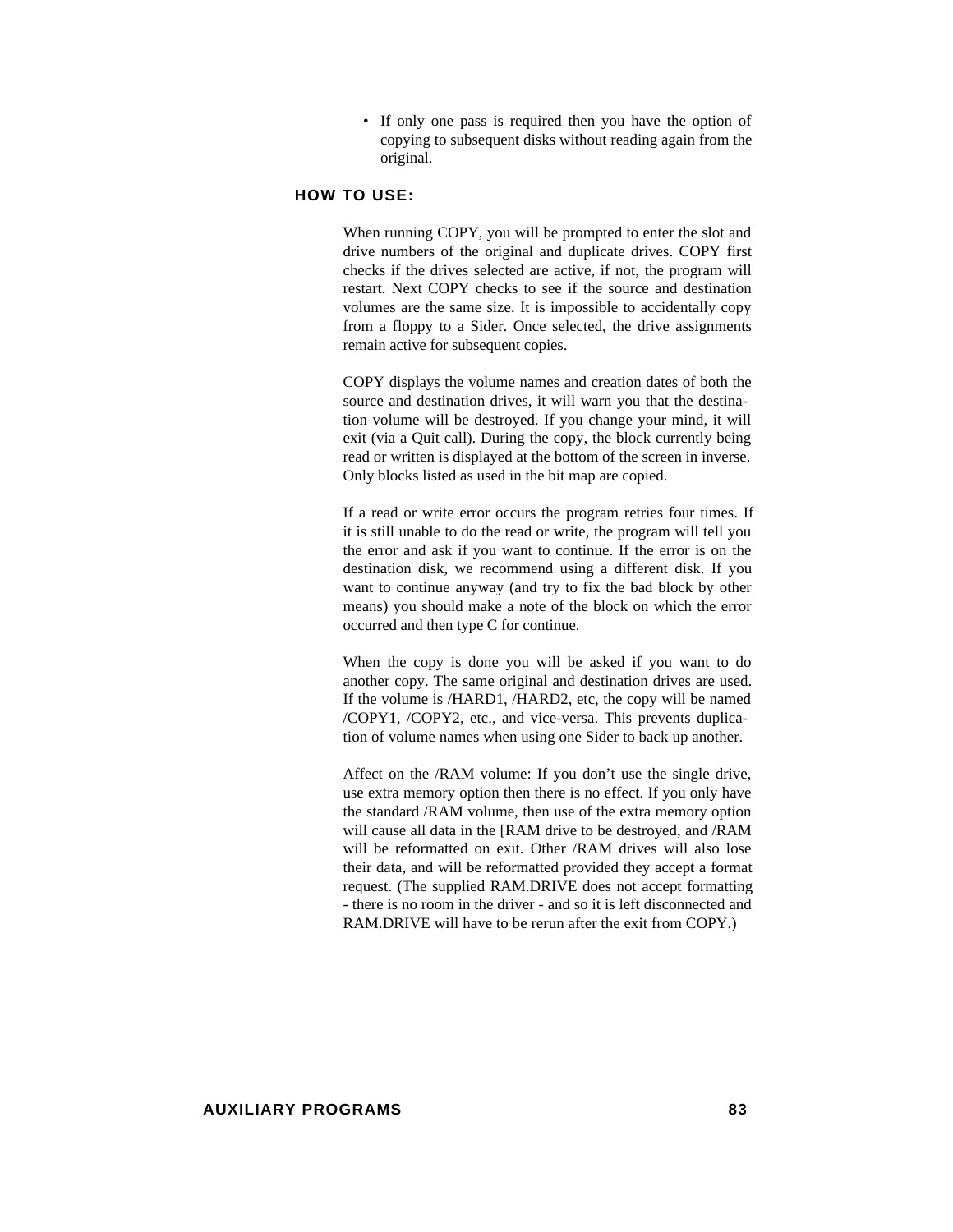COPY allows the copying of a small volume to a volume of a larger size, provided that has been formatted. This allows for copying of 800k disks using the Apple memory card, by first copying the disk to the RAM disk and then to another(formatted) 800k disk. For this to work you must have I mb on the Apple memory card. You are asked (if the program determines that the situation is one it can handle) whether you want the size increased to the size of the destination disk. You would want this if you are copying a floppy to a Unidisk, but not if you are copying a floppy to the Apple memory card with a view to copying that back out to other floppies. If you do not select this option then the destination volume will have the same size as the original. You should reformat the /RAM drive (turn the computer off and on) after using it to copy disks in this way. On the IlGS, you must have at least 800K on the /RAM5 volume to copy 3.5" disks. After copying to /RAM5, you must reverse the slot and drive specifications and copy the other direction. Alternatively you can use the program COPY.GS which looks for free memory and uses it provided it is a single drive copy.

 CAUTION: The RAM disk method also works with the ProSel RAM driver and the AE ProDrive version 5.3 at east. You should NOT use this method with other RAM drivers.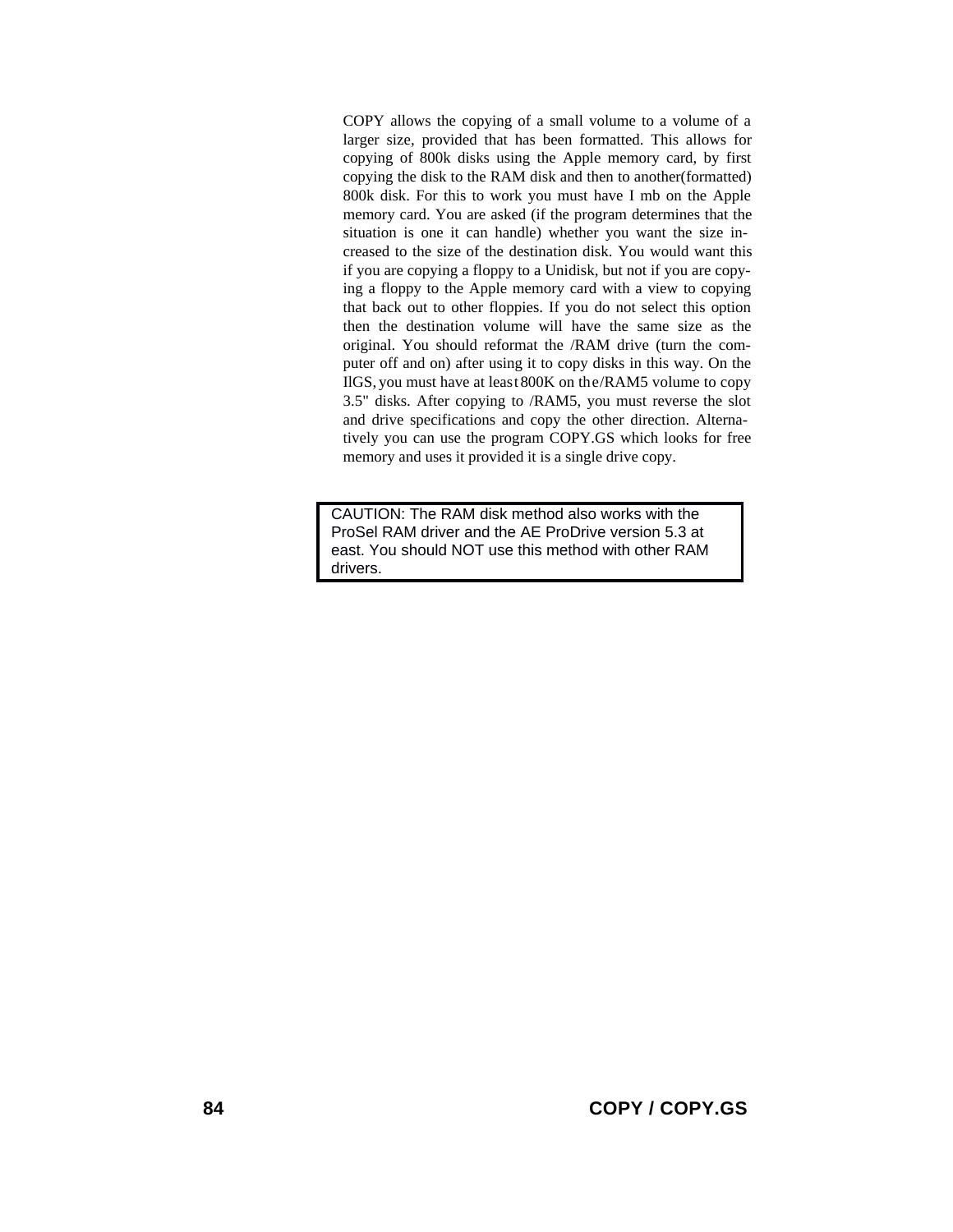Locate files on a particular drive and return information pertaining to the file including the directory where it can be found.

#### **HOW TO USE:**

## **The following is a list of functions available when using FIND.FILE:**

| <b>RETURN</b> | Continues searching other directories, if any,<br>for occurrence of the stated file name.                                                                       |
|---------------|-----------------------------------------------------------------------------------------------------------------------------------------------------------------|
| <b>SPACE</b>  | Will cause the scrolling of the listing of the to<br>pause.                                                                                                     |
| <b>ESC</b>    | Exits the program and returns to the program<br>selector.                                                                                                       |
| D             | Displays to the screen the contents of the file<br>in HEX and ASCII formats. Option for<br>printer.                                                             |
| Т             | Types the file to the screen. Control characters<br>may be inverse video and may not print.<br>Option for printer.                                              |
| L             | Works with Basic files. Produces formatted<br>listing of programs where all statements are<br>shown on separate lines, loops and condition-<br>al are indented. |
| R             | If the file found is a SYS file will run the<br>file.                                                                                                           |
| $*$ or =      | Are 'wild cards'. Can be used anywhere in a<br>file name to represent unspecified characters.                                                                   |

FTND.FILE wilt prompt you for a slot and drive and a file name. It will search through the entire disk. If found, the directory containing the file and data concerning it will be displayed. Next, you will be prompted to enter one of the above commands. If the

## **AUXILIARY PROGRAMS 85**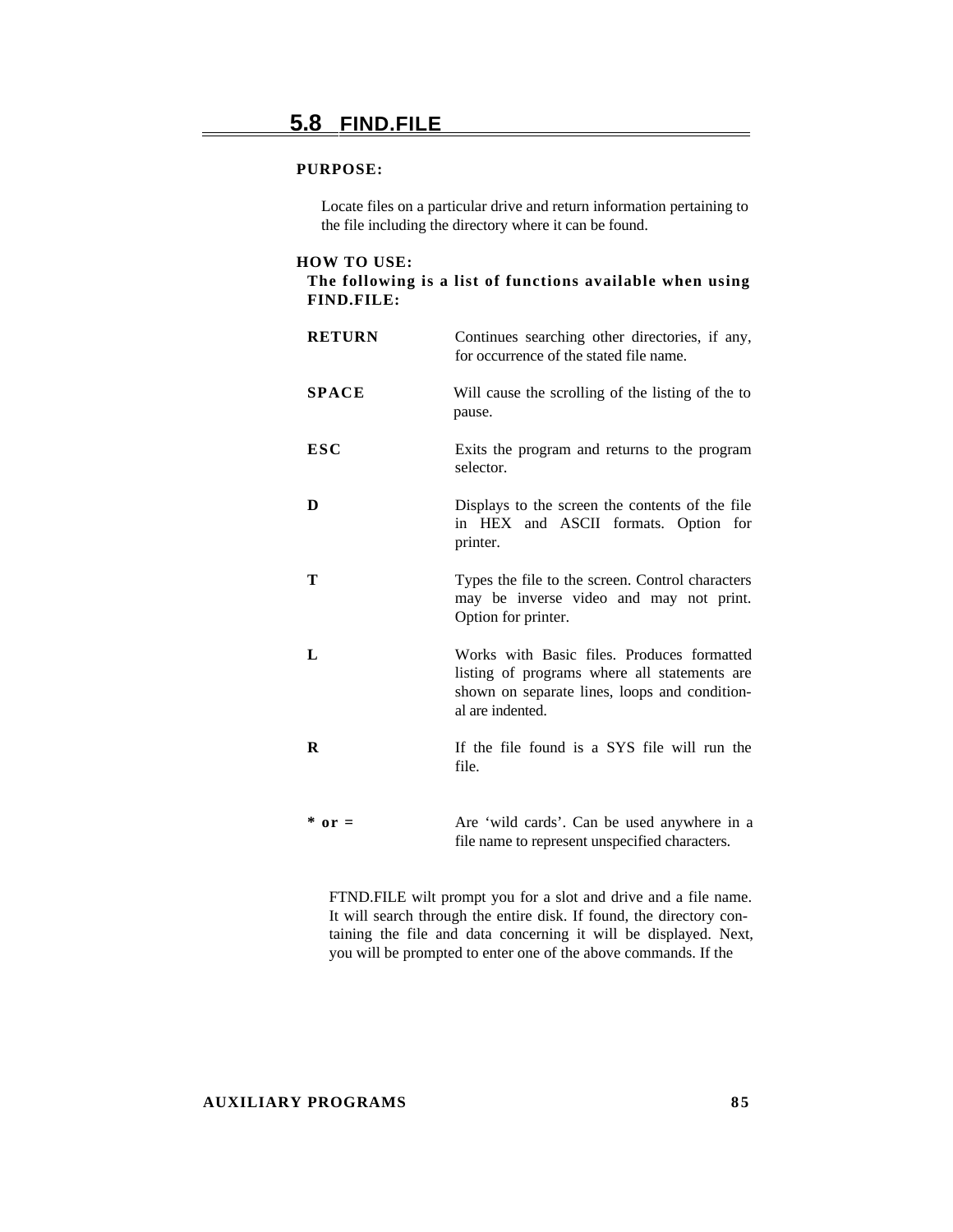file can not be found or disk is damaged you will be notified and returned to the program selector menu.

To run BASIC program from FIND.FILE, you must tell it were the BASIC.SYSTEM file is. This is done by editing the program selector's menu item for FIND.FINDER. Specifying the full pathname of the BASIC.SYSTEM file as the startup of FIND.FILE. Initial installation places BASIC.SYSTEM in the main directory. If you move BASIC.SYSTEM to another location, however, you will need to edit the program selection listing for "File finder". When a BASIC program is run this way, the prefix will be set to the directory containing the program. This directory does not have to contain BASIC.SYSTEM.

FIND.FILE can also find files containing a specified text string.

# **5.9 INFO.DESK**

#### **PURPOSE:**

This program will print the entire tree structure of a selected Sider volume. The output can be sent to the 80 column screen, to a printer, or to a disk file.

#### **HOW TO USE:**

There are four main parts to the program that give you different types of documentation of the files on your disk. The first part provides useful directory listings of your files on the Sider. The other 3 parts provide information of a technical nature.

#### **1. Catalog.**

This option is usually the only one you will use. It prints a tree structured catalog of the entire volume. Sub-directory contents are indented two spaces. All the usual catalog information is printed except the time of day and the access (locked) status. Access status is printed if the line length is set to 90 or more.

NOTE: by using this option, you will be able to get a complete picture of all the files on each of your sider volumes.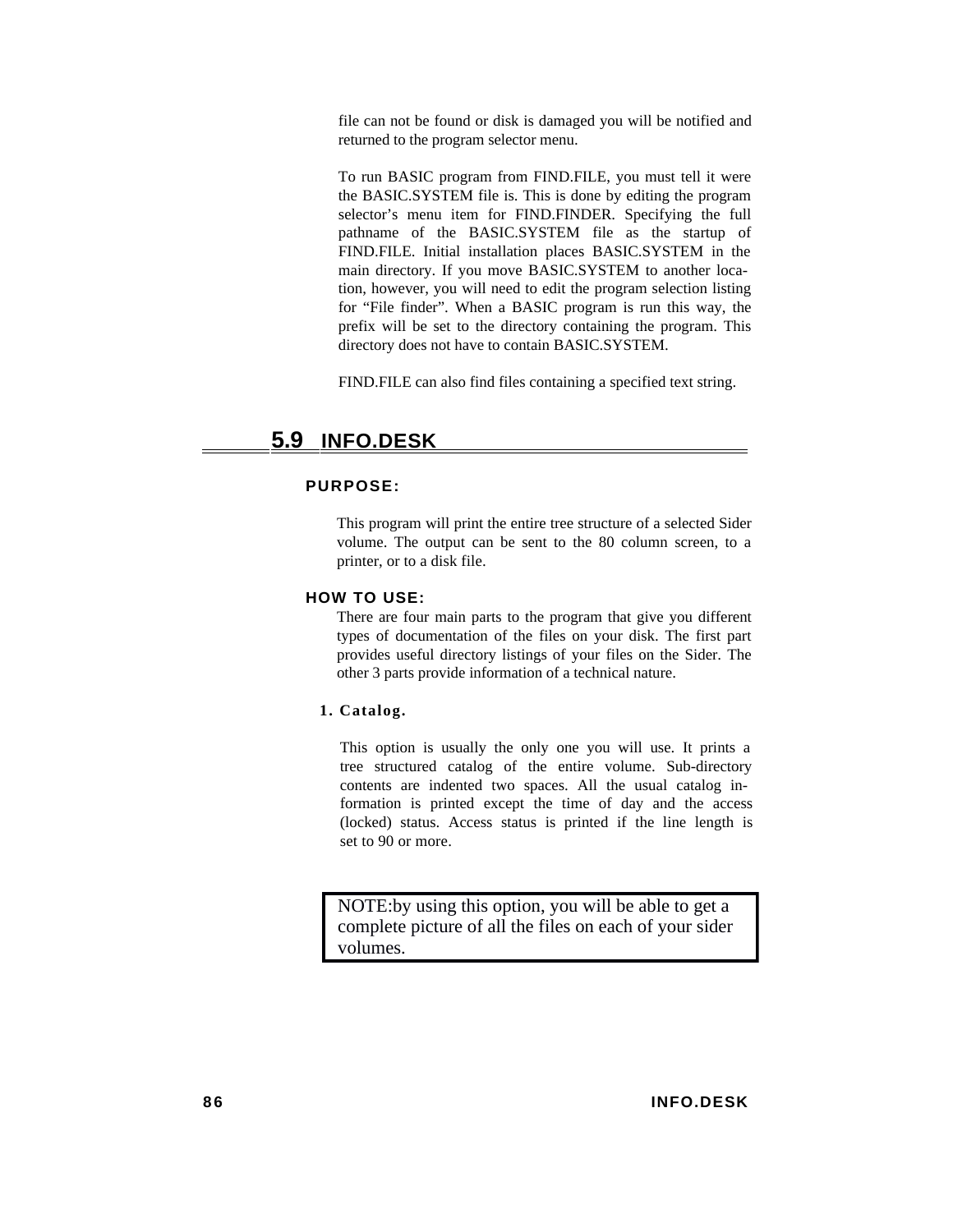## **2. Block usage by files.**

This mode tells you just what blocks on the disk are used by each file. The printout gives the number of blocks in each file (as in mode 1). Then comes the Index field. This contains the number of the index block. This field is empty for directory files and for seedling files (which have no index block).

Next come the actual data blocks. If two numbers in this list are separated by periods then they represent a range of blocks all belonging to that file.

In case of a tree file (file length  $=$  \$20000  $=$  131072) the first entry in the Index column is the master key block and this will be indicated by the text ' (Master index blockY next to the block number. Following this, on subsequent lines, are the index blocks pointed to by the master index block, and their associated data blocks.,

The information provided by this mode can be invaluable if you should ever have to attempt a repair by a disk zap program.

#### **3. File usage by blocks.**

This mode is the "reverse' of mode 2. It shows which files belong to the blocks on the disk. Most of the disk operations are done prior to any printing, so be patient. The printout consists of ranges of blocks in numerical order followed by the file names (the full pathname less the volume name) which use these blocks. This routine must build two large tables and there may not be sufficient room to handle very large volumes. In that case a partial table will be printed. You can tell whether this happened by comparing the number of files with that given by one of the other modes.

# **4. Bit map.**

This mode prints the volume bit map. Used blocks are shown with x' and free ones with".". (You can change these.)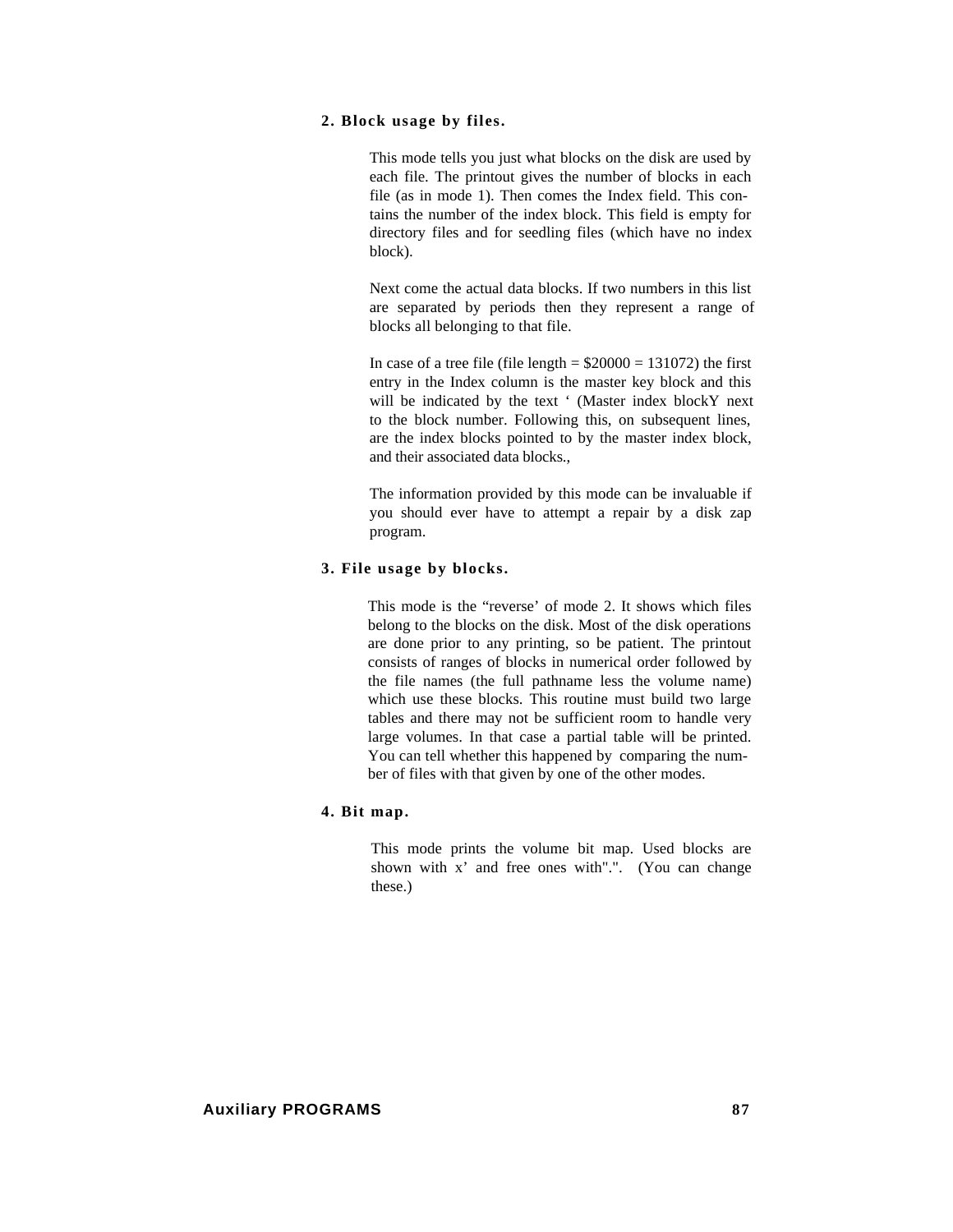At any time during printout the space bar will stop, then step, the process, and ESC will abort it. When printing to the screen is finished, the program waits for a keypress before clearing the screen and asking if you want to do another.

# **5.10 MAKE.PPSYS**

# **PURPOSE:**

This program will make a file *PPSYS* that allows you to call up the Pinpoint accessories directly from ProSel.

# **HOW TO USE:**

## **Directions (follow very carefully):**

- 1. Install Pinpoint first if not already done.
- 2. Copy the file MAKE.PPSYS to the directory containing a Pinpoint modified version of BASIC.SYSTEM and set the prefix to that directory.
- 3. Type CREATE PPSYS,TSYS
- 4. Type BLOAD MAKE.PPSYS
- *5.* Type CALL 8192
- 6. Type BSAVE PPSYS,TSYS,A\$2000,L\$3200
- 7. DO NOT TRY TO EXECUTE PPSYS THIS MUST BE DONE FROM ProSel.
- 8. Make an application specification for this in ProSel. Forexample, if the file PPSYS and your Pinpoint accessories are in a sub-directory called PINPOINT then use:

| Screen title:       | <b>Pinpoint utilities</b> |
|---------------------|---------------------------|
| Prefix:             | $?$ PINPOINT=             |
| <b>Application:</b> | <b>PPSyS</b>              |
| Startup:            | <none></none>             |

9. You can then delete the file MAKE.PPSYS at your leisure.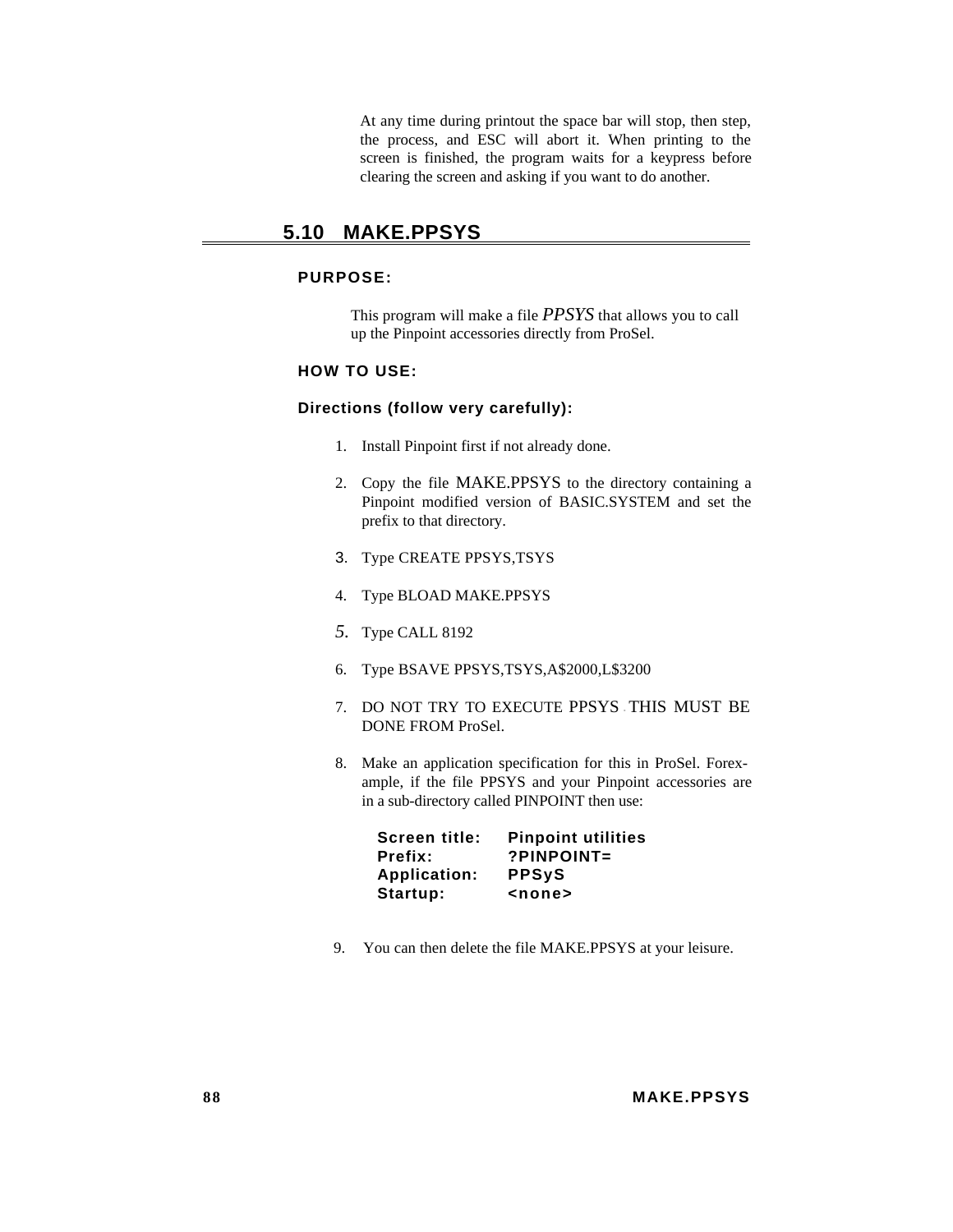This program is used to test and attempt to repair data blocks on your bard drive or floppies. The program allows you to choose several types of testing to be performed. It also allows you to print out a copy of the test results. You can and should use this program even when you are not having problems. Often finding a data block error early can mean important information can be repaired instead of lost.

#### **HOW TO USE:**

MR.FIXIT has four modes: a Test mode in which nothing is altered on the disk, a Fix mode which attempts to correct defects found in the directory structure, etc, a Main directory mode which attempts to reconstruct the main directory and a Bad blocks mode which scans for bad blocks and, if desired, places them in a bad block file. The Fix and Main directory modes are very dangerous and can change a bad situation to a worse one, so never use them without first using the test mode and never use them without an adequate backup that you can fall back on.

The program tests and, if fix mode is active, fixes the following defects on any *ProDOS* volume:

- 1. Header pointers of all active files.
- 2. Parent pointers and parent entry numbers of all sub-directories.
- 3. Backwards directory links.
- 4. Used blocks marked free in the bit map.
- *5.* Illegal characters in file names.
- 6. Entry length (the program assumes this should be \$27).
- 7. Number of entries per block (assumes this should be 13).
- 8. File count in each directory.

# **AUXILIARY PROGRAMS 89**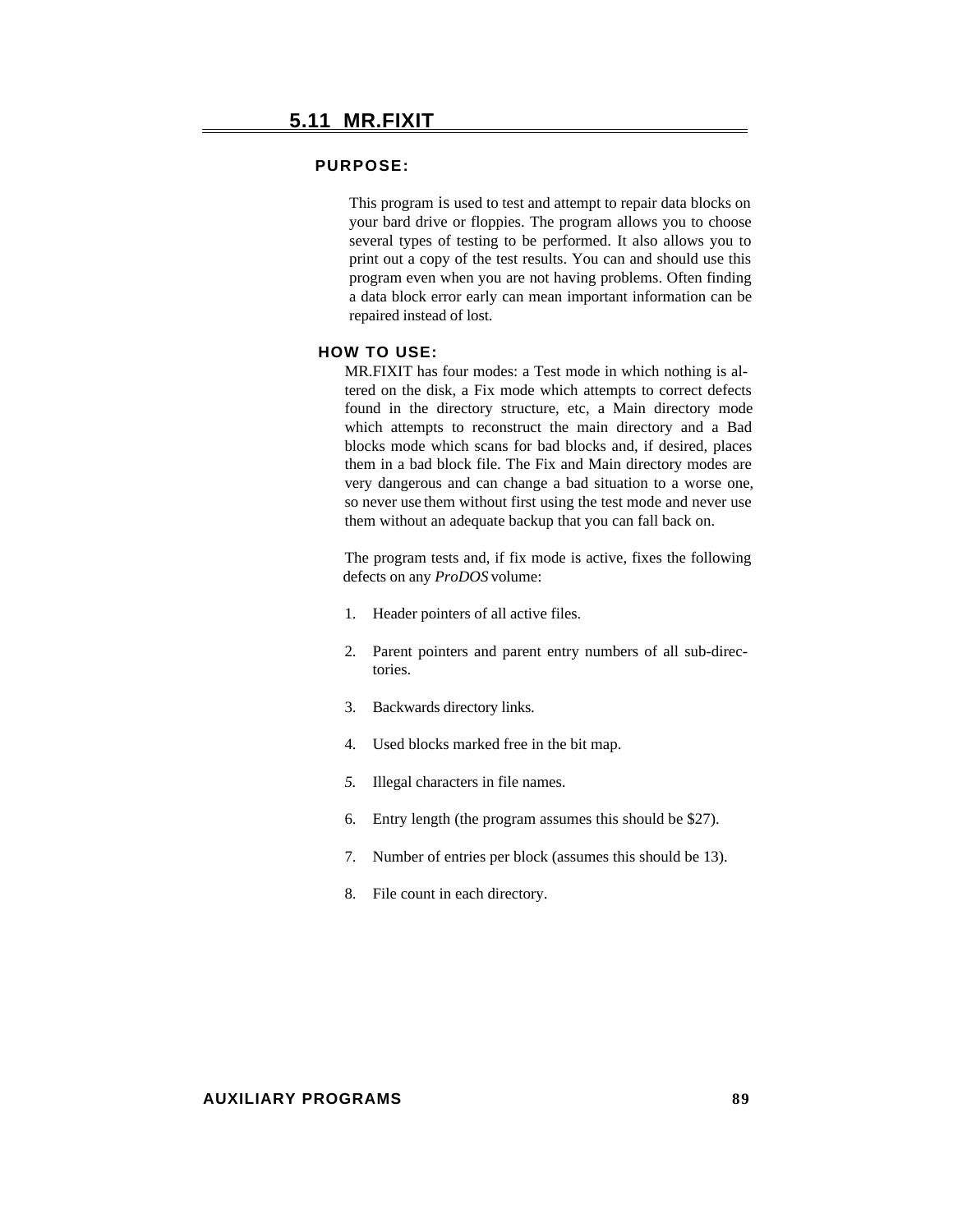- 9. Incomplete deletes (deleted files with non-zero 'name length).
- 10. Incorrect directory storage types.
- 11. File and directory block counts.
- 12. File and directory dates and times.

In file names (point *5)* lower case characters are converted to upper case, high bits are stripped, and other illegal characters are replaced by periods, illegal dates and times are zeroed.

The following items are checked and reported, but not acted upon:

- 13. Blocks used by two or more files.
- 14. Block number out of range (past volume size).
- *15.* Unknown storage types.

Some errors result in files or directories being skipped over. You will be told if this occurs. It happens because of information damaged in such a way that the situation cannot be handled, or the damage is such that the supposition is that the remaining data is invalid.

Some block read/write errors cannot be handled and will result in termination of the program.

Sometimes in the error printout you may see a directory name printed twice. This indicates the correction refers to the directory "header" rather than the "parent block".

MR.FIXIT will also look for blocks that are marked used on the volume bit map but are not used by any file. You will be given the option, in Fix mode, of releasing these blocks. Sometimes areas of a volume are marked off without belonging to any file and in this case you should not ask that these blocks be freed. Examples are the UNODOS area on a Unidisk or a Pascal area. As a general rule, if the number of blocks indicated as being marked, but unused, is large, then you should assume that they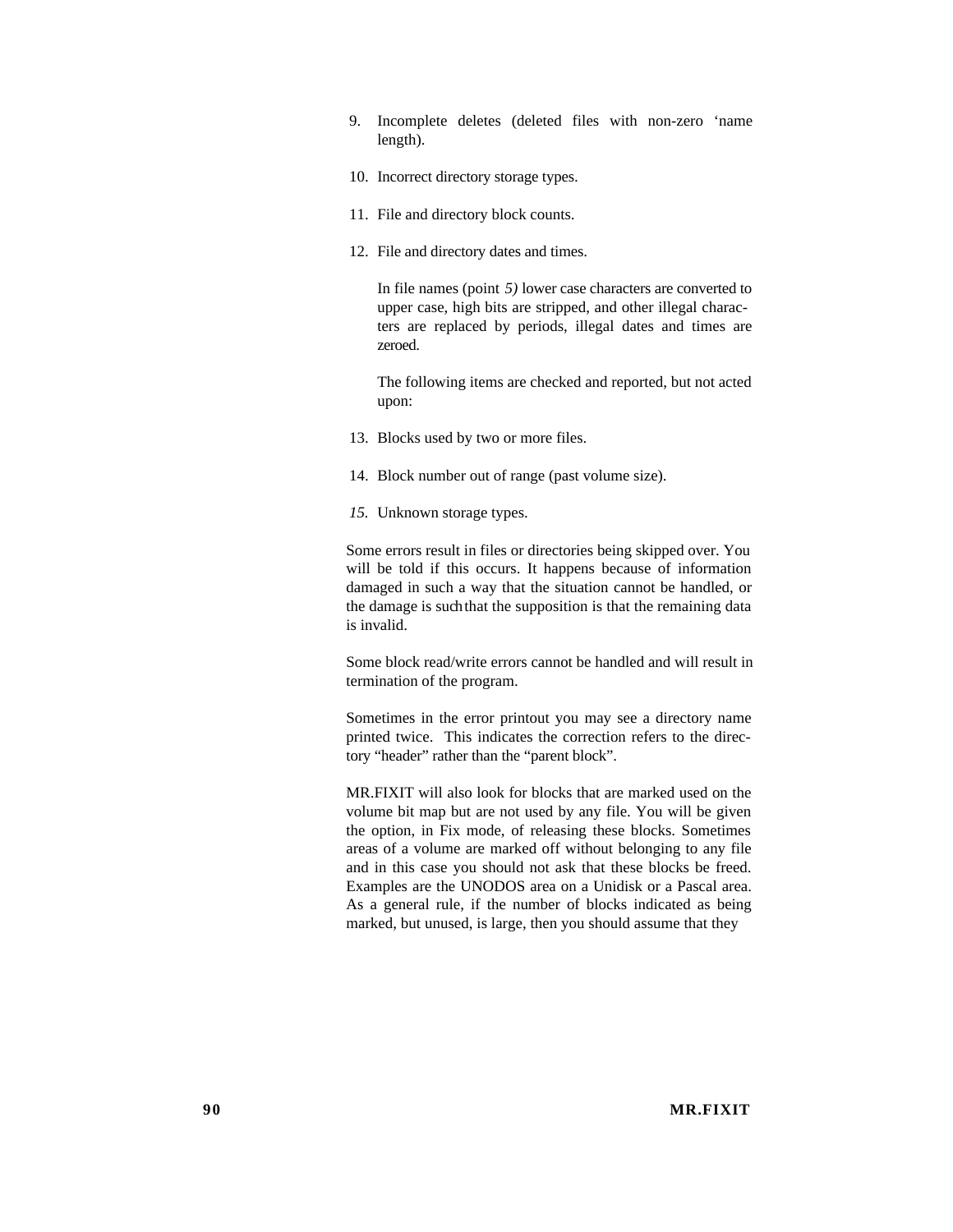are marked for a reason and should not free them. (UNODOS, for example, marks exactly 400 blocks.)

The most important block on a ProDOS volume is block 2. Since it is accessed much more often than any other block, it is also the most likely to be damaged. If it is, you will probably see a message in MR.FIXIT that block 2 is too damaged for the program to function. There is a special provision for attempting a repair of the main directory, and it is accessed automatically when you request Fix mode and block 2 has extensive damage. You can also force this mode by selecting M at the Test/Fix prompt. You will be asked if the program should assume that the 'bit map" is valid (default = Yes). Ordinarily you should select Y unless there is some reason to believe the bit map is damaged. (For example, if you are trying to resurrect the sub-directories after a disk has been "wiped" by SiderFile then the bit map will NOT be valid and you must select N at this prompt.)

When this mode has been selected by M or automatically because block 2 has been determined to be substantially damaged MR.FIXIT will tell you that this attempt is being made, and will give a few particulars along the way. Although the routine can resurrect most sub-directory pointers, it cannot do anything for standard (non-sub-directory) files in the main directory. While this routine is operating, every block on the volume will be read. This may take some time, so be patient. When it is finished, you will get the "Another?" message. Note that this routine does not do the other repair jobs mentioned above. You can run through the disk test again to check if those things are all right. You should realize, however, that this main directory repair routine expects most of the rest of the volume to be reasonably valid and normal. (For example, it assumes that the "bit map" starts on block 6 if the main directory header has been damaged. This is true for almost all disks, but not for some RAM volumes; this routine should not be attempted on a RAM volume or any other volume you suspect is organized in an unusual way.

If you select the Bad block mode then you will be asked if you want only to test or to fix. If you select test then the volume will simply be scanned for bad blocks and the results reported. If you select fix then there will be an attempt to place the bad blocks found in a bad blocks file. This file will be created in the main volume directory (so be sure there is room for it). If a bad block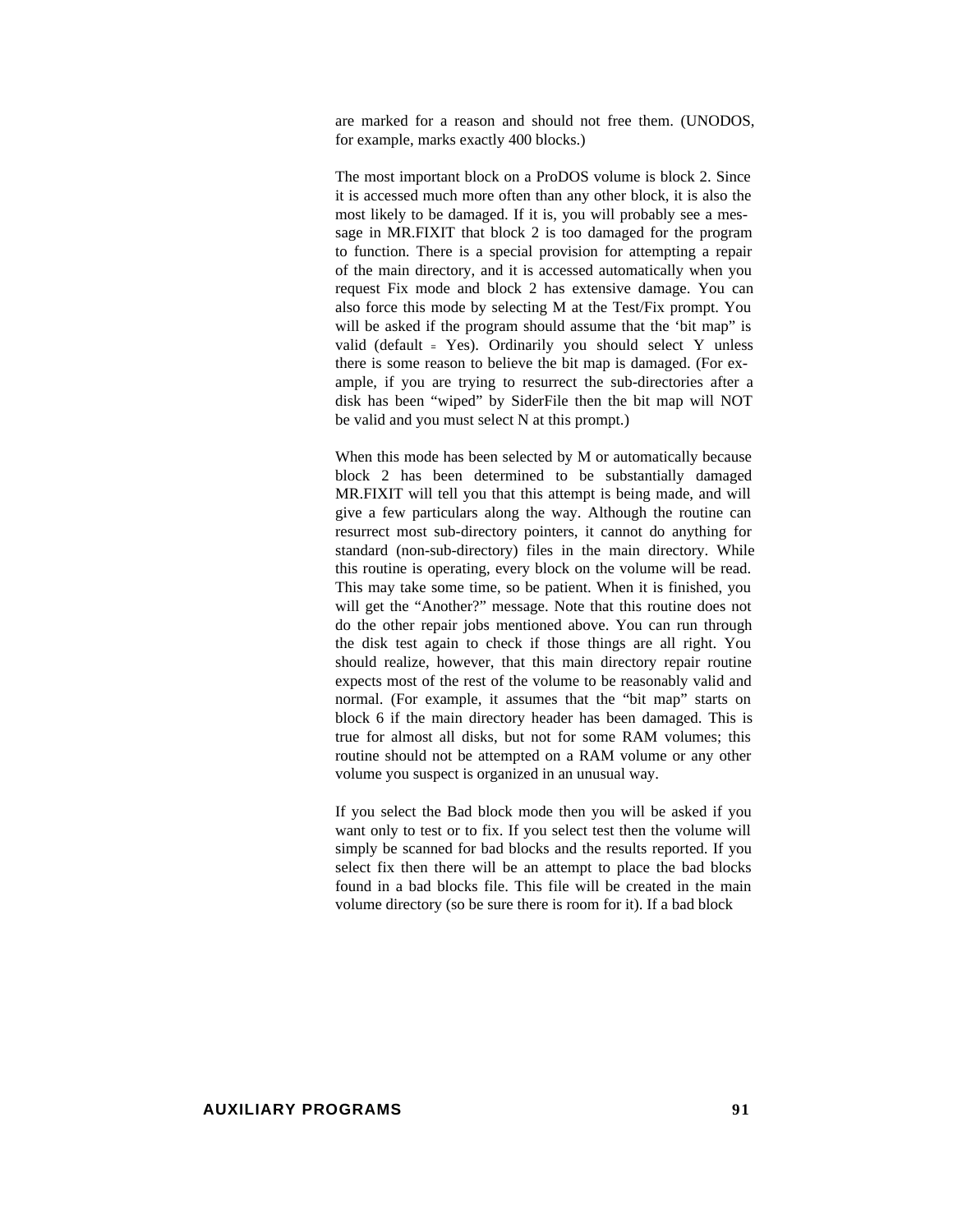is a data block and not a directory or index block then several attempts will be made to read it and relocate it. If it cannot be read then a fake block is substituted and marked with the message "DAMAGED BLOCK".

MISTER FIXIT can be used to resurrect the sub-directories in the main directory and all other files that are not in the main directory. (It is not possible to retrieve the vital pointers for other files in the main directory, although those files may still be intact on the disk somewhere.) This can be used on a disk that has been inadvertently "wiped" by SiderFile or "deleted" by COPY ][+ or a large volume that has been "formatted' by filer (i.e., as long as the disk was not physically formatted). To do this, first use the option M of MR.FIXIT to repair the main directory. Then use the T mode to check the types of remaining errors. (There should be a LOT of block free errors, and a file count error.) Then use the F mode to fix the remaining errors if there are no fatal errors. You must remember that this program makes decisions that sometimes may be inappropriate and may leave some undetected problems. MISTER FIXIT can be automated by putting the desired key sequence after a semicolon in the startup position.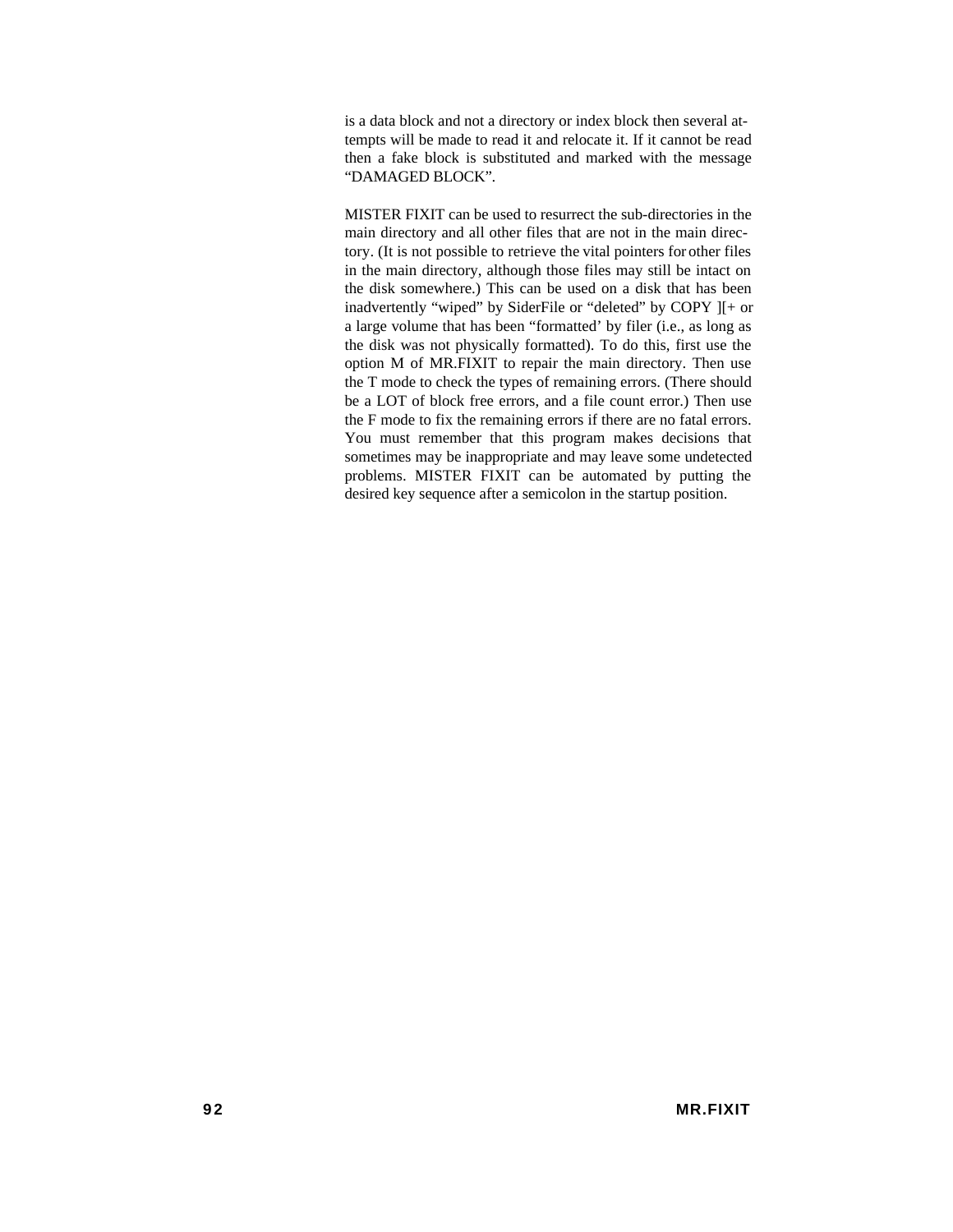This is an "application' that allows you to park the heads on a Sider hard disk.

# **HOW TO USE:**

| Its entry in the menu looks like: |                  |
|-----------------------------------|------------------|
| Screen title: Park Heads          |                  |
| Prefix:                           | /HARD1 /UTIL     |
| Pathname:                         | <b>ARK.HEADS</b> |
| Startup:                          | (empty)          |

Select the program for the utility files using the ProSel "program selector". If you run this program the beads on the Sider will be moved to an insider cylinder and you can then turn off the Sider. With the Sider off you may then press Open-Apple Control-Reset to reboot to your floppy drive if you need to run some older DOS 3.3 or copy-protected software. Always wait for the message that the heads have been parked to appear on the screen before turning either the Apple or the Sider off.

# **5.13 PASSWORD PROTECTION**

#### **PURPOSE:**

To restrict access to information on a drive.

#### **HOW TO USE:**

The program PASSWORD can be used to give a light password protection to your hard disk. To use it, copy it to some directory (preferably the main hard disk directory). DO NOT LOCK the file PASSWORD, or you will not be able to change passwords. Then specify PASSWORD as the startup inside PROSEL.SYS-TEM:

[To do this, get into BLOCK.WARDEN and type F for follow and then PROSEL.SYSTEM to follow that file. Type E to go to edit mode. There should be two bytes EE after the first three bytes. Type the right arrow key 6 times. At this point a box should appear to ask you for the STARTUP. Just type the word PASSWORD. Then type ESC to go to R/W mode, type W, then RETURN, then Y to the question "do you want to write..". If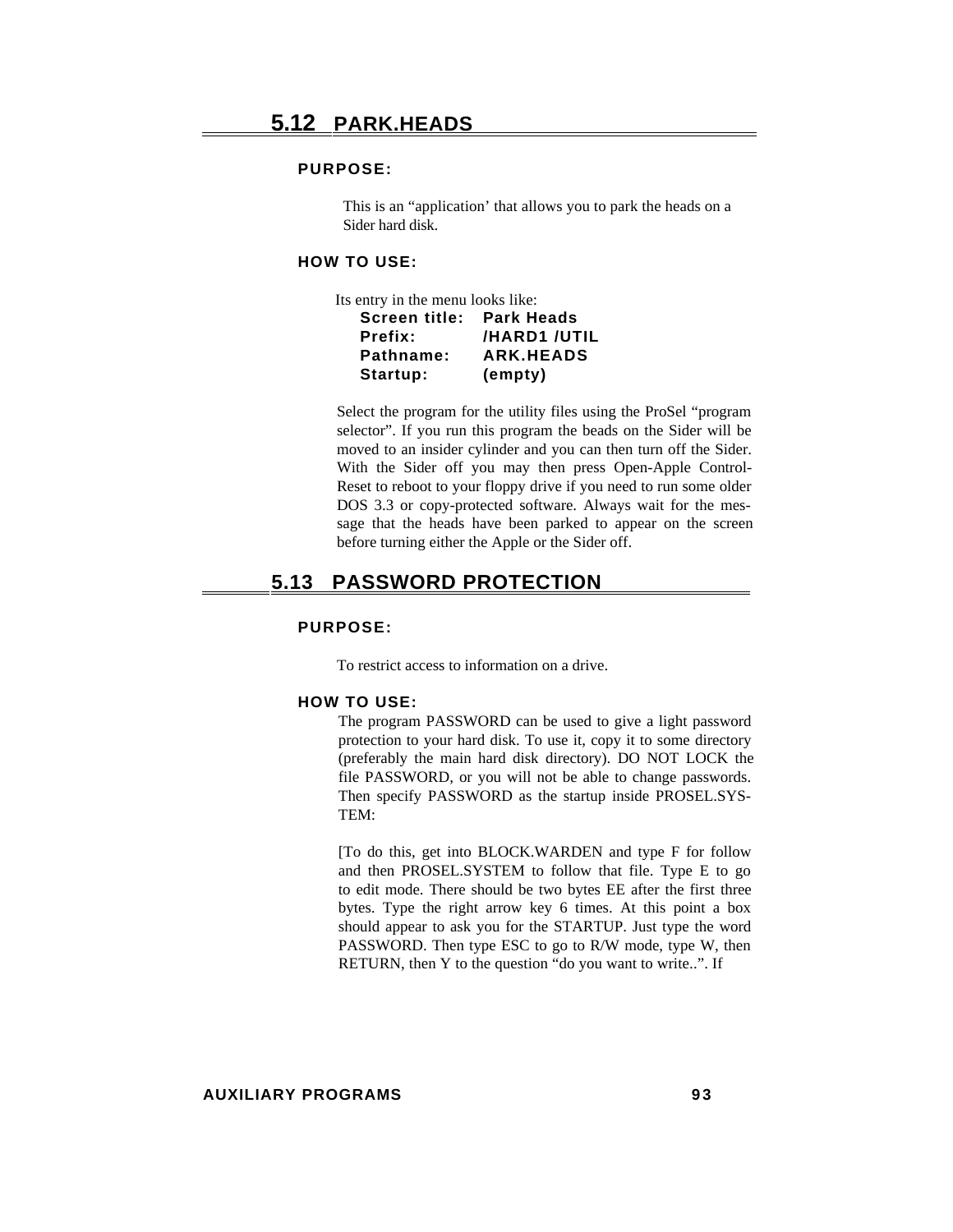you put PASSWORD in a directory other than the main directory, say MYDIR, then you should type MYDIR/PASS WORD for the startup.]

Before doing this, you can test how it works, without danger, by just selecting PASSWORD as an application from ProSel.

The first time you get into PASSWORD it will say "password accepted' (because there is none) and ask you to type a password. REMEMBER WHAT YOU TYPE!!! When you have completed this you will go right into ProSel. The next time you boot up - or select PROSELSYSTEM - you will be asked to type the password. You get three tries. If you type it correctly then you go into ProSel, otherwise, after the three tries, the computer locks up and you will have to hit reset to reboot. Passwords are not case sensitive.

It is easy to change the password. Just hold the open-apple key down when you type the RETURN at the end of inputting the current password and the program will prompt for a new one.

You can tell the PASSWORD program to run another program before going to ProSel by putting the name of such a program in the "startup" position inside the PASSWORD file. Do this using BLOCK WARDEN in a similar manner to that described above for putting a startup in the PROSEL.SYSTEM file.

Don't expect too much of this "protection". It will not impede anyone with even moderate knowledge of the machine. But it can be useful if you just want some protection from idle pecking at your keyboard when you are away from your desk for a few minutes. Note that you can bring up the password screen just by selecting PROSEL.SYSTEM from the main directory.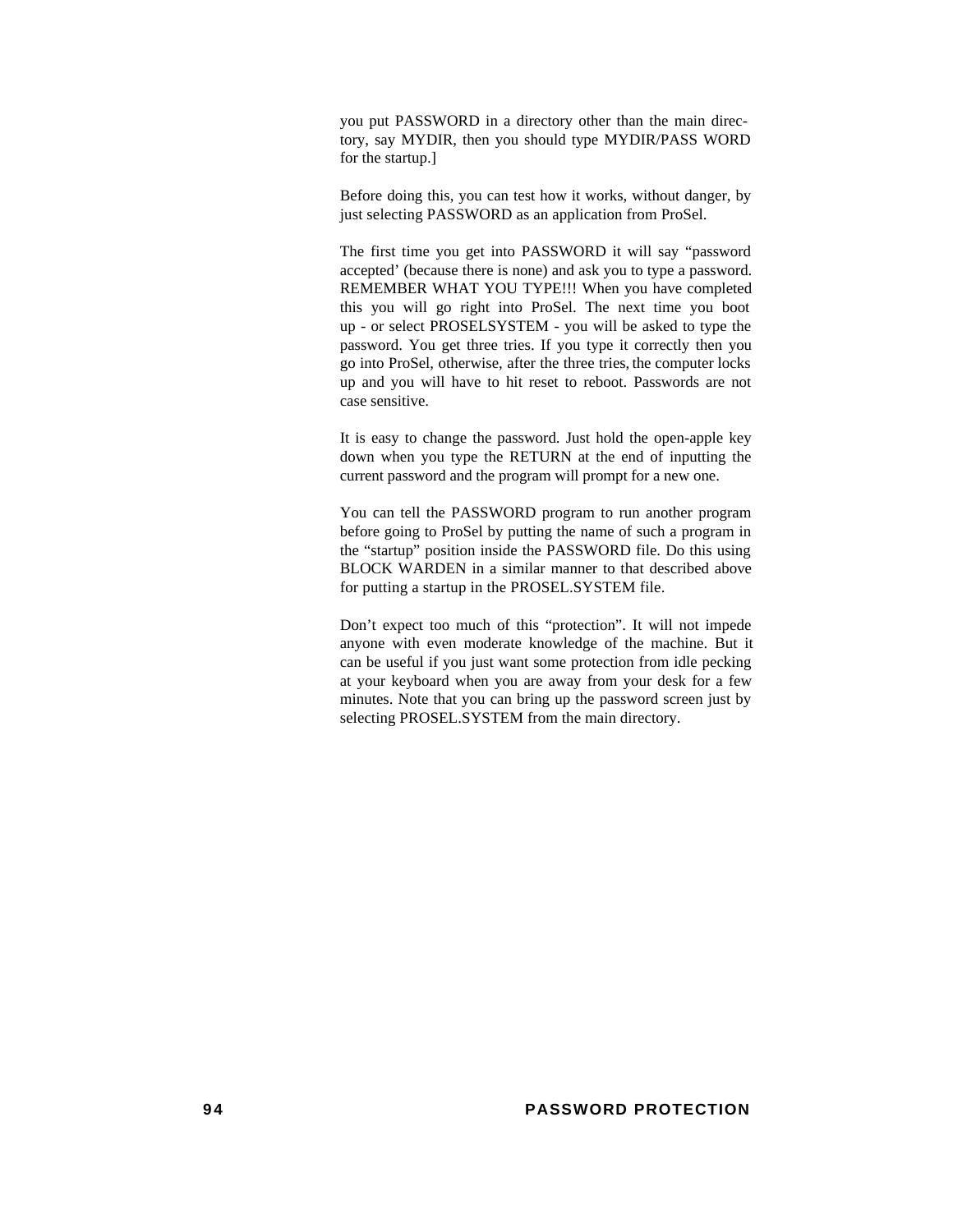# **5.14 PIN.PATCHER**

This small program will take a Pinpoint (1.2 or 2.0) modified BASIC.SYSTEM file and make a patch which will allow specification of other STARTUP programs when you select BASIC.SYSTEM (as modified by Pinpoint) from ProSel.

# **5.15 PRINT.NAMES**

The program PRINT.NAMES on the /FLOPPY disk is a utility that allows you to print out the application specifications in the PROSEL file. This list can be sent to a printer if you want. This may help you are having trouble getting some appilcation to load properly.

# **5.16 PROSEL.CYCLER**

# **PURPOSE:**

This utility allows you to have more than one version of SiderFile 's ProSel utilities on your hard drive. This may be helpful if you use the same hard drive with different computer configurations (ie. one with a 40 column monitor and the other an 80 column).

# **HOW TO USE:**

- 1 Use the SiderFile utility to copy the file PROSEL (or PROSEI.80, etc., from /FLOPPY) to some temporary directory, and then rename the ProSel file PROSEL.2.
- 2. Copy PROSEL.2 to the main directory.
- 3. It you want another copy, rename PROSEL2 in the temporary directory to PROSEL.3 and copy that to the main directory.
- 4. Continue, if desired, up to PROSEL.9..

NOTE: This leaves no PROSEL. 1; that is what the current ProSel file will become if you switch to another copy.

#### **AUXILIARY PROGRAMS 95**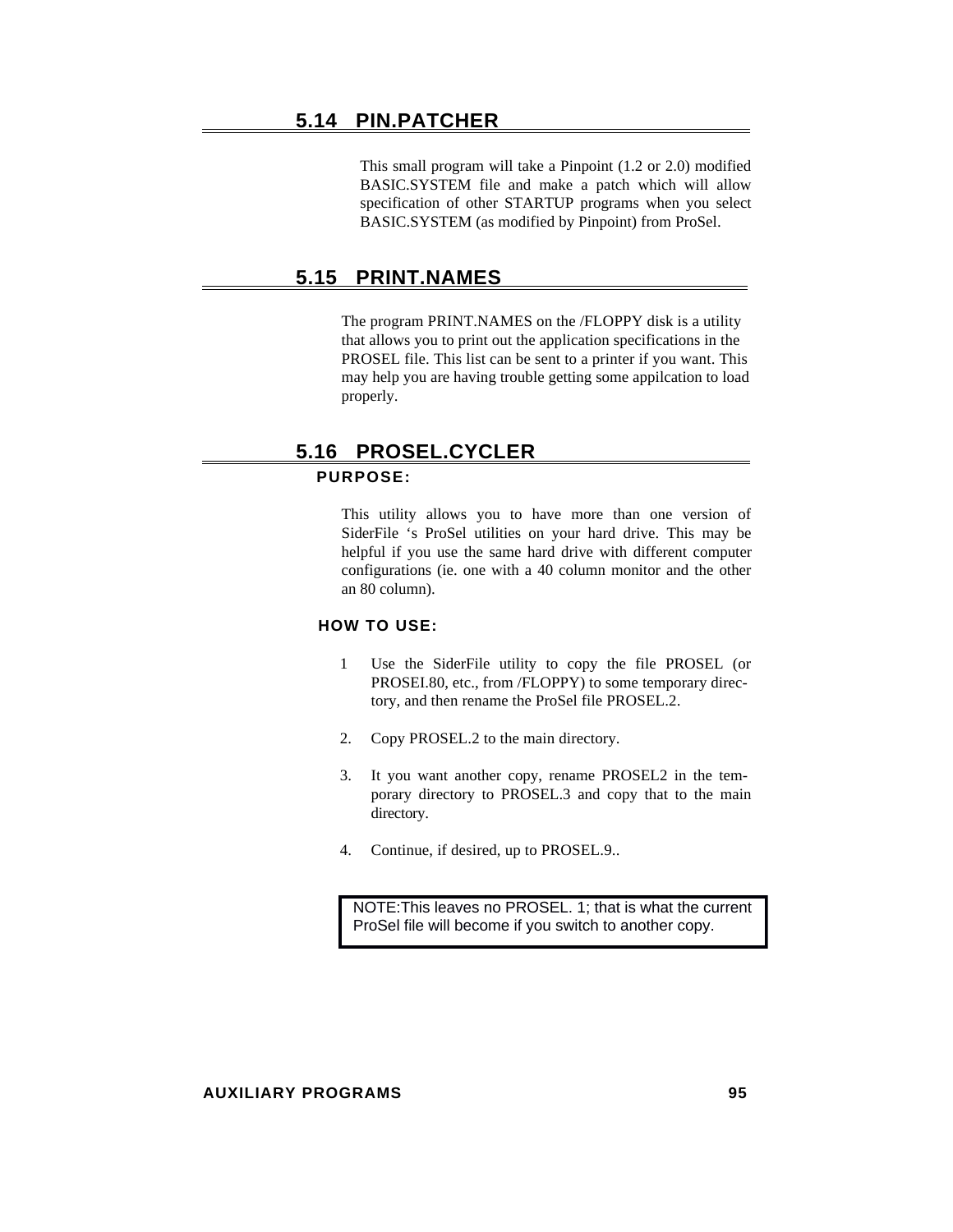5. Make an application in ProSel which points to the cycler. For example, if the cycler is in the directory UTIL then use:

**Screen title: ProSol Cycler Prefix ? Application: UTILIPROSEL.CYCLER Startup: (none)**

- 6. When this is saved, select this item from ProSel. This will bring up the second copy of ProSel.
- 7. Go to step 7 for this copy of ProSel, and continue until you return to the original copy of ProSel.
- 8. Delete the temporary copy of ProSel (see step 2).

NOTE: the external or internal ProSel editor will always edit the copy of ProSel that is active at that time.

If you hit the Open Apple key when executing the cycler, you will get a menu showing all options and can select the version of ProSel you want to go to next, instead of cycling through all versions. This is convenient if you use more than 3 or 4 versions. The CYCLER.EDITOR can be used to change the names shown on the screen in this menu mode of the cycler, and it also lets you redefine the function of the Open Apple key, so that the menu becomes the default, and lets you select 40 or 80 column mode for the cycler display.

If you call the cycler from ProSel with a specification in the menu giving a startup name consisting of a digit (1-9) then the cycler will bypass the menu and will bring up the version of the PROSEL file corresponding to this digit.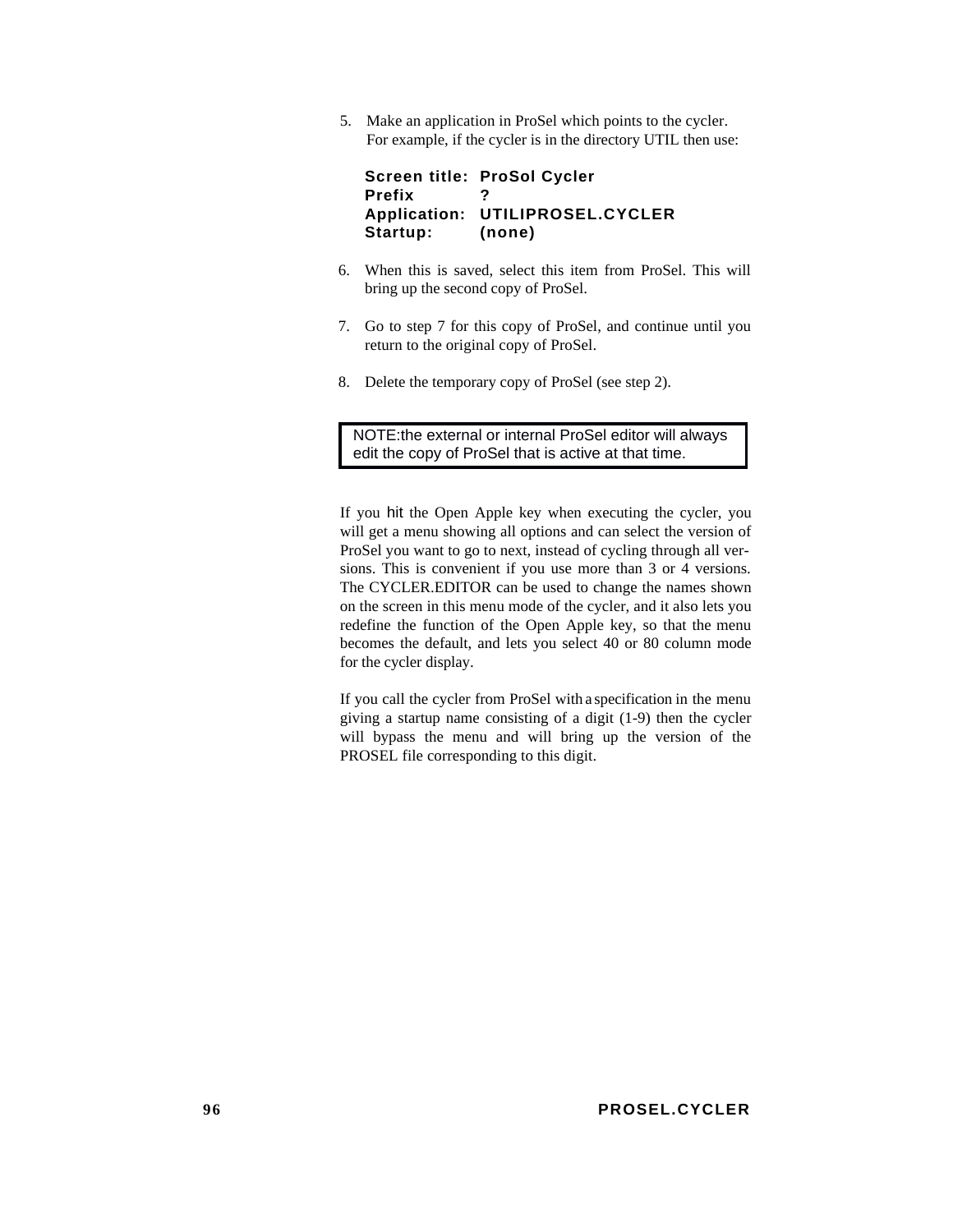The program PROSELED is a more powerful editor which can be used to customize the menu item in the SiderFile program selector menu. This editor can be used to arrange the manu entries in any fashion, thus overriding the default of alphabetical ordering. It will also allow somewhat longer screen titles (24 characters instead of 19).

If you change the program selector menu to include names longer than 19 characters, it will no longer work on a 40 column screen.

#### **HOW TO USE:**

When the external editor is run it will read the existing "program selector" information and display it in a similar format to the internal editor.

#### **Moving Menu Items**

Use the arrow keys to rearrange the names. Place the cursor on the menu item to be moved, hold down the Open Apple key while moving the name with the arrow keys. Note that moving a name one position swaps it with the one it is moved onto. Thus it is easiest to move it down to an empty area before trying to move it to another column.

#### **Editing Menu Items:**

To edit an entry, place the cursor on the entry to edit and hit RETURN key. This brings up another editing screen which shows the entire application specification. Use the Arrow keys to move the cursor, the TAB key to toggle insert mode, and ESC when done. The RETURN key has the same effect here as a down arrow, namely it moves to the next item.

To enter a new program selector" item move cursor to an unused entry and "edit" the empty line.

If an "application" title begins with a space then ProSel (version 2.3 and up) will ignore it. Thus you can put titles of groups of applications on the screen by using a space followed by the title of the group (eg., WORD PROCESSORS").

When you quit from the external editor (ESC key) you will be asked if you want to save the changes.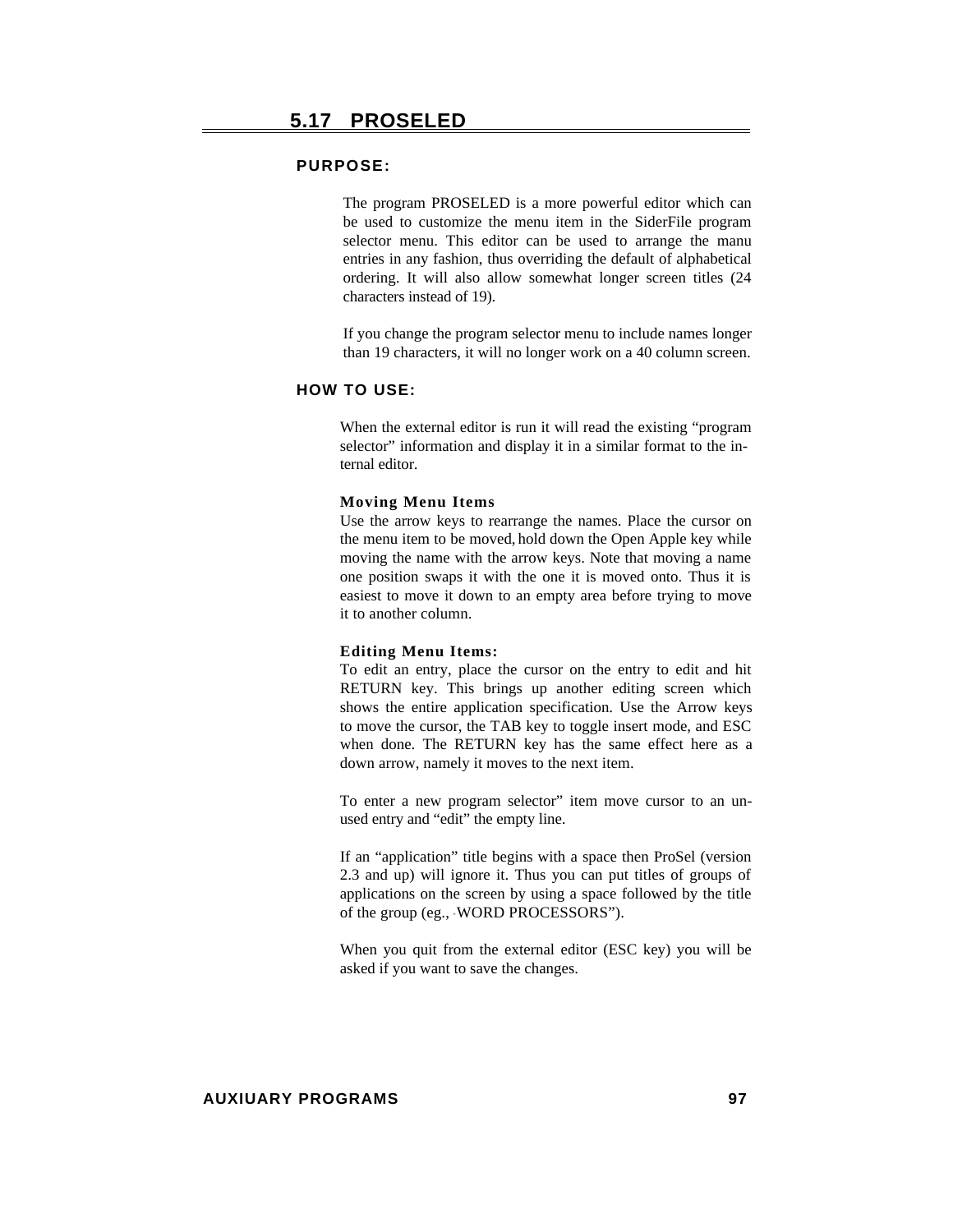This is an alternate version of the SiderFile program selector. It is entirely memory resident and can be used by non-hard disk systems.

# **HOW TO USE:**

To use select.system, make it the first ".SYSTEM" file on your boot disk. When booted or when you quit an application, SELECT.SYSTEM will read all disk drives and display the list of volume names. Use the right and left arrows (only) to select the one you want and then press RETURN. The directory from that drive will then be read and the sub-directory file names are displayed as well as the SYS file names. You can select a subdirectory - then its sub-directories and SYS tiles will be displayed

- and so on.

You can press TAB to switch the highlighted name between the SYS and DIR pails of the screen.

If you press RETURN when a SYS tile is highlighted, that file will be mn with the prefix set to the present directory.

If you press ESC then one level of the prefix is 'popped". If that leaves no prefix, then all the drives *are* polled again just as at the start.

This program must reside in a limited space, hence error checking is minimal and there are few options.

SELECT.SYSTEM can be modified to automatically load an application of your choosing in the same way PROSEL.SYSTEM can. See the ProSel Appendix.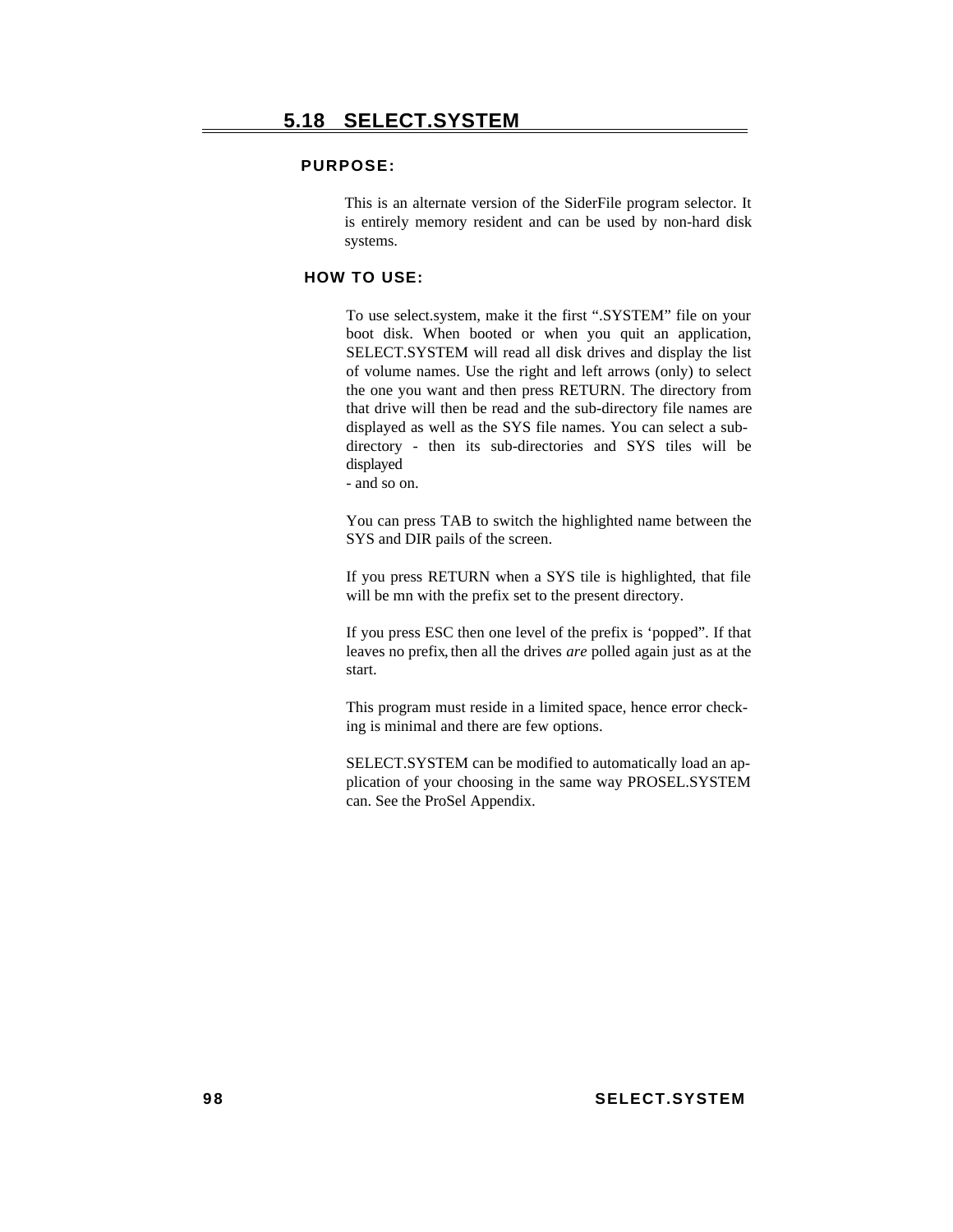This utility is used to designate part of your ram memory to be used as a temporary ProDOS volume. The RAM.DRV utility is a /RAM volume driver which can be used with both the Checkmate Technology Multiram and Applied Engineering Ramworks cards. This RAM driver is compatible with Merlin-pro version 2.30 and higher.

# **HOW TO USE:**

RAM.DRV is compatible with the "main memory" option of Merlin-pro, which is recommended for use with speed up cards. it is space efficient leaving many more free blocks on the ram disk. However if another /RAM driver better suits your needs, then you don't have to use this one.

RAM.DRV is similar to other ram drivers, but was written as a SYS program (exiting through the QUIT protocol) and thus can be used as a startup program from the SiderFile program selector.

This /RAM driver does not use any of Apple's standard auxiliary 64k space. This decreases the possibility of compatibility problems when using programs which use an auxiliary memory. There are no conflicts with double hires graphics.

The /RAM volume will be assigned to slot 3 drive 1 rather than drive 2. This is done to avoid problems with programs that do not handle slot 3, drive 2 devices. Ordinarily running the ram drive programs will not re-format /RAM if certain ID bytes indicate the /RAM volume is still there. This check is not always reliable, and you can force re-format by holding down the closed Apple key when running the ram drive programs.

The driver has a "bank lockout' that can reserve ram banks for other usage. This is done via the byte at \$2048 (currently 0 -- it follows two FPs to make it easy to locate) in the RAM.DRV file. The driver will not use any ram banks numbered equal to or below the contents of this byte.

The files RAM.DRIVE.16 and RAM.DRV.16 are compatible drivers that can be used if (and only it) you have a an Apple IIGS

#### **AUXILIARY PROGRAMS 99**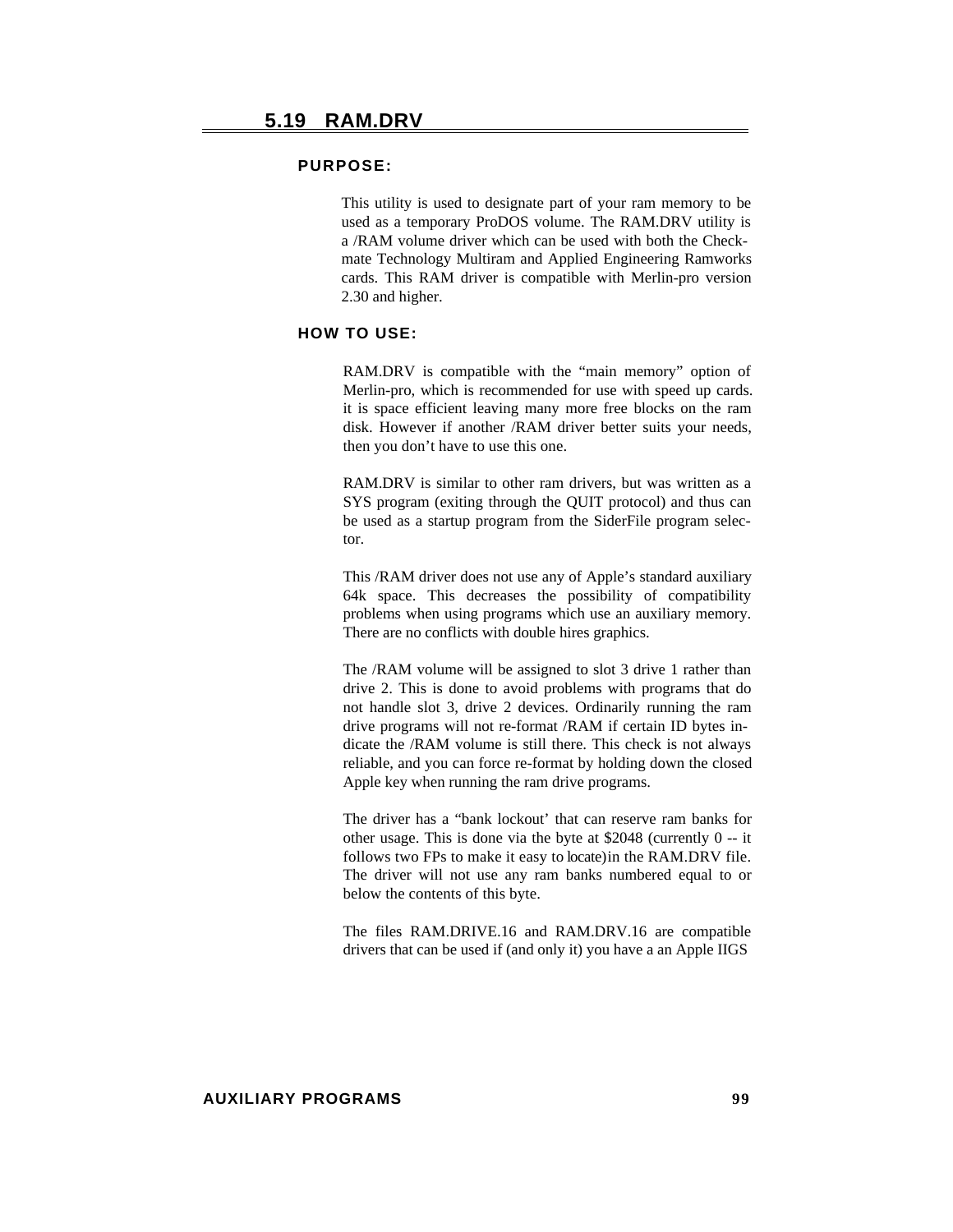or a 65802/816 processor installed in your lle. If you try to use them without this hardware, they will tell you. Their advantage is speed, particularly if you have a IIGS.

To users of older version of these RAM drivers: The present versions do not have 'illegal' blocks. Therefore, a floppy can be copied directly to the ram drive via the COPY program. However, this change makes the present version incompatible with older ones. This will affect you if you have backed up /RAM to a file or to backup floppies. In order to switch over to the new driver, you will have to restore using the old driver, then use the SiderFile utility to copy the entire /RAM volume to a teporary directory on a hard disk or 800k disk. Then do a cold reboot, run the new /RAM drive, use the SiderFile utility to copy alt the tiles back into /RAM, then use BACKUP to write a new backup file, or backup disks. If this is not feasible then continue to use the old versions of the driver.

# **5.20 RAMDRV.HEADER**

## **PURPOSE;**

RAMDRV.HEADER is a "header" that can be attached to the Multiram or Ramworks /RAM drivers so that they can he used in the same manner as described for the RAM.DRV, for automatic restoration of the /RAM volume on boot up.

#### **HOW TO USE:**

Get out your /RAM driver of choice. Notice its length in the catalog and add 256 to it - this will be the length of the modified driver. BLOAD your JRAM driver to address \$2100. Then BLOAD RAMDRV.HEADER. Then CREATE RAMDRV,TSYS (or whatever name you want) and BSAVE RAMDRV,TSYS,A\$2000,L? where you put in the length calculated above. [NOTE that this final file MUST be a SYS file.]

Follow the directions above for using this with the BACKUP and RESTORE programs.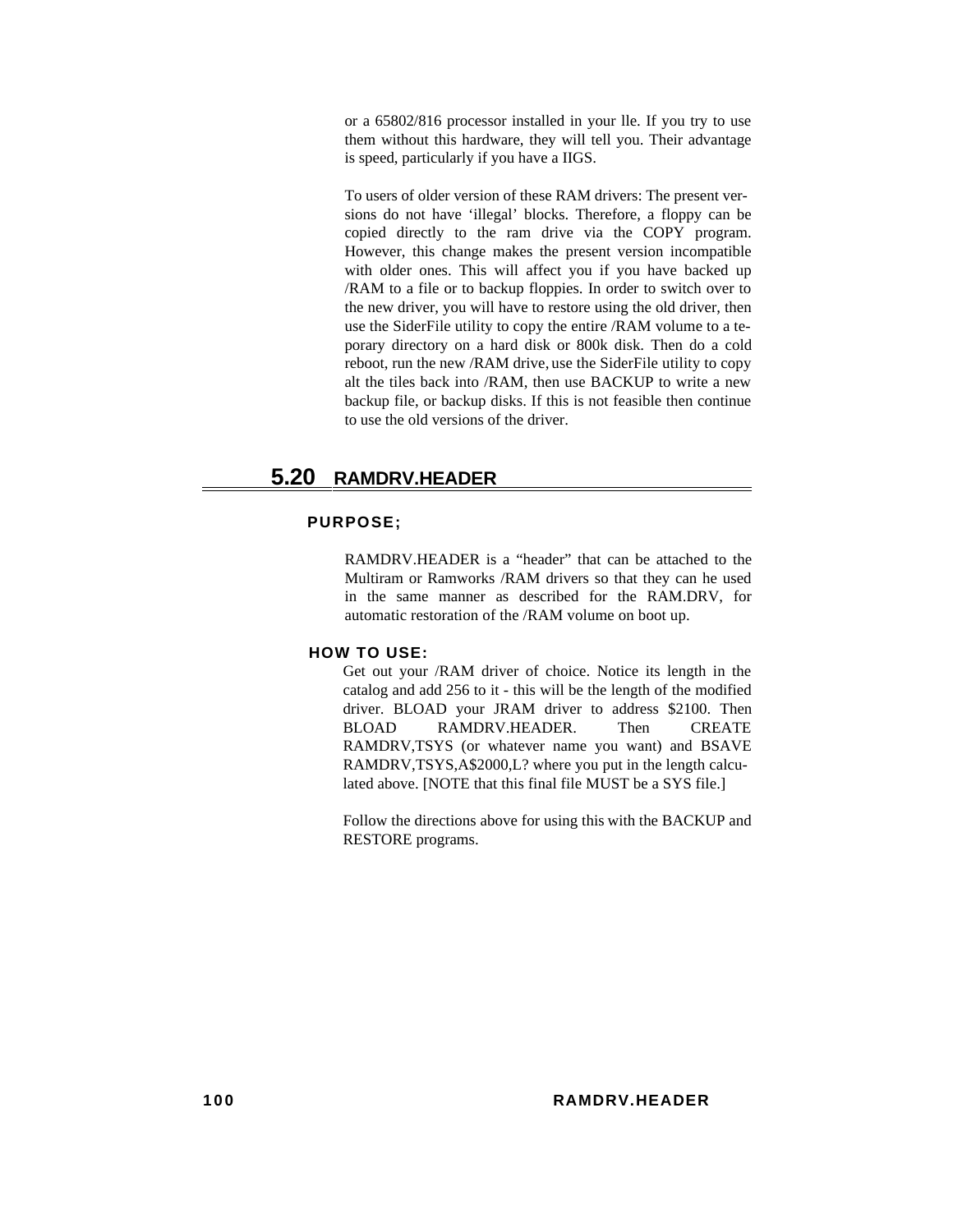CAUTION: You must never backup using one ram driver and try restoring to another ram driver. This WILL NOT WORK and may cause other damage!

**NOTES**: The program does not manipulate the "backup bits" unless it is altered to do so (see above). This has no real purpose if you do only full volume backups. In fact this program does not manipulate the data on the disk in any way. You will find that a restored volume is identical to what it was when the backup was made, right down to the create dates on your files.

You can test these programs using only scratch floppies to see how they work before you commit yourself to using them on hard disk. To do this just specify one of the floppy drives as the original and the other floppy drive as the destination.

## **5.21 RESTORE.FAKE**

Is identical to RESTORE except that it writes nothing to any disk. It substitutes reads for writes. You can use it as a test program just to see how RESTORE works, with no possibility of destroying any information on your hard disk. It allows you to verify that the backup was successful.

## AUXILIARY PROGRAMS 101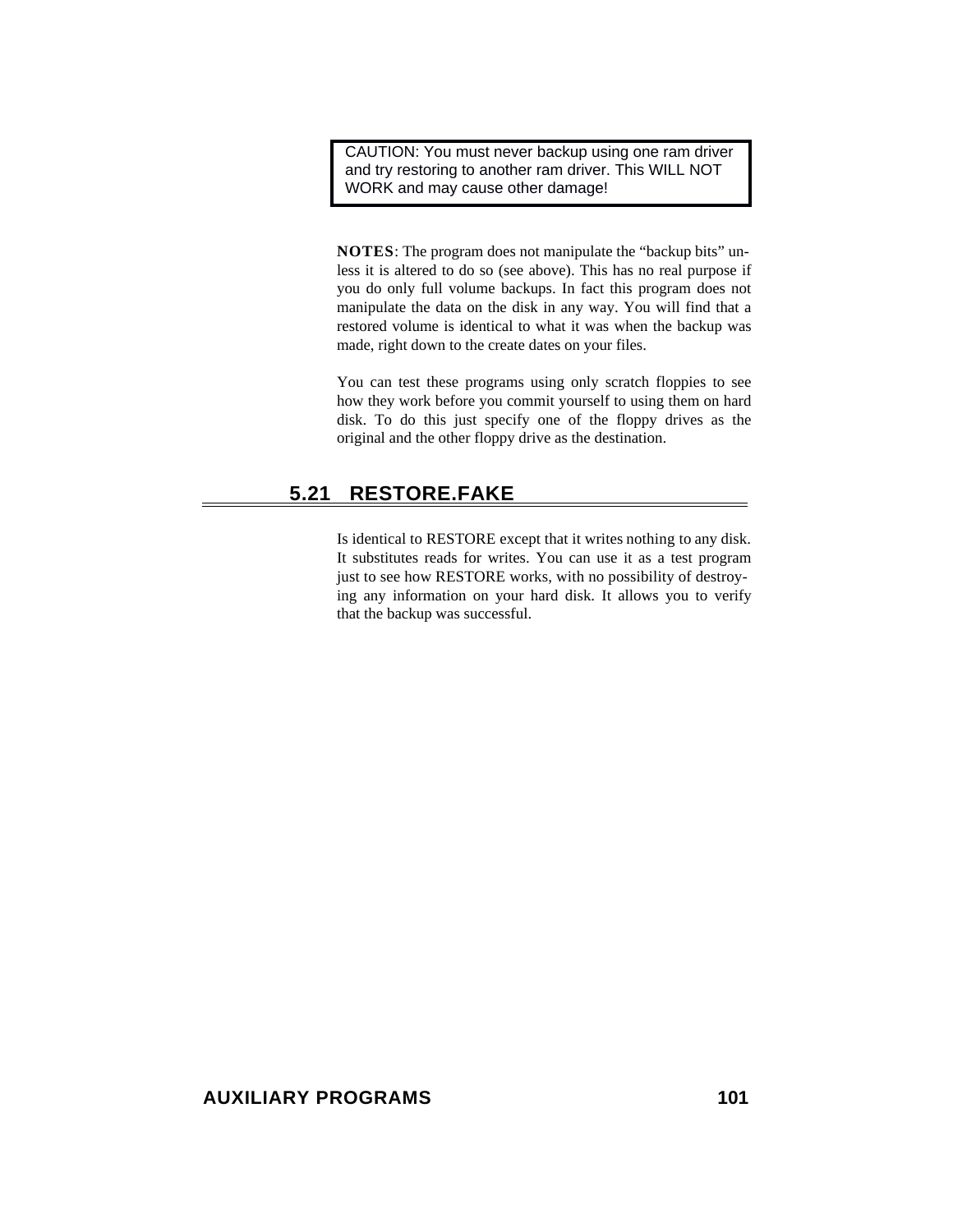#### **PURPOSE:**

Ibis is a utility that allows you to recover a specific file from the backup disks created by the BACKUP program. This can be very useful if you should ever be in a position where your hard disk is down or some files on it are now inaccessible.

#### **HOW TO USE:**

To use this you must have two working disks one of which must be of the type used for making the backups. One of these drives will be used for reading the backup disks and the other will be used to write the recovered file.

The program will ask for the slot and drive that you will use for the backup disks.

It then asks for the pathname of the file you want to recover. This name MUST NOT include the volume name. Thus if you should want to recover /HARD1/APPLEWORKS/LETTER, what you type here must be: APPLEWORKS/LETTER.

Then you always must specify the FULL pathname of the filename you want the recovered data written to. If the file already exists you will be asked if it should he deleted. If you answer YES and the file is locked then the program will abort.

Next you will be asked to insert BACKUP.01 and press a key. It may ask for many more of die backup disks. Be prepared for a lot of swapping if the file is large or high up in the hard disk.

If the operation is successful the program will ask if you want to retrieve another file. If recovery is not successful then some error message will also appear.

NOTE: RECOVER cannot he used to recover files from the file created by the 'backup to a file" option.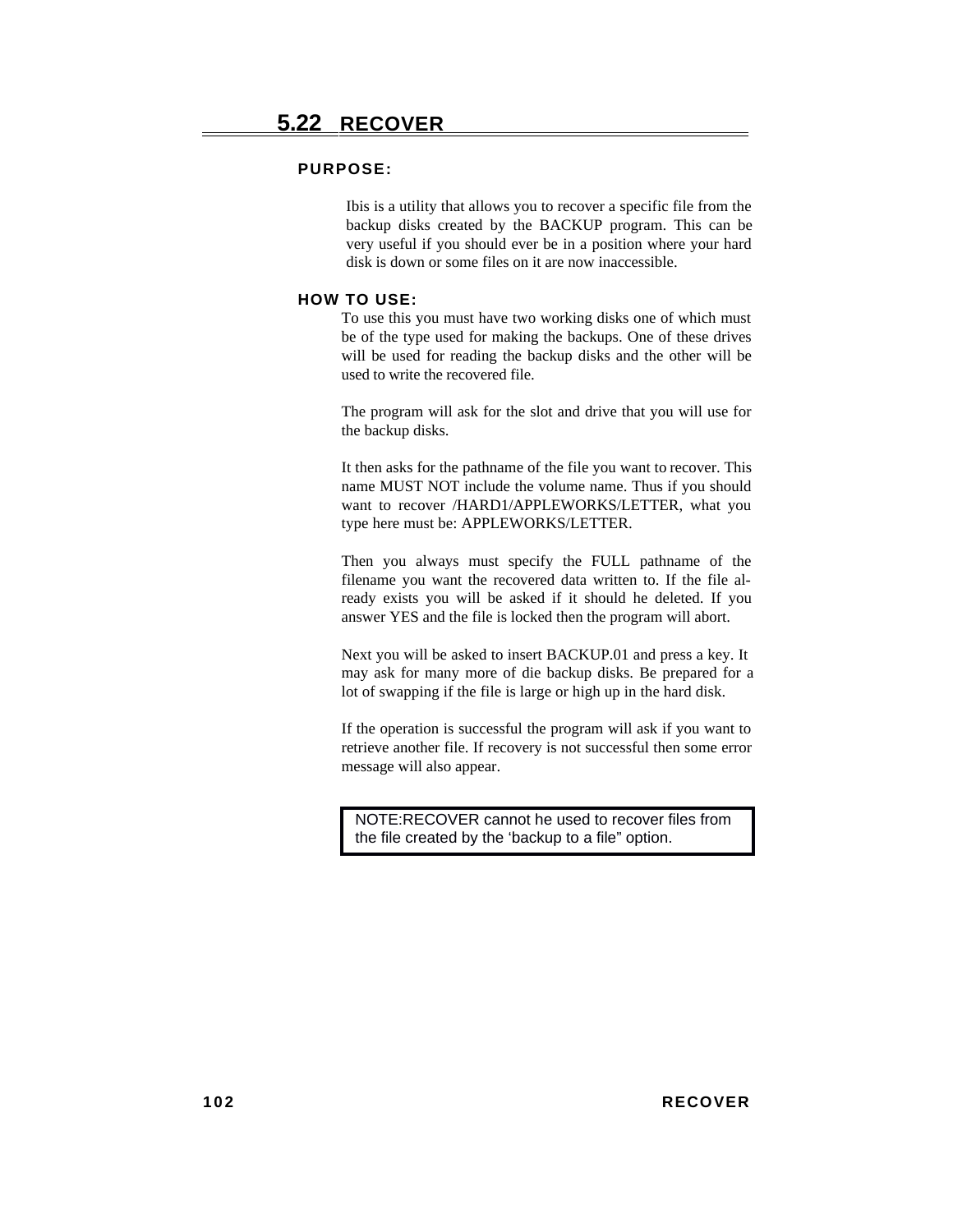#### **PURPOSE**

This program is used to restore the hard disk volume to its condition when the backup was made. CAUTION: Any additions since the backup will be lost. The primaly purpose of RESTORE is recovery from a disaster that has destroyed the hard disk volume. (If the hard disk needs reformatting, do that BEFORE using RESTORE.) Obviously you should have a copy of the RE-STORE program on a floppy disk. While operating, the screen of RESTORE looks like this:

The date shown is the date that the backup was made. It will show only if you had a clock when the backup was made.

#### **HOW TO USE:**

When you enter the program you specify the original slot and drive, which is the slot/drive of the backup floppies and defaults to slot 6, drive 1. The destination slot/drive is that of the hard disk. You MUST specify the correct slot and drive for the hard disk. On the Sider hard disk, drive I corresponds to the volume /HARD1 and drive *2* to /HARD2. If you backup from drive 1 (HARD I) arid then try to restore to drive 2 (HARD2), you will get an error message reading "Incorrect volume size/name". If the volume size is correct (see below) then you will see the expected volume name on the screen after "Destination slot" (here it would be /HARD1). If you still want to backup to that volume, you will have to exit the program, rename the destination volume and rerun RESTORE. This is a safety feature to prevent accidentally overwriting the wrong volume!!!!

The RESTORE program demands the backup disks to have the correct names. If one comes along with the wrong name, the program will pause and ask you to insert the correct disk. (For this type of error the C[ontinue] key and R[etry] key are equivalent) The disk name "BACKLUP.xx" is displayed after "Original slot" and the currently active drive is shown after "Original drive". When you change that disk and press C or R the program will look at the replaced disk and make sure it is now correct. (If not, you get the message again.) Hitting ESC at this time will abort the restoration process and will leave your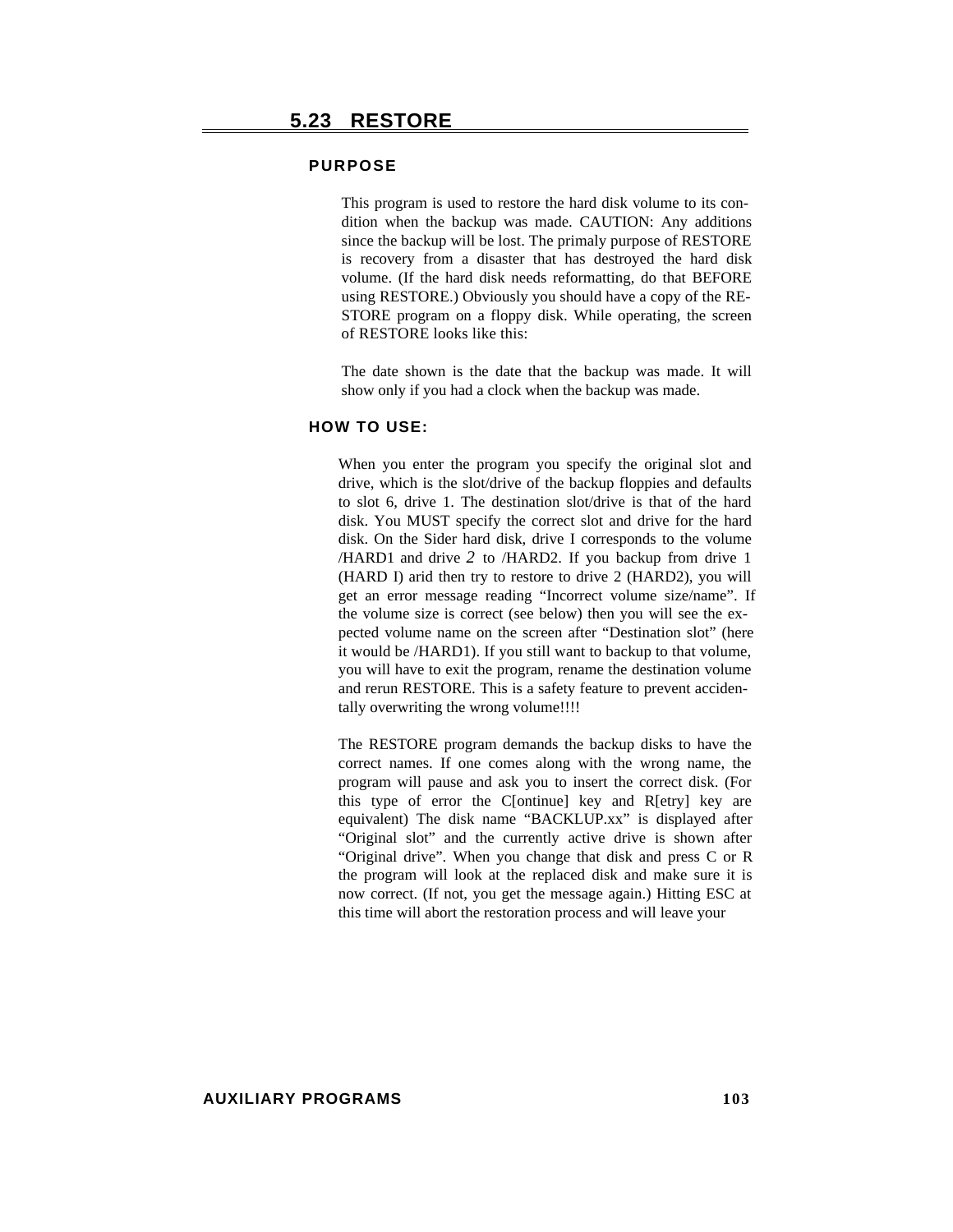hard disk with incorrect data. You can, of course, rerun RE-STORE from floppy and try again.

You must restore to a volume of the same size as the one backed up. The program will not accept a different size. If you have to reformat the hard disk, make sure you create the same size volume. The installation program for the D4 will always divide the hard disk into two, equal sized volumes. Thus, a backup from either volume can be restored to either /HARD1 or /HARD2. They are both the same size.

If you want to change volume sizes, you will have to use another backup utility to do it. This is a consequence of the way this program works and is partly responsible for its speed. The current version will allow restoration to a larger volume (you are asked if it is ok) as long as the number of "bit map blocks" is the same and the old and new numbers of blocks are both multiples of eight. A new "bit map block" is needed for every 2MB of disk space, so this allows a moderate increase in the size of the volume. If you use RESTORE on a volume you must be sure to use the same RAM driver for restoration as for the backup, and an increase in volume size will work only for the driver supplied and for the Ramworks and Checkmate RAM drivers.

If a read or write error occurs while attempting a restore, you will have the option of continuing, retrying or aborting. Selecting "retry" will attempt to read or write the problem block again. (You might try reinserting the disk before hitting the "R" key.) The continue option will skip the problem block (which will leave the destination block with incorrect data). If it is a read error, you should note the number shown in inverse under the beginning of "Restoring block" at the bottom of the screen. This is the block on the hard disk which will have incorrect information written to it. This block will contain the message "BAD RE-STORE" written into the first few bytes. In a pinch you may be able to fix this block by hand. The block on the backup disk that could not be read is shown in inverse under "Source block" at the bottom of the screen.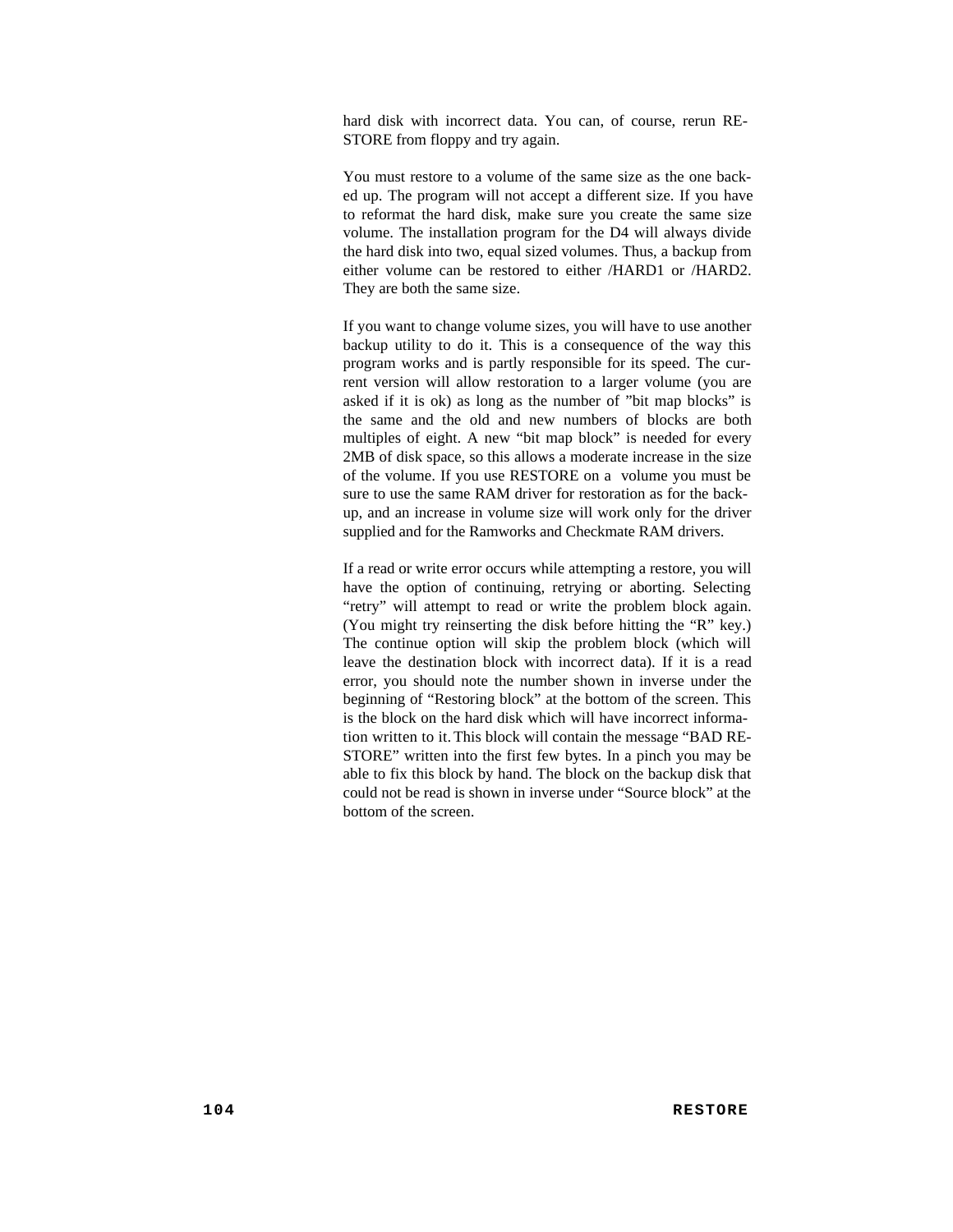## **5.24 SCAVENGE**

This little program SCAVENGE, when executed, will look at all disk devices on line and remove from the ProDOS queue any that do not contain ProDOS disks. The purpose of this is to avoid access of empty drives by programs that poll all devices. If it does not find any drives to remove then it rebuilds the queue. Thus if you run this a second time it will re-enable all disk drives.

This program can be most useful with ProSel on a Sider. If you are not using your floppy drives, just run SCAVENGE from the utilities directory. If you are then using the SiderFile program and want to use the "7" option for searching pathnames, the system will no longer waste time polling your floppy drives.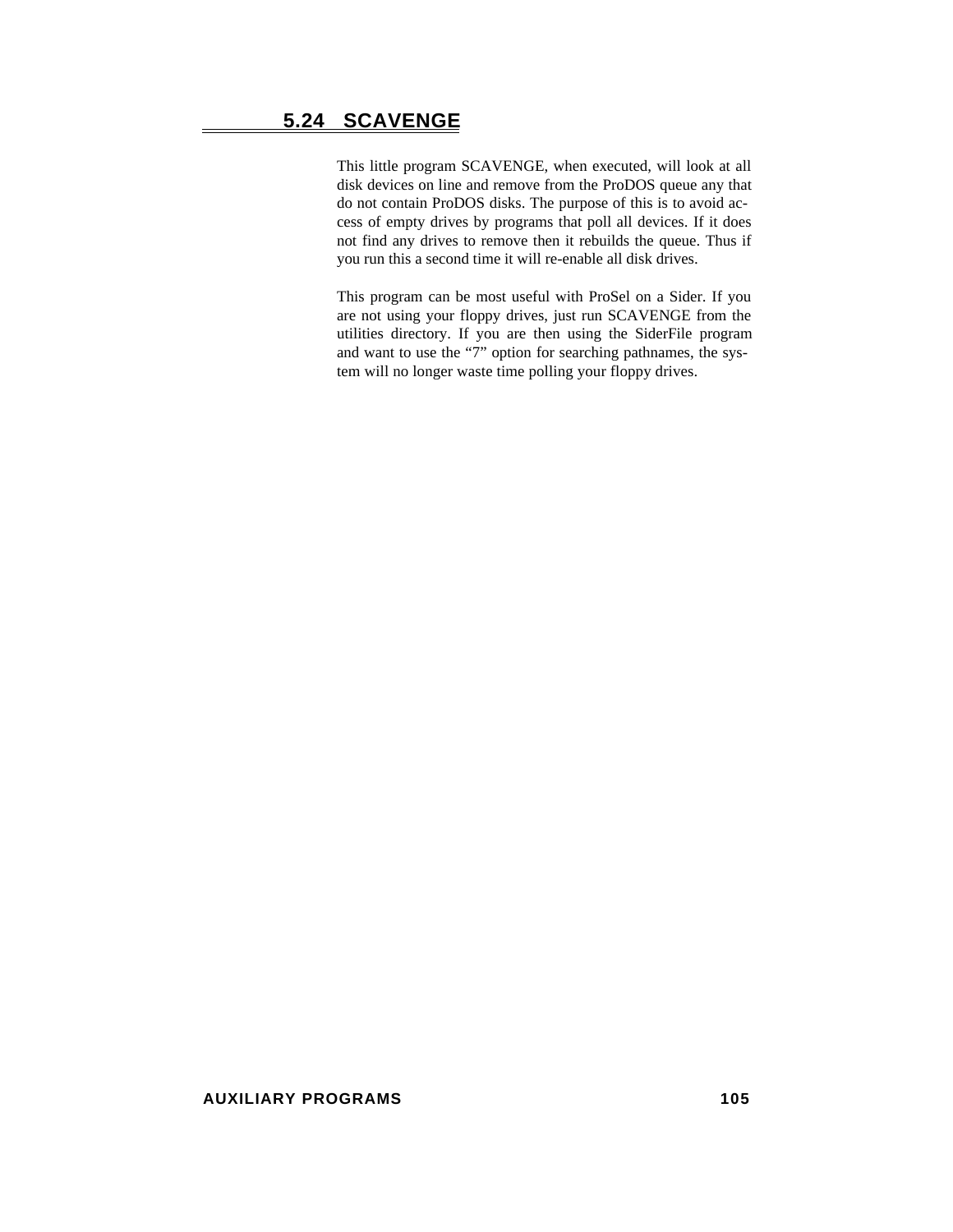**NOTES** 

**106 SCAVENGE**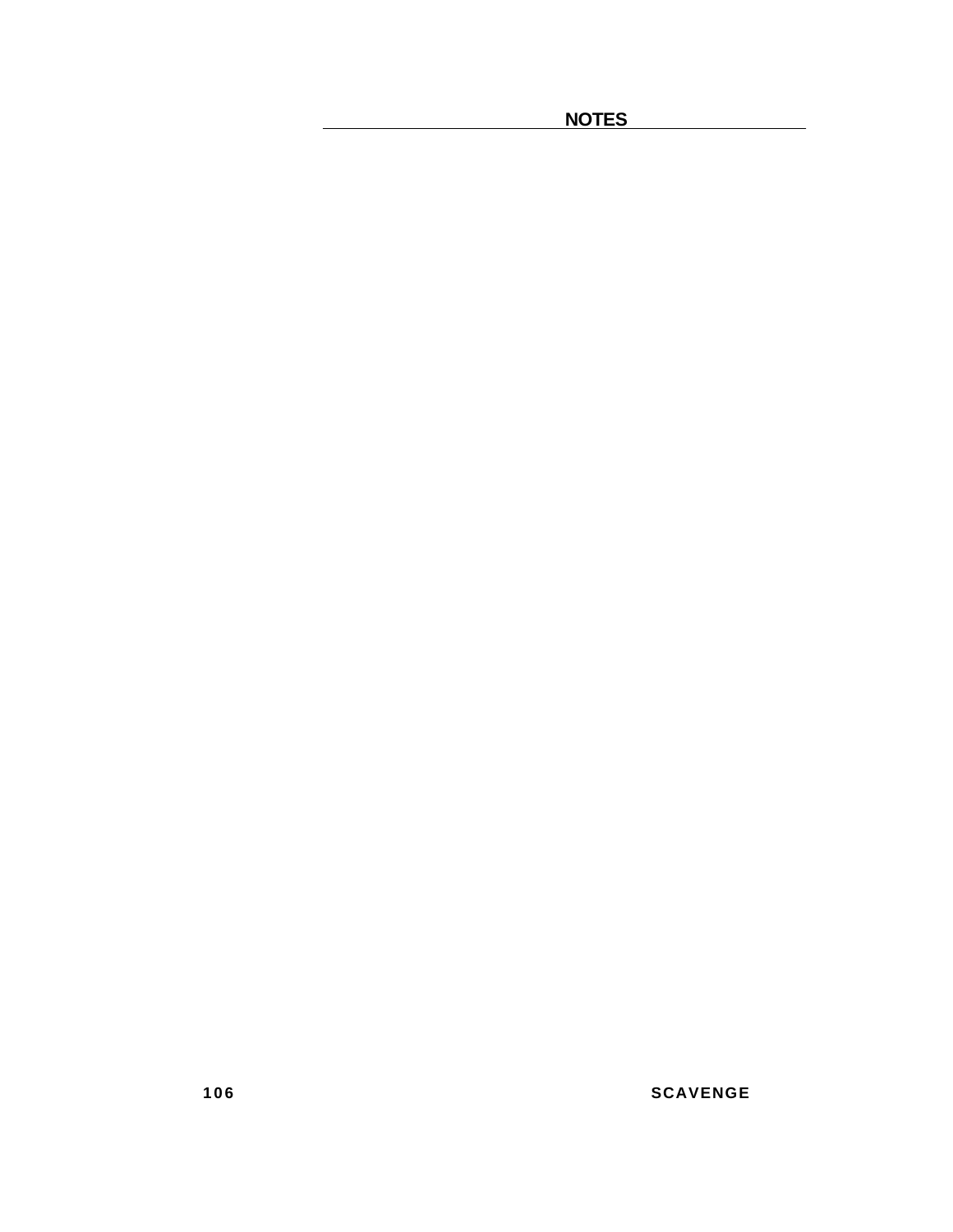## **6.1 RUNNING FROM A RAM VOLUME**

SiderFile's Program Selector can be run from a memory card. There are three methods you can use to install these utilities to your RAM volume. All require you to first define the size and location of your RAM volume.

### **METHOD 1:**

With the RAM volume defined, locate your SiderFile distribution diskette. Place it in your floppy drive. If you are running from the Sider, enter APPLESOFT basic and change the PREFIX to/FLOPPY. At the prompt type:

#### **]-INSTALLPROSEL**

Specify /RAM as the destination volume. Enter the other information as appropriate to your configuration. This method will install all of the complete SiderFile package including the Pro-Sel utilities.

### **METHOD 2:**

With the RAM volume defined, use the Program Selector to run the SiderFile utility. Use the COPY option to copy the following files from either the hard drive or the floppy to the /RAM volume:

| <b>ProDOS</b>                                     |
|---------------------------------------------------|
| <b>PROSEL.SYSTEM</b>                              |
| <b>PROSEL</b>                                     |
| <b>BASIC.SYSTEM</b>                               |
| <b>FINDERDATA</b>                                 |
| <b>FINDER.ROOT</b>                                |
| UTIL                                              |
| Optional, will cause all the SiderFile and ProSel |
| utilities to be copied.                           |

It should be noted that the Program Selector will need to be edited such that the pathnames and prefixes reflect/RAM and the new root volume.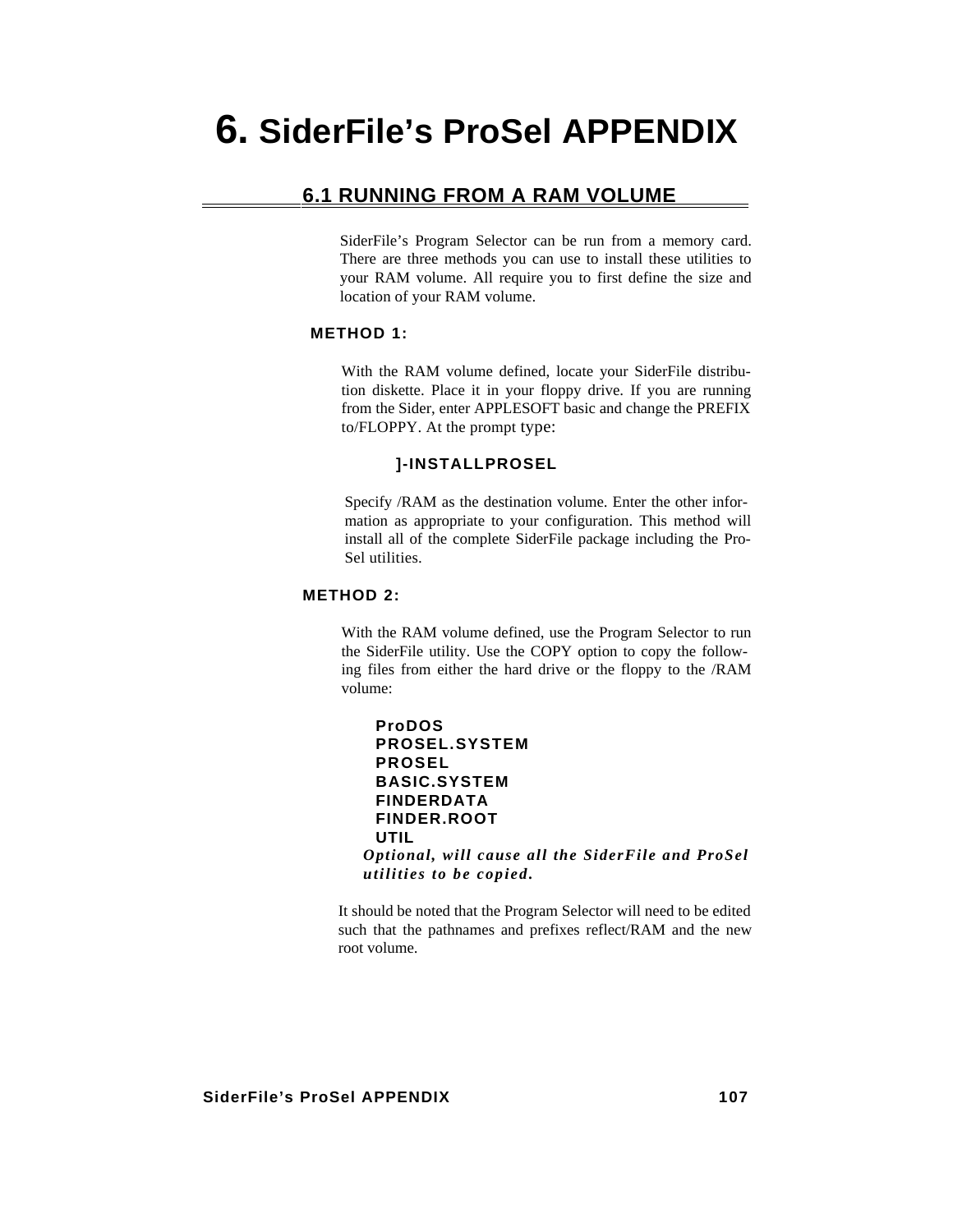### **METHOD 3:**

If you intend on using your/RAM volume frequently to run your SiderFile utilities this method will be the simplest in the long run. With the /RAM volume defined, use the SiderFile utility to copy over the files as you would in METHOD 2. In addition, you may copy to the /RAM volume any other files or programs you want installed in your /RAM volume.

With the tiles installed on the /RAM volume, use the Program Selectors editor to modify any of the menu items which designate /HARD1 as the volume to return to after running a program. When your /RAM volume is setup the way you want it, proceed with the following steps:

NOTE: If you want to use your hard disk or 800k floppy you should using the options for BACKUP/RESTORE to and from a FILE. See the section in BACKUP.DOC called BACKING UP AND RESTORING TO AND FROM A FILE.

- 1. Run the BACKUP program from the 'Utilities Directory' and backup the /RAM volume to floppies.
- 2. Use the SiderFile utility program to format a new floppy. Name it /RESTORE.RAM.
- 3. Use the SiderFile utility program to copy the following program from the floppy volume /FLOPPY to your new volume /RESTORE.RAM.

| <b>PRODOS</b>        | <b>/FLOPPY</b> |
|----------------------|----------------|
| <b>BASICSYSTEM</b>   | <b>/FLOPPY</b> |
| RAM RESTORE          | <b>/EXTRAS</b> |
| <b>BOOT.PROSEL.R</b> | <b>/EXTRAS</b> |
| <b>RESTORE</b>       | <b>/FLOPPY</b> |

4. Copy the RAM driver you are using to the /RESTORE.RAM diskette.

NOTE: Check that the driver you are using is the .BIN version. There is both a .BIN and .SYS version shipped with SiderFile.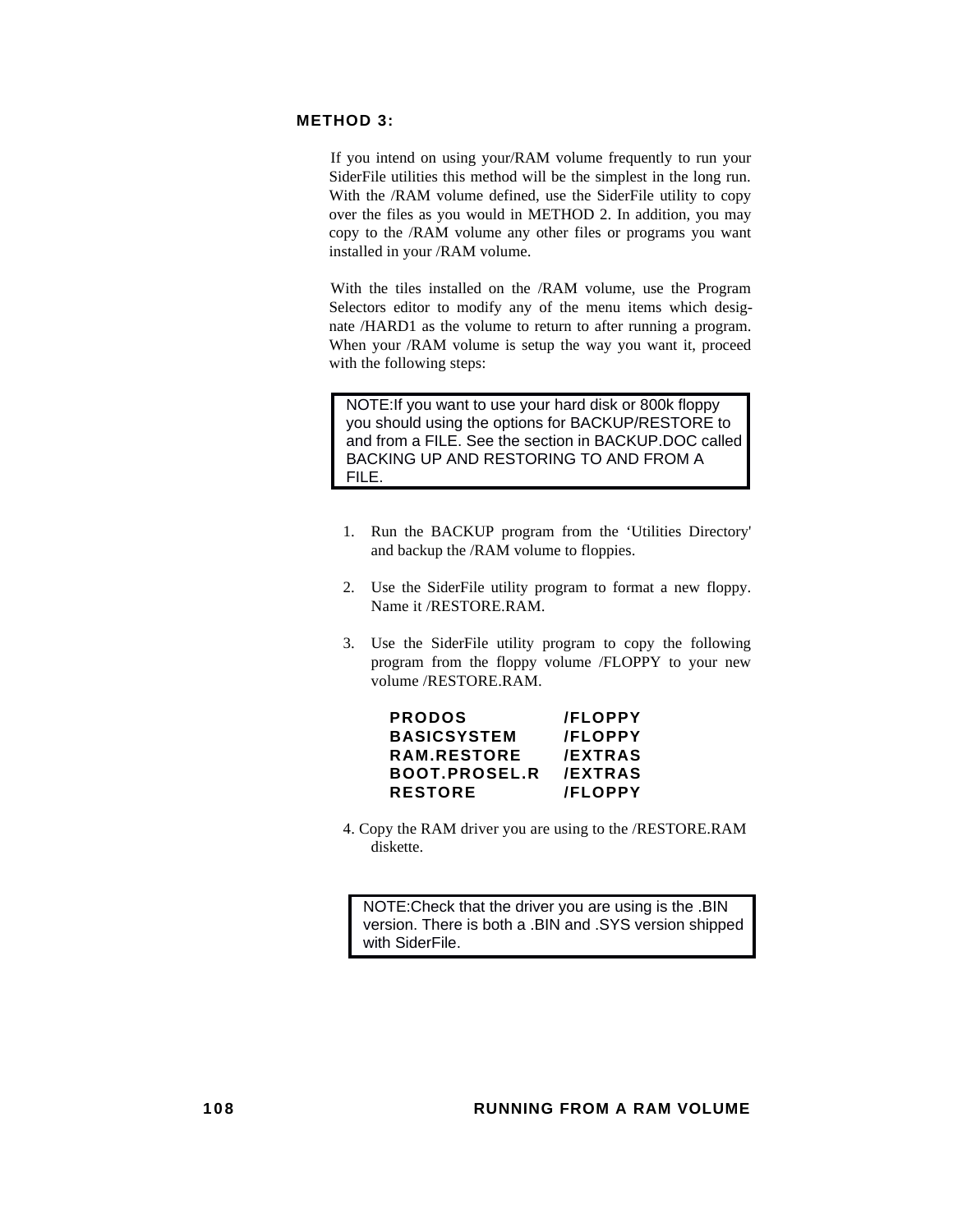5. If you are using a RAM volume named something other than /RAM, run AppleSoft Basic. From the system prompt, type the following:

#### **PREFIX /RESTORE.RAM LOAD RAM.RESTORE LIST 500**

[Modify line 500 to contain the name of your RAM driver and press return.]

#### **SAVE RAM.RESTORE**

6. While still in the RAM.RESTORE prefix type:

#### **RENAME RAM.RESTORE,STARTUP**

With a copy of what you want in RAM on diskettes, you can automate the restoration process by running the program RAM.RESTORE. (It uses both the BOOT.PROSEL.R and RE-STORE programs. Do not use BOOT.PROSEL.R for anything else.)

To test the procedure turn your computer off and reboot. When re-booted, the RESTORE program will prompt you for a source slot.

If not, it may be necessary to change lines 510 and 520 of the RAM.RESTORE file to give full pathnames:

#### **PRINT CHR\$(4)" BRUN /RESTORE.RAM/BOOT.PROSEL.R OR 520 PRINT CHR\$(4)"/RESTORE.RAM/RESTORE"**

When successfully loaded, the restore program will prompt you through the restore process. Remove the /RESTORE.RAM disk and insert the /BACKUP.01 diskette. Enter the destination slot and drive numbers of your RAM driver. For the SiderFile provided RAM driver it is slot 3 drive 1, other drivers may use drive 2.

Add BACKUP to your program selector" menu and run it whenever you add or change files on the RAM disk.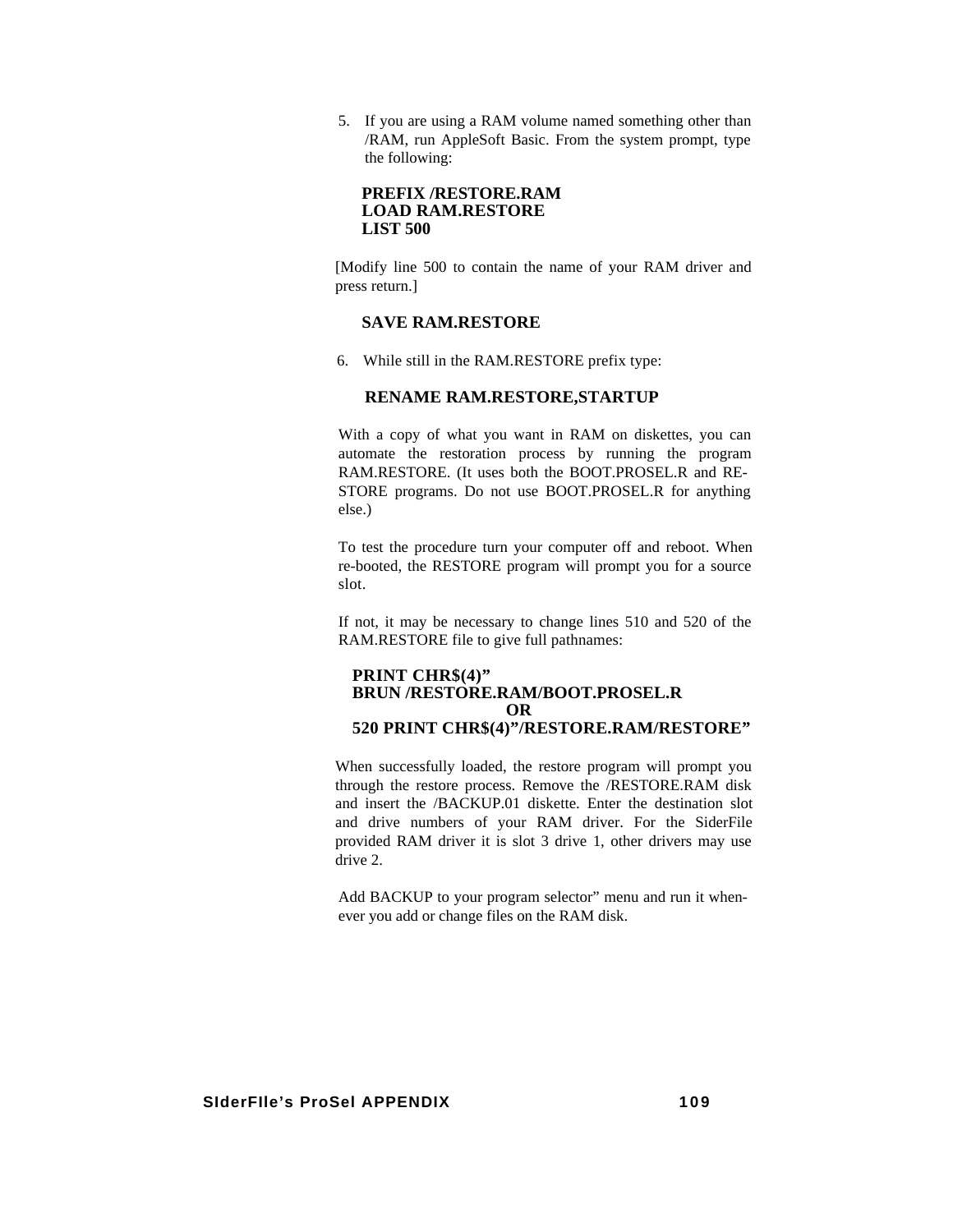NOTE: The SiderFile package provides /RAM drivers for Multiram and Ramworks cards and is compatible with Merlin-pro version 2.3 and higher. You can use any RAM driver you want to with ProSel, it is not limited to the one on the disk.

## **6.2 AUTOMATIC BOOTING OF A RAM VOLUME**

The SiderFile package supports the automatic loading of a RAM volume upon booting. To have the Program Selector load from the /RAM volume each time you boot take some modifications to the system files. This process should not be done to your originals since errors can render the copy unusable.

These are the steps to follow:

- 1. Install ProSel on the boot up disk.
- 2. Use BLOCK.WARDEN to place a STARTUP name in PROSEL.SYSTEM. If you have the Apple memory card then put in LmL/RESTORE, and skip step 3. Otherwise put in UTIL/RAM.DRV and use the SiderFile utility to copy RAM.DRV to the directory UTIL on your boot up disk.
- 3. Skip if you have an Apple memory card or clone. Use BLOCK.WARDEN to place a STARTUP name of UTIL/RESTORE in the RAM.DRV program. RAM.DRV has been set up to run the program you name as the STAR-TUP if there is one.
- 4. Use BLOCK.WARDEN to place the name of the FILE to be restored to the RAM volume in the STARTUP position of RESTORE. You might call such a file RAMFILE for example, or MISC/RAMFILE if it is in the sub-directory MISC.
- *5.* To have RESTORE run a SYS program (eg. BASIC.SYS-TEM) instead of returning to ProSel after loading the RAM volume, use BLOCK.WARDEN to enter the name of the desired SYS program at byte \$48 in the RESTOREprogram.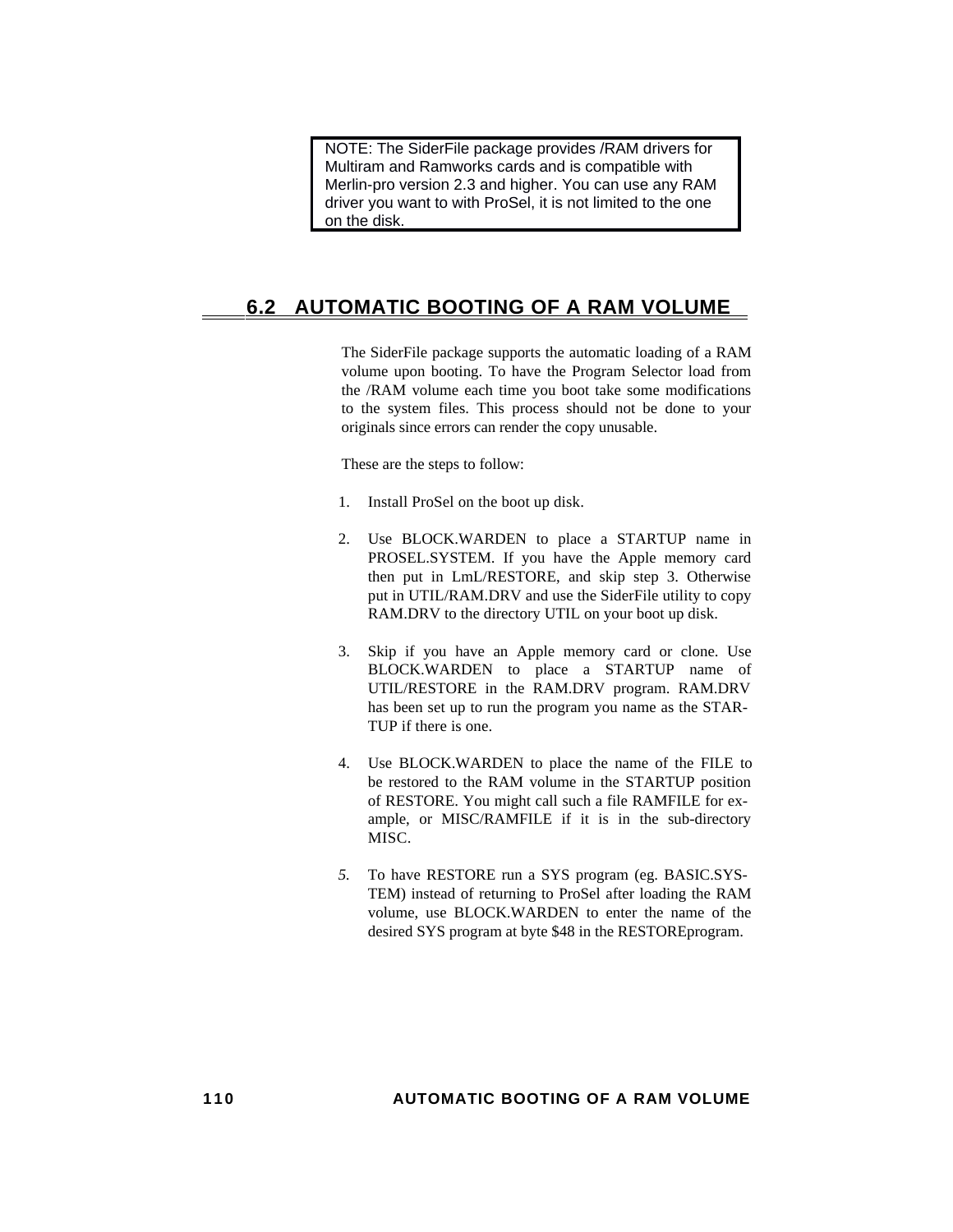This must include a leading length byte just like startup specifications. This position in RESTORE follows the first pair of FFs and is terminated with another pair of FFs, to make it easy to locate. Even if this program name has been put in the indicated place in RESTORE, it will be ignored if there is no specification in the STARTUP position (item 4) This makes it possible to use the startup specification in Pro-Sel to run this version of BACKUP while still being able to use the same copy of BACKUP (with nothing in the startup position) for its primary purpose of backing up a hard disk.

6. Load the files you want into the RAM volume and use BACKUP to backup the volume to the file you named in step 4.

If you have followed this procedure correctly then the next time you boot, the RAM volume should be loaded automatically from the file you created. If not, then you missed some detail. Check the names you have given for various files and make sure the files are really where they will be looked for. This provision will just ignore file specifications if the files are not found. There may be no error messages.

Remember that these instructions apply to loading the /RAM volume from a FILE on a hard disk or 800K disk. To load the /RAM volume from floppies requires a different, and somewhat easier, procedure which was described in the section "USING ProSel ON A /RAM vOLUME".

## **6.3 AUTOMATIC BACKUP OF A RAM VOLUME**

BACKUP can also be instructed to automatically backup a RAM volume to a file and then (optionally) run another application such as PARK.HEADS. Thus a single selection from ProSel can automatically backup your RAM volume, and then park the heads of the hard disk.

To force this mode, the file name of the backup file should be placed in the startup position. [It is best to let ProSel do this via an application specification. That way BACKUP can be used in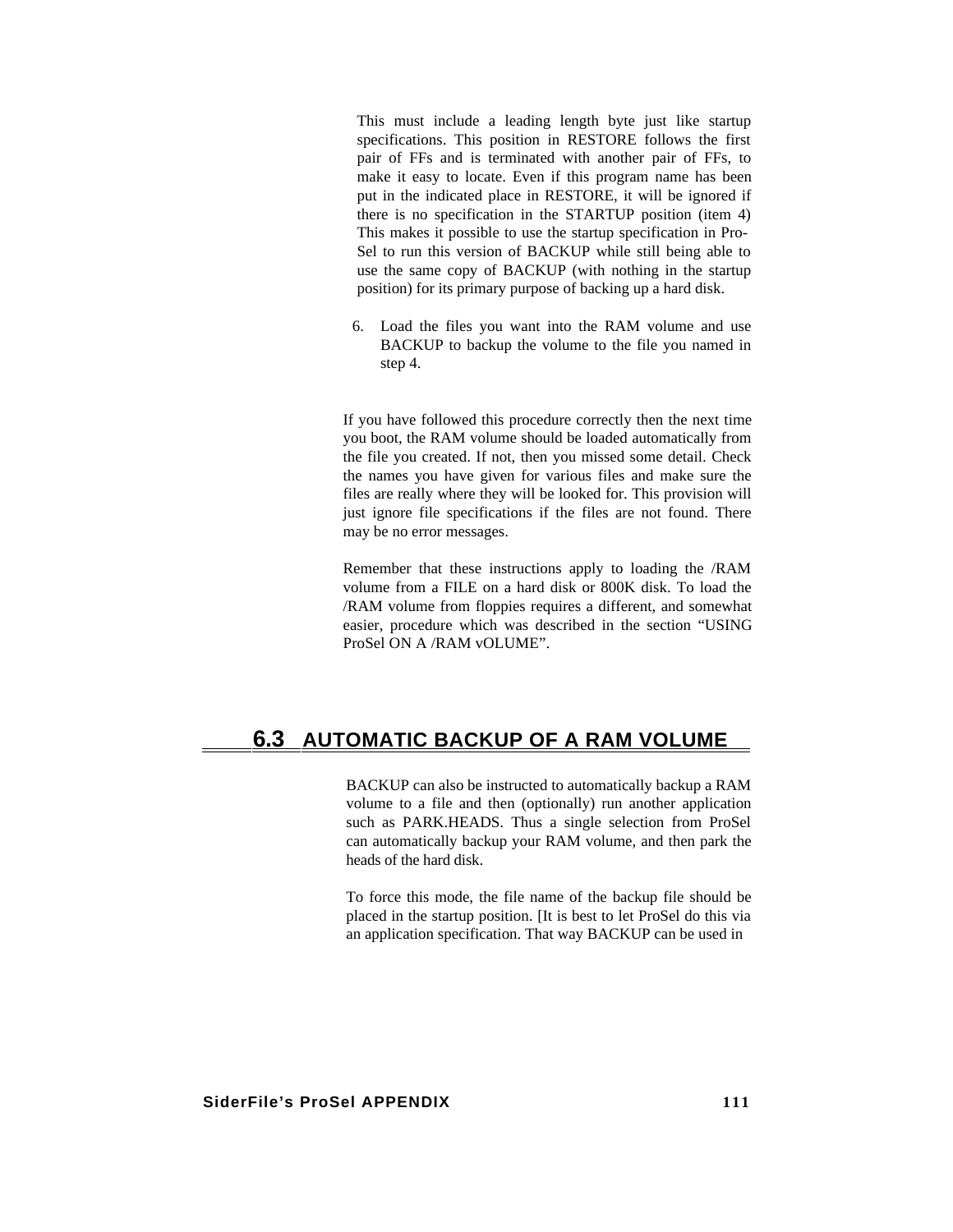other ways without making a completely separate version. If the startup position is empty then the rest of the operation described here will be ignored by the BACKUP program.]

Then the program name to be run after BACKUP is finished should be placed (with a length byte) following the first pair of FFs in BACKUP (byte \$48 of the file). Leave it zero if you want it to return to ProSel.

Then the volume name (including a length byte and a "/') of the volume to be backed up (eg., 4/RAM, where the 4 is in hex, the rest in ascii) must be placed following the second pair of FFs (byte \$8A) if this is left null then this mode will be IGNORED.

## **6.4 CHANGING STARTUP NAMES**

BLOCK WARDEN has a feature to simplify entering STARTUP names in SYS files.

To change the default STARTUP file name in a SYS file, follow these steps:

- 1. In R/W mode, type F to follow a file, and specify the file name of the .SYS file to be moved (you may want to use the P command first to set the prefix of the file).
- 2. When the a block is read, select [El to enter the EDIT mode.
- 3. Press the right arrow key six times to move the cursor to the startup position. A box will be displayed asking for the startup name. (If not, either the file is not of SYS type, you are not in follow mode, or the file does not support startups.)
- 4. Type the startup name ending with RETURN. When done you will see the name you entered has been placed in the edit buffer with the appropriate length bytes supplied automatically.
- 5. Type ESC for RAY mode, then the W command to write the buffer to disk, etc.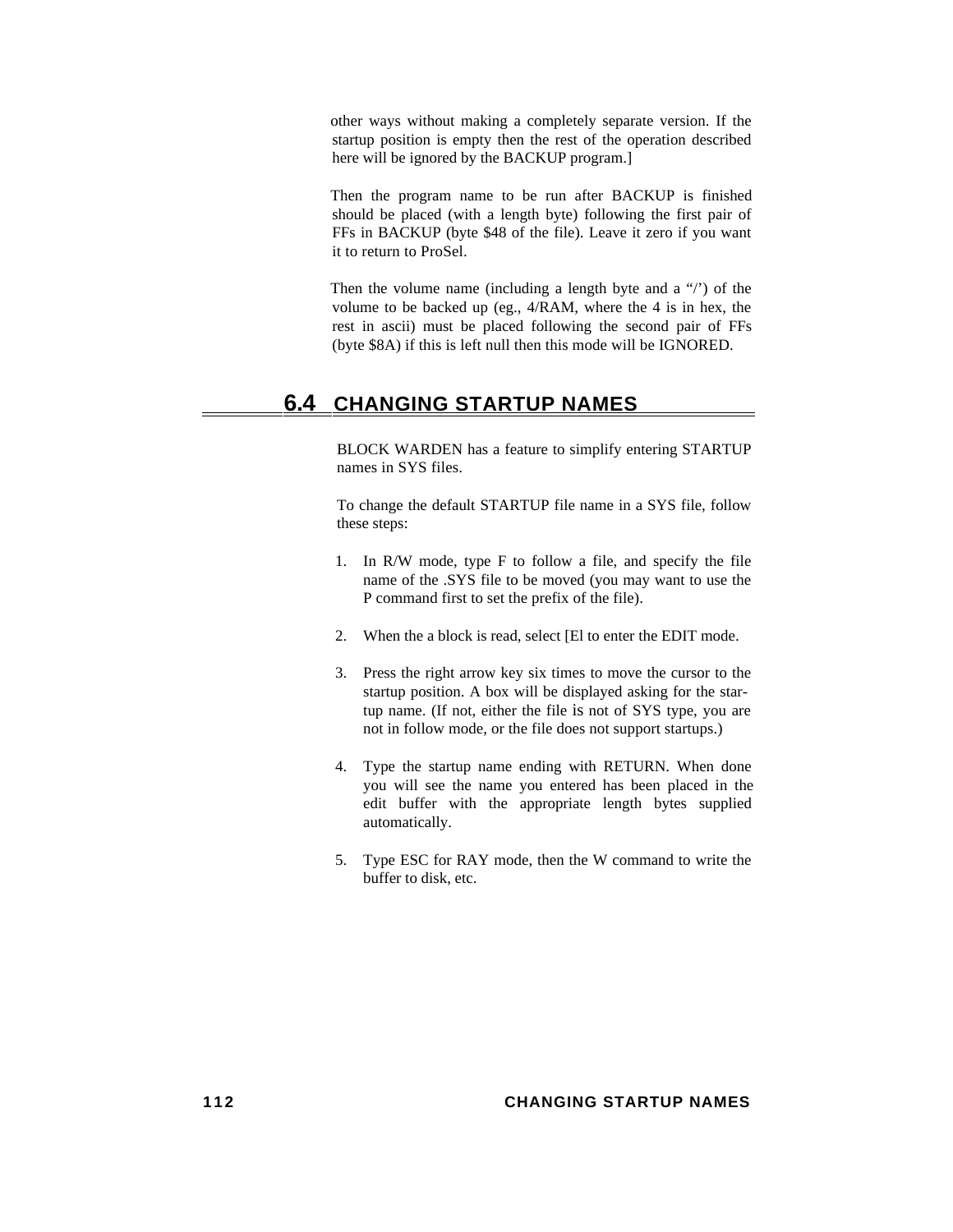Sometimes a glitch in the system will ruin a file to the extent that it cannot be deleted by ordinary means. There is a "secret" (meaning not shown on the screen) provision in the SiderFile sort routine that will allow you to get rid of such files. If you highlight the LAST file in the list and press Open-Apple DELETE then that file will be deleted from the list. Nothing happens on disk until you press return and ask for the "sorted" directory to be written to disk. To delete a file which is currently not the last one on the list you must first move it to the end, using the arrow keys with Open-Apple, and then press Open-Apple-DELETE.

This only gets rid of the file as far as the directory is concerned and does not free the blocks used by the file and release them to the system. To do that you should then use that provision in MR.FIXIT. Once this is done, the block will then be free for use with other files

Please note that files deleted in this fashion are not recoverable. You must use it with extreme caution. Entire directories can be deleted this way, by using it on the name of the directory.

NOTE: For technical reasons this method does not work if there is only one tile in a directory. However, the directory containing it can be deleted with this technique.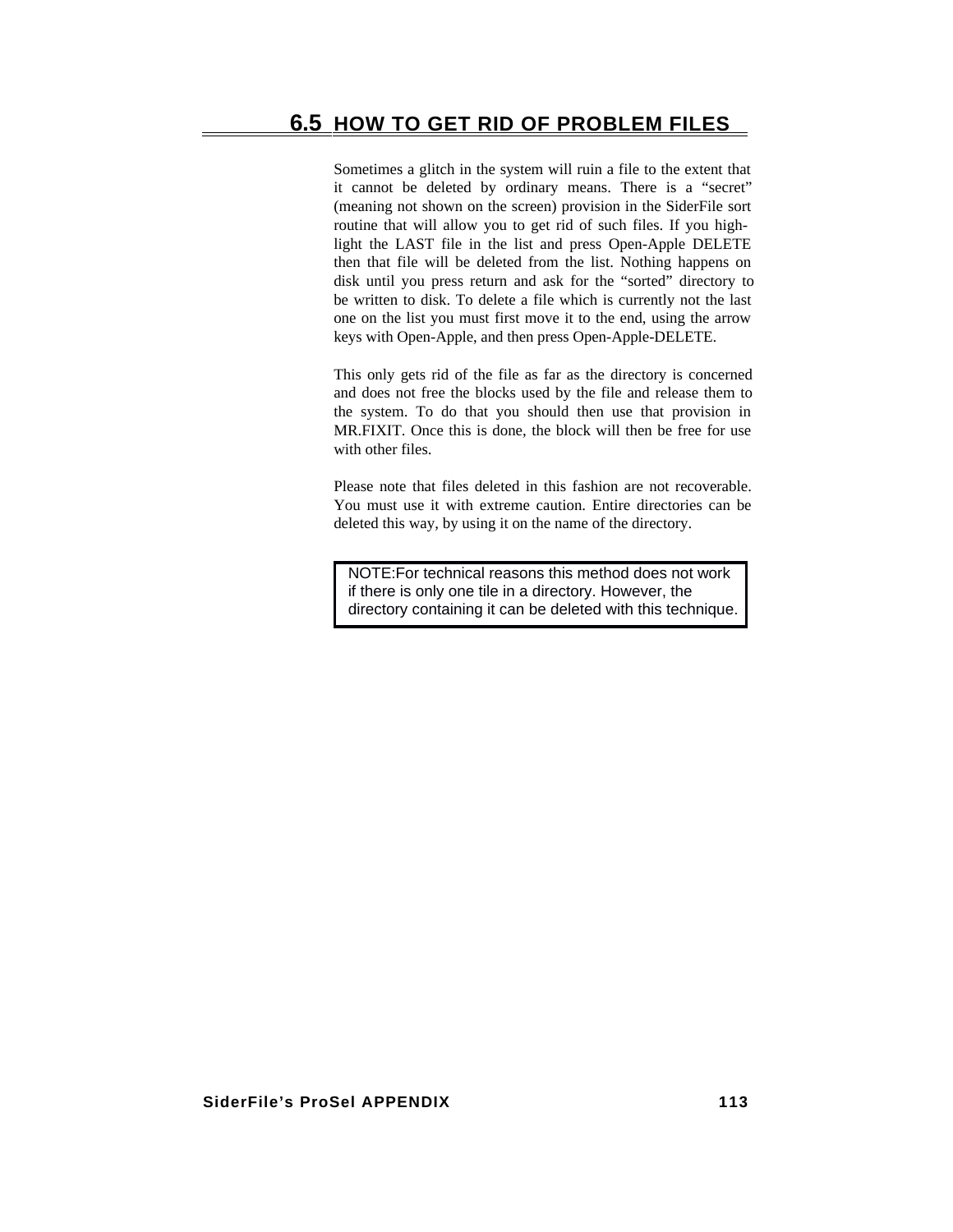**NOTES**

**114 HOW TO GET RID OF PROBLEM FILES**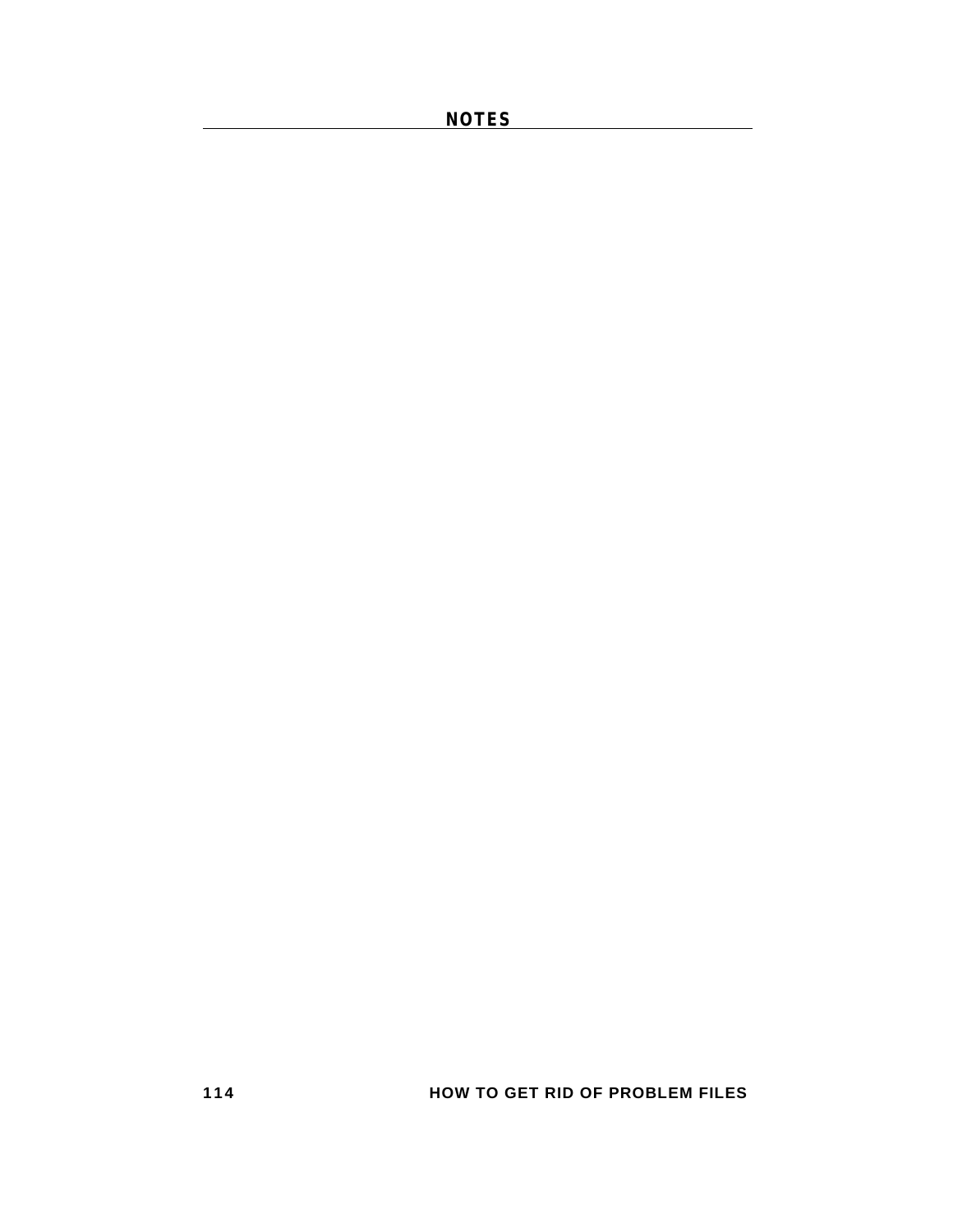# **7. SPECIFICATIONS**

## **7.1 TECHNICAL INFORMATION**

#### **7.1.1 Sider SpecIfIcatIons**

This section contains specifications for the Sider, including dimensions, subsystem requirements and fixed disk charactenstics.

#### **Dimensions and Requirements**

Following are the physical dimensions and power requirements of the Sider.

**Height 7.5 Inches Width 3.4 Inches Depth 16.0 Inches Weight 11.0 pounds Source 110-126 vlts (factory config) Line Frequency 50/60 (+1-2%) Power Consumption 40 watts**

#### **Subsystem Characteristics**

The following section provides additional specification for the Sider fixed disk subsystem.

## **Sider D4 A SiderD4T**

| <b>Formatted Capacity</b>  | 40 Mbytes      | 40 Mbytes         |
|----------------------------|----------------|-------------------|
| Sectors per track          | 17             | 17                |
| <b>Bytes per Sector</b>    | 512            | 512               |
|                            | 809            | 1024              |
| <b>Heads</b>               | 6              |                   |
| <b>Average Access Time</b> | 61 msec.       | 28 msec.          |
| Average Latency 8.33 msec. |                | 8.33 msec         |
| <b>Recording Format</b>    | <b>MFM</b>     | <b>MFM</b>        |
| <b>Auto Head Parking</b>   | N <sub>O</sub> | YES               |
| <b>Actuator type</b>       | <b>Stepper</b> | <b>Voice Coil</b> |

#### **TECHNICAL INFORMATION** 115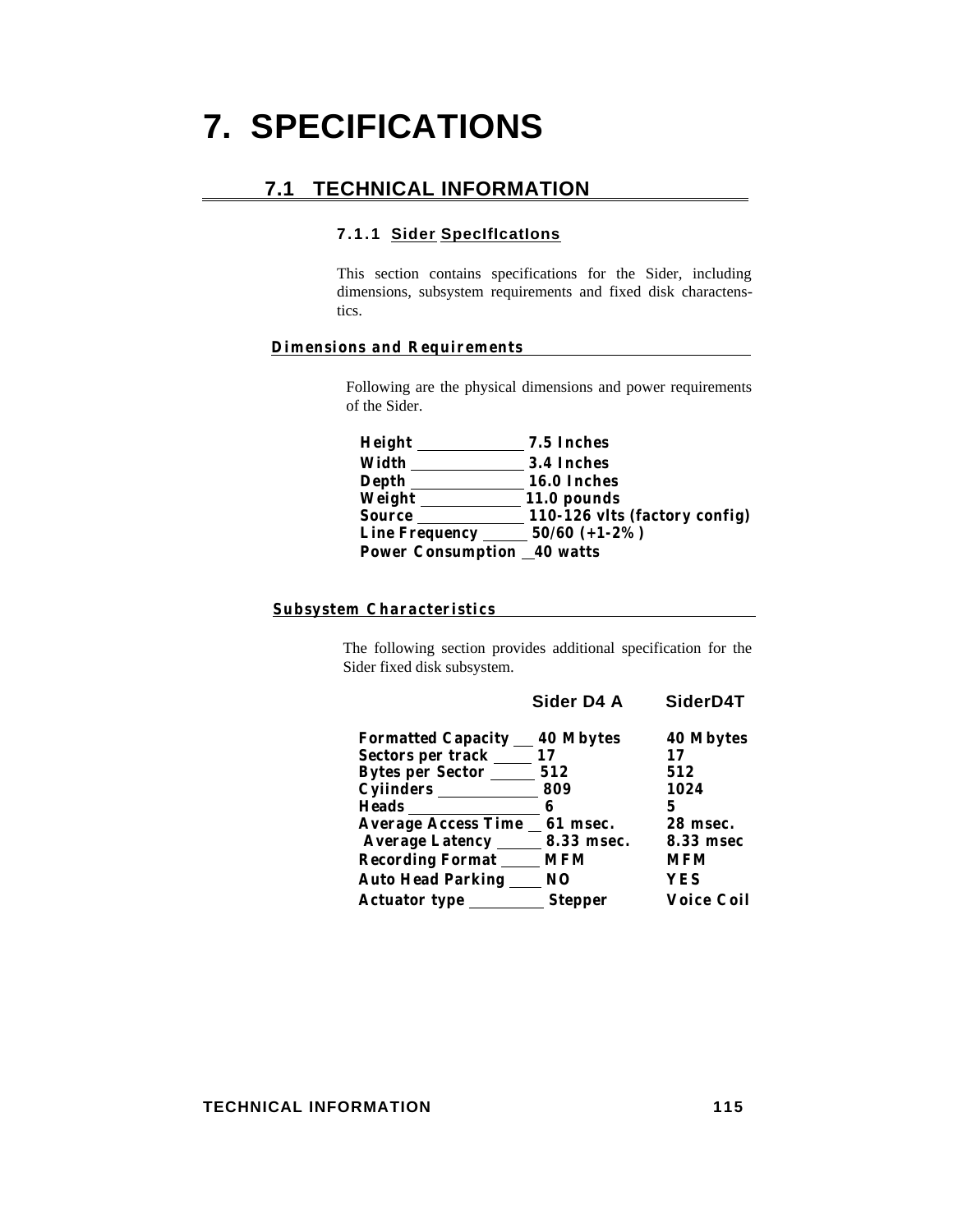**NOTES** 

**116 SPECIFICATIONS**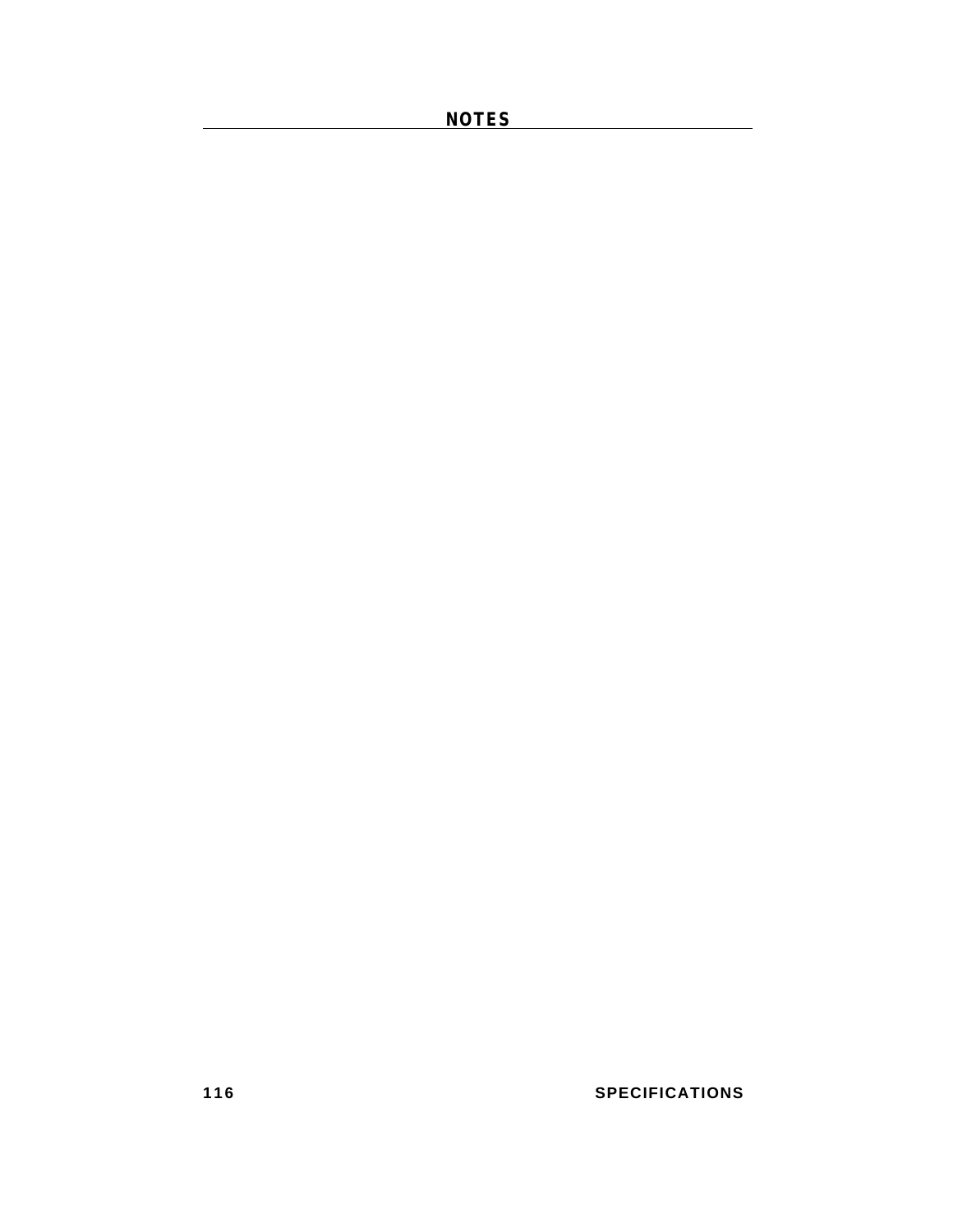# **8. HARDWARE APPENDIX**

## **8.1 HOST ADAPTER CONFIGURATION**

New Siders have been enhanced internally to be more versatile and use less power from the computer. Enhanced Siders have a warning label on the rear panel. Internally, they provide 5 volts power to the terminator network. Previous Siders derived this voltage from the Apple's motherboard through the host adapter, If there is no warning label, you should follow the setup instructions for the non enhanced Sider drives.

Below are illustrations of various Sider host adapters, locate yours and set the option jumpers as indicated. Many versions other the Apple host adapter have been manufactured. Some may have what is called a trace on the card in place of a jumper. If a board has a trace connecting the circuit, it should be remove or added as indicated in the following diagrams.

**If you have a host adapter 103916 revision E setup as follows:** 

**Solder Side Cut This** 

 **Wire**

**Sider with no warning label.........Board should not be modified. Sider with warning label.............Cut the wire shown above. Sider with no label daisy chained to Sider with warning label........Cut the wire shown above. Sider with no warning label.........wire can not be cut.**

**HARDWARE APPENDIX 117**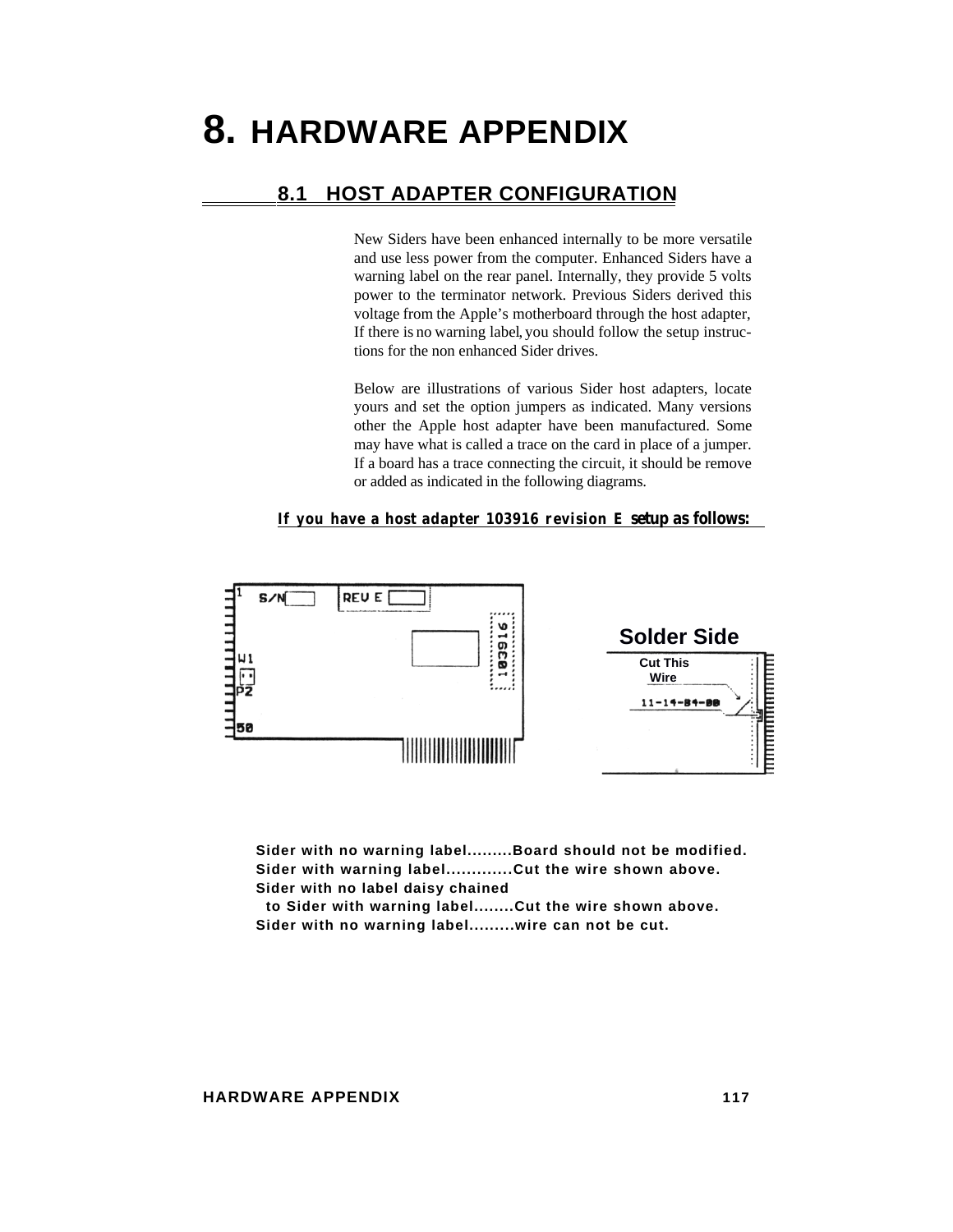If you have a host adapter 103916 revIsion G, HOO or HOl setup as follows:



Sider with no warning label ...........Jumpers should be on Wi and W2. Sider with warning label................Both Wi and W2 jumper must be off. Sider with no label daisy chained

to Sider with warning label ............Both Wi and W2 jumper must be off.



A host adapter 103916 revision H03 OR H04 setup as follows:

Sider with no warning label............Jumpers should be on Wi and W2. Sider with warning label.................Both Wi and W2 jumper must be off. Sider with no label daisy chained

to Sider with warning label...........Both Wi and W2 jumper must be off.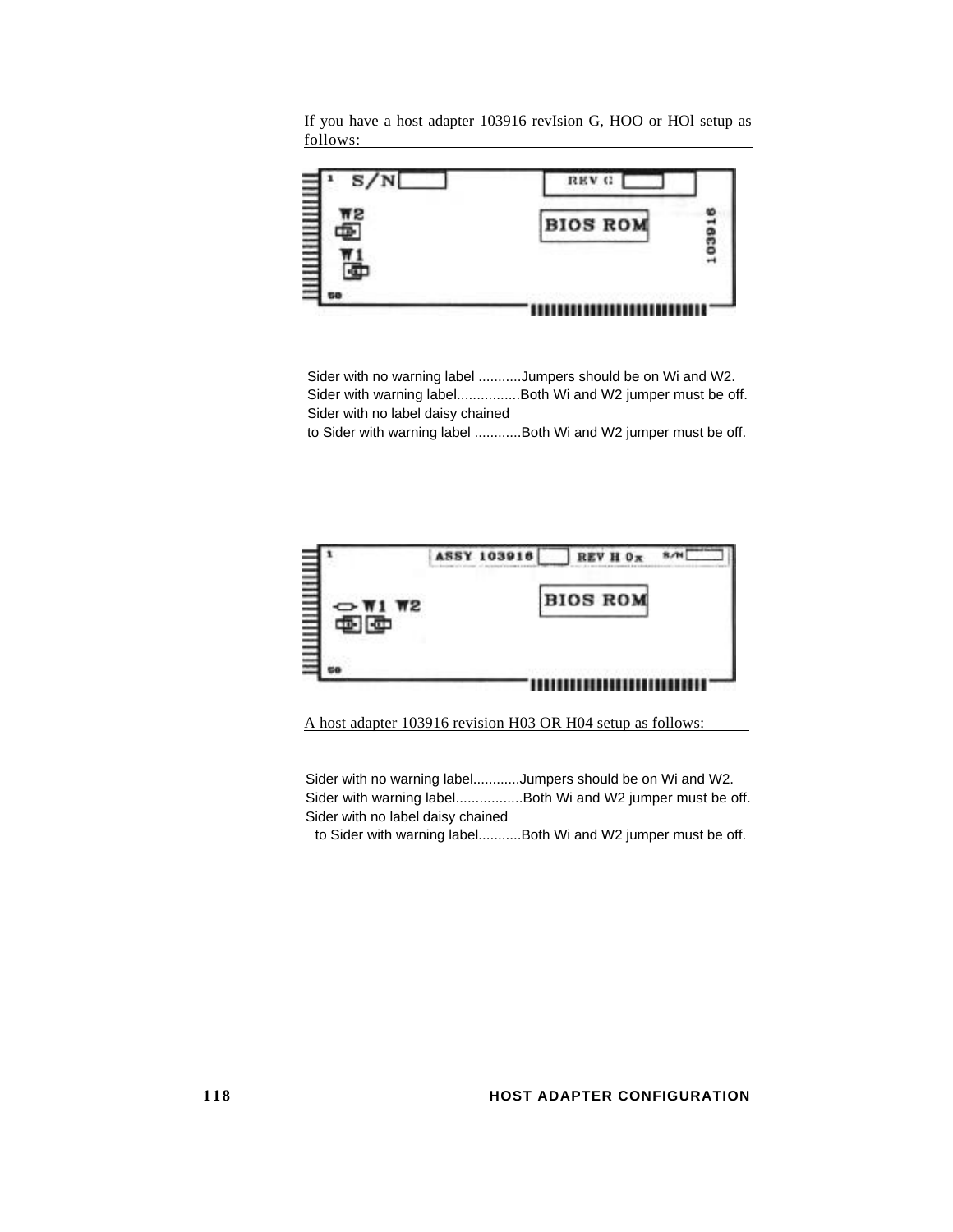### **8.1.1 Important Information**

If you use a host adapter set for the wrong revision of the drive, many problems can occur:

#### Example 1:

If a host adapter is being used with a Sider without a warning label and its' jumpers are set for a Sider with a warning label the Siders terminator will not work and the drive normally will not work properly in the computer.

#### Example 2:

If a host adapter is being used with a Sider which has the warning label but its jumpers are set for a Sider without a warning label, 5 volts of power will travel from the Sider to the Apple's mother board. This may, cause problems with other boards in the system, cause the Apple to appear ON" even with the power off and could cause computer damage if a card were pulled out.

#### Example 3:

If you are daisy chaining a Sider product which have a warning label to one which does not, the host adapter should always be set for as if both drives have warning labels.

If you are Daisy Chaining products other than the Sider 40mg drives, an old drive Sider with a new one the new one needs to be on anytime you are using either drive.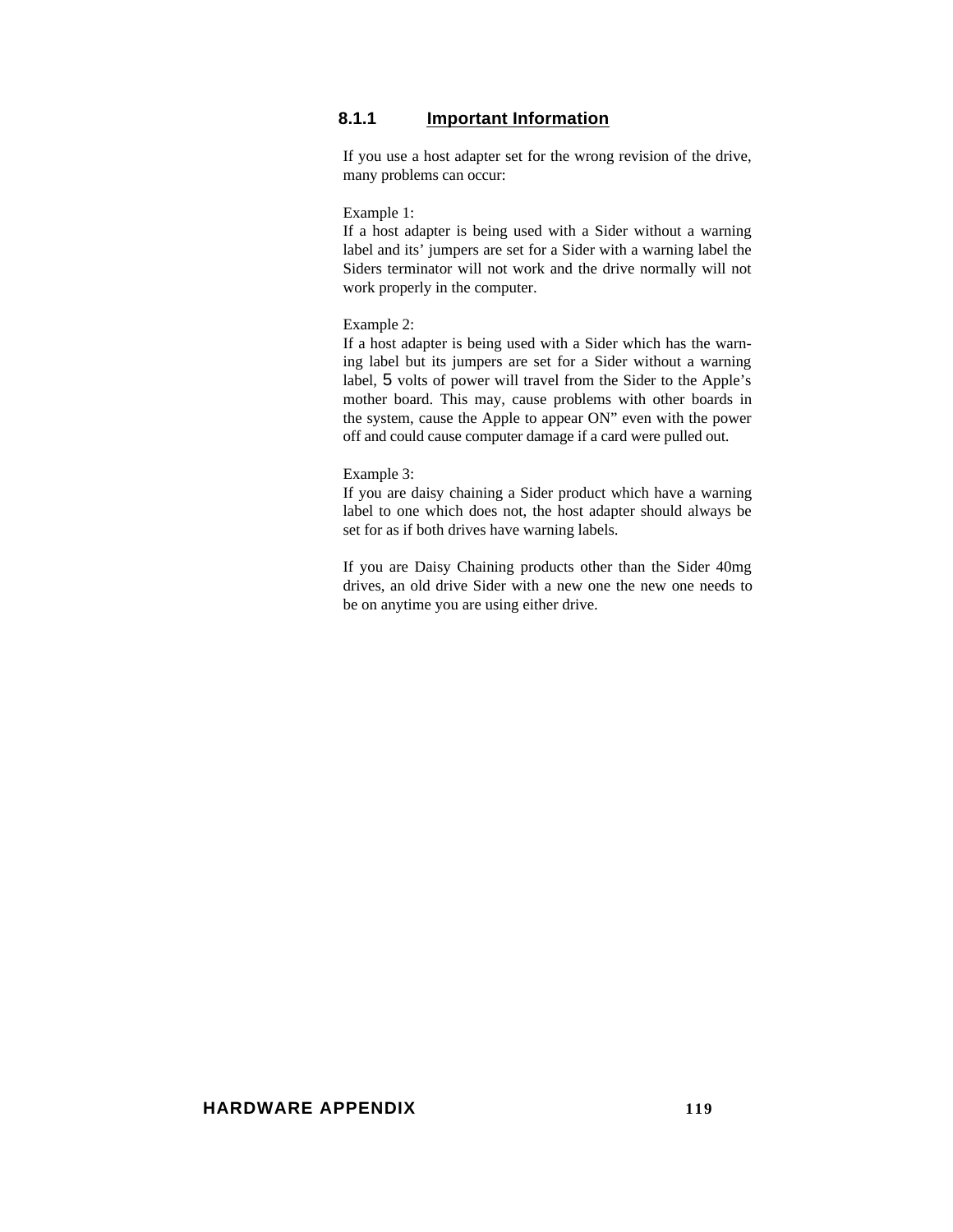**120 HOST ADAPTER CONFIGURATION**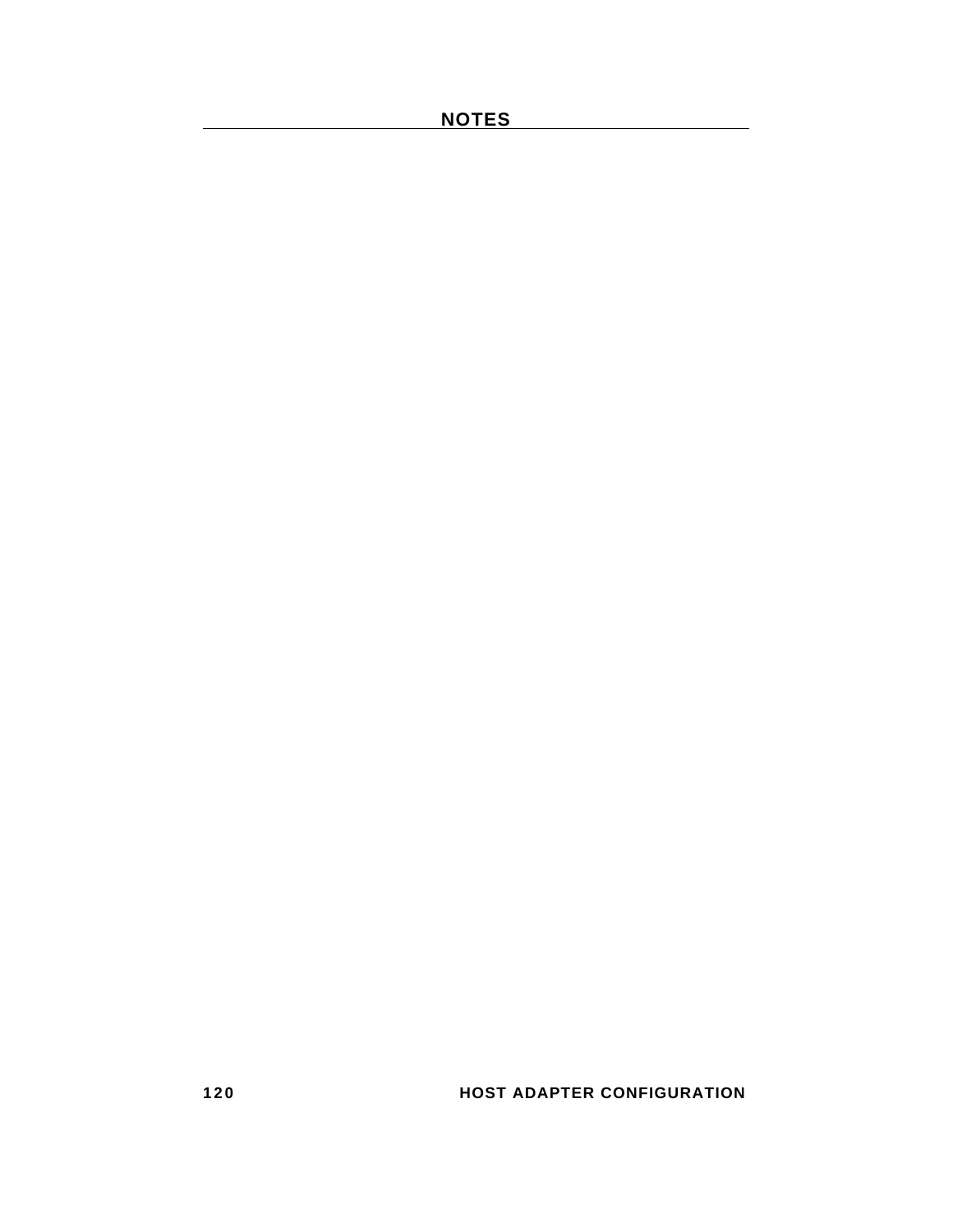# **9. FCC AND WARRANTY**

## **9.1 FCC COMPLIANCE**

FIRST CLASS PERIPHERALS provides a shielded Data Cable (and Host adapter if required) that comply with the FCC Class B computing regulations. Use of a non-shielded Data Cable may result in RF radiation exceeding limits. It is possible, when not following these explicit instructions, to install the Sider so that it isn't in compliance with FCC Class B computing regulations.

This equipment generates and uses radio frequency energy and if it is not installed and used in strict accordance with the manufacturer's instructions, may cause interference with radio and television reception. All Siders have been type-tested and found to comply with the limits of Class B computing device in accordance with the specifications in Subpart J of part 15 of FCC rules, which are which are designed to provide reasonable protection against such interference in a residential installation. However, there are no guarantees that interference will not occur in a particular installation.

If this equipment does cause interference to radio or television reception, which can be determined by turning the equipment on and off, you are encouraged to try to correct the interference by one or more of the following -- reorient the receiving antenna; move the equipment away from the receiver plug the equipment into a different outlet so that the equipment and receiver are on different branch circuits.

If necessary, you should consult with an Authorized FIRST CLASS PERIPHERALS dealer or an experienced radio/ television technician for additional suggestions. You may find the following booklet prepared by the FCC helpful:.

*'How To Idenhfy And Resolve Radjo-Tv interference Problems'*

Available from: U.S. Government Printing Office, Washington D.C., 20403: Stock No. 004-000-00345-4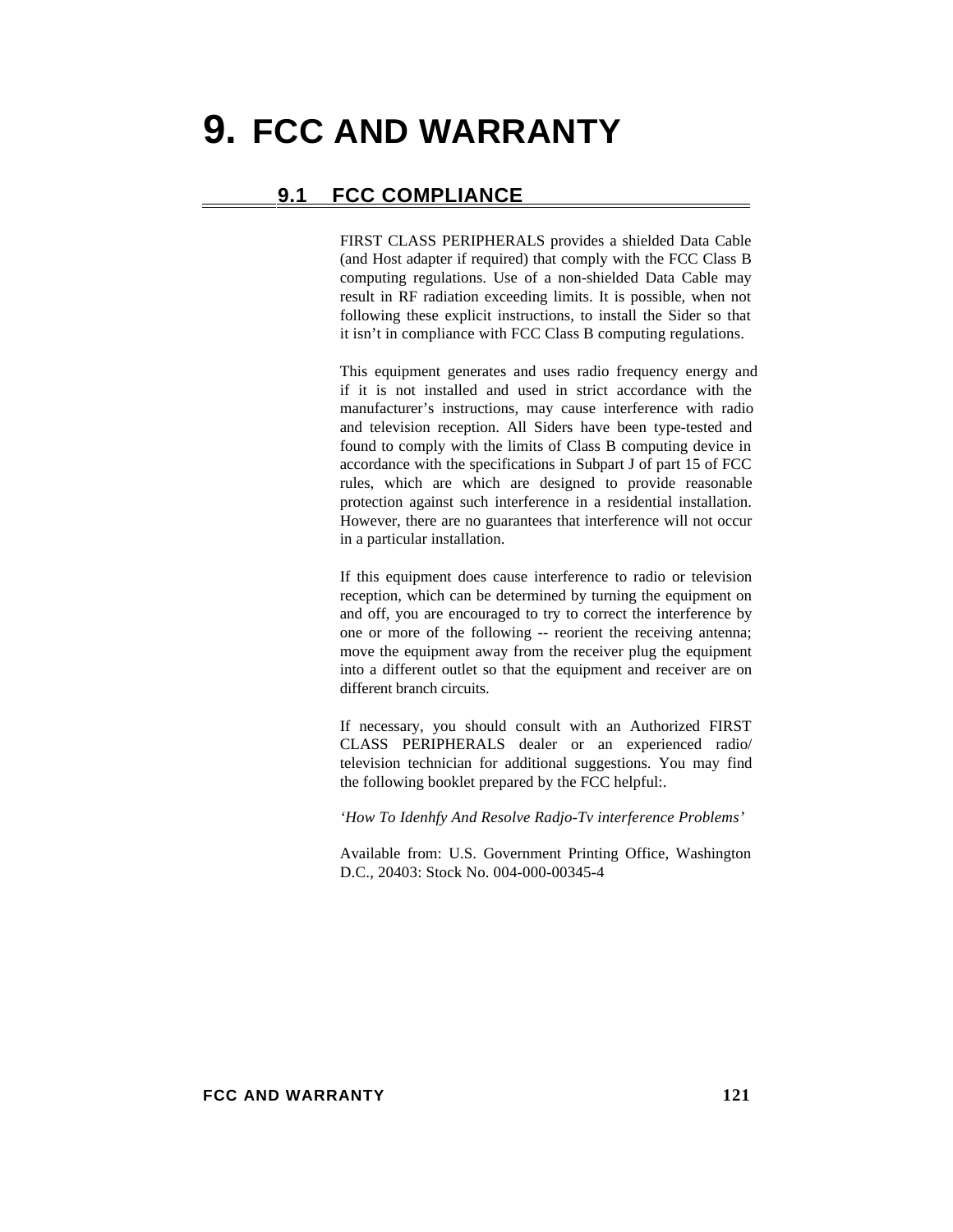## **9.2 LIMITED WARRANTY POLICY**

FIRST CLASS PERIPHERALS warrants all of its products, including spare pails sold by FIRST CLASS PERIPHERALS, to be free from defects in material and workmanship for a period of one year from the date of delivery. This warranty is made to the original purchaser, and only the original purchaser may make any claim under the warranty. (Original purchaser is defined as the first person to install and place into use any FIRST CLASS PERIPHERALS product. Typically this person would be the end-user). No other party shah have any rights under this warranty shall be the repair or replacement of the defective product as described herein. Title to the product remains at all time in the purchaser.

FIRST CLASS PERIPHERALS disclaims all other representations and warranties, including but not limited to, any implied warranty of merchantability or fitness for a particular purpose. FIRST CLASS PERIPHERALS shall not be liable for any special, indirect, incidental or consequential damages, lost profits, costs or expenses, except as set forth in this policy, which may be modified or amended only by written contract.

#### **IN-WARRANTY REPAIR**

FIRST CLASS PERIPHERALS will repair at its factory or repair center, any product that within the warranty period is returned to FIRST CLASS PERIPHERALS and found to be defective in proper usage.

Warranty action is initiated by customer notification to FIRST CLASS PERIPHERALS of a product failure within the warranty period. In the rare event a failure should occur, the original customer must obtain a Returned Goods Authorization number (RGA) from FIRST CLASS PERIPHERALS and return the defective product in its original shipping carton or equivalent, making sure to include all accessories and proof of purchase, to the designated factory or repair center. One-way transportation charges are at the customer's expense. FIRST CLASS PERIPHERALS will return repaired or replaced product by UPS Ground service at the expense of FIRST CLASS PERIPHERAlS. Requests for faster shipping service may be obtained provided the customer makes prior arrangements with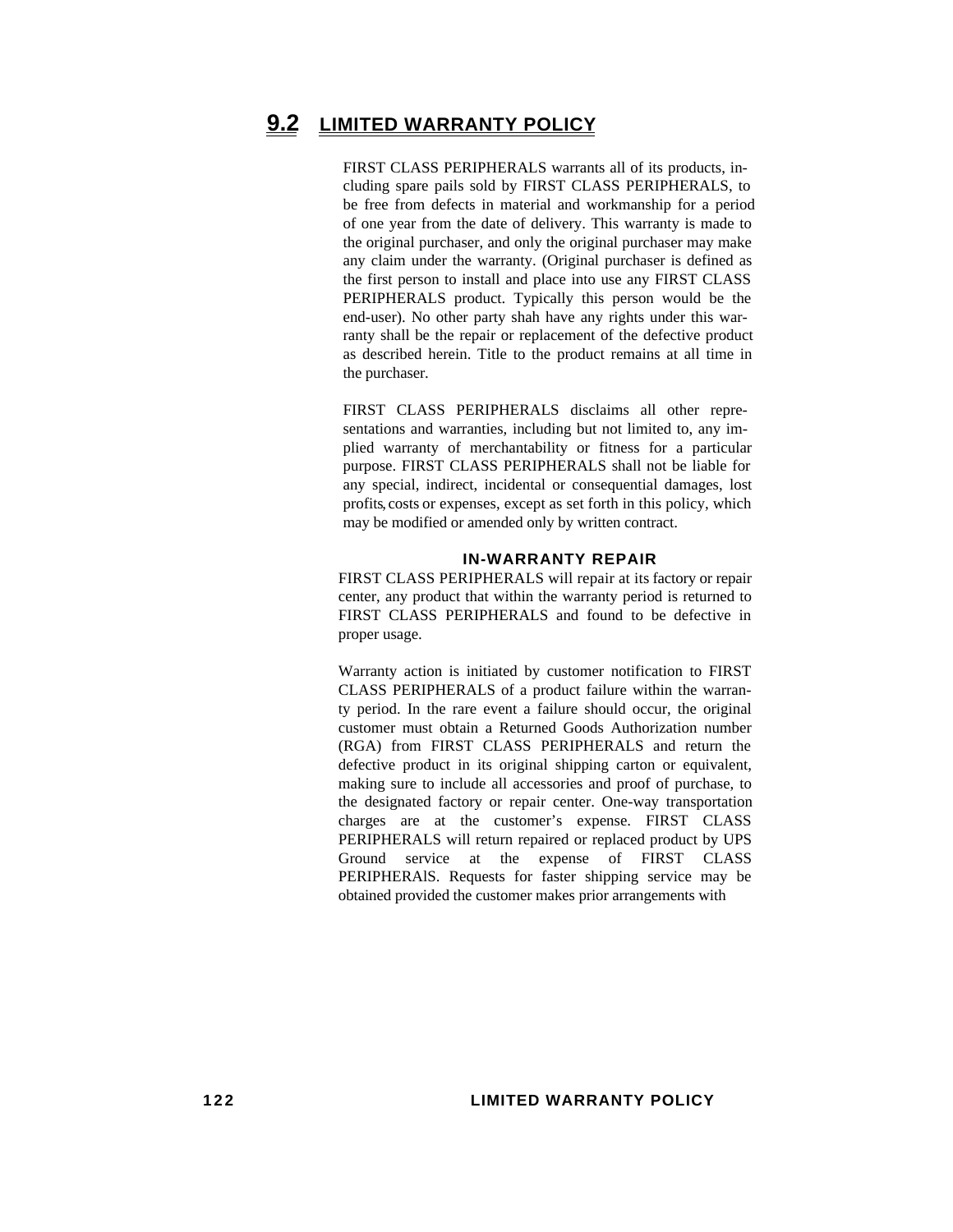the FIRST CLASS PERIPHERALS sales department; such service is at the expense of the customer.

FIRST CLASS PERIPHERALS reserves the right to reject any warranty claim on any products that have been the subject of abuse, misuse, unauthorized repair, alteration, improper return handling or causes external to the product, including but not limited to: improper power application, improper environmental exposure or other improper use of the product.

FIRST CLASS PERIPHERALS, at its option, may replace the returned product with a new or refurbished unit of the same type and model as defined by the applicable specifications or published data sheet.

FIRST CLASS PERIPHERALS will returnto original purchaser repaired or defective product within 3 working days of receipt by FIRST CLASS PERIPHERALS PROVIDED: 1) a RETURNED GOODS AUTHORIZATION NUMBER (RGA) has been obtained from FIRST CLASS PERIPHERALS; 2) the RGA number is written in large (3 inch) letters on the original shipping container; 3) all accessories are included and 4j all the aforementioned instructions have been met.

FIRST CLASS PERIPHERALS includes in its Limited Warranty Policy, the right to update in accordance with any field change order which FIRST CLASS PERIPHERALS determines is mandatory for reasons of product safety. All other field changes, revisions or updates not deemed mandatory by FIRST CLASS PERIPHERALS may be implemented at the discretion of FIRST CLASS PERIPHERALS or as required by contract.

#### **Out-OF-WARRANTY REPAIR**

FIRST CLASS PERIPHERALS will provide repair or replacement services for all products manufactured by or for FIRST CLASS PERIPHERALS and sold by FIRST CLASS PERIPHERALS, for a period of 3 years following date of original purchase unless product has been discontinued from FIRST CLASS PERIPHERALS active product list. The customer is obligated for cost of repair or replacement and its updated amendments, including freight and handling charges both ways.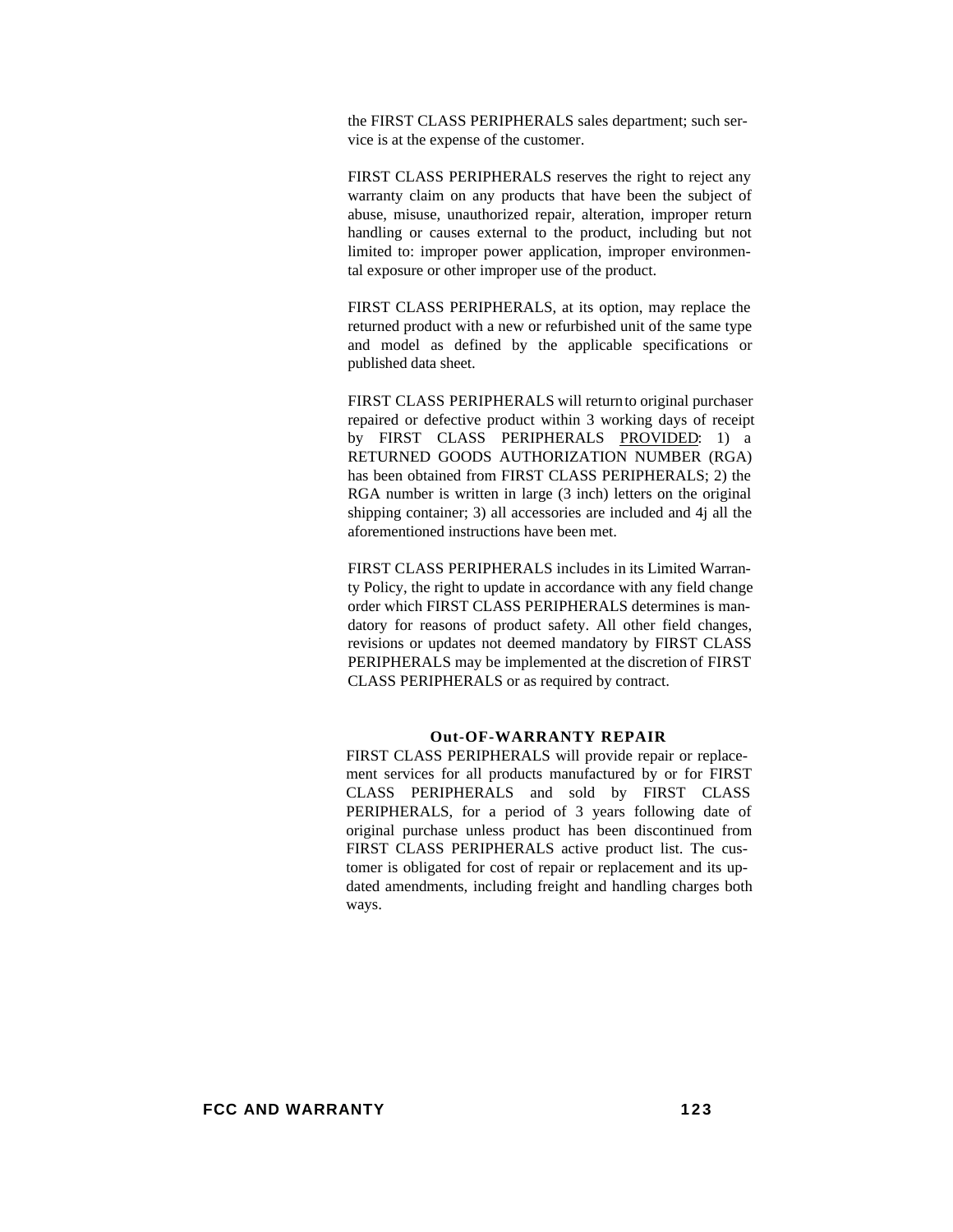To obtain OUT-OF-WARRANTY REPAIR SERVICE, the customer must: 1) obtain a RETURNED GOODS AUTHORIZA-TION NUMBER (RGA) from FIRST CLASS PERIPHERALS; 2) include the authorization number on the outside of the original shipping container or equivalent in large (3 inch) letters, and 3) include all accessories required for proper repair. In the rare event all required accessories are not included, FIRST CLASS PERIPHERALS will repair or replace only those parts which were received.

#### **REPAIR WARRANTY**

FIRST CLASS PERIPHERALS warrants any out of warranty product repaired in its factory or repair center to be free from defects in material and workmanship for a period of 90 days from the date of return delivery.

For additional sales ore repair information contact:

FIRST CLASS PERIPHERALS 3579 Hwy. 50 East Carson City, Nevada 89701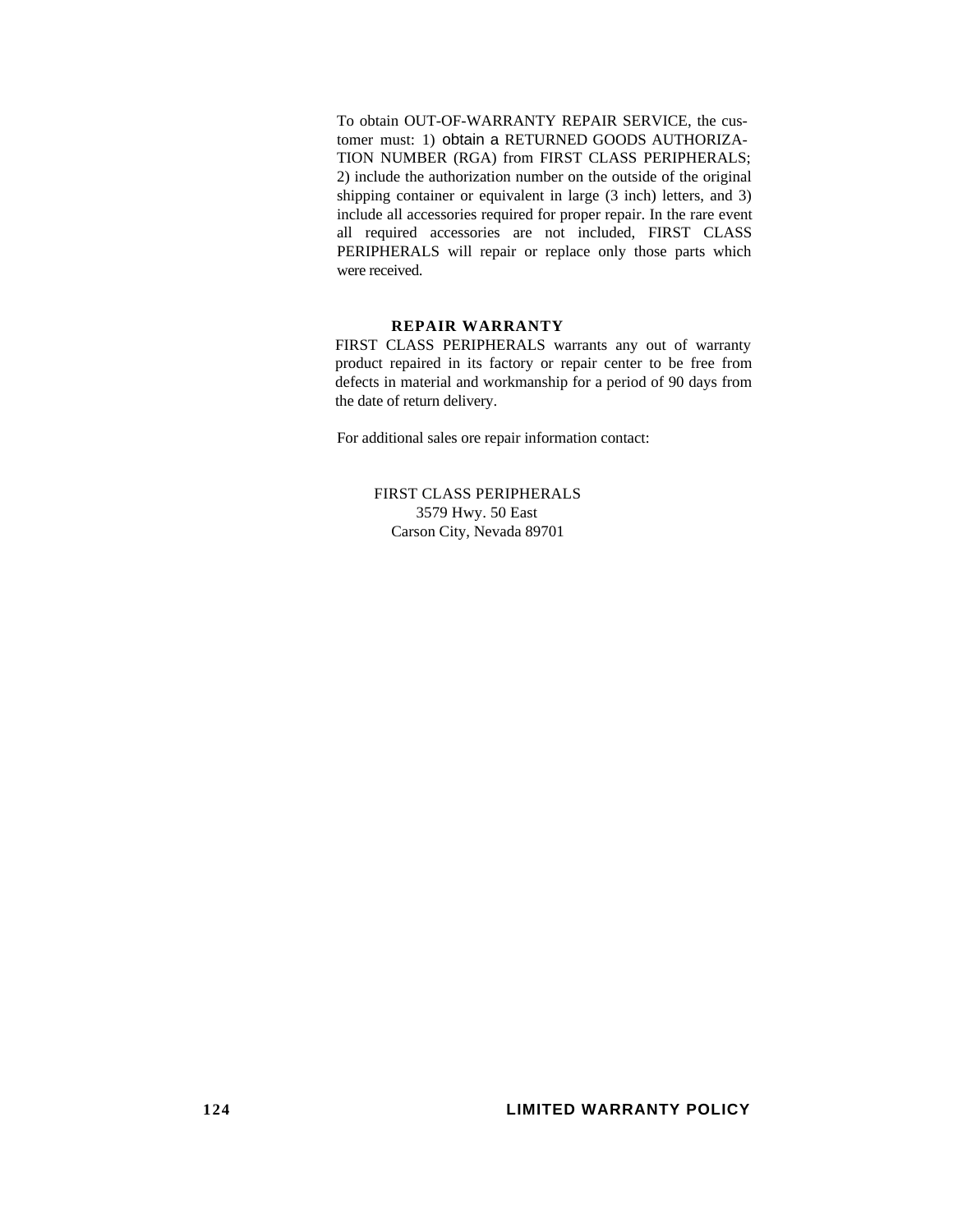# **10. GLOSSARY OF TERMS**

**Alternate Track:** A Track or area of the fixed disk used for reassigning information form a defective track. **APPLI-CARD:** An expansion card that supports the CP/M operating system, produced by Personal Computer Products, Inc. (PCPI) **Application** Computer programs that perform problem-solving tasks **Software:** such as accounting or word processing. **Back-up:** A copy of a primary data tile or program to a secondary medium for safe storage. **Bit:** The smallest unit of information a computer can store, represented by the digits 0 and 1. **Boot:** Beginning with a permanently stored program in read only memory (ROM), the progressive loading of computer programs that perform self-diagnostics and search for other utility, operating system and application programs during start-up. With these programs, the computer 'pulls itself up by the bootstraps" each time you apply power to it, or reset it while its operating. **Byte:** A basic unit of information within a computer's memory, comprising eight bits and any value from 0 to 255. A byte represents a single character, such as a letter, number or punctuation mark. Catalog: See "Directory." **Configuration:** The combination of computer hardware devices and software programs that compose a computer system including computer, monitor, disk drives, printer and other peripheral devices. **Copy:** To reproduce a program or data from one storage medium to another medium without altering the original information.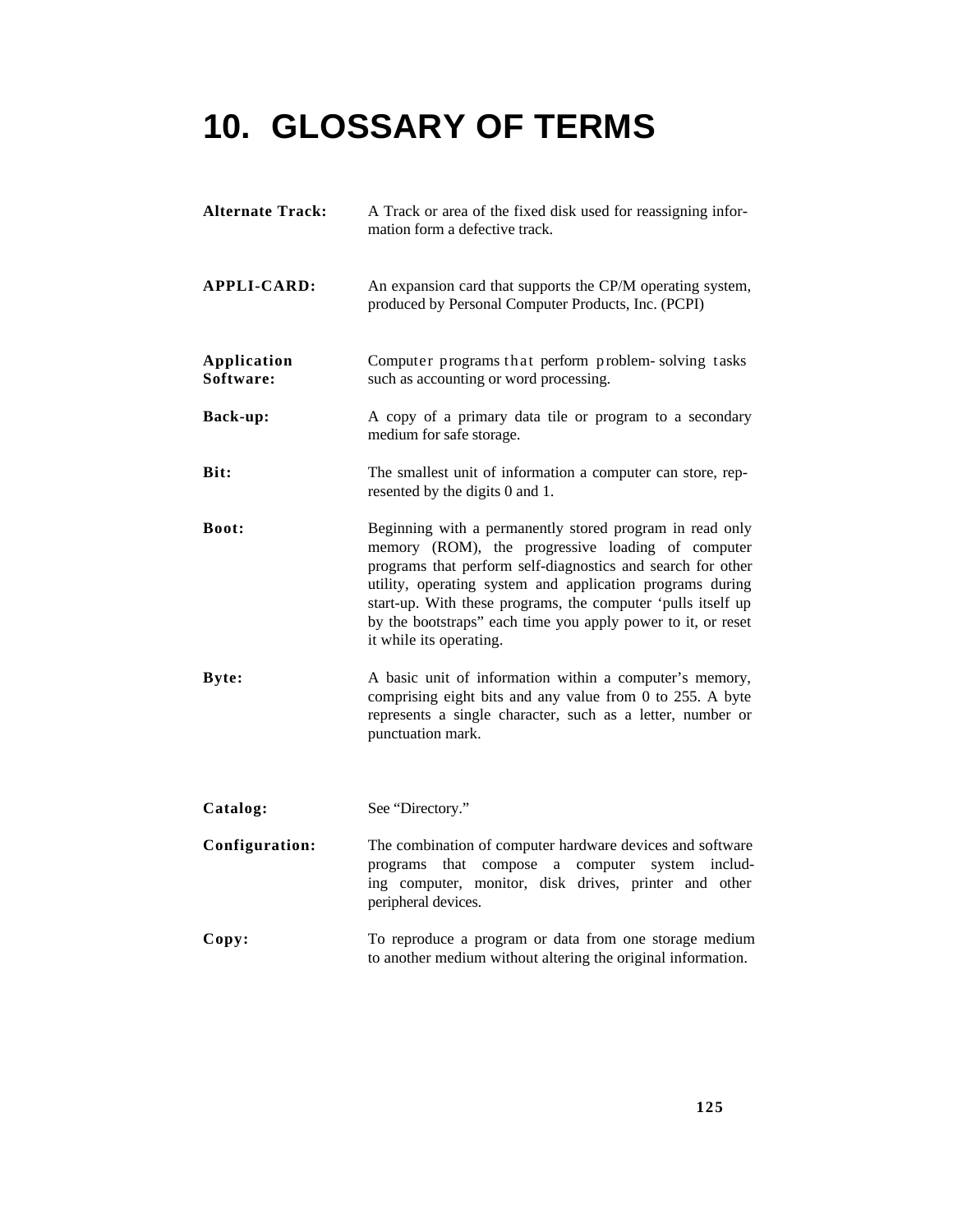| $CP/M$ :                 | Acronym for Control Program for Microcomputers. A<br>Commonly used disk operating system.                                                                                                                                                                                                      |
|--------------------------|------------------------------------------------------------------------------------------------------------------------------------------------------------------------------------------------------------------------------------------------------------------------------------------------|
| Cursor:                  | A character, usually a blinking line or box on a computer<br>screen, that indicates where the next character will be<br>entered, replaced or deleted.                                                                                                                                          |
| Cylinder:                | Data on a fixed disk aie recorded in circular patterns called<br>tracks, which are divided into sectors. Usually several<br>tracks from two to eight, depending on drive type, for ex-<br>ample are in effect "stacked" one above the other. Such a<br>"stack of tracks" is termed a cylinder. |
| Daisy-Chain:             | Two Siders connected in a series to a computer, doubling<br>the system's total fixed disk storage capacity.                                                                                                                                                                                    |
| Default:                 | A predetermined value or option used by the computer sys-<br>tem when no other information has been specified.                                                                                                                                                                                 |
| <b>Destination Slot:</b> | The expansion slot inside a computer containing the expan-<br>sion card to which or through which data is copied, trans-<br>ferred or altered.                                                                                                                                                 |
| Detailing:               | The process of adjusting the size of the volumes in an<br>operat- ing system partition.                                                                                                                                                                                                        |
| <b>Device Drlvers:</b>   | A device or complete set of instructions that controls com-<br>munication between an operating system and peripheral<br>device.                                                                                                                                                                |
| Diagnostics:             | A program that identifies and diagnoses enors and defects<br>in the computer's micro-circuitry or on the fixed disk.                                                                                                                                                                           |
| Directory:               | A file that lists the name of each file and information the<br>computer uses to trace the file's physical location on the dis-<br>kette and its cunent status. Called a catalog in DOS.                                                                                                        |
| <b>Controller Card:</b>  | A printed circuit card that connects one or two disk drives<br>to a computer and controls their operation.                                                                                                                                                                                     |
| <b>Disk Drive:</b>       | A device that writes information onto, and reads informa-<br>tion form the surface of magnetic disk storage media.                                                                                                                                                                             |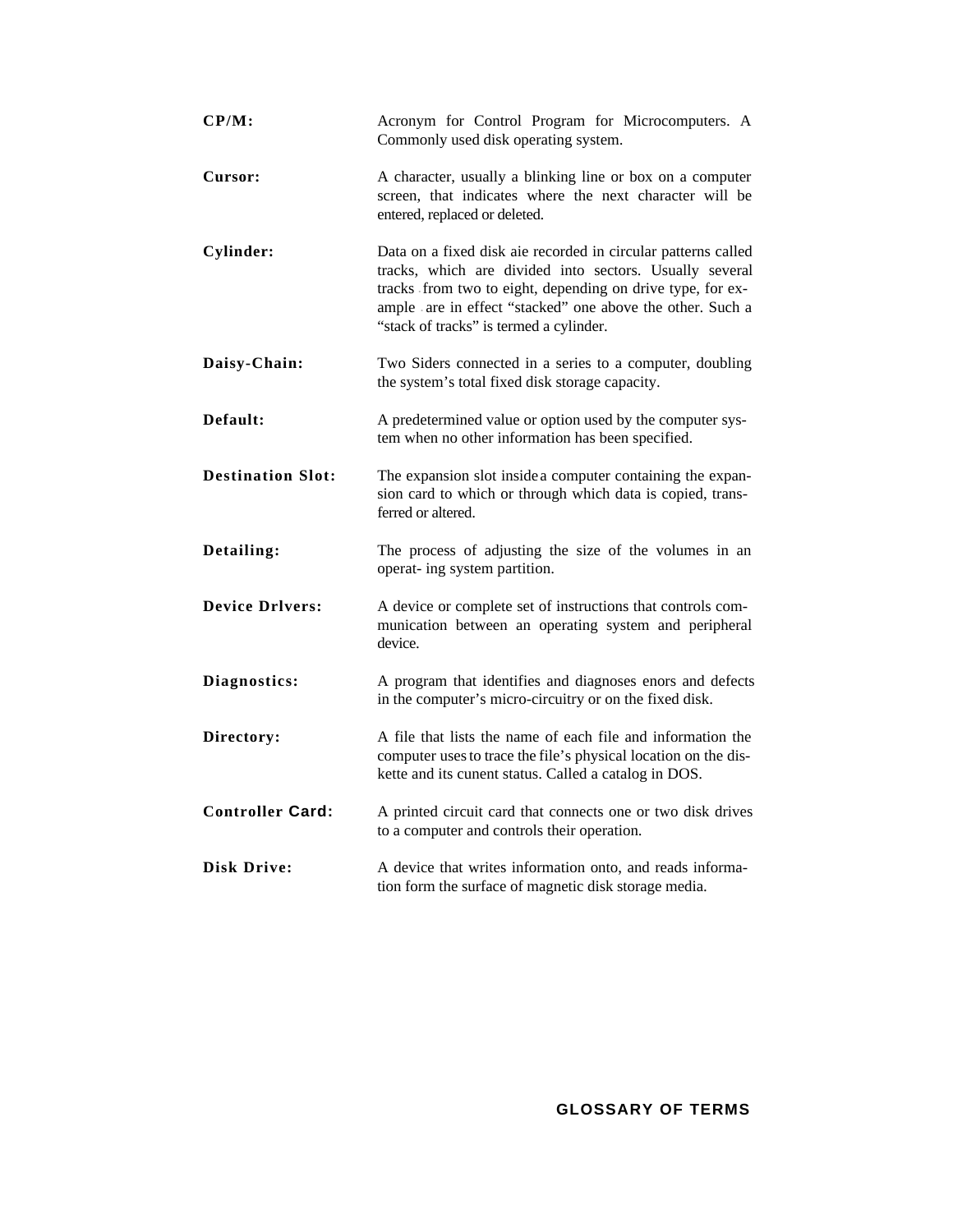| Diskette:                 | A flexible, plastic disk coated with a magnetic substance on<br>both sides. Data is stored magnetically on the disk's sur-<br>face. The flexibility of the disk accounts for its name, "flop-<br>py disk."                                                                                                                 |
|---------------------------|----------------------------------------------------------------------------------------------------------------------------------------------------------------------------------------------------------------------------------------------------------------------------------------------------------------------------|
| DOS:                      | Acronym for Disk Operating System. The program that<br>controls communication between the computer and one or<br>more disk drives for data entry, storage and retrieval.                                                                                                                                                   |
| <b>Expansion Card:</b>    | A printed circuit card that enhances the computer's<br>capabilities through added memory, communication to a<br>peripheral device, storage of a designated computer<br>program, or all of the above.                                                                                                                       |
| <b>Expansion Slot:</b>    | A numbered slot insider the computer in which an expan-<br>sion card is installed to enhance the capabilities of the com-<br>puter.                                                                                                                                                                                        |
| File:                     | A collection of information recorded as a unit on a storage<br>medium.                                                                                                                                                                                                                                                     |
| <b>File Name:</b>         | A name under which a file is stored.                                                                                                                                                                                                                                                                                       |
| <b>Fixed Disk:</b>        | In the microcomputer world, this term is synonymous with<br>"Winchester disk drive" or "hard disk drive." It refers to a<br>physical drive whose medium is not removable. Because<br>the medium is not removable, it must be backed up peri-<br>odically to another medium which is removable, such as<br>floppy diskette. |
| <b>Flippy Diskette:</b>   | A two-sided diskette that must be removed from the disk<br>drive and 'flipped" so the computer can read the opposite<br>side.                                                                                                                                                                                              |
| Format:                   | The manner in which data is arranged on a disk storage<br>medium, The format process erases all data stored on the<br>medium during this process and prepares the medium to<br>receive new data.                                                                                                                           |
| <b>Host Adapter Card:</b> | First Class Peripherals' expansion card that interfaces be-<br>tween the computer and the Sider.                                                                                                                                                                                                                           |
| $I/O$ :                   | Acronym for Input/Output. The transfer of information into<br>and out of a computer.                                                                                                                                                                                                                                       |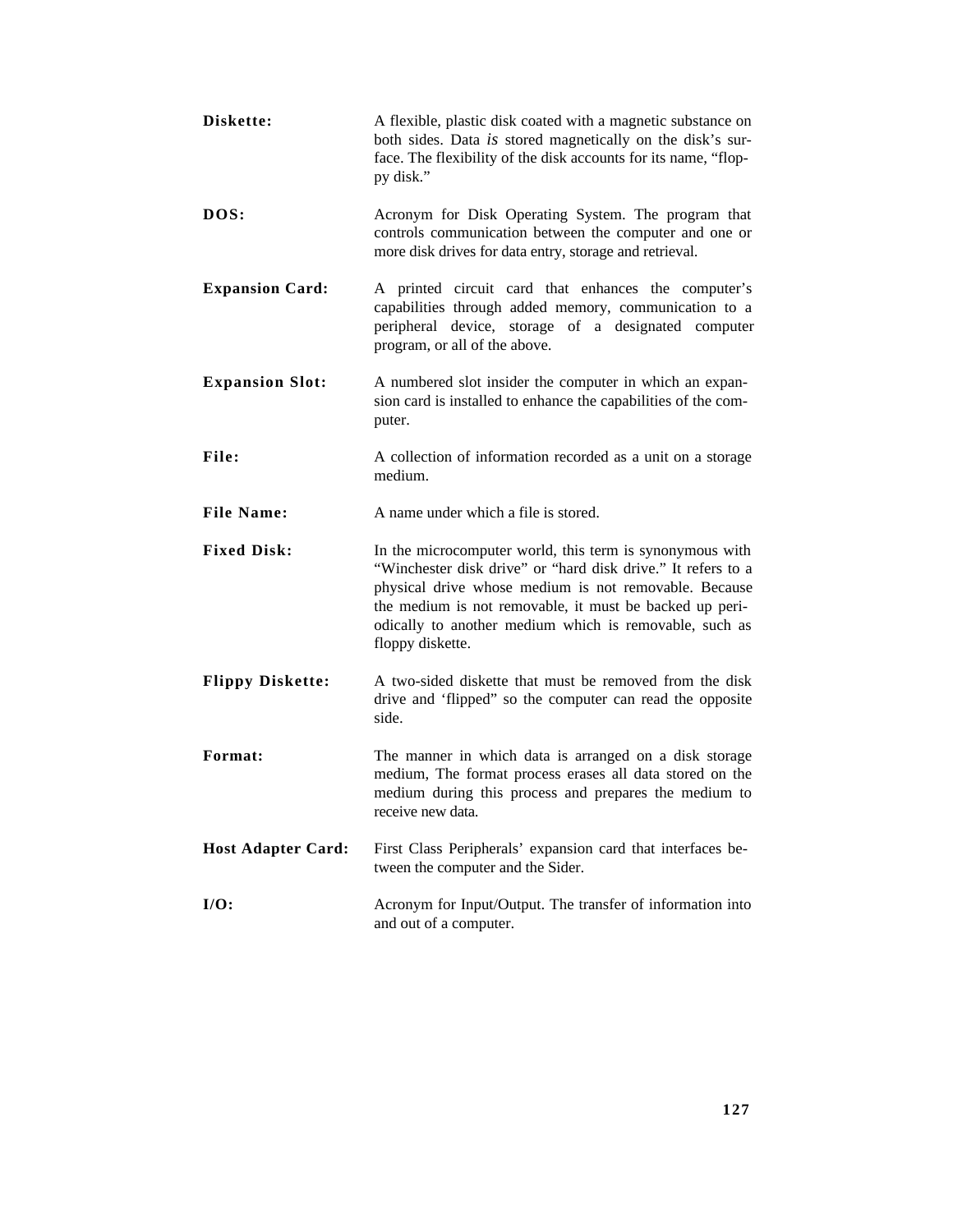| I/O Cable:                | The communication link between a computer system and<br>peripheral device.                                                                                                                                                              |
|---------------------------|-----------------------------------------------------------------------------------------------------------------------------------------------------------------------------------------------------------------------------------------|
| Initialize:               | Following the physical format of a disk storage medium, the<br>computer <i>initialize</i> , or records, the directory, partition and<br>volume parameters at strategic points on the medium.                                            |
| К:                        | Acronym for kilobytes, 1,024 bytes.                                                                                                                                                                                                     |
| <b>Logical Drive:</b>     | Characteristics created with software that make more effident<br>use of the physical drive. The computer, in effect,<br>communicates with multiple fixed disks rather than just one.                                                    |
| Medium:                   | A material and an associated technique for recording infor-<br>mation. The most common media are floppy disks, fixed<br>disks and tape in various forms.                                                                                |
| Megabyte:                 | 1,048,576 bytes.                                                                                                                                                                                                                        |
| Memory:                   | The area of the computer that stores data.                                                                                                                                                                                              |
| <b>Operating System:</b>  | A group of computer programs that direct the operations of<br>a computer system, particularly relating to disk drives, data<br>storage and peripheral devices.                                                                          |
| <b>Partition:</b>         | A Set of cylinders on a physical drive, usually a fixed disk<br>drive. The cylinder set defines a physical region on the fixed<br>disk drive that may contain one logical drive.                                                        |
| Pascal:                   | A high-level disk operating system produced by Apple<br>Computer, Inc.                                                                                                                                                                  |
| <b>Path Name:</b>         | The list of names leading from a root directory to a subdirec-<br>tory, or from a source file to a destination file.                                                                                                                    |
| <b>Peripheral Device:</b> | Equipment externally connected to a computer system; e.g.,<br>the Sider.                                                                                                                                                                |
| <b>Physical Drive:</b>    | The mechanical device that contains rotating disks with a<br>magnetic recording medium; a fixed disk drive is a physical<br>drive, sometimes referred to as a 'spindle. One or more<br>logical drives may reside on one physical drive. |
| Program:                  | A Sequence of commands that instruct a computer or its<br>peripheral devices to perform a task.                                                                                                                                         |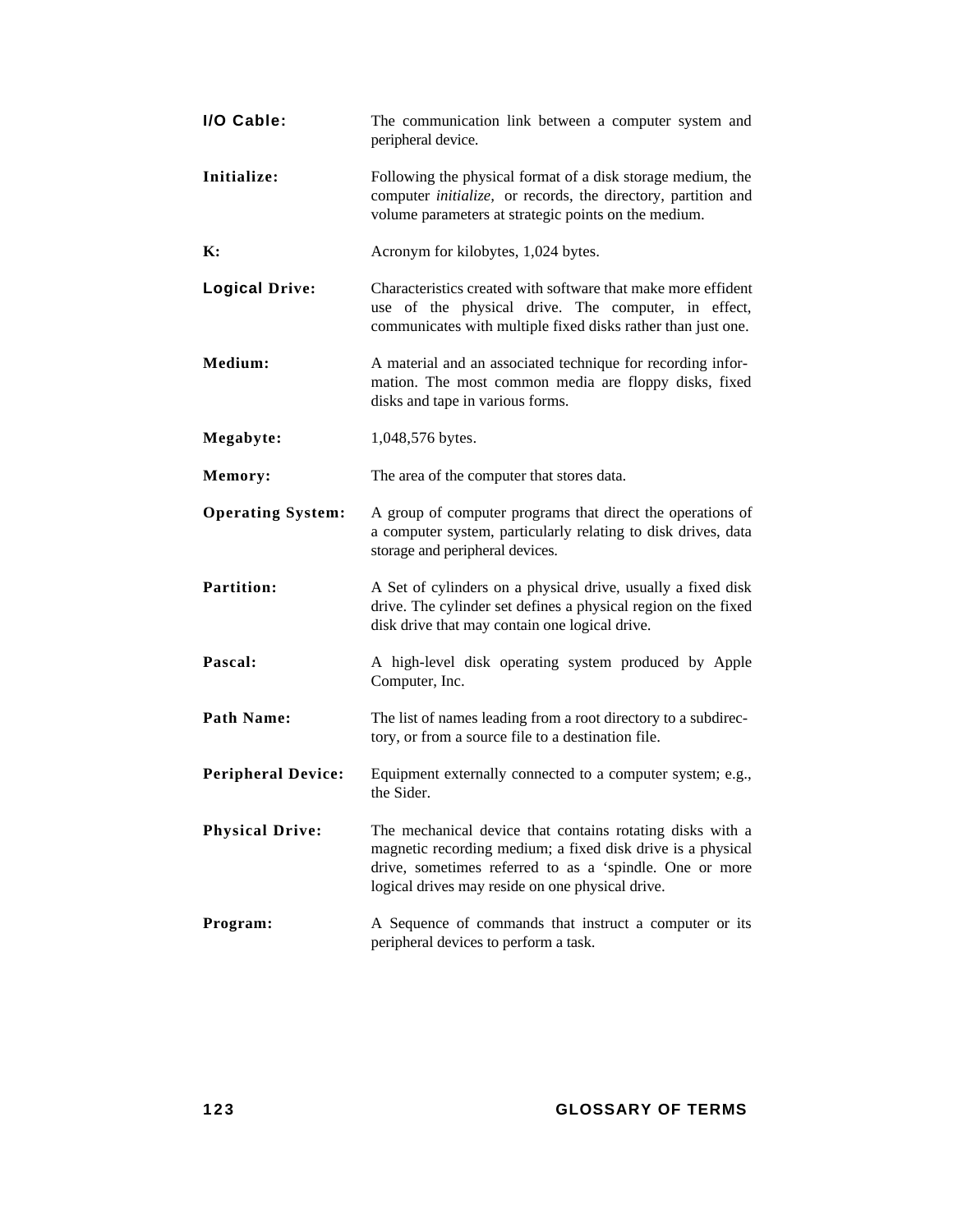| Prompt:                              | A character or set of characters, produced by an operating<br>system or application program, signifying the space in<br>which a command must be entered, so the computer can per-<br>form a specific task.                                                                                                                                                                                                                       |
|--------------------------------------|----------------------------------------------------------------------------------------------------------------------------------------------------------------------------------------------------------------------------------------------------------------------------------------------------------------------------------------------------------------------------------------------------------------------------------|
| <b>Root Directory:</b>               | The ProDOS data structure on a logical drive in which the<br>name and attributes of files and subdirectories one level<br>down from the root are recorded. The name of the root<br>directory itself is the back slash symbol $(l)$ . The root direc-<br>tory data structure is recorded on the logical drive and al-<br>lows the operating system to locate files.                                                               |
| Screen:                              | The illuminated viewing surface of a monitor, or the visual<br>representation of data on that viewing surface.                                                                                                                                                                                                                                                                                                                   |
| Sector:                              | A section of a track on a disk storage device that divides the<br>data storage area into smaller, more manageable units: 256<br>bytes.                                                                                                                                                                                                                                                                                           |
| Sparing:                             | The search for and circumvention of defects on a fixed disk's<br>surface during the format sequence.                                                                                                                                                                                                                                                                                                                             |
| Subdirectory:                        | A secondary ProDOS file that contains a list of additional<br>subdirectories or file names and their attributes. A major<br>component of ProDOS' tree-structured file system.                                                                                                                                                                                                                                                    |
| <b>Terminator Plug:</b>              | The device that terminates the communication stream from<br>the computer to the Sider. It is always attached to the last<br>sider in a daisy-chain configuration.                                                                                                                                                                                                                                                                |
| Track:                               | Circular pattern on a fixed disk or floppy diskette, on which<br>data is magnetically recorded and retrieved, equaling 32 sec-<br>tors.                                                                                                                                                                                                                                                                                          |
| <b>Tree-Structured</b><br>Directory: | In ProDOS, an efficient file storage method. Graphically<br>resembling a "family tree," the tree-structure begins with a<br>root directory that contains a listing of subdirectory titles.<br>The subdirectories, in turn, contain listings of other sub-<br>directories of rile names. The commands that lead the com-<br>puter from the root directory through the subdirectories to a<br>specific file are called path names. |